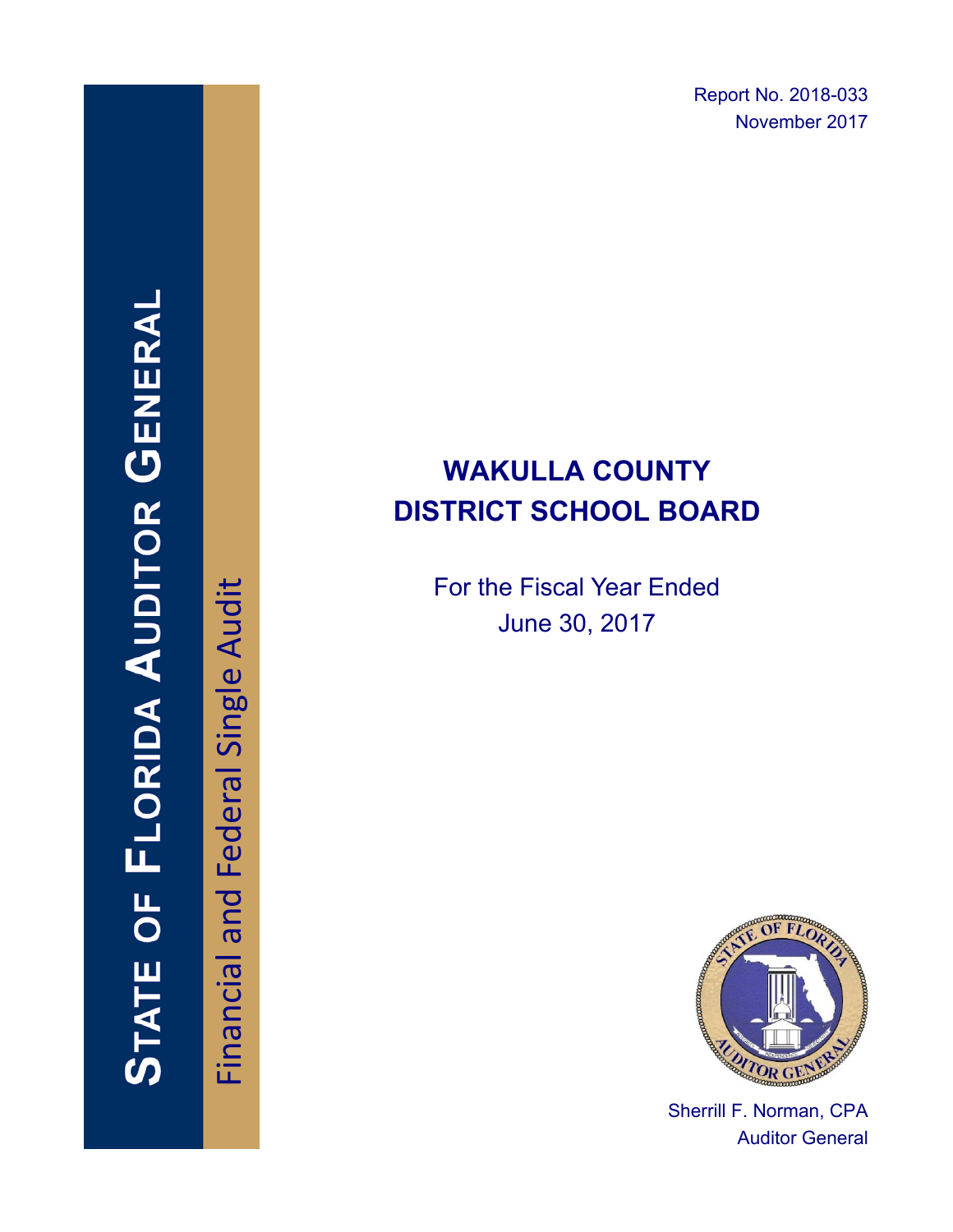#### **Board Members and Superintendent**

During the 2016-17 fiscal year, Robert Pearce served as Superintendent of the Wakulla County Schools and the following individuals served as School Board Members:

|                                         | District No. |
|-----------------------------------------|--------------|
| Verna Brock                             |              |
| Melisa Taylor, Vice Chair from 11-22-16 | 2            |
| Becky Cook, Chair from 11-22-16,        | 3            |
| Vice Chair through 11-21-16             |              |
| Greg Thomas, Chair through 11-21-16     | 4            |
| JoAnn Daniels                           | 5            |
|                                         |              |

The Auditor General conducts audits of governmental entities to provide the Legislature, Florida's citizens, public entity management, and other stakeholders unbiased, timely, and relevant information for use in promoting government accountability and stewardship and improving government operations.

The team leader was Stacy P. Boyd and the audit was supervised by Edward A. Waller, CPA.

Please address inquiries regarding this report to Micah E. Rodgers, CPA, Audit Manager, by e-mail at micahrodgers@aud.state.fl.us or by telephone at (850) 412-2905.

This report and other reports prepared by the Auditor General are available at:

[FLAuditor.gov](https://flauditor.gov)

Printed copies of our reports may be requested by contacting us at:

**State of Florida Auditor General** 

**Claude Pepper Building, Suite G74** ∙ **111 West Madison Street** ∙ **Tallahassee, FL 32399-1450** ∙ (**850) 412-2722**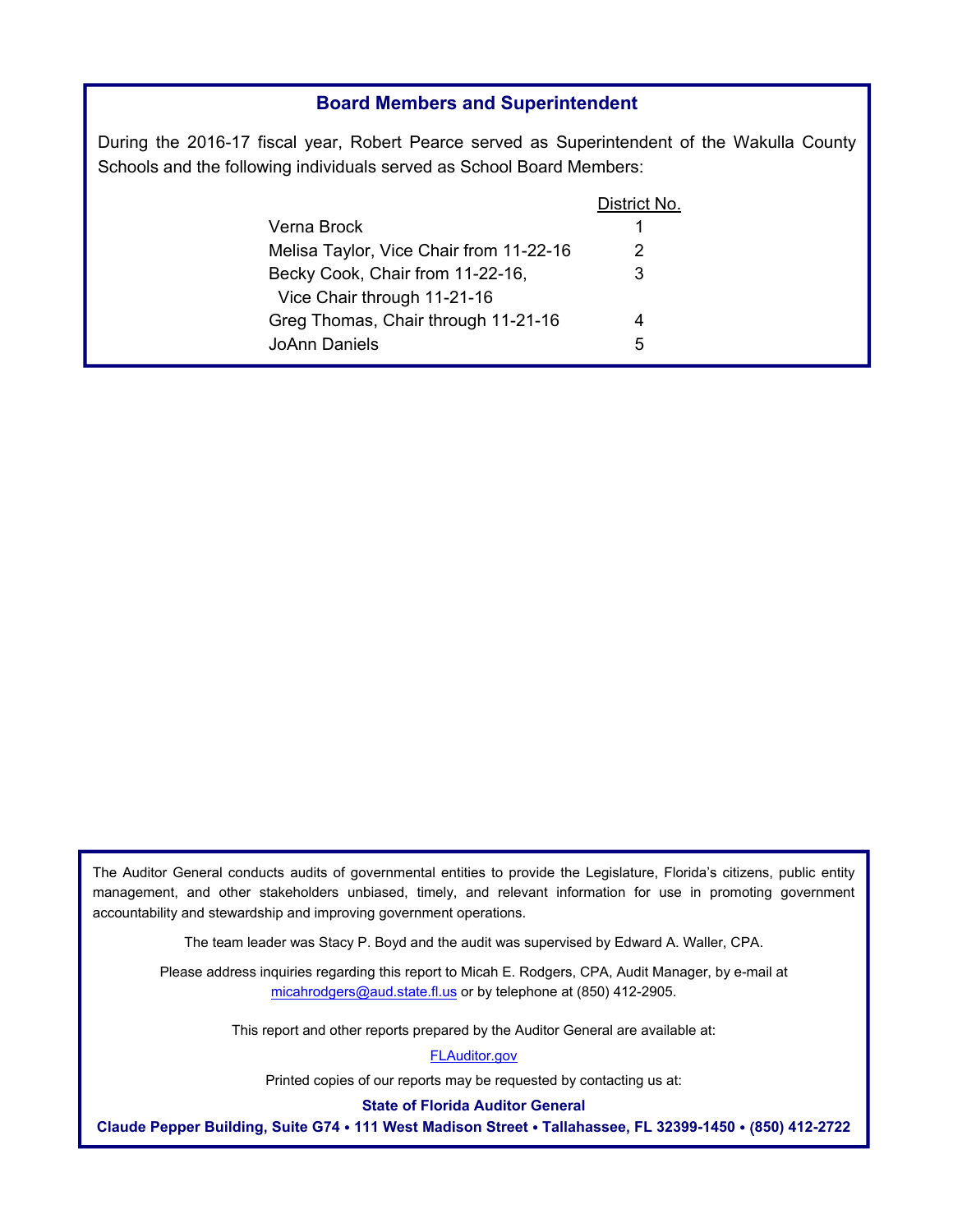## **WAKULLA COUNTY DISTRICT SCHOOL BOARD TABLE OF CONTENTS**

|                                                                                                               | Page<br>No.          |
|---------------------------------------------------------------------------------------------------------------|----------------------|
|                                                                                                               | - 1                  |
| <b>INDEPENDENT AUDITOR'S REPORT</b>                                                                           |                      |
|                                                                                                               | $\blacktriangleleft$ |
|                                                                                                               | 3                    |
|                                                                                                               | $\overline{4}$       |
| <b>BASIC FINANCIAL STATEMENTS</b>                                                                             |                      |
|                                                                                                               | 11                   |
|                                                                                                               | 12                   |
|                                                                                                               | 14                   |
| <b>Reconciliation of the Governmental Funds Balance Sheet</b>                                                 | 16                   |
| Statement of Revenues, Expenditures, and Changes in                                                           | 18                   |
| Reconciliation of the Governmental Funds Statement of<br>Revenues, Expenditures, and Changes in Fund Balances | 20                   |
|                                                                                                               | 21                   |
| Statement of Revenues, Expenses, and Changes in Fund                                                          | 22                   |
|                                                                                                               | 23                   |
|                                                                                                               | 24                   |
|                                                                                                               | 25                   |
| OTHER REQUIRED SUPPLEMENTARY INFORMATION                                                                      |                      |
| Budgetary Comparison Schedule – General and Major Special Revenue Funds                                       | 52                   |
| Schedule of Funding Progress - Other Postemployment Benefits Plan                                             | 54                   |
| Schedule of the District's Proportionate Share of the Net Pension Liability - Florida                         | 54                   |
| Schedule of District Contributions - Florida Retirement System Pension Plan                                   | 54                   |
| Schedule of the District's Proportionate Share of the Net Pension Liability - Health                          | 55                   |
| Schedule of District Contributions - Health Insurance Subsidy Pension Plan                                    | 55                   |
|                                                                                                               | 55                   |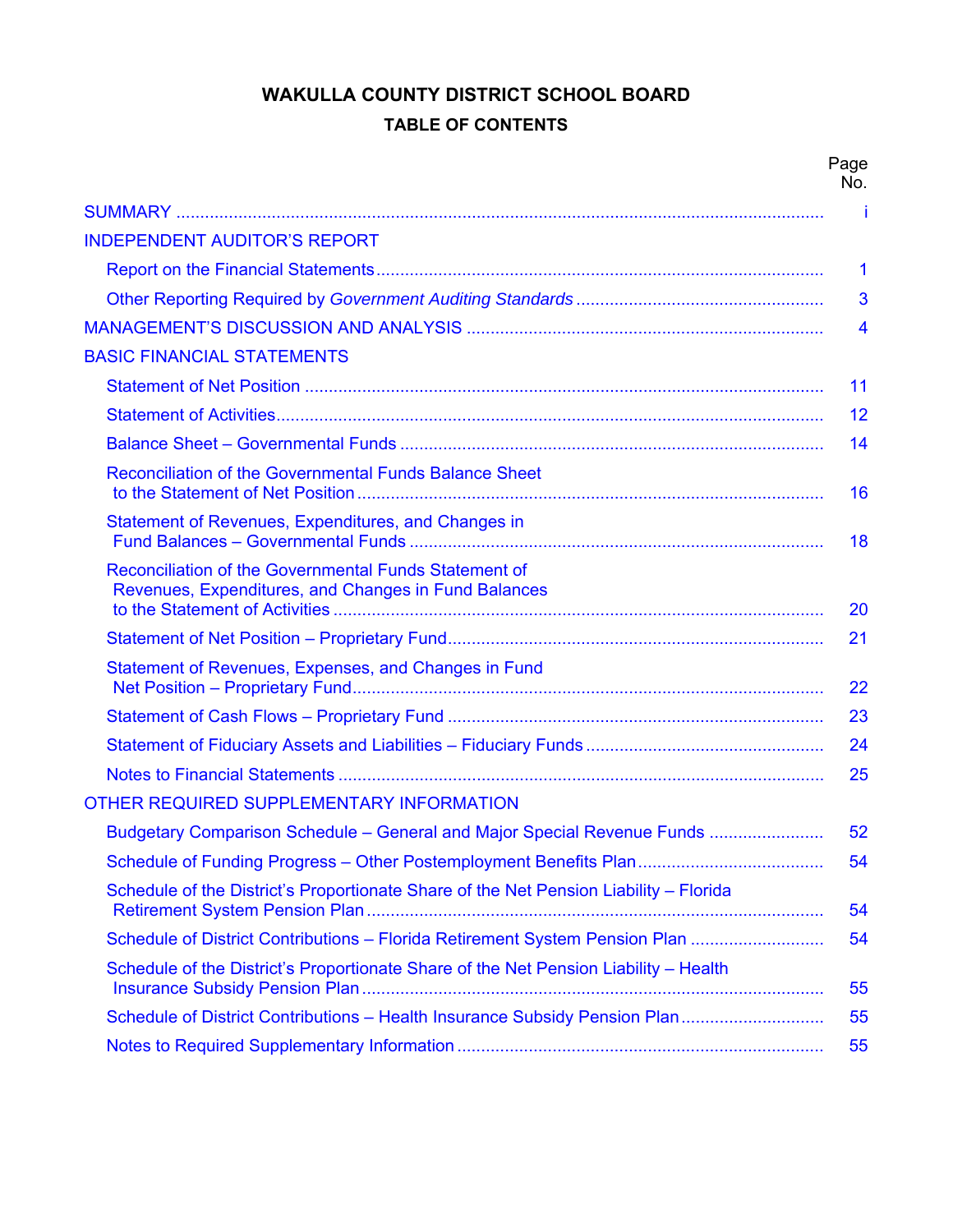## **WAKULLA COUNTY DISTRICT SCHOOL BOARD**

## **TABLE OF CONTENTS (CONTINUED)**

|                                                                                                                                                                                       | Page<br>No. |
|---------------------------------------------------------------------------------------------------------------------------------------------------------------------------------------|-------------|
|                                                                                                                                                                                       | 57          |
| <b>INDEPENDENT AUDITOR'S REPORT ON INTERNAL CONTROL OVER</b><br><b>FINANCIAL REPORTING AND ON COMPLIANCE AND OTHER MATTERS</b><br>BASED ON AN AUDIT OF FINANCIAL STATEMENTS PERFORMED | 58          |
| INDEPENDENT AUDITOR'S REPORT ON COMPLIANCE FOR THE MAJOR<br>FEDERAL PROGRAM AND REPORT ON INTERNAL CONTROL OVER                                                                       |             |
|                                                                                                                                                                                       | 60          |
|                                                                                                                                                                                       | 63          |
|                                                                                                                                                                                       | 64          |
|                                                                                                                                                                                       | 64          |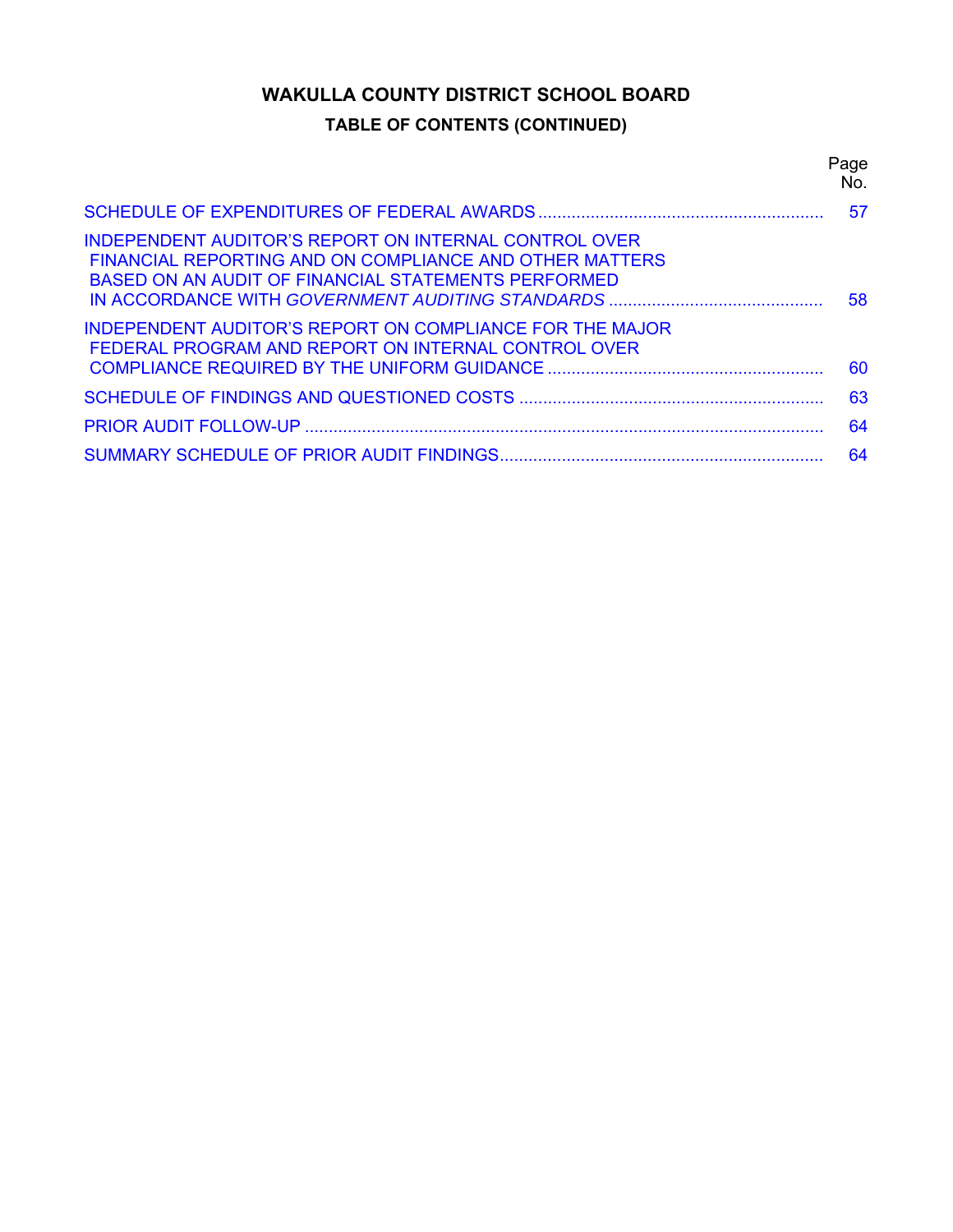#### SUMMARY OF REPORT ON FINANCIAL STATEMENTS

<span id="page-4-0"></span>Our audit disclosed that the Wakulla County District School Board (District's) basic financial statements were presented fairly, in all material respects, in accordance with prescribed financial reporting standards.

SUMMARY OF REPORT ON INTERNAL CONTROL AND COMPLIANCE

Our audit did not identify any deficiencies in internal control over financial reporting that we consider to be material weaknesses.

The results of our tests disclosed no instances of noncompliance or other matters that are required to be reported under *Government Auditing Standards* issued by the Comptroller General of the United States*.* 

#### SUMMARY OF REPORT ON FEDERAL AWARDS

We audited the District's compliance with applicable Federal awards requirements. The Child Nutrition Cluster was audited as a major Federal program. The results of our audit indicated that the District materially complied with the requirements that could have a direct and material effect on the Child Nutrition Cluster.

#### AUDIT OBJECTIVES AND SCOPE

Our audit objectives were to determine whether the School Board and its officers with administrative and stewardship responsibilities for District operations had:

- Presented the District's basic financial statements in accordance with generally accepted accounting principles;
- Established and implemented internal control over financial reporting and compliance with requirements that could have a direct and material effect on the financial statements or on the District's major Federal program; and
- Complied with the various provisions of laws, rules, regulations, contracts, and grant agreements that are material to the financial statements, and those applicable to the District's major Federal program.

The scope of this audit included an examination of the District's basic financial statements and the accompanying Schedule of Expenditures of Federal Awards, as of and for the fiscal year ended June 30, 2017. We obtained an understanding of the District's environment, including its internal control, and assessed the risk of material misstatement necessary to plan the audit of the basic financial statements and Federal awards. We also examined various transactions to determine whether they were executed, in both manner and substance, in accordance with governing provisions of laws, rules, regulations, contracts, and grant agreements.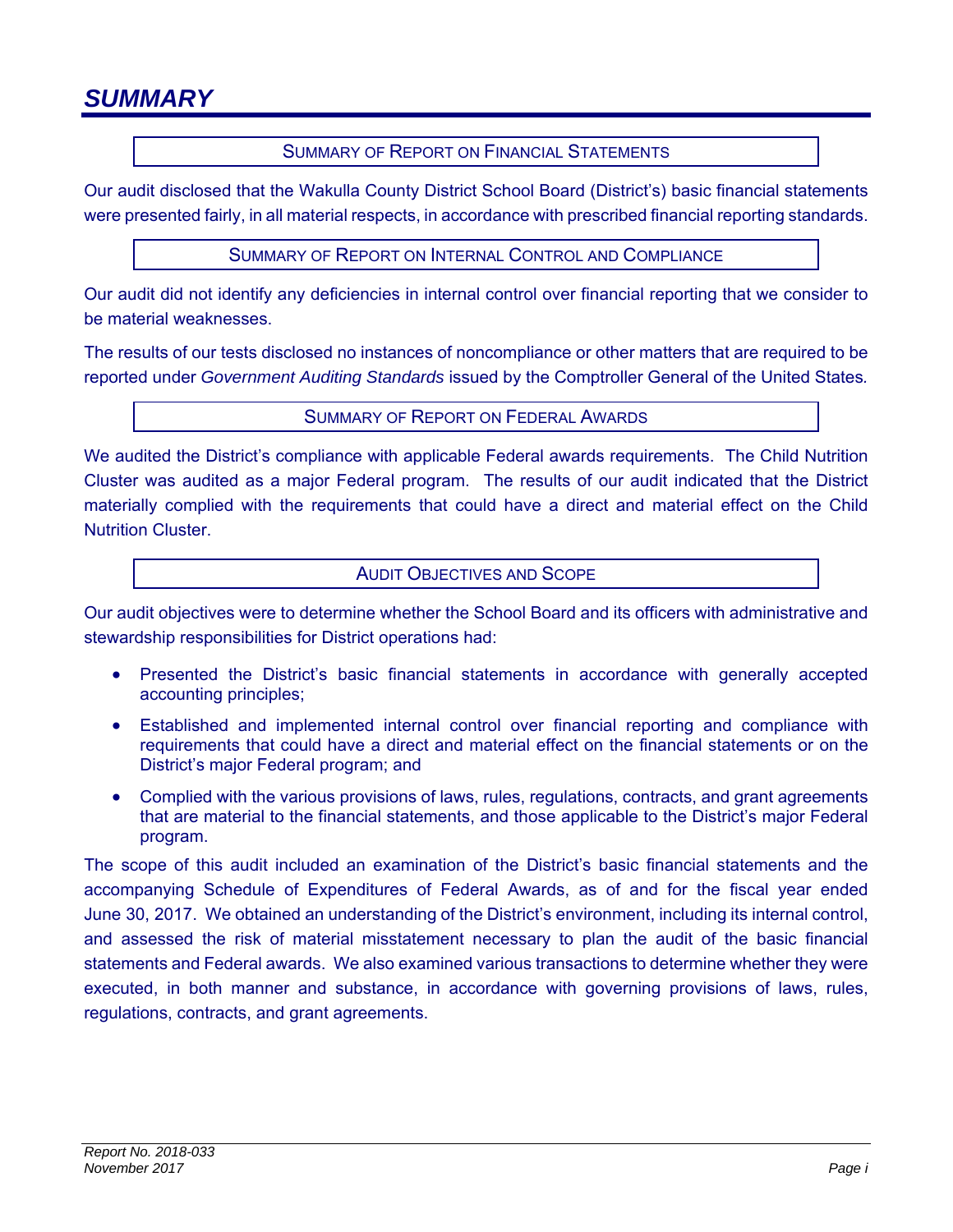#### AUDIT METHODOLOGY

We conducted our audit in accordance with auditing standards generally accepted in the United States of America; applicable standards contained in *Government Auditing Standards*, issued by the Comptroller General of the United States; and Title 2 U.S. *Code of Federal Regulations* Part 200, *Uniform Administrative Requirements, Cost Principles, and Audit Requirements for Federal Awards*.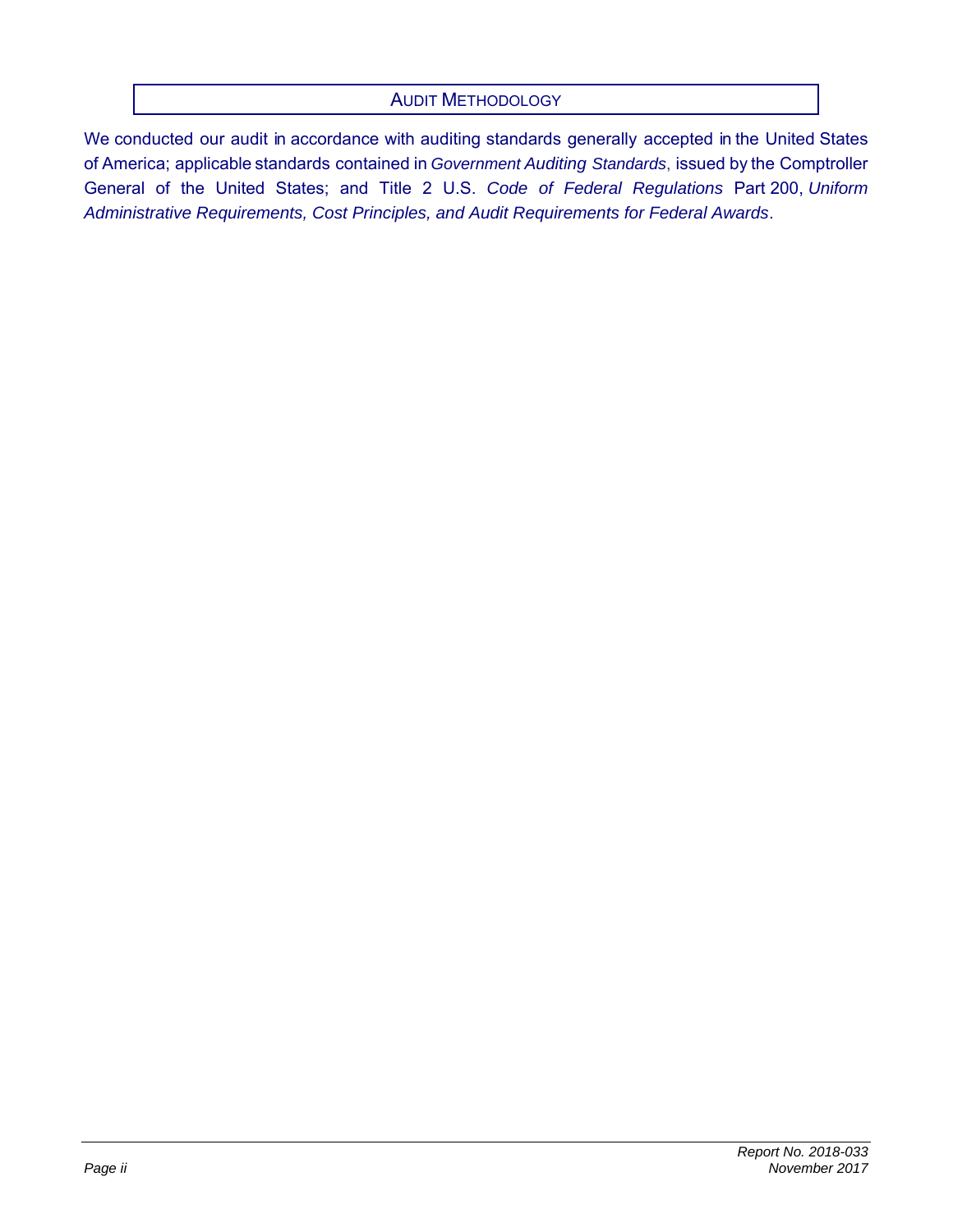<span id="page-6-0"></span>

Sherrill F. Norman, CPA Auditor General

# **AUDITOR GENERAL STATE OF FLORIDA**

Claude Denson Pepper Building, Suite G74 111 West Madison Street Tallahassee, Florida 32399-1450



Phone: (850) 412-2722 Fax: (850) 488-6975

The President of the Senate, the Speaker of the House of Representatives, and the Legislative Auditing Committee

#### **INDEPENDENT AUDITOR'S REPORT**

#### **Report on the Financial Statements**

We have audited the accompanying financial statements of the governmental activities, the business-type activities, the discretely presented component unit, each major fund, and the aggregate remaining fund information of the Wakulla County District School Board, as of and for the fiscal year ended June 30, 2017, and the related notes to the financial statements, which collectively comprise the District's basic financial statements as listed in the table of contents.

#### *Management's Responsibility for the Financial Statements*

Management is responsible for the preparation and fair presentation of these financial statements in accordance with accounting principles generally accepted in the United States of America; this includes the design, implementation, and maintenance of internal control relevant to the preparation and fair presentation of financial statements that are free from material misstatement, whether due to fraud or error.

#### *Auditor's Responsibility*

Our responsibility is to express opinions on these financial statements based on our audit. We did not audit the financial statements of the school internal funds, which represent 71 percent of the assets and 99 percent of the liabilities of the aggregate remaining fund information. In addition, we did not audit the financial statements of the discretely presented component unit, which represent 100 percent of the transactions and account balances of the discretely presented component unit's columns. Those statements were audited by other auditors whose reports have been furnished to us, and our opinions, insofar as they relate to the amounts included for the school internal funds and the discretely presented component unit, are based solely on the reports of the other auditors. We conducted our audit in accordance with auditing standards generally accepted in the United States of America and the standards applicable to financial audits contained in *Government Auditing Standards*, issued by the Comptroller General of the United States. Those standards require that we plan and perform the audit to obtain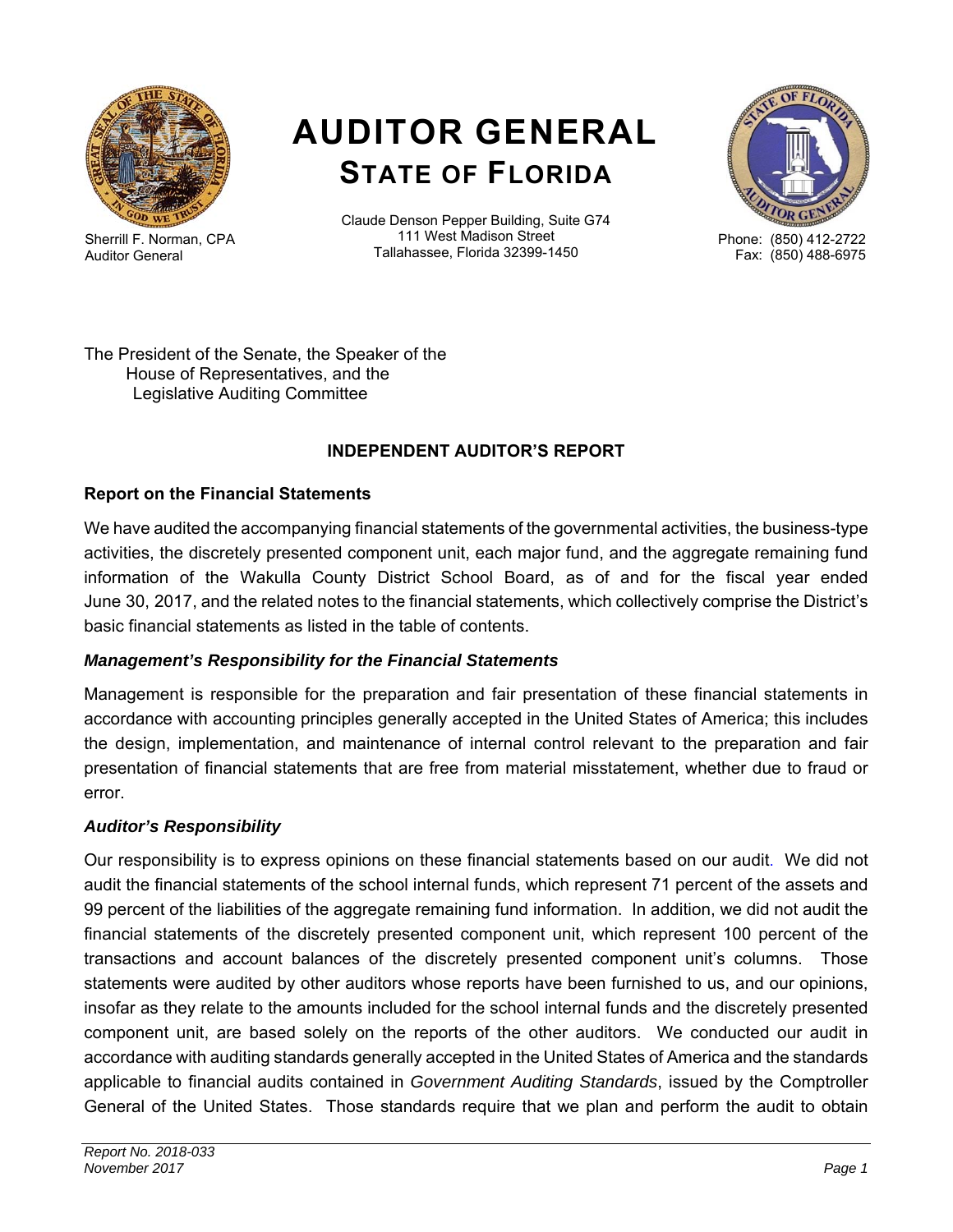reasonable assurance about whether the financial statements are free from material misstatement. The financial statements of the school internal funds were not audited in accordance with *Government Auditing Standards*.

An audit involves performing procedures to obtain audit evidence about the amounts and disclosures in the financial statements. The procedures selected depend on the auditor's judgment, including the assessment of the risks of material misstatement of the financial statements, whether due to fraud or error. In making those risk assessments, the auditor considers internal control relevant to the entity's preparation and fair presentation of the financial statements in order to design audit procedures that are appropriate in the circumstances, but not for the purpose of expressing an opinion on the effectiveness of the entity's internal control. Accordingly, we express no such opinion. An audit also includes evaluating the appropriateness of accounting policies used and the reasonableness of significant accounting estimates made by management, as well as evaluating the overall presentation of the financial statements.

We believe that the audit evidence we have obtained is sufficient and appropriate to provide a basis for our audit opinions.

#### *Opinions*

In our opinion, based on our audit and the reports of other auditors, the financial statements referred to above present fairly, in all material respects, the respective financial position of the governmental activities, the business-type activities, the discretely presented component unit, each major fund, and the aggregate remaining fund information of the Wakulla County District School Board, as of June 30, 2017, and the respective changes in financial position and, where applicable, cash flows thereof for the fiscal year then ended in accordance with accounting principles generally accepted in the United States of America.

#### *Other Matters*

#### *Required Supplementary Information*

Accounting principles generally accepted in the United States of America require that **MANAGEMENT'S DISCUSSION AND ANALYSIS**, the **Budgetary Comparison Schedule – General and Major Special Revenue Funds**, **Schedule of Funding Progress – Other Postemployment Benefits Plan**, **Schedule of the District's Proportionate Share of the Net Pension Liability – Florida Retirement System Pension Plan**, **Schedule of District Contributions – Florida Retirement System Pension Plan**, **Schedule of the District's Proportionate Share of the Net Pension Liability – Health Insurance Subsidy Pension Plan**, **Schedule of District Contributions – Health Insurance Subsidy Pension Plan**, and **Notes to Required Supplementary Information**, as listed in the table of contents, be presented to supplement the basic financial statements. Such information, although not a part of the basic financial statements, is required by the Governmental Accounting Standards Board who considers it to be an essential part of financial reporting for placing the basic financial statements in an appropriate operational, economic, or historical context. We have applied certain limited procedures to the required supplementary information in accordance with auditing standards generally accepted in the United States of America, which consisted of inquiries of management about the methods of preparing the information and comparing the information for consistency with management's responses to our inquiries, the basic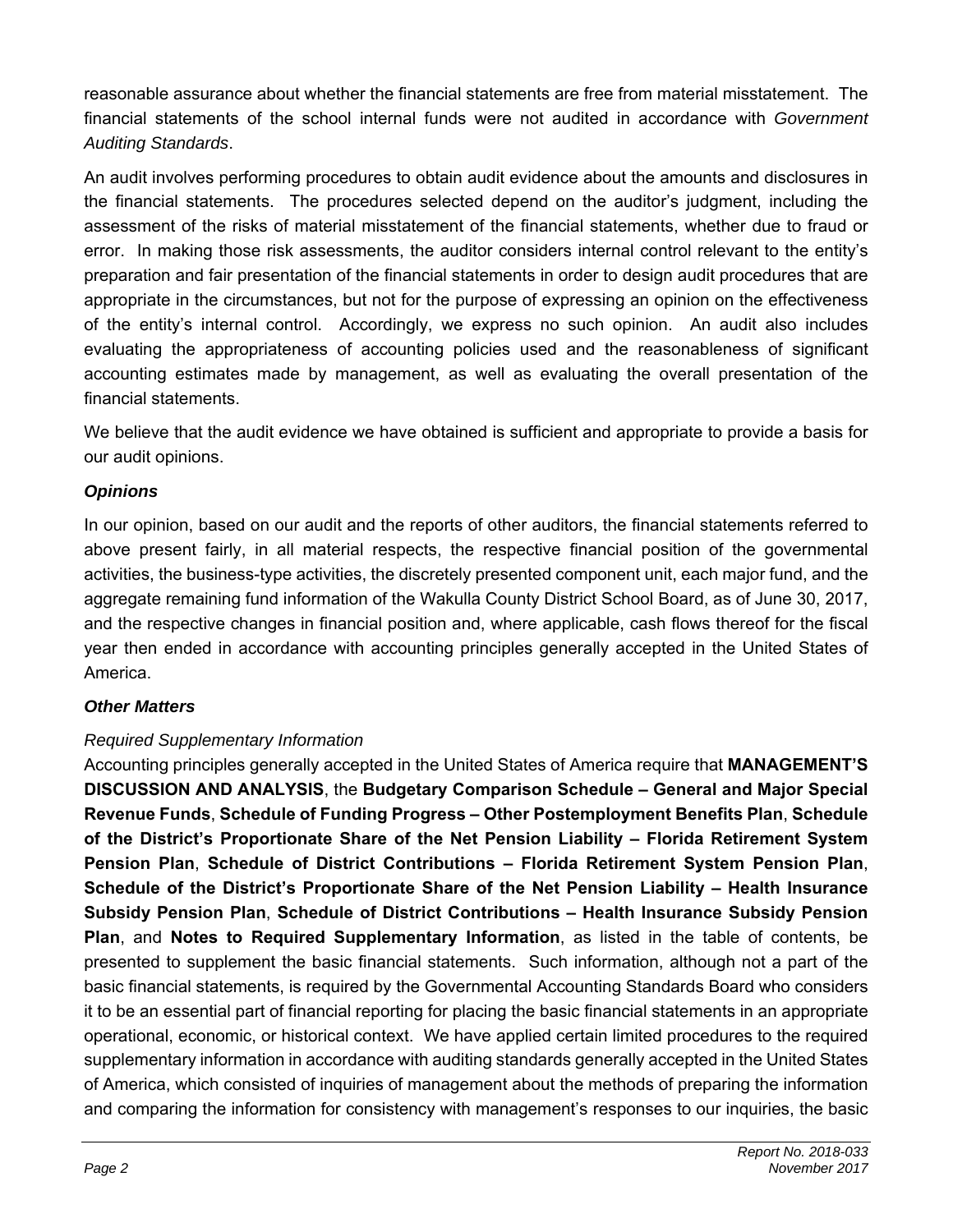<span id="page-8-0"></span>financial statements, and other knowledge we obtained during our audit of the basic financial statements. We do not express an opinion or provide any assurance on the information because the limited procedures do not provide us with sufficient evidence to express an opinion or provide any assurance.

#### *Supplementary Information*

Our audit was conducted for the purpose of forming opinions on the financial statements that collectively comprise the District's basic financial statements. The accompanying **SCHEDULE OF EXPENDITURES OF FEDERAL AWARDS**, as required by Title 2 U.S. *Code of Federal Regulations* Part 200, *Uniform Administrative Requirements, Cost Principles, and Audit Requirements for Federal Awards*, is presented for purposes of additional analysis and is not a required part of the basic financial statements.

The accompanying **SCHEDULE OF EXPENDITURES OF FEDERAL AWARDS** is the responsibility of management and was derived from and relates directly to the underlying accounting and other records used to prepare the basic financial statements. Such information has been subjected to the auditing procedures applied in the audit of the basic financial statements and certain additional procedures, including comparing and reconciling such information directly to the underlying accounting and other records used to prepare the basic financial statements or to the basic financial statements themselves, and other additional procedures in accordance with auditing standards generally accepted in the United States of America. In our opinion, the accompanying **SCHEDULE OF EXPENDITURES OF FEDERAL AWARDS** is fairly stated, in all material respects, in relation to the basic financial statements as a whole.

#### **Other Reporting Required by** *Government Auditing Standards*

In accordance with *Government Auditing Standards*, we have also issued a report dated October 25, 2017, on our consideration of the District's internal control over financial reporting and on our tests of its compliance with certain provisions of laws, rules, regulations, contracts, and grant agreements and other matters included under the heading **INDEPENDENT AUDITOR'S REPORT ON INTERNAL CONTROL OVER FINANCIAL REPORTING AND ON COMPLIANCE AND OTHER MATTERS BASED ON AN AUDIT OF FINANCIAL STATEMENTS PERFORMED IN ACCORDANCE WITH** *GOVERNMENT AUDITING STANDARDS*. The purpose of that report is to describe the scope of our testing of internal control over financial reporting and compliance and the results of that testing, and not to provide an opinion on internal control over financial reporting or on compliance. That report is an integral part of an audit performed in accordance with *Government Auditing Standards* in considering the District's internal control over financial reporting and compliance.

Respectfully submitted,

Sherrill F. Norman, CPA Tallahassee, Florida October 25, 2017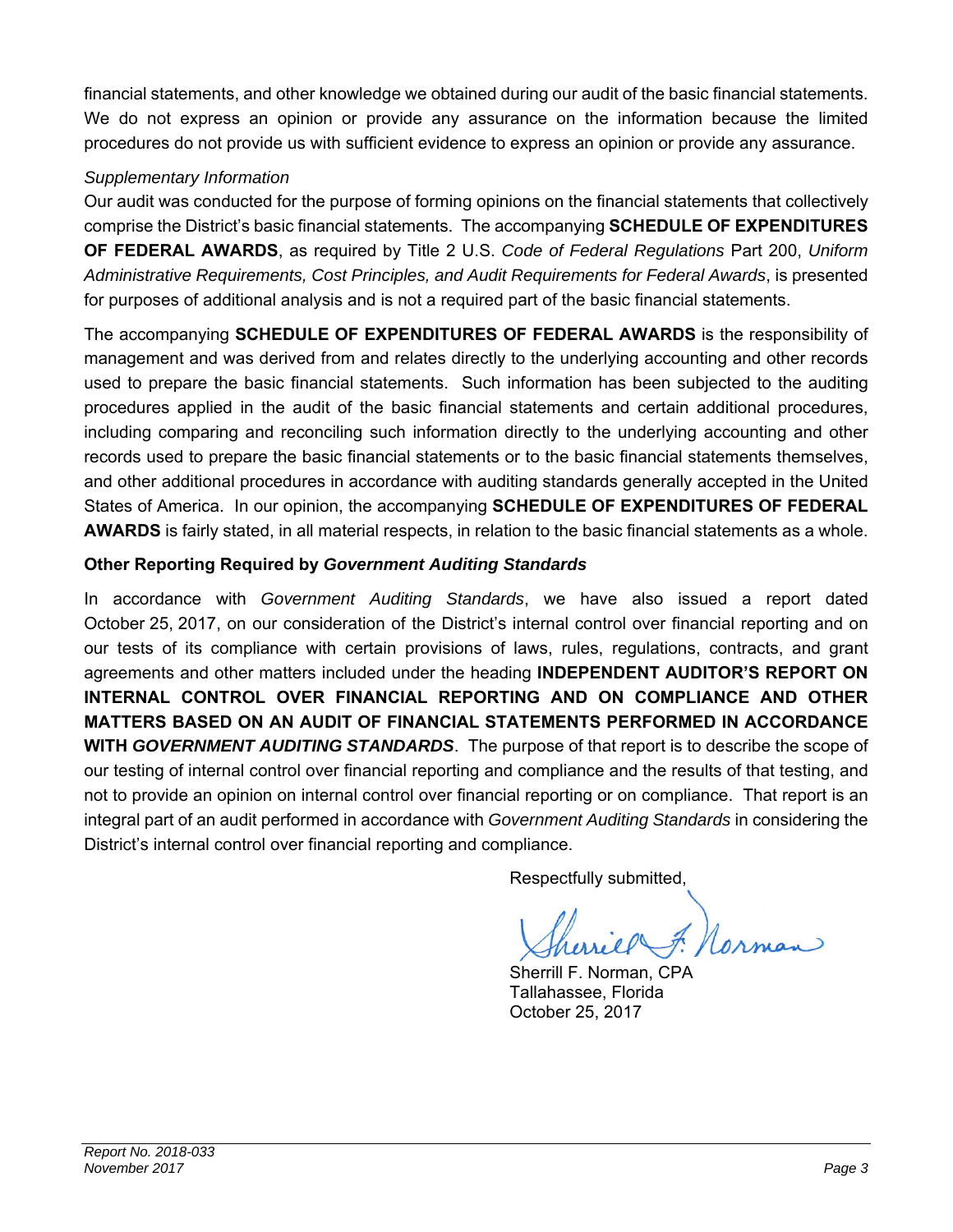# <span id="page-9-0"></span>*MANAGEMENT'S DISCUSSION AND ANALYSIS*

The management of the Wakulla County District School Board has prepared the following discussion and analysis to provide an overview of the District's financial activities for the fiscal year ended June 30, 2017. The information contained in the Management's Discussion and Analysis (MD&A) is intended to highlight significant transactions, events, and conditions and should be considered in conjunction with the District's financial statements and notes to financial statements found immediately following the MD&A.

#### FINANCIAL HIGHLIGHTS

Key financial highlights for the 2016-17 fiscal year are as follows:

- The District's total net position decreased by \$401,486.32, which represents a 0.6 percent decrease from the 2015-16 fiscal year.
- General Fund revenues exceeded expenditures by \$701,415.11. This may be compared to last year's results in which General Fund expenditures exceeded revenues by \$784,999.61.
- The unassigned and assigned fund balances for the General Fund, representing the net current financial resources available for general appropriation by the Board, totaled \$4,306,768.37, or 11.5 percent of General Fund expenditures totaling \$37,469,608.78. This represents a 33.7 percent increase from the previous year's unassigned and assigned fund balances of \$3,220,015.84.

#### OVERVIEW OF FINANCIAL STATEMENTS

The basic financial statements consist of three components: (1) government-wide financial statements; (2) fund financial statements; and (3) notes to financial statements. This report also includes supplementary information intended to furnish additional details to support the basic financial statements.

#### **Government-Wide Financial Statements**

The government-wide financial statements provide both short-term and long-term information about the District's overall financial condition in a manner similar to those of a private-sector business. The statements include a statement of net position and a statement of activities that are designed to provide consolidated financial information about the governmental and business-type activities of the District presented on the accrual basis of accounting. The statement of net position provides information about the District's financial position, its assets, liabilities, and deferred inflows/outflows of resources, using an economic resources measurement focus. Assets plus deferred outflows of resources, less liabilities and deferred inflows of resources, equals net position, which is a measure of the District's financial health. The statement of activities presents information about the change in the District's net position, the results of operations, during the fiscal year. An increase or decrease in net position is an indication of whether the District's financial health is improving or deteriorating.

The government-wide statements present the District's activities in the following categories:

 Governmental activities – This represents most of the District's services, including its educational programs: basic, vocational, adult, and exceptional education. Support functions such as transportation and administration are also included. Local property taxes and the State's education finance program provide most of the resources that support these activities.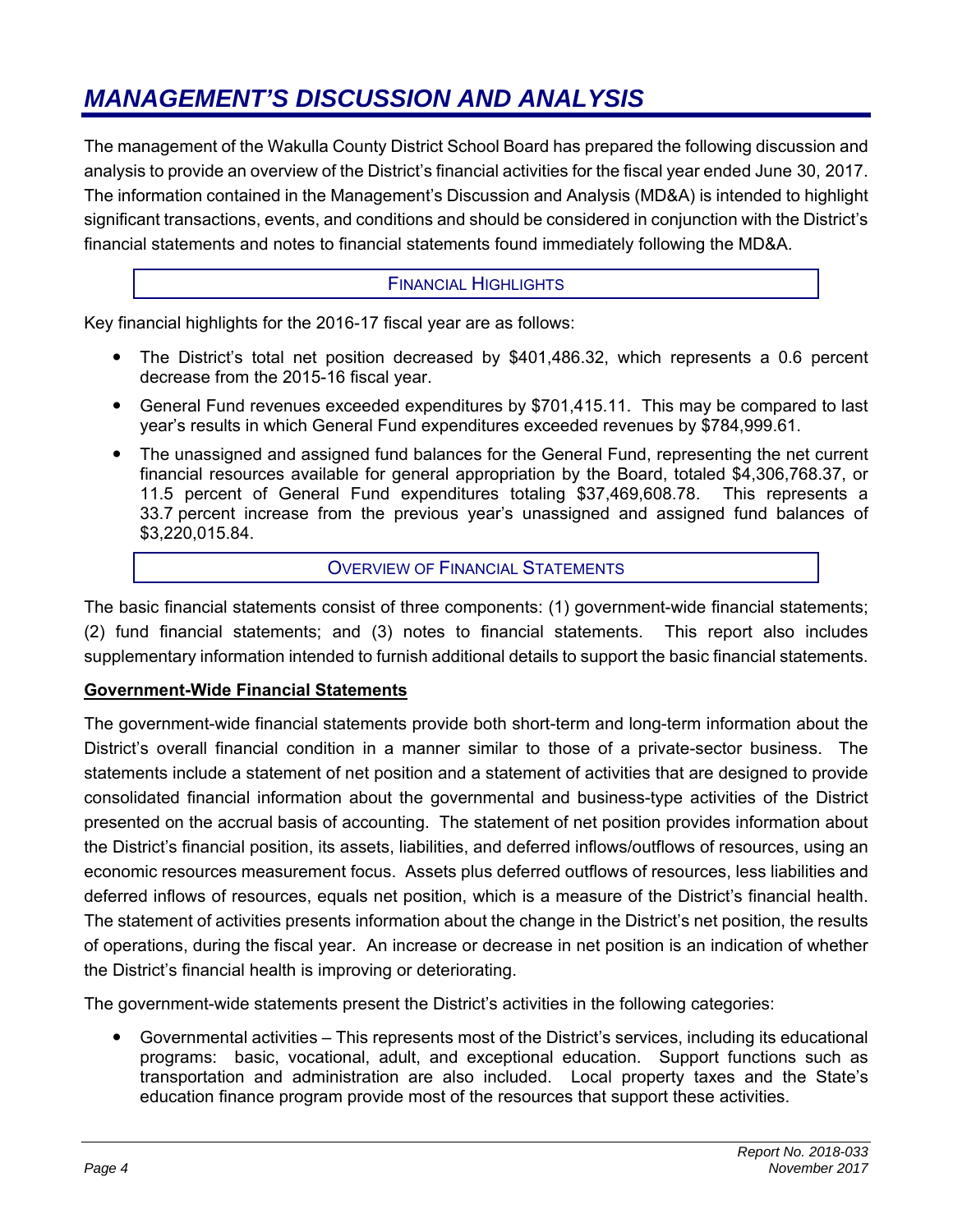- Business-type activities As the fiscal agent of the Small School District Council Consortium, the District charges fees to cover the cost of certain services it provides.
- Component unit The District presents Wakulla's Charter School of Arts, Science and Technology, Inc. as a separate legal entity in this report. Although the school is a legally separate organization, it is considered a component unit for financial reporting purposes and is included in this report because the school meets the criteria for inclusion provided by generally accepted accounting principles. Financial information for this component unit is reported separately from the financial information presented for the primary government.

#### **Fund Financial Statements**

Fund financial statements are one of the components of the basic financial statements. A fund is a grouping of related accounts that is used to maintain control over resources that have been segregated for specific activities or objectives. The District uses fund accounting to ensure and demonstrate compliance with finance-related legal requirements and prudent fiscal management. Certain funds are established by law while others are created by legal agreements, such as bond covenants. Fund financial statements provide more detailed information about the District's financial activities, focusing on its most significant or "major" funds rather than fund types. This is in contrast to the entitywide perspective contained in the government-wide statements. All of the District's funds may be classified within one of the broad categories discussed below.

**Governmental Funds**: Governmental funds are used to account for essentially the same functions reported as governmental activities in the government-wide financial statements. However, unlike the government-wide financial statements, governmental fund financial statements focus on near-term inflows and outflows of spendable resources, as well as on balances of spendable resources available at the end of the fiscal year. Such information may be useful in assessing a government's near-term financing requirements.

Because the focus of governmental funds is narrower than that of the government-wide financial statements, it is useful to compare the information presented for governmental funds with similar information presented for governmental activities in the government-wide financial statements. By doing so, readers may better understand the long-term impact of the government's near-term financing decisions. Both the governmental funds balance sheet and the governmental funds statement of revenues, expenditures, and changes in fund balances provide a reconciliation to facilitate this comparison between governmental funds and governmental activities.

The governmental funds balance sheet and statement of revenues, expenditures, and changes in fund balances provide detailed information about the District's most significant funds. The District's major funds are the General Fund, Special Revenue – Food Services Fund, Special Revenue – Other Fund, and Capital Projects - Other Fund. Data from the other governmental funds are combined into a single, aggregated presentation.

The District adopts an annual appropriated budget for its governmental funds. A budgetary comparison schedule has been provided for the General and major Special Revenue Funds to demonstrate compliance with the budget.

**Proprietary Funds**: Proprietary funds may be established to account for activities in which a fee is charged for services. Enterprise funds are used to report the same functions as business-type activities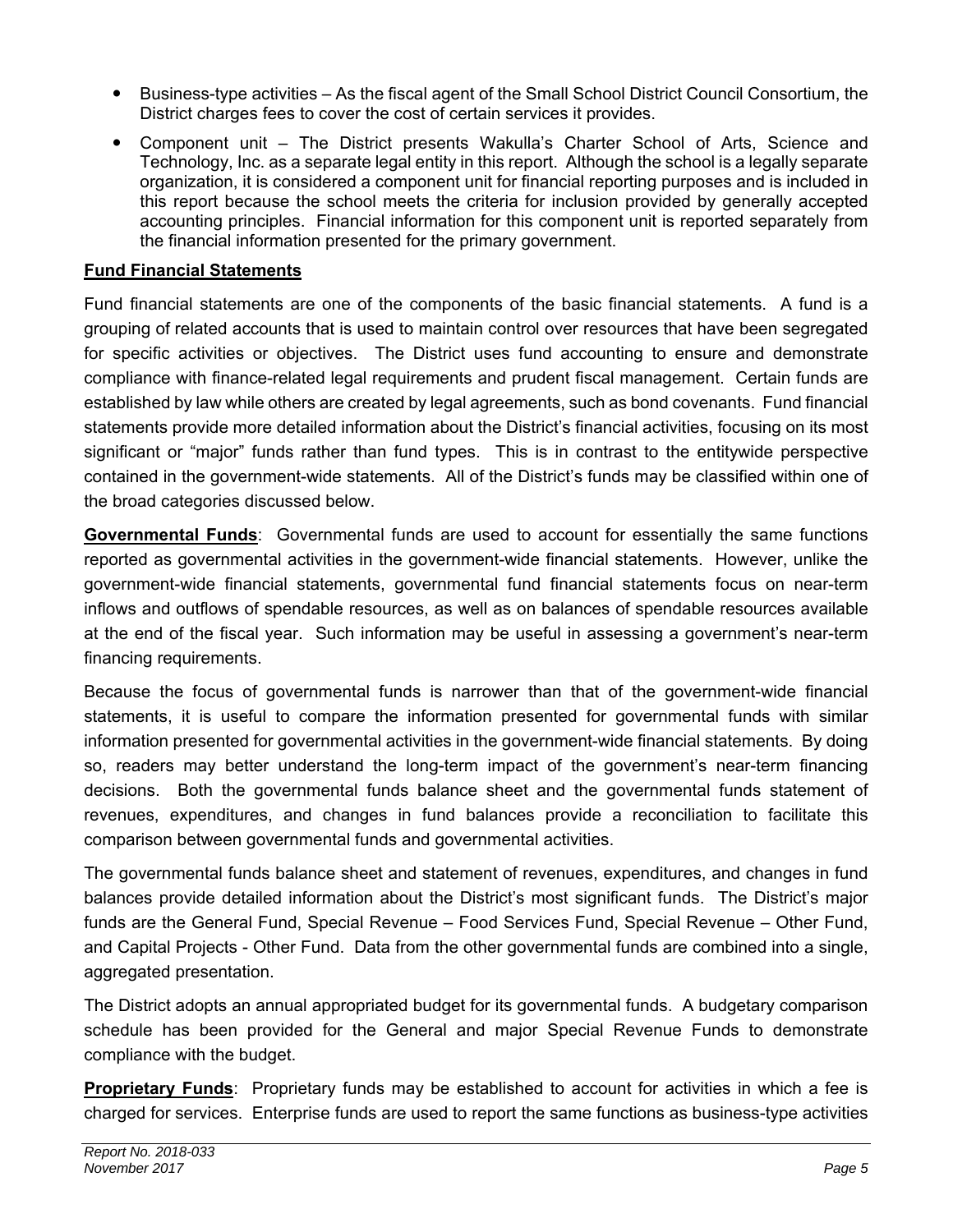in the government-wide financial statements. The District uses an enterprise fund to account for the activities of the Small School District Council Consortium, for which the District is fiscal agent.

**Fiduciary Funds**: Fiduciary funds are used to report assets held in a trustee or fiduciary capacity for the benefit of external parties, such as student activity funds. Fiduciary funds are not reflected in the government-wide statements because the resources are not available to support the District's own programs. In its fiduciary capacity, the District is responsible for ensuring that the assets reported in these funds are used only for their intended purposes. The District uses agency funds to account for resources held for student activities and groups.

#### **Notes to Financial Statements**

The notes provide additional information that is essential for a full understanding of the data provided in the government-wide and fund financial statements.

#### **Other Information**

In addition to the basic financial statements and accompanying notes, this report also presents required supplementary information concerning the District's net pension liability and its progress in funding its obligation to provide other postemployment benefits to its employees.

GOVERNMENT-WIDE FINANCIAL ANALYSIS

As noted earlier, net position over time may serve as a useful indicator of a government's financial health. The following is a summary of the District's net position as of June 30, 2017, compared to net position as of June 30, 2016:

|                                                                 | Governmental<br><b>Activities</b>  |                                 |               | <b>Business-Type</b><br><b>Activities</b> | Total                              |                                  |  |  |
|-----------------------------------------------------------------|------------------------------------|---------------------------------|---------------|-------------------------------------------|------------------------------------|----------------------------------|--|--|
|                                                                 | 6-30-17                            | $6 - 30 - 16$                   | $6 - 30 - 17$ | $6 - 30 - 16$                             | $6 - 30 - 17$                      | $6 - 30 - 16$                    |  |  |
| <b>Current and Other Assets</b><br><b>Capital Assets</b>        | \$7,542,115.47<br>79, 144, 354. 34 | \$6,227,956.02<br>79,680,359.59 | \$18,370.02   | \$21,503.05                               | \$7,560,485.49<br>79, 144, 354. 34 | \$ 6,249,459.07<br>79,680,359.59 |  |  |
| <b>Total Assets</b>                                             | 86,686,469.81                      | 85,908,315.61                   | 18,370.02     | 21,503.05                                 | 86,704,839.83                      | 85,929,818.66                    |  |  |
| <b>Deferred Outflows of Resources</b>                           | 9,784,971.00                       | 4,672,915.00                    |               |                                           | 9,784,971.00                       | 4,672,915.00                     |  |  |
| Long-Term Liabilities<br><b>Other Liabilities</b>               | 29,856,381.86<br>526,452.88        | 22,359,599.93<br>457,881.02     | 283.20        | 950.50                                    | 29,856,381.86<br>526,736.08        | 22,359,599.93<br>458,831.52      |  |  |
| <b>Total Liabilities</b>                                        | 30, 382, 834. 74                   | 22,817,480.95                   | 283.20        | 950.50                                    | 30, 383, 117.94                    | 22,818,431.45                    |  |  |
| <b>Deferred Inflows of Resources</b>                            | 1,014,899.00                       | 2,291,022.00                    |               |                                           | 1,014,899.00                       | 2,291,022.00                     |  |  |
| Net Position:<br>Net Investment in Capital Assets<br>Restricted | 78,772,456.54<br>1,414,063.98      | 78,993,834.09<br>1,030,927.09   |               |                                           | 78,772,456.54<br>1,414,063.98      | 78,993,834.09<br>1,030,927.09    |  |  |
| Unrestricted (Deficit)                                          | 15, 112, 813.45                    | (14,552,033.52)                 | 18,086.82     | 20,552.55                                 | (15,094,726.63)                    | (14,531,480.97)                  |  |  |
| <b>Total Net Position</b>                                       | \$65,073,707.07                    | \$65,472,727.66                 | \$18,086.82   | \$20,552.55                               | \$65,091,793.89                    | \$65,493,280.21                  |  |  |

#### **Net Position, End of Year**

The largest portion of the District's net position is investment in capital assets (e.g., land; buildings; furniture, fixtures, and equipment), less any related debt still outstanding. The District uses these capital assets to provide services to students; consequently, these assets are not available for future spending.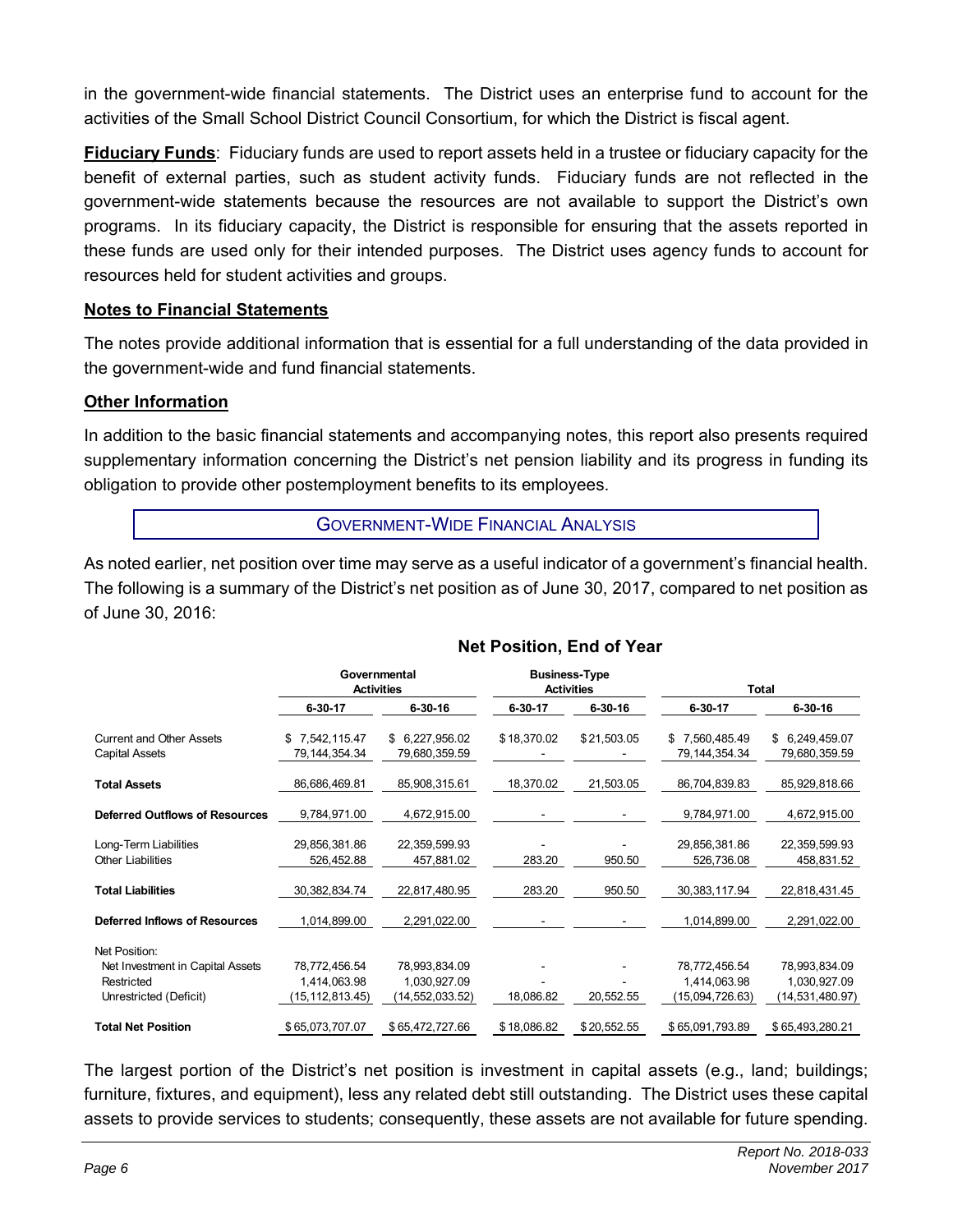The restricted portion of the District's net position represents resources that are subject to external restrictions on how they may be used.

As of June 30, 2017, the unrestricted portion of the District's net position remains negative due to the recognized pension liability.

The key elements of the changes in the District's net position for the fiscal years ended June 30, 2017, and June 30, 2016, are as follows:

|                                                 | Governmental<br><b>Activities</b> |                   | <b>Activities</b> | <b>Business-Type</b> | <b>Total</b>     |                  |  |
|-------------------------------------------------|-----------------------------------|-------------------|-------------------|----------------------|------------------|------------------|--|
|                                                 | 6-30-17                           | 6-30-16           | 6-30-17           | $6 - 30 - 16$        | 6-30-17          | $6 - 30 - 16$    |  |
|                                                 |                                   |                   |                   |                      |                  |                  |  |
| Program Revenues:                               |                                   |                   |                   |                      |                  |                  |  |
| <b>Charges for Services</b>                     | \$<br>402,365.85                  | \$<br>355, 140.44 | \$105,450.00      | \$105,450.00         | \$<br>507,815.85 | \$<br>460,590.44 |  |
| Operating Grants and Contributions              | 3,845,233.08                      | 3,558,457.46      |                   |                      | 3,845,233.08     | 3,558,457.46     |  |
| Capital Grants and Contributions                | 203, 265.74                       | 191,704.69        |                   |                      | 203,265.74       | 191,704.69       |  |
| General Revenues:                               |                                   |                   |                   |                      |                  |                  |  |
| Property Taxes, Levied for Operational Purposes | 6,890,100.35                      | 7,318,321.92      |                   |                      | 6,890,100.35     | 7,318,321.92     |  |
| Property Taxes, Levied for Debt Service         |                                   | 27.69             |                   |                      |                  | 27.69            |  |
| Property Taxes, Levied for Capital Projects     | 1,762,010.54                      | 1,722,026.50      |                   |                      | 1,762,010.54     | 1,722,026.50     |  |
| Grants and Contributions Not Restricted         |                                   |                   |                   |                      |                  |                  |  |
| to Specific Programs                            | 31,876,152.67                     | 31,180,294.40     |                   |                      | 31,876,152.67    | 31,180,294.40    |  |
| Unrestricted Investment Earnings                | 68,345.39                         | 37,453.60         |                   |                      | 68,345.39        | 37,453.60        |  |
| <b>Miscellaneous</b>                            | 283,820.19                        | 553,922.95        | 1,000.00          |                      | 284,820.19       | 553,922.95       |  |
| <b>Total Revenues</b>                           | 45,331,293.81                     | 44,917,349.65     | 106,450.00        | 105,450.00           | 45,437,743.81    | 45,022,799.65    |  |
|                                                 |                                   |                   |                   |                      |                  |                  |  |
| Functions/Program Expenses:                     |                                   |                   |                   |                      |                  |                  |  |
| Instruction                                     | 23,375,767.90                     | 23, 176, 795.67   |                   |                      | 23,375,767.90    | 23, 176, 795.67  |  |
| <b>Student Support Services</b>                 | 2,673,854.00                      | 2,437,139.70      |                   |                      | 2,673,854.00     | 2,437,139.70     |  |
| <b>Instructional Media Services</b>             | 490,428.54                        | 501,428.34        |                   |                      | 490,428.54       | 501,428.34       |  |
| Instruction and Curriculum Development Services | 651,963.69                        | 715,613.92        |                   |                      | 651,963.69       | 715,613.92       |  |
| <b>Instructional Staff Training Services</b>    | 466,331.34                        | 509,544.06        |                   |                      | 466,331.34       | 509,544.06       |  |
| Instruction-Related Technology                  | 304,580.83                        | 275,891.35        |                   |                      | 304,580.83       | 275,891.35       |  |
| Board                                           | 621,648.72                        | 644,825.80        |                   |                      | 621,648.72       | 644,825.80       |  |
| General Administration                          | 522,729.19                        | 509,582.98        |                   |                      | 522,729.19       | 509,582.98       |  |
| School Administration                           | 2,679,718.08                      | 2,586,550.48      |                   |                      | 2,679,718.08     | 2,586,550.48     |  |
| Facilities Acquisition and Construction         | 467,390.30                        | 572,507.74        |                   |                      | 467,390.30       | 572,507.74       |  |
| <b>Fiscal Services</b>                          | 438,036.97                        | 410,532.47        |                   |                      | 438,036.97       | 410,532.47       |  |
| <b>Food Services</b>                            | 2, 138, 156.98                    | 2,250,491.71      |                   |                      | 2, 138, 156.98   | 2,250,491.71     |  |
| <b>Central Services</b>                         | 769,565.10                        | 850,537.43        |                   |                      | 769,565.10       | 850,537.43       |  |
| <b>Student Transportation Services</b>          | 3,003,745.20                      | 3,001,474.54      |                   |                      | 3,003,745.20     | 3,001,474.54     |  |
| Operation of Plant                              | 3,914,599.03                      | 4,268,662.30      |                   |                      | 3,914,599.03     | 4,268,662.30     |  |
| Maintenance of Plant                            | 1,041,393.94                      | 1,002,897.59      |                   |                      | 1,041,393.94     | 1,002,897.59     |  |
| Administrative Technology Services              | 134,940.81                        | 145,697.33        |                   |                      | 134,940.81       | 145,697.33       |  |
| <b>Community Services</b>                       | 12,981.90                         | 6,510.91          |                   |                      | 12,981.90        | 6,510.91         |  |
| Unallocated Interest on Long-Term Debt          | 11,779.71                         | 28,283.30         |                   |                      | 11,779.71        | 28,283.30        |  |
| <b>Unallocated Depreciation Expense</b>         | 2,010,702.17                      | 2,058,028.55      |                   |                      | 2,010,702.17     | 2,058,028.55     |  |
| Small School District Council Consortium        | $\overline{a}$                    |                   | 108,915.73        | 108,538.91           | 108,915.73       | 108,538.91       |  |
| <b>Total Functions/Program Expenses</b>         | 45,730,314.40                     | 45,952,996.17     | 108,915.73        | 108,538.91           | 45,839,230.13    | 46,061,535.08    |  |
| <b>Change in Net Position</b>                   | (399, 020.59)                     | (1,035,646.52)    | (2,465.73)        | (3,088.91)           | (401, 486.32)    | (1,038,735.43)   |  |
| Net Position - Beginning                        | 65,472,727.66                     | 66,508,374.18     | 20,552.55         | 23,641.46            | 65,493,280.21    | 66,532,015.64    |  |
| <b>Net Position - Ending</b>                    | \$65,073,707.07                   | \$65,472,727.66   | 18,086.82<br>\$   | 20,552.55<br>\$      | \$65,091,793.89  | \$65,493,280.21  |  |
|                                                 |                                   |                   |                   |                      |                  |                  |  |

#### **Operating Results for the Fiscal Year Ended**

The largest revenue source is the State of Florida (69 percent). Revenues from State sources for current operations are primarily received through the Florida Education Finance Program (FEFP) funding formula. The FEFP formula utilizes student enrollment data, and is designed to maintain equity in funding across all Florida school districts, taking into consideration the District's funding ability based on the local property tax base. Compared to the previous fiscal year, the base student allocation multiplied by the District cost differential decreased by 0.2 percent from \$3,966.67 per full-time equivalent student to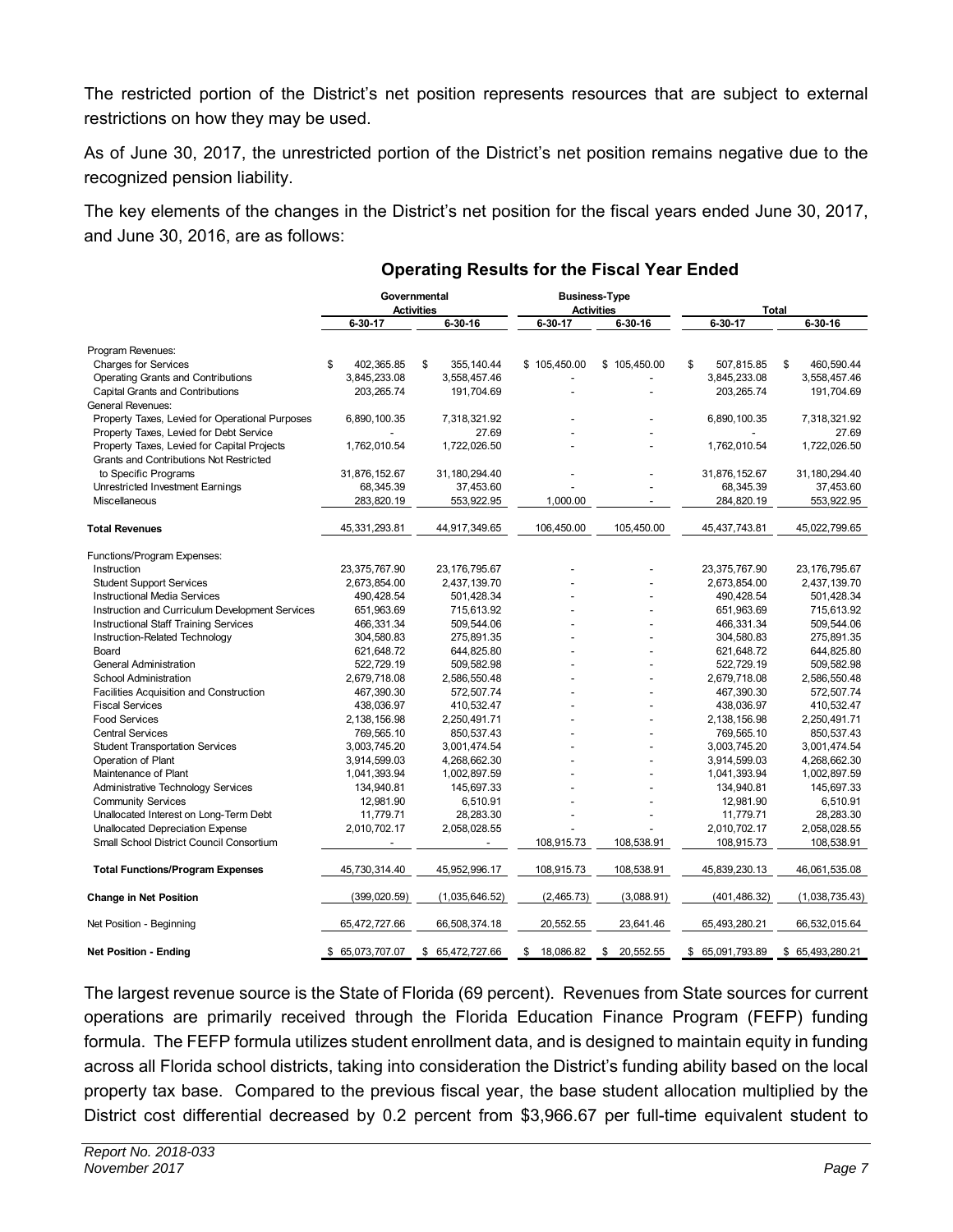\$3,957.25 per full-time equivalent student. Overall State revenues totaled \$31,272,483.94, an increase of \$1,359,311.84.

Property tax revenues decreased by \$388,265.22, or 4.3 percent, primarily due to a reduction in the required local effort millage.

#### FINANCIAL ANALYSIS OF THE DISTRICT'S FUNDS

#### **Major Governmental Funds**

The General Fund is the District's chief operating fund. For the current fiscal year, 84.2 percent of revenues and 85 percent of expenditures of the governmental funds were accounted for in the General Fund. During the fiscal year, the total fund balance increased by \$1,482,121.85 to \$5,274,729.35. The unassigned and assigned fund balances of the General Fund are an important indicator of the District's financial condition. Through fiscal prudence, the District attempts to maintain an unassigned plus assigned fund balance of at least 5 percent of General Fund revenues for any given fiscal year. At the end of the current fiscal year, unassigned plus assigned fund balance is \$4,306,768.37, or 11.3 percent of General Fund revenues totaling \$38,171,023.89. The unassigned plus assigned fund balance increased \$1,086,752.53 from the unassigned plus assigned fund balance of \$3,220,015.84 in the previous fiscal year.

The Special Revenue – Food Service Fund has a total fund balance of \$291,951.13. Of the total fund balance, \$90,996.16 represents nonspendable inventories. The remaining fund balance is considered restricted to solely support the food service operations of the District. During the fiscal year, total fund balance increased \$147,447.14, primarily due to the District entering into a food service management company contract which significantly decreased personnel costs.

The Special Revenue – Other Fund is used to account for certain Federal grant program activities, including revenues and expenditures totaling \$2,460,078.11 each. Because grant revenues attributed to grants accounted for in this fund are not recognized until expenditures are incurred, this fund generally does not accumulate a fund balance.

The Capital Projects – Other Fund has a total fund balance of \$1,186,921.07. The fund balance for this fund is assigned for the acquisition, construction, and maintenance of capital assets. Of the total fund balance, \$156,604 has been encumbered for the Shadeville Elementary and Wakulla High door hardware and replacement project.

#### **Proprietary Fund**

The only proprietary fund for the District is the Small School District Council Consortium Enterprise Fund, which reported unrestricted net position of \$18,086.82. This balance represents a 12 percent decrease from the previous year primarily because of the increased costs for the consulting firm utilized by the Consortium.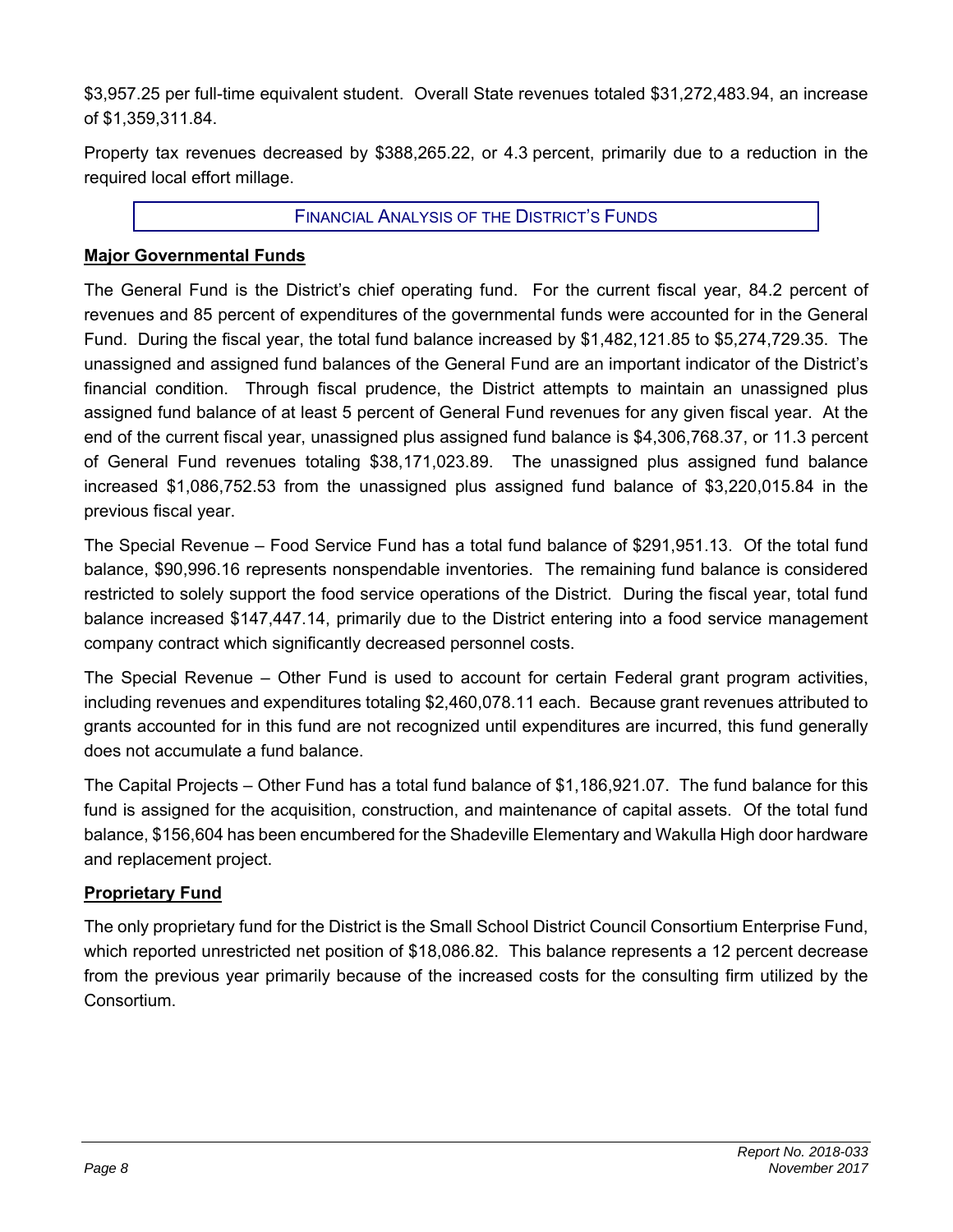#### GENERAL FUND BUDGETARY HIGHLIGHTS

During the 2016-17 fiscal year, the District amended its General Fund budget several times, which resulted in an increase in total budgeted revenues amounting to \$751,104.80, and an increase in final appropriations of \$126,577.16 from the original budgeted amounts.

Actual revenues are \$84,471.91, or 0.2 percent less than the final budgeted amounts and actual expenditures are \$1,865,241.40, or 5 percent, less than final budget amounts. The decrease in expenditures was mainly because instruction expenditures were less than planned. The actual ending fund balance exceeded the estimated fund balance contained in the final amended budget by \$1,767,604.23.

#### CAPITAL ASSETS AND LONG-TERM DEBT

#### **Capital Assets**

The District's investment in capital assets for its governmental activities as of June 30, 2017, totaled \$79,144,354.34 (net of accumulated depreciation). This investment in capital assets includes land; land improvements; construction in progress; improvements other than buildings; buildings and fixed equipment; furniture, fixtures, and equipment; motor vehicles; and audio visual materials and computer software.

Additional information on the District's capital assets can be found in Notes I.F.4., II.C., and II.F. to the financial statements.

#### **Long-Term Debt**

At June 30, 2017, the District has total long-term debt outstanding of \$371,897.80, composed of \$158,000 of bonds payable and \$213,897.80 of installment-purchases payable. During the current fiscal year, retirement of debt was \$314,627.70.

Additional information on the District's long-term debt can be found in Notes I.F.6., II.H., and II.I. to the financial statements.

#### REQUESTS FOR INFORMATION

This report is designed to provide a general overview of the District's finances for all those with an interest in the District's finances. Questions concerning information provided in the MD&A or other required supplementary information, and financial statements and notes thereto, or requests for additional financial information should be addressed to the Chief Financial Officer, Wakulla County District School Board, 69 Arran Road, Crawfordville, Florida 32327.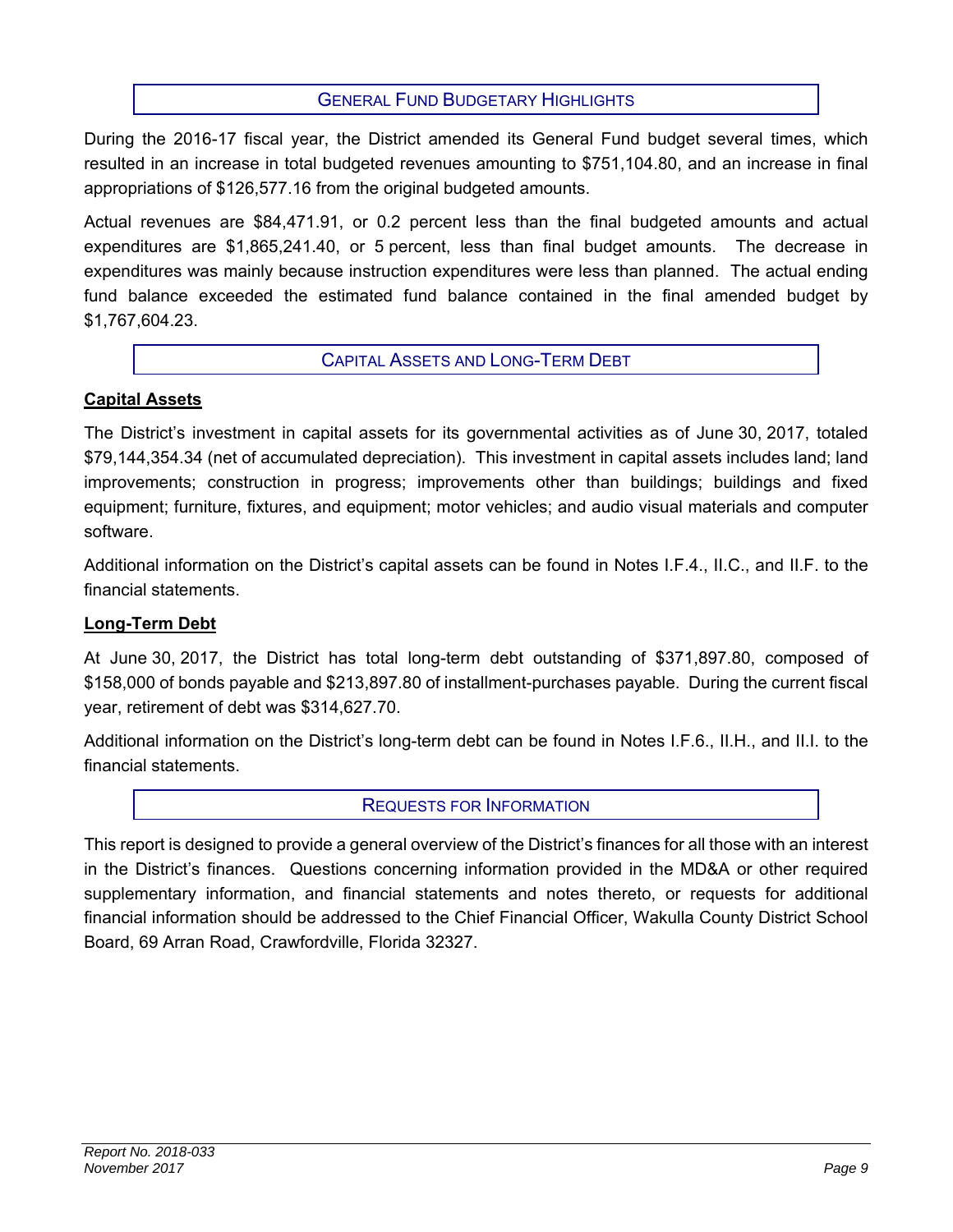THIS PAGE INTENTIONALLY LEFT BLANK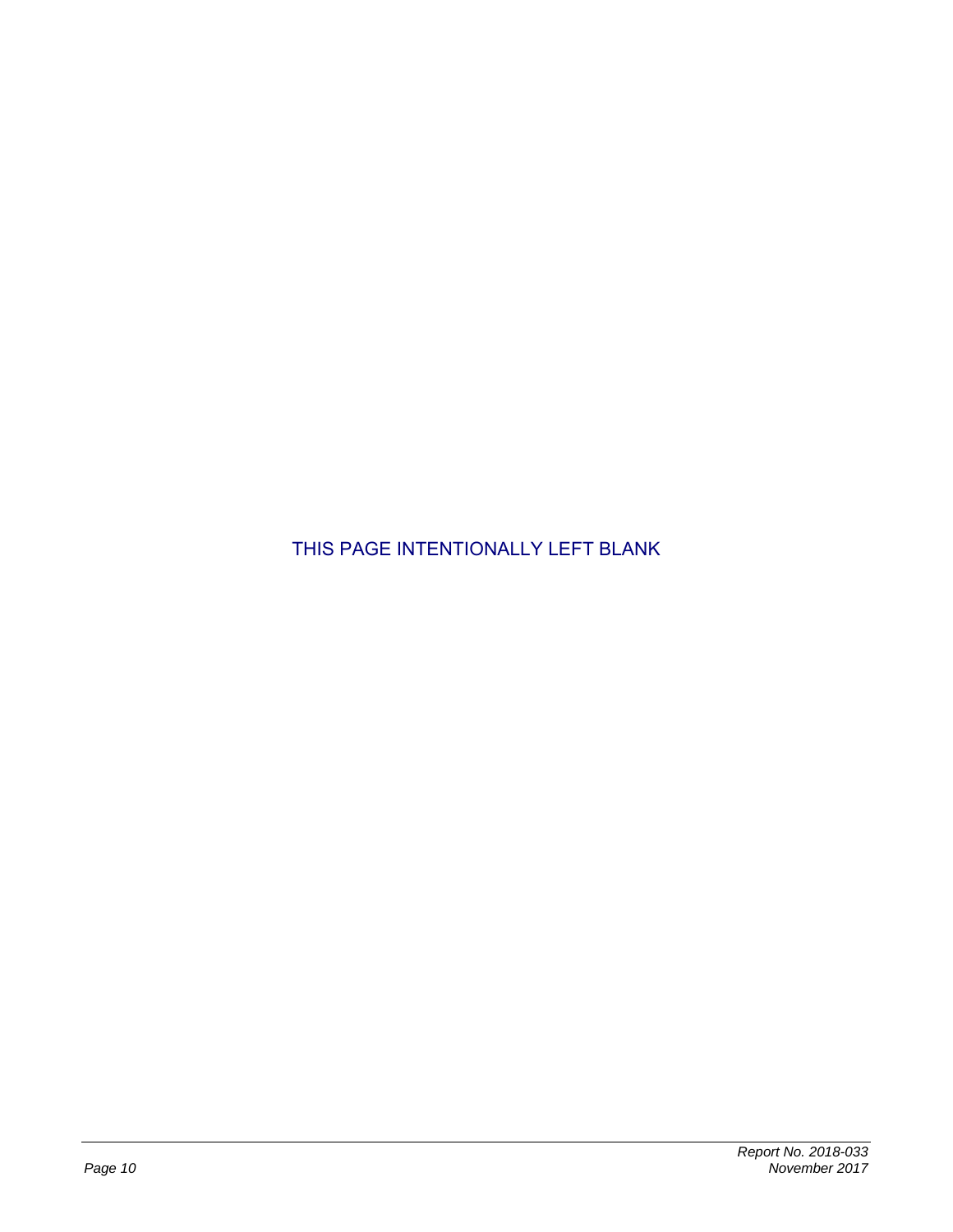# <span id="page-16-0"></span>*BASIC FINANCIAL STATEMENTS*

#### **Wakulla County District School Board Statement of Net Position June 30, 2017**

|                                                     | <b>Primary Government</b>         |                   |                                           |                          |              |                 |                   |            |
|-----------------------------------------------------|-----------------------------------|-------------------|-------------------------------------------|--------------------------|--------------|-----------------|-------------------|------------|
|                                                     | Governmental<br><b>Activities</b> |                   | <b>Business-Type</b><br><b>Activities</b> |                          | <b>Total</b> |                 | Component<br>Unit |            |
| <b>ASSETS</b>                                       |                                   |                   |                                           |                          |              |                 |                   |            |
| Cash and Cash Equivalents                           | \$                                | 6,972,958.43      | \$                                        | 18,370.02                | \$           | 6,991,328.45    | \$                | 240,611.00 |
| Investments                                         |                                   | 3.817.34          |                                           |                          |              | 3,817.34        |                   | 25,071.00  |
| <b>Accounts Receivable</b>                          |                                   | 30,108.17         |                                           |                          |              | 30,108.17       |                   | 30,334.00  |
| Due from Other Agencies                             |                                   | 332,696.71        |                                           |                          |              | 332,696.71      |                   | 17,399.00  |
| Prepaid Items                                       |                                   |                   |                                           |                          |              |                 |                   | 5,644.00   |
| Inventories                                         |                                   | 202,534.82        |                                           |                          |              | 202,534.82      |                   |            |
| Capital Assets:                                     |                                   |                   |                                           |                          |              |                 |                   |            |
| Nondepreciable Capital Assets                       |                                   | 3,538,420.93      |                                           |                          |              | 3,538,420.93    |                   |            |
| Depreciable Capital Assets, Net                     |                                   | 75,605,933.41     |                                           |                          |              | 75,605,933.41   |                   | 679,998.00 |
| <b>TOTAL ASSETS</b>                                 |                                   | 86,686,469.81     |                                           | 18,370.02                |              | 86,704,839.83   |                   | 999,057.00 |
| <b>DEFERRED OUTFLOWS OF RESOURCES</b>               |                                   |                   |                                           |                          |              |                 |                   |            |
| Pensions                                            |                                   | 9,784,971.00      |                                           |                          |              | 9,784,971.00    |                   |            |
| <b>LIABILITIES</b>                                  |                                   |                   |                                           |                          |              |                 |                   |            |
| <b>Accrued Salaries and Benefits</b>                |                                   | 20,787.71         |                                           |                          |              | 20,787.71       |                   |            |
| Payroll Deductions and Withholdings                 |                                   | 51,665.12         |                                           |                          |              | 51,665.12       |                   |            |
| <b>Accounts Payable</b>                             |                                   | 446,553.22        |                                           | 283.20                   |              | 446,836.42      |                   | 10,732.00  |
| Accrued Interest Payable                            |                                   | 7,446.83          |                                           |                          |              | 7,446.83        |                   |            |
| Long-Term Liabilities:                              |                                   |                   |                                           |                          |              |                 |                   |            |
| Portion Due Within One Year                         |                                   | 985,977.97        |                                           |                          |              | 985,977.97      |                   | 24,685.00  |
| Portion Due After One Year                          |                                   | 28,870,403.89     |                                           |                          |              | 28,870,403.89   |                   | 126,271.00 |
| <b>TOTAL LIABILITIES</b>                            |                                   | 30,382,834.74     |                                           | 283.20                   |              | 30, 383, 117.94 |                   | 161,688.00 |
| DEFERRED INFLOWS OF RESOURCES                       |                                   |                   |                                           |                          |              |                 |                   |            |
| Pensions                                            |                                   | 1,014,899.00      |                                           | $\overline{\phantom{a}}$ |              | 1,014,899.00    |                   |            |
| <b>NET POSITION</b>                                 |                                   |                   |                                           |                          |              |                 |                   |            |
| Net Investment in Capital Assets<br>Restricted for: |                                   | 78,772,456.54     |                                           |                          |              | 78,772,456.54   |                   | 529,042.00 |
| <b>State Required Carryover Programs</b>            |                                   | 856,422.32        |                                           |                          |              | 856,422.32      |                   |            |
| <b>Capital Projects</b>                             |                                   | 265,690.53        |                                           |                          |              | 265,690.53      |                   | 37,882.00  |
| <b>Food Service</b>                                 |                                   | 291,951.13        |                                           |                          |              | 291,951.13      |                   | 4,062.00   |
| Unrestricted                                        |                                   | (15, 112, 813.45) |                                           | 18,086.82                |              | (15,094,726.63) |                   | 266,383.00 |
| <b>TOTAL NET POSITION</b>                           | \$                                | 65,073,707.07     | \$                                        | 18,086.82                | \$           | 65,091,793.89   | \$                | 837,369.00 |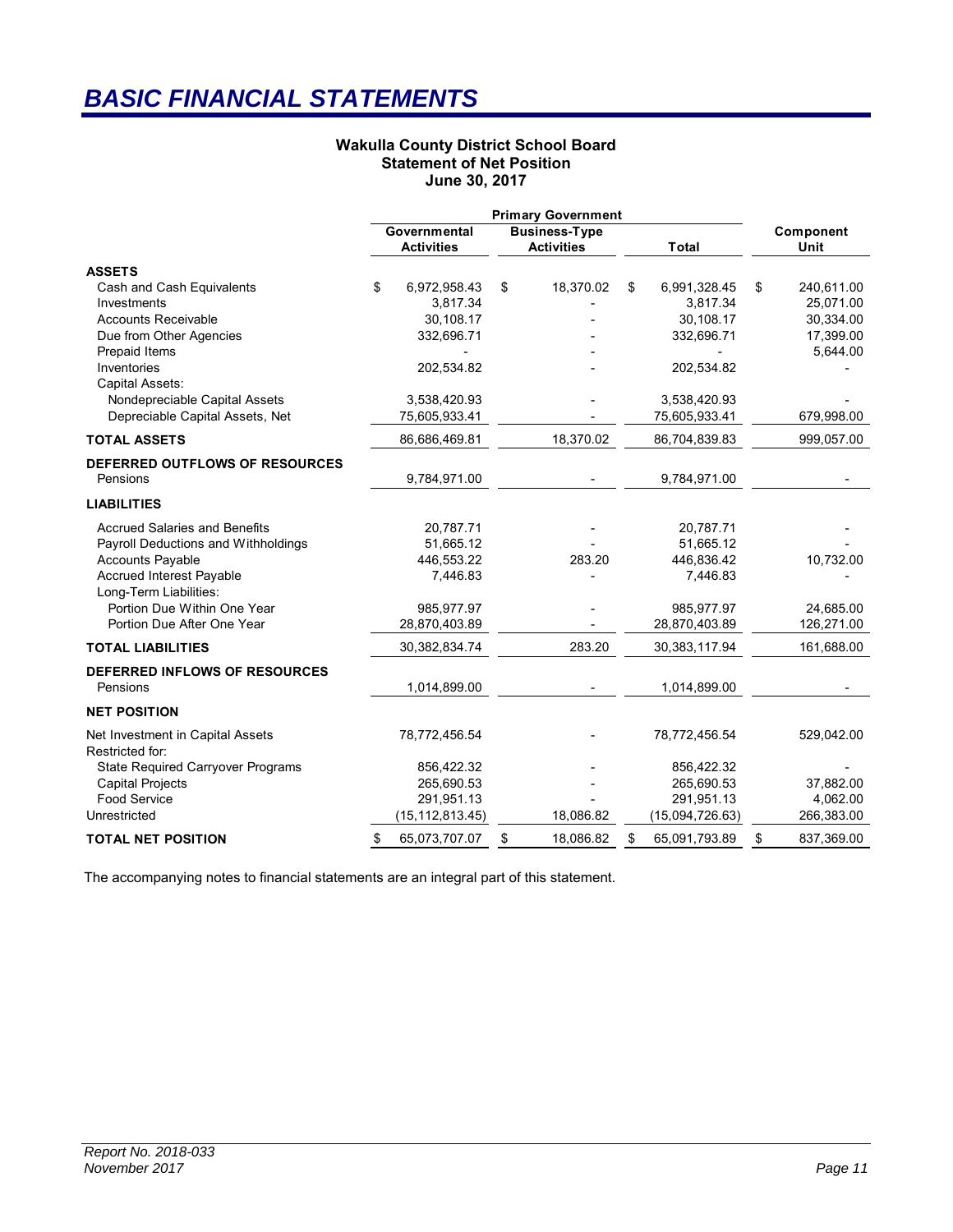#### **Wakulla County District School Board Statement of Activities For the Fiscal Year Ended June 30, 2017**

<span id="page-17-0"></span>

|                                                 |    |                                                                                                                                                                                                                           |    |                                                                                                |    | <b>Program Revenues</b>                                |    |                                                      |  |
|-------------------------------------------------|----|---------------------------------------------------------------------------------------------------------------------------------------------------------------------------------------------------------------------------|----|------------------------------------------------------------------------------------------------|----|--------------------------------------------------------|----|------------------------------------------------------|--|
|                                                 |    | <b>Expenses</b>                                                                                                                                                                                                           |    | Charges<br>for<br><b>Services</b>                                                              |    | Operating<br><b>Grants and</b><br><b>Contributions</b> |    | Capital<br><b>Grants and</b><br><b>Contributions</b> |  |
| <b>Functions/Programs</b>                       |    |                                                                                                                                                                                                                           |    |                                                                                                |    |                                                        |    |                                                      |  |
| <b>Primary Government</b>                       |    |                                                                                                                                                                                                                           |    |                                                                                                |    |                                                        |    |                                                      |  |
| <b>Governmental Activities:</b>                 |    |                                                                                                                                                                                                                           |    |                                                                                                |    |                                                        |    |                                                      |  |
| Instruction                                     | \$ | 23,375,767.90                                                                                                                                                                                                             | \$ | 36,628.00                                                                                      | \$ |                                                        | \$ |                                                      |  |
| <b>Student Support Services</b>                 |    | 2,673,854.00                                                                                                                                                                                                              |    |                                                                                                |    |                                                        |    |                                                      |  |
| <b>Instructional Media Services</b>             |    | 490,428.54                                                                                                                                                                                                                |    |                                                                                                |    |                                                        |    |                                                      |  |
| Instruction and Curriculum Development Services |    | 651,963.69<br>466,331.34                                                                                                                                                                                                  |    |                                                                                                |    |                                                        |    |                                                      |  |
| <b>Instructional Staff Training Services</b>    |    | 304,580.83                                                                                                                                                                                                                |    |                                                                                                |    |                                                        |    |                                                      |  |
| Instruction-Related Technology<br>Board         |    | 621,648.72                                                                                                                                                                                                                |    |                                                                                                |    |                                                        |    |                                                      |  |
| <b>General Administration</b>                   |    | 522,729.19                                                                                                                                                                                                                |    |                                                                                                |    |                                                        |    |                                                      |  |
| School Administration                           |    | 2,679,718.08                                                                                                                                                                                                              |    |                                                                                                |    |                                                        |    |                                                      |  |
| <b>Facilities Acquisition and Construction</b>  |    | 467,390.30                                                                                                                                                                                                                |    |                                                                                                |    |                                                        |    | 88,067.59                                            |  |
| <b>Fiscal Services</b>                          |    | 438,036.97                                                                                                                                                                                                                |    |                                                                                                |    |                                                        |    |                                                      |  |
| <b>Food Services</b>                            |    | 2, 138, 156.98                                                                                                                                                                                                            |    | 365,737.85                                                                                     |    | 1,855,358.08                                           |    |                                                      |  |
| <b>Central Services</b>                         |    | 769,565.10                                                                                                                                                                                                                |    |                                                                                                |    |                                                        |    |                                                      |  |
| <b>Student Transportation Services</b>          |    | 3,003,745.20                                                                                                                                                                                                              |    |                                                                                                |    | 1,760,988.00                                           |    |                                                      |  |
| Operation of Plant                              |    | 3,914,599.03                                                                                                                                                                                                              |    |                                                                                                |    |                                                        |    |                                                      |  |
| Maintenance of Plant                            |    | 1,041,393.94                                                                                                                                                                                                              |    |                                                                                                |    | 228,887.00                                             |    |                                                      |  |
| Administrative Technology Services              |    | 134,940.81                                                                                                                                                                                                                |    |                                                                                                |    |                                                        |    |                                                      |  |
| <b>Community Services</b>                       |    | 12,981.90                                                                                                                                                                                                                 |    |                                                                                                |    |                                                        |    |                                                      |  |
| Unallocated Interest on Long-Term Debt          |    | 11,779.71                                                                                                                                                                                                                 |    |                                                                                                |    |                                                        |    | 115, 198. 15                                         |  |
| Unallocated Depreciation Expense*               |    | 2,010,702.17                                                                                                                                                                                                              |    |                                                                                                |    |                                                        |    |                                                      |  |
| <b>Total Governmental Activities</b>            |    | 45,730,314.40                                                                                                                                                                                                             |    | 402,365.85                                                                                     |    | 3,845,233.08                                           |    | 203,265.74                                           |  |
| <b>Business-Type Activities:</b>                |    |                                                                                                                                                                                                                           |    |                                                                                                |    |                                                        |    |                                                      |  |
| Small School District School Consortium         |    | 108,915.73                                                                                                                                                                                                                |    | 105,450.00                                                                                     |    |                                                        |    |                                                      |  |
| <b>Total Primary Government</b>                 | \$ | 45,839,230.13                                                                                                                                                                                                             | \$ | 507,815.85                                                                                     | \$ | 3,845,233.08                                           | \$ | 203,265.74                                           |  |
| <b>Component Unit</b>                           |    |                                                                                                                                                                                                                           |    |                                                                                                |    |                                                        |    |                                                      |  |
| Wakulla's Charter School of Arts, Science and   |    |                                                                                                                                                                                                                           |    |                                                                                                |    |                                                        |    |                                                      |  |
| Technology, Inc.                                | \$ | 1,277,266.00                                                                                                                                                                                                              | \$ | 1,258.00                                                                                       | \$ | 431,444.00                                             | \$ | 46,215.00                                            |  |
|                                                 |    | <b>General Revenues:</b><br>Taxes:<br>Grants and Contributions Not Restricted to Specific Programs<br>Unrestricted Investment Earnings<br>Miscellaneous<br><b>Total General Revenues</b><br><b>Change in Net Position</b> |    | Property Taxes, Levied for Operational Purposes<br>Property Taxes, Levied for Capital Projects |    |                                                        |    |                                                      |  |
|                                                 |    | Net Position - Beginning                                                                                                                                                                                                  |    |                                                                                                |    |                                                        |    |                                                      |  |
|                                                 |    | <b>Net Position - Ending</b>                                                                                                                                                                                              |    |                                                                                                |    |                                                        |    |                                                      |  |

\* This amount excludes the depreciation that is included in the direct expenses of the various functions.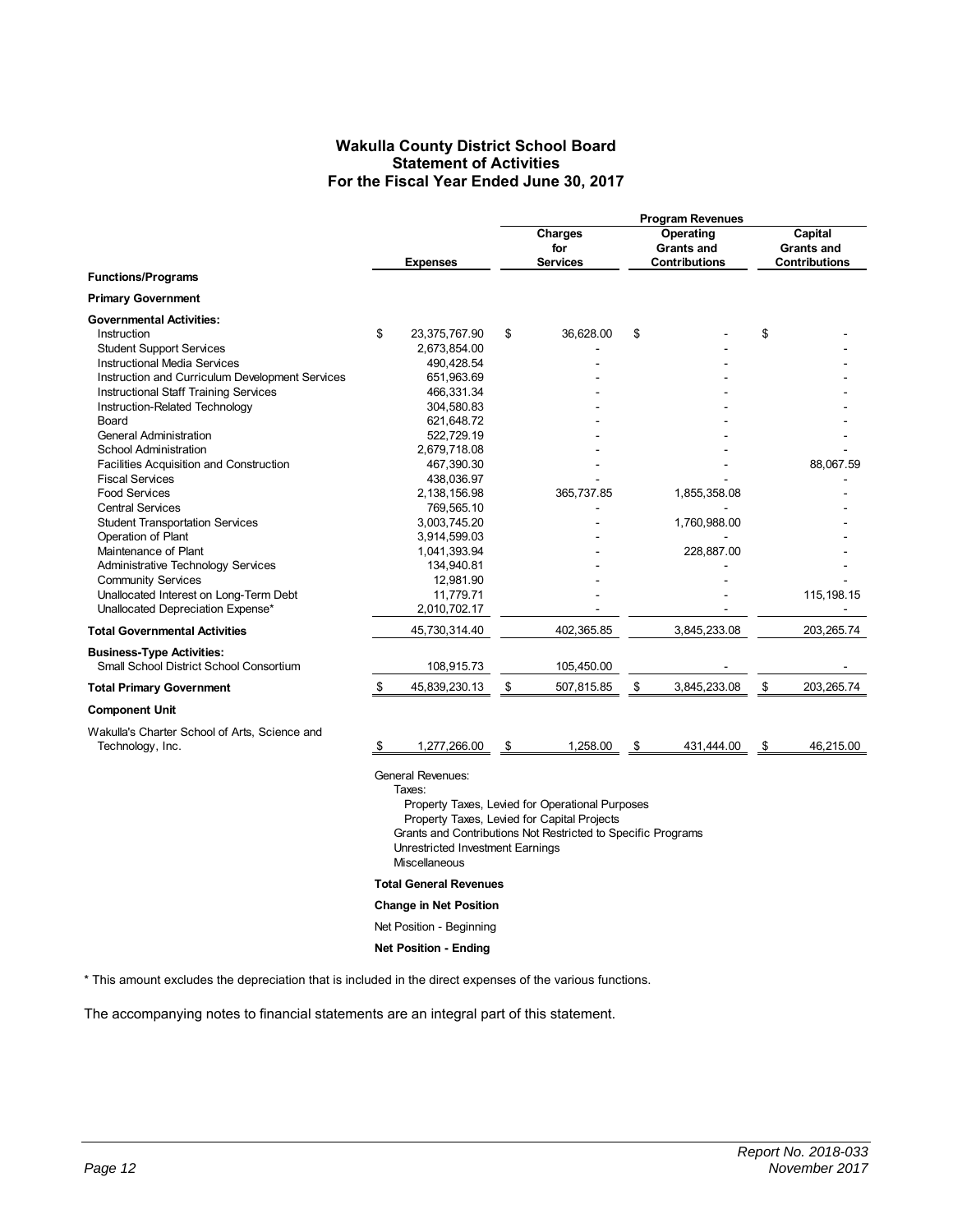|                         | <b>Primary Government</b> | Net (Expense) Revenue and Changes in Net Position |                  |
|-------------------------|---------------------------|---------------------------------------------------|------------------|
| Governmental            | <b>Business-Type</b>      |                                                   | Component        |
| <b>Activities</b>       | <b>Activities</b>         | <b>Total</b>                                      | Unit             |
|                         |                           |                                                   |                  |
| \$<br>(23, 339, 139.90) | \$                        | \$<br>(23, 339, 139.90)                           | \$               |
| (2,673,854.00)          |                           | (2,673,854.00)                                    |                  |
| (490, 428.54)           |                           | (490, 428.54)                                     |                  |
| (651,963.69)            |                           | (651, 963.69)                                     |                  |
| (466, 331.34)           |                           | (466, 331.34)                                     |                  |
| (304, 580.83)           |                           | (304, 580.83)                                     |                  |
| (621, 648.72)           |                           | (621, 648.72)                                     |                  |
| (522, 729.19)           |                           | (522, 729.19)                                     |                  |
| (2,679,718.08)          |                           | (2,679,718.08)                                    |                  |
| (379, 322.71)           |                           | (379, 322.71)                                     |                  |
| (438,036.97)            |                           | (438,036.97)                                      |                  |
| 82,938.95               |                           | 82,938.95                                         |                  |
| (769, 565.10)           |                           | (769, 565, 10)                                    |                  |
| (1,242,757.20)          |                           | (1,242,757.20)                                    |                  |
| (3,914,599.03)          |                           | (3,914,599.03)                                    |                  |
| (812, 506.94)           |                           | (812, 506.94)                                     |                  |
| (134, 940.81)           |                           | (134, 940.81)                                     |                  |
| (12,981.90)             |                           | (12,981.90)                                       |                  |
| 103,418.44              |                           | 103,418.44                                        |                  |
| (2,010,702.17)          |                           | (2,010,702.17)                                    |                  |
| (41, 279, 449.73)       |                           | (41,279,449.73)                                   |                  |
|                         | (3,465.73)                | (3,465.73)                                        |                  |
| (41, 279, 449.73)       | (3,465.73)                | (41, 282, 915.46)                                 |                  |
|                         |                           |                                                   |                  |
|                         |                           |                                                   | (798,349.00)     |
|                         |                           |                                                   |                  |
| 6,890,100.35            |                           | 6,890,100.35                                      |                  |
| 1,762,010.54            |                           | 1,762,010.54                                      |                  |
| 31,876,152.67           |                           | 31,876,152.67                                     | 896,208.00       |
| 68,345.39               |                           | 68,345.39                                         | 763.00           |
| 283,820.19              | 1,000.00                  | 284,820.19                                        |                  |
| 40,880,429.14           | 1,000.00                  | 40,881,429.14                                     | 896,971.00       |
| (399, 020.59)           | (2,465.73)                | (401, 486.32)                                     | 98,622.00        |
| 65,472,727.66           | 20,552.55                 | 65,493,280.21                                     | 738,747.00       |
| \$<br>65,073,707.07     | \$<br>18,086.82           | \$<br>65,091,793.89                               | \$<br>837,369.00 |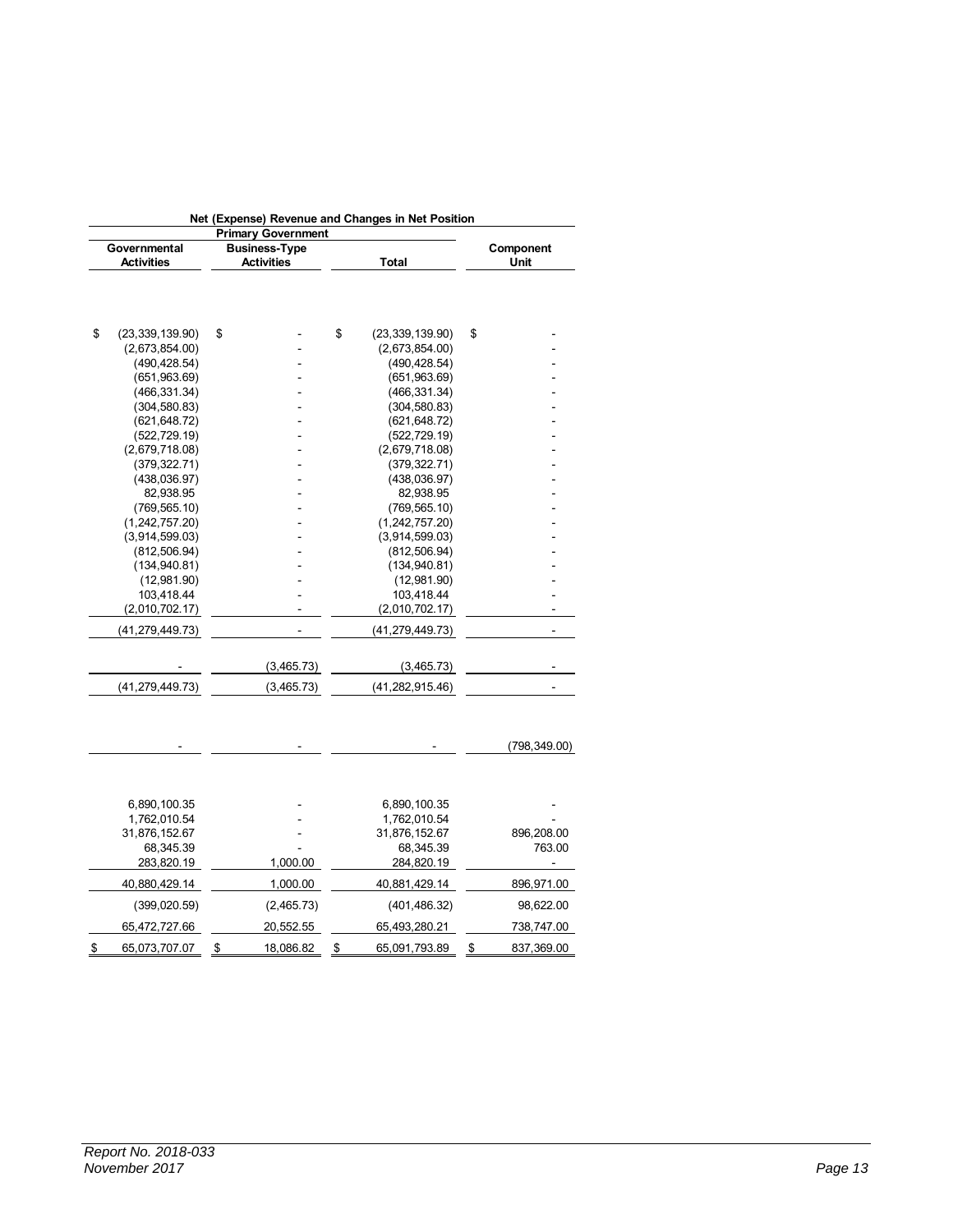#### **Wakulla County District School Board Balance Sheet – Governmental Funds June 30, 2017**

<span id="page-19-0"></span>

|                                                                 |    | General<br><b>Fund</b> |                           | <b>Special Revenue -</b><br><b>Food Service</b><br><b>Fund</b> | <b>Special Revenue -</b><br><b>Other</b><br><b>Fund</b> |                          |  |
|-----------------------------------------------------------------|----|------------------------|---------------------------|----------------------------------------------------------------|---------------------------------------------------------|--------------------------|--|
| <b>ASSETS</b>                                                   |    |                        |                           |                                                                |                                                         |                          |  |
| Cash and Cash Equivalents                                       | \$ | 5, 159, 703.85         | \$                        | 363,654.45                                                     | \$                                                      | 998.13                   |  |
| Investments<br><b>Accounts Receivable</b>                       |    | 30,108.17              |                           |                                                                |                                                         |                          |  |
| Due from Other Funds                                            |    | 133,497.49             |                           |                                                                |                                                         |                          |  |
| Due from Other Agencies                                         |    | 58,327.81              |                           | 12,271.44                                                      |                                                         | 248,808.39               |  |
| Inventories                                                     |    | 111,538.66             |                           | 90,996.16                                                      |                                                         |                          |  |
| <b>TOTAL ASSETS</b>                                             | \$ | 5,493,175.98           | $\boldsymbol{\mathsf{S}}$ | 466,922.05                                                     | $\boldsymbol{\mathsf{S}}$                               | 249,806.52               |  |
| <b>LIABILITIES AND FUND BALANCES</b><br>Liabilities:            |    |                        |                           |                                                                |                                                         |                          |  |
| <b>Accrued Salaries and Benefits</b>                            | \$ |                        | \$                        |                                                                | \$                                                      | 20,787.71                |  |
| Payroll Deductions and Withholdings                             |    | 50,757.33              |                           | 575.94                                                         |                                                         | 331.85                   |  |
| <b>Accounts Payable</b>                                         |    | 167,689.30             |                           | 174,394.98                                                     |                                                         | 95,189.47                |  |
| Due to Other Funds                                              |    |                        |                           |                                                                |                                                         | 133,497.49               |  |
| <b>Total Liabilities</b>                                        |    | 218,446.63             |                           | 174,970.92                                                     |                                                         | 249,806.52               |  |
| Fund Balances:                                                  |    |                        |                           |                                                                |                                                         |                          |  |
| Nonspendable:                                                   |    |                        |                           |                                                                |                                                         |                          |  |
| Inventories                                                     |    | 111,538.66             |                           | 90,996.16                                                      |                                                         |                          |  |
| Restricted for:                                                 |    |                        |                           |                                                                |                                                         |                          |  |
| <b>State Required Carryover Programs</b><br><b>Food Service</b> |    | 856,422.32             |                           | 200,954.97                                                     |                                                         |                          |  |
| Debt Service                                                    |    |                        |                           |                                                                |                                                         |                          |  |
| <b>Capital Projects</b>                                         |    |                        |                           |                                                                |                                                         |                          |  |
| <b>Total Restricted Fund Balance</b>                            |    | 856,422.32             |                           | 200,954.97                                                     |                                                         |                          |  |
| Assigned for:                                                   |    |                        |                           |                                                                |                                                         |                          |  |
| <b>School Operations</b>                                        |    | 543,991.82             |                           |                                                                |                                                         |                          |  |
| <b>Capital Projects</b>                                         |    |                        |                           |                                                                |                                                         |                          |  |
| Purchases on Order                                              |    | 125,938.00             |                           |                                                                |                                                         |                          |  |
| <b>Total Assigned Fund Balance</b>                              |    | 669,929.82             |                           |                                                                |                                                         | $\overline{a}$           |  |
| <b>Unassigned Fund Balance</b>                                  |    | 3,636,838.55           |                           |                                                                |                                                         | $\overline{\phantom{a}}$ |  |
| <b>Total Fund Balances</b>                                      |    | 5,274,729.35           |                           | 291,951.13                                                     |                                                         |                          |  |
| TOTAL LIABILITIES AND FUND BALANCES                             | \$ | 5,493,175.98           | \$                        | 466,922.05                                                     | \$                                                      | 249,806.52               |  |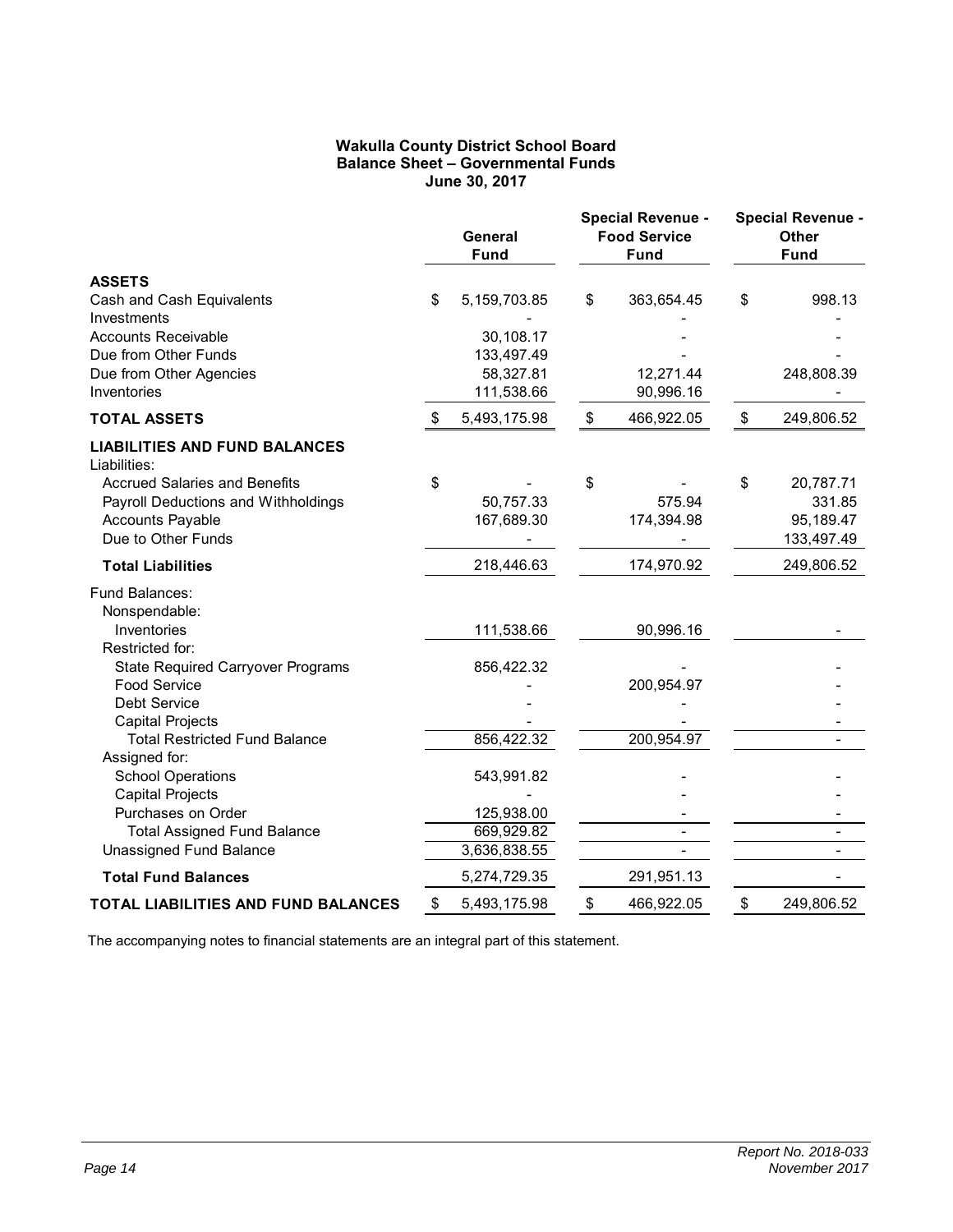| <b>Capital Projects -</b><br><b>Other</b><br><b>Fund</b> | <b>Other</b><br>Governmental<br><b>Funds</b> | <b>Total</b><br>Governmental<br><b>Funds</b> |
|----------------------------------------------------------|----------------------------------------------|----------------------------------------------|
|                                                          |                                              |                                              |
| \$<br>1,175,449.15                                       | \$<br>273,152.85                             | \$<br>6,972,958.43                           |
|                                                          | 3,817.34                                     | 3,817.34                                     |
|                                                          |                                              | 30,108.17                                    |
|                                                          |                                              | 133,497.49                                   |
| 11,471.92                                                | 1,817.15                                     | 332,696.71                                   |
|                                                          |                                              | 202,534.82                                   |
| \$<br>1,186,921.07                                       | \$<br>278,787.34                             | \$<br>7,675,612.96                           |
|                                                          |                                              |                                              |
| \$                                                       | \$                                           | \$<br>20,787.71                              |
|                                                          |                                              | 51,665.12                                    |
|                                                          | 9,279.47                                     | 446,553.22                                   |
|                                                          |                                              | 133,497.49                                   |
|                                                          | 9,279.47                                     | 652,503.54                                   |
|                                                          |                                              |                                              |
|                                                          |                                              | 202,534.82                                   |
|                                                          |                                              | 856,422.32                                   |
|                                                          |                                              | 200,954.97                                   |
|                                                          | 3,817.34                                     | 3,817.34                                     |
|                                                          | 265,690.53                                   | 265,690.53                                   |
|                                                          | 269,507.87                                   | 1,326,885.16                                 |
|                                                          |                                              |                                              |
|                                                          |                                              | 543,991.82                                   |
| 1,186,921.07                                             |                                              | 1,186,921.07                                 |
|                                                          |                                              | 125,938.00                                   |
| 1,186,921.07                                             |                                              | 1,856,850.89                                 |
|                                                          |                                              | 3,636,838.55                                 |
| 1,186,921.07                                             | 269,507.87                                   | 7,023,109.42                                 |
| \$<br>1,186,921.07                                       | \$<br>278,787.34                             | \$<br>7,675,612.96                           |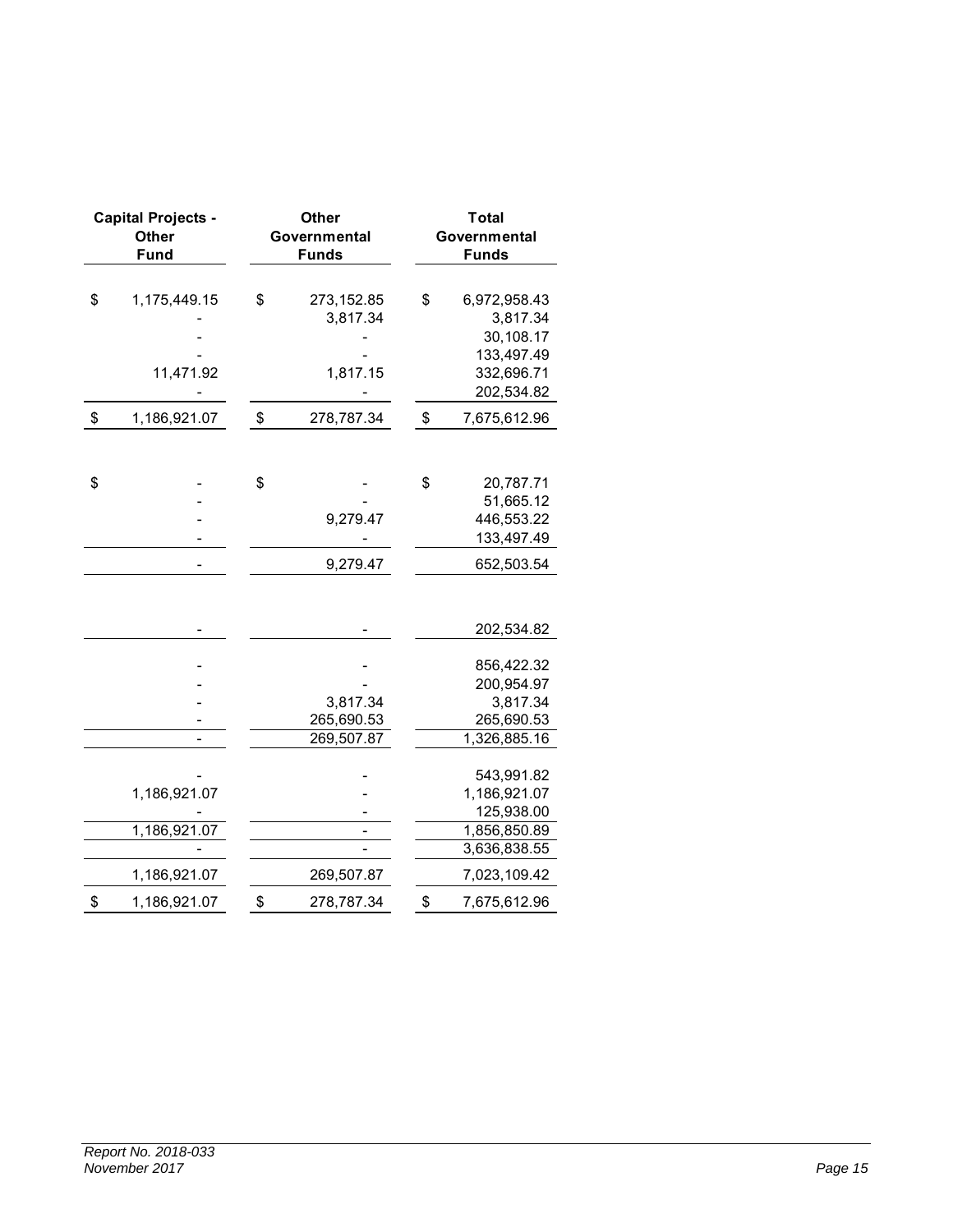#### **Wakulla County District School Board Reconciliation of the Governmental Funds Balance Sheet to the Statement of Net Position June 30, 2017**

<span id="page-21-0"></span>

| <b>Total Fund Balances - Governmental Funds</b>                                                                                                                                              |    | \$<br>7,023,109.42                                                                     |                   |
|----------------------------------------------------------------------------------------------------------------------------------------------------------------------------------------------|----|----------------------------------------------------------------------------------------|-------------------|
| Amounts reported for governmental activities in the statement of net position are different because:                                                                                         |    |                                                                                        |                   |
| Capital assets, net of accumulated depreciation, used in governmental activities are not financial<br>resources and, therefore, are not reported as assets in the governmental funds.        |    |                                                                                        | 79, 144, 354. 34  |
| Interest on long-term debt is accrued as a liability in the government-wide statements, but is not<br>recognized in the governmental funds until due.                                        |    | (7, 446.83)                                                                            |                   |
| Long-term liabilities are not due and payable in the fiscal year and, therefore, are not reported as<br>liabilities in the governmental funds. Long-term liabilities at year-end consist of: |    |                                                                                        |                   |
| <b>Bonds Payable</b><br>Installment-Purchase Payable<br><b>Compensated Absences Payable</b><br>Net Pension Liability<br>Other Postemployment Benefits Payable                                | \$ | (158,000.00)<br>(213, 897.80)<br>(2,623,609.06)<br>(23, 937, 338.00)<br>(2,923,537.00) | (29, 856, 381.86) |
| The deferred outflows of resources and deferred inflows of resources related to pensions are<br>applicable to future periods and, therefore, are not reported in the governmental funds.     |    |                                                                                        |                   |
| Deferred Outflows Related to Pensions<br>Deferred Inflows Related to Pensions                                                                                                                | \$ | 9,784,971.00<br>(1,014,899.00)                                                         | 8,770,072.00      |
| <b>Net Position - Governmental Activities</b>                                                                                                                                                |    |                                                                                        | 65,073,707.07     |
|                                                                                                                                                                                              |    |                                                                                        |                   |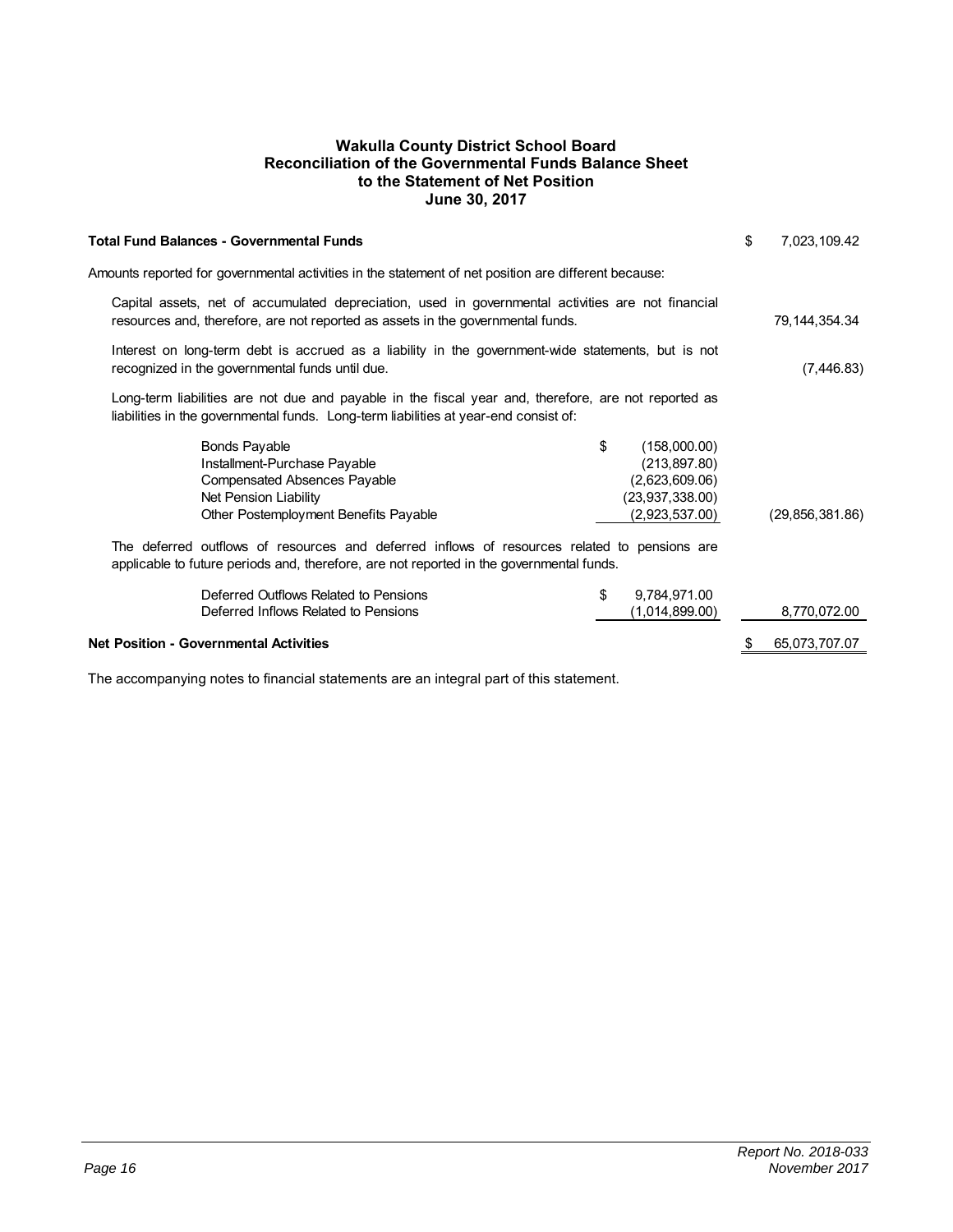THIS PAGE INTENTIONALLY LEFT BLANK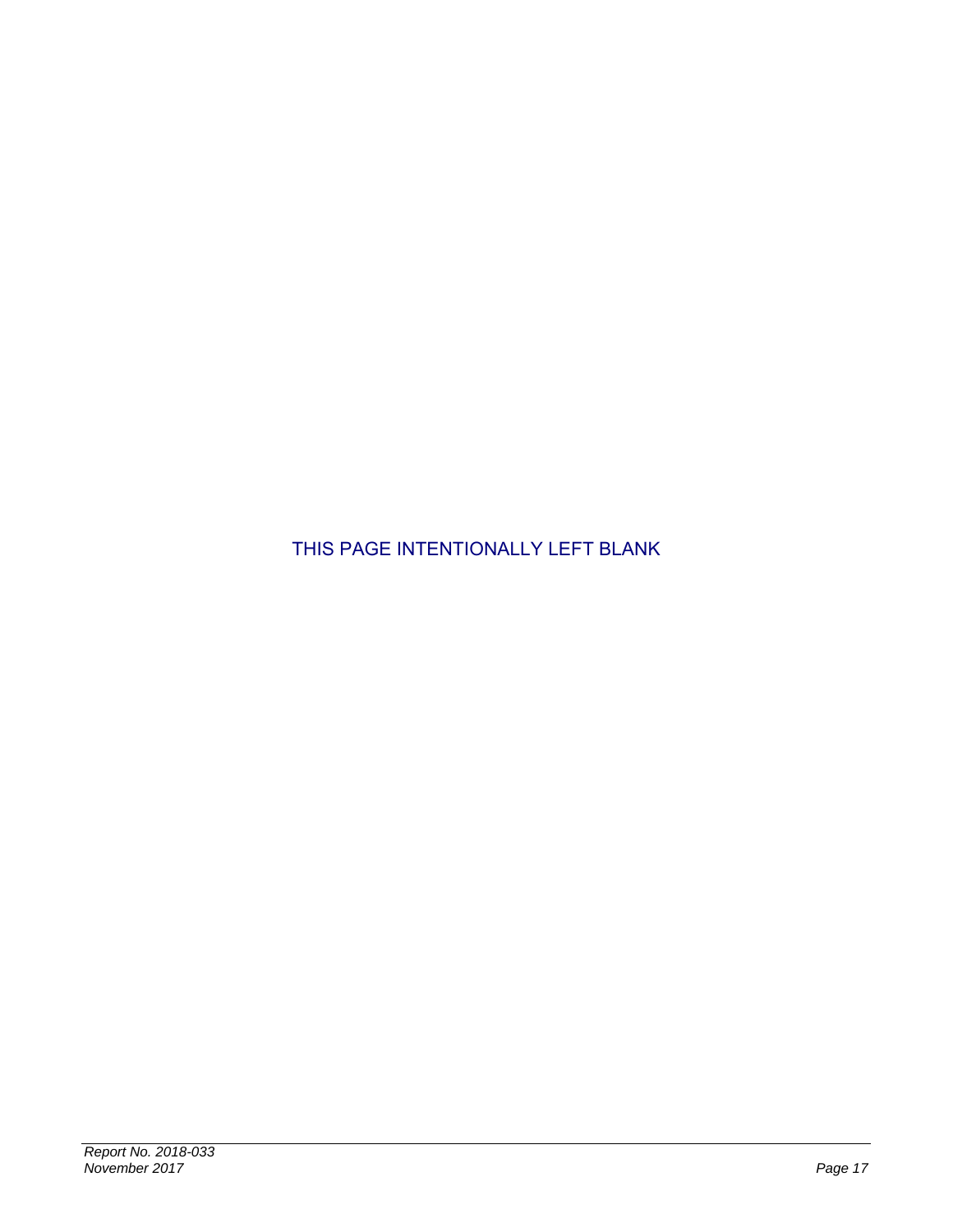#### **Wakulla County District School Board Statement of Revenues, Expenditures, and Changes in Fund Balances – Governmental Funds For the Fiscal Year Ended June 30, 2017**

<span id="page-23-0"></span>

|                                                                                  |    | General<br><b>Fund</b>                   | <b>Special Revenue -</b><br><b>Food Service</b><br><b>Fund</b> | <b>Special Revenue -</b><br>Other<br><b>Fund</b> |              |  |
|----------------------------------------------------------------------------------|----|------------------------------------------|----------------------------------------------------------------|--------------------------------------------------|--------------|--|
| Revenues                                                                         |    |                                          |                                                                |                                                  |              |  |
| Intergovernmental:<br>Federal Direct<br>Federal Through State and Local<br>State | \$ | 73,670.95<br>289,888.52<br>30,547,310.85 | \$<br>1,829,837.08<br>25,521.00                                | \$                                               | 2,460,078.11 |  |
| Local:<br><b>Property Taxes</b>                                                  |    | 6,890,100.35                             |                                                                |                                                  |              |  |
| Charges for Services - Food Service                                              |    |                                          | 365,737.85                                                     |                                                  |              |  |
| Miscellaneous                                                                    |    | 370,053.22                               | 2,511.79                                                       |                                                  |              |  |
| <b>Total Local Revenues</b>                                                      |    | 7,260,153.57                             | 368,249.64                                                     |                                                  |              |  |
| <b>Total Revenues</b>                                                            |    | 38, 171, 023.89                          | 2,223,607.72                                                   |                                                  | 2,460,078.11 |  |
| <b>Expenditures</b>                                                              |    |                                          |                                                                |                                                  |              |  |
| Current - Education:                                                             |    |                                          |                                                                |                                                  |              |  |
| Instruction                                                                      |    | 20,833,397.37                            |                                                                |                                                  | 1,730,113.15 |  |
| <b>Student Support Services</b>                                                  |    | 2,296,971.28                             |                                                                |                                                  | 243,475.71   |  |
| <b>Instructional Media Services</b>                                              |    | 501,776.70                               |                                                                |                                                  | 499.00       |  |
| Instruction and Curriculum Development Services                                  |    | 536,444.08                               |                                                                |                                                  | 73,147.65    |  |
| <b>Instructional Staff Training Services</b>                                     |    | 195,752.17                               |                                                                |                                                  | 269,600.26   |  |
| Instruction-Related Technology<br>Board                                          |    | 290,239.70                               |                                                                |                                                  |              |  |
| <b>General Administration</b>                                                    |    | 614,894.26<br>447,508.07                 |                                                                |                                                  | 102,950.49   |  |
| <b>School Administration</b>                                                     |    | 2,543,875.96                             |                                                                |                                                  | 16.66        |  |
| <b>Facilities Acquisition and Construction</b>                                   |    | 227,552.38                               |                                                                |                                                  |              |  |
| <b>Fiscal Services</b>                                                           |    | 410,983.38                               |                                                                |                                                  |              |  |
| <b>Food Services</b>                                                             |    | 3,949.70                                 | 2,099,636.63                                                   |                                                  |              |  |
| <b>Central Services</b>                                                          |    | 721,063.06                               |                                                                |                                                  | 6,978.88     |  |
| <b>Student Transportation Services</b>                                           |    | 2,681,130.82                             |                                                                |                                                  | 11,020.76    |  |
| Operation of Plant                                                               |    | 3,800,964.22                             |                                                                |                                                  |              |  |
| Maintenance of Plant                                                             |    | 1,021,624.23                             |                                                                |                                                  |              |  |
| <b>Administrative Technology Services</b>                                        |    | 129,906.89                               |                                                                |                                                  |              |  |
| <b>Community Services</b>                                                        |    | 12,433.47                                |                                                                |                                                  |              |  |
| Fixed Capital Outlay:                                                            |    |                                          |                                                                |                                                  |              |  |
| <b>Facilities Acquisition and Construction</b>                                   |    | 199,141.04                               |                                                                |                                                  |              |  |
| <b>Other Capital Outlay</b><br>Debt Service:                                     |    |                                          |                                                                |                                                  | 22,275.55    |  |
| Principal                                                                        |    |                                          |                                                                |                                                  |              |  |
| Interest and Fiscal Charges<br><b>Total Expenditures</b>                         |    | 37,469,608.78                            | 2,099,636.63                                                   |                                                  | 2,460,078.11 |  |
|                                                                                  |    | 701,415.11                               | 123,971.09                                                     |                                                  |              |  |
| <b>Excess (Deficiency) of Revenues Over Expenditures</b>                         |    |                                          |                                                                |                                                  |              |  |
| <b>Other Financing Sources (Uses)</b>                                            |    |                                          |                                                                |                                                  |              |  |
| Transfers In                                                                     |    | 800,087.00                               | 23,476.05                                                      |                                                  |              |  |
| Sale of Capital Assets                                                           |    | 4,265.95                                 |                                                                |                                                  |              |  |
| <b>Transfers Out</b>                                                             |    | (23, 476.05)                             |                                                                |                                                  |              |  |
| <b>Total Other Financing Sources (Uses)</b>                                      |    | 780,876.90                               | 23,476.05                                                      |                                                  |              |  |
| <b>Net Change in Fund Balances</b>                                               |    | 1,482,292.01                             | 147,447.14                                                     |                                                  |              |  |
| Fund Balances, Beginning                                                         |    | 3,792,607.50                             | 144,503.99                                                     |                                                  |              |  |
| Decrease in Nonspendable Inventory                                               |    | (170.16)                                 | $\overline{\phantom{a}}$                                       |                                                  |              |  |
| <b>Fund Balances, Ending</b>                                                     | \$ | 5,274,729.35                             | \$<br>291,951.13                                               | \$                                               | 0.00         |  |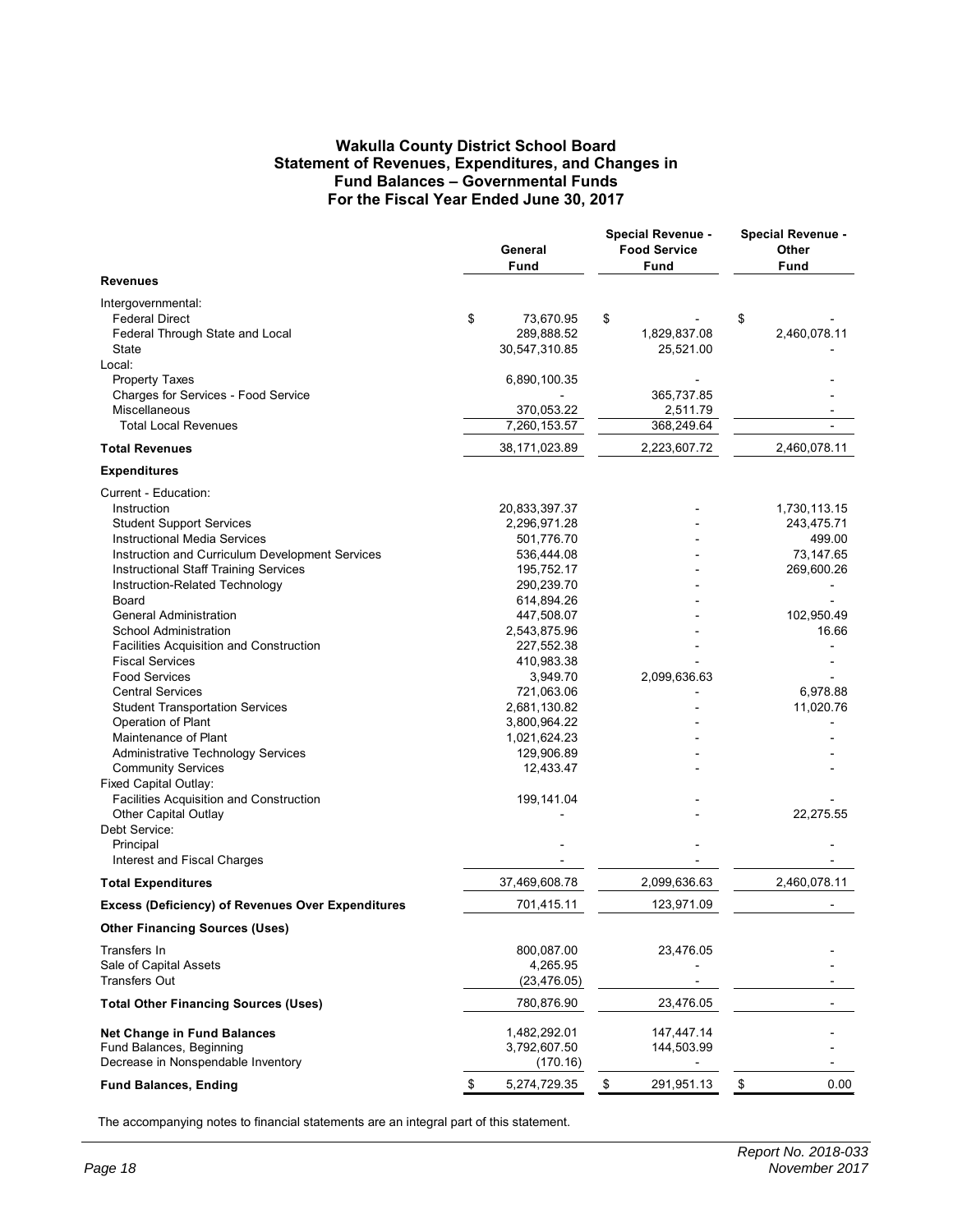| <b>Capital Projects -</b><br>Other<br>Fund | Other<br>Governmental<br><b>Funds</b> | Total<br>Governmental<br><b>Funds</b> |
|--------------------------------------------|---------------------------------------|---------------------------------------|
|                                            |                                       |                                       |
|                                            |                                       |                                       |
| \$                                         | \$                                    | \$<br>73,670.95                       |
|                                            |                                       | 4,579,803.71                          |
| 315,426.20                                 | 384,225.89                            | 31,272,483.94                         |
|                                            | 1,762,010.54                          | 8,652,110.89                          |
|                                            |                                       | 365,737.85                            |
| 6,584.19<br>6,584.19                       | 4,329.43<br>1,766,339.97              | 383,478.63                            |
|                                            |                                       | 9,401,327.37                          |
| 322,010.39                                 | 2,150,565.86                          | 45,327,285.97                         |
|                                            |                                       |                                       |
|                                            |                                       | 22,563,510.52                         |
|                                            |                                       | 2,540,446.99                          |
|                                            |                                       | 502,275.70                            |
|                                            |                                       | 609,591.73                            |
|                                            |                                       | 465,352.43                            |
|                                            |                                       | 290,239.70                            |
|                                            |                                       | 614,894.26                            |
|                                            |                                       | 550,458.56                            |
| 18,507.30                                  | 214,729.83                            | 2,543,892.62<br>460,789.51            |
|                                            |                                       | 410,983.38                            |
|                                            |                                       | 2,103,586.33                          |
|                                            |                                       | 728,041.94                            |
|                                            |                                       | 2,692,151.58                          |
|                                            |                                       | 3,800,964.22                          |
|                                            |                                       | 1,021,624.23                          |
|                                            |                                       | 129,906.89                            |
|                                            |                                       | 12,433.47                             |
| 488,484.17                                 | 850,792.46                            | 1,538,417.67                          |
|                                            | 156,052.88                            | 178,328.43                            |
|                                            | 314,627.70                            | 314,627.70                            |
|                                            | 21,661.79                             | 21,661.79                             |
| 506,991.47                                 | 1,557,864.66                          | 44,094,179.65                         |
| (184,981.08)                               | 592,701.20                            | 1,233,106.32                          |
|                                            |                                       |                                       |
|                                            |                                       | 823,563.05                            |
|                                            |                                       | 4,265.95                              |
| (46, 215.00)                               | (753,872.00)                          | (823, 563.05)                         |
| (46, 215.00)                               | (753,872.00)                          | 4,265.95                              |
| (231, 196.08)                              | (161,170.80)                          | 1,237,372.27                          |
| 1,418,117.15                               | 430,678.67                            | 5,785,907.31                          |
|                                            |                                       | (170.16)                              |
| \$<br>1,186,921.07                         | \$<br>269,507.87                      | \$<br>7,023,109.42                    |
|                                            |                                       |                                       |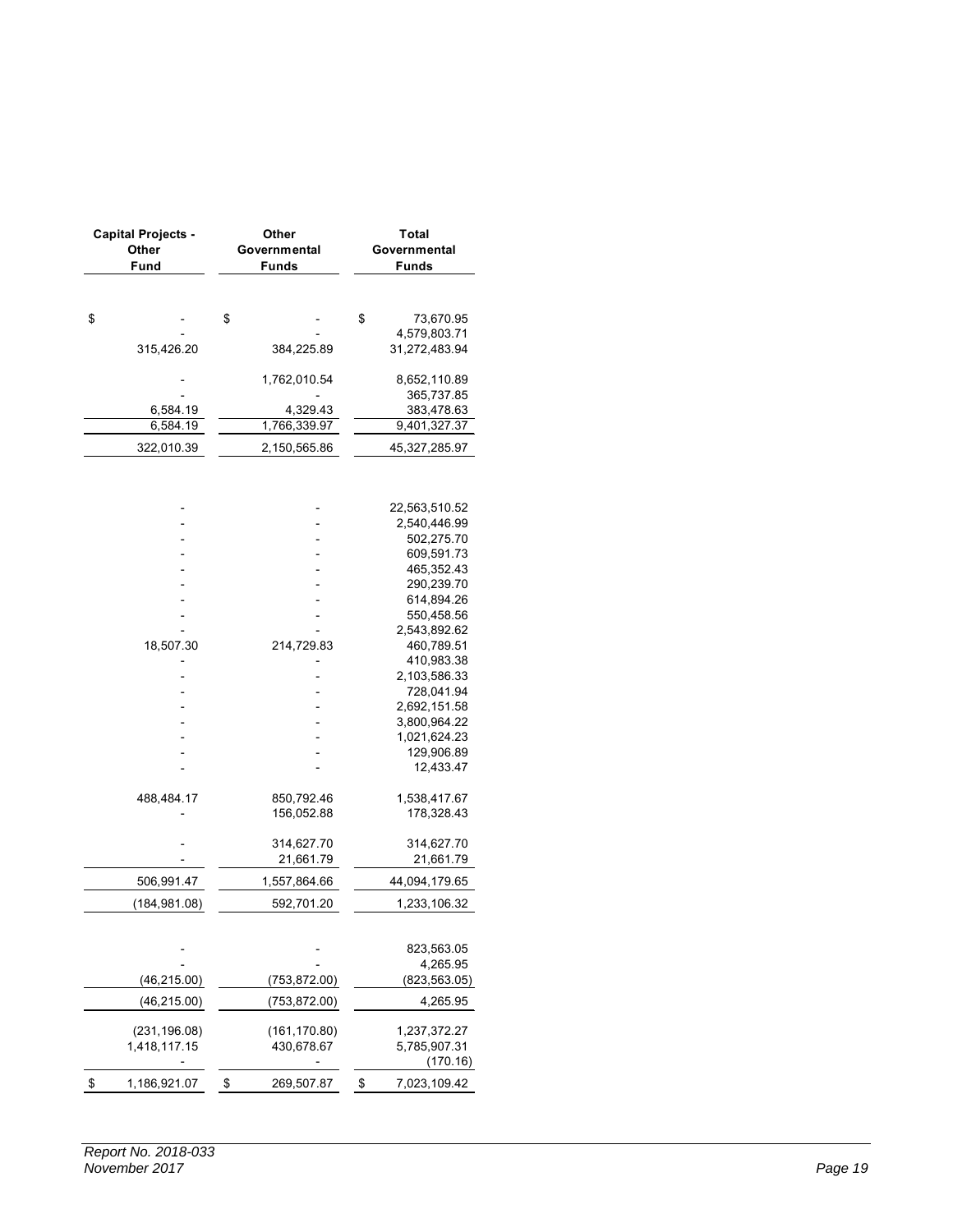#### <span id="page-25-0"></span>**Wakulla County District School Board Reconciliation of the Governmental Funds Statement of Revenues, Expenditures, and Changes in Fund Balances to the Statement of Activities For the Fiscal Year Ended June 30, 2017**

| Amounts reported for governmental activities in the statement of activities are different because:<br>Capital outlays are reported in the governmental funds as expenditures. However, in the statement of<br>activities, the cost of those assets is allocated over their estimated useful lives as depreciation expense.<br>This is the amount of depreciation expense in excess of capital outlays in the current fiscal year.<br>Donated capital assets are reported as revenue in the statement of activities but do not provide current<br>financial resources and, therefore, are not reported in the governmental funds.<br>Repayment of long-term debt is an expenditure in the governmental funds, but the repayment reduces<br>long-term liabilities in the statement of net position. This is the amount of repayments in the current fiscal<br>year.<br>\$<br><b>Bond Principal Payments</b><br>105,000.00<br>Installment-Purchase Principal Payments<br>209,627.70<br>Accrued interest expense reported in the statement of activities does not require the use of current<br>financial resources and, therefore, is not reported as an expenditure in the governmental funds. This is<br>the decrease in accrued interest during the current fiscal year.<br>Certain funds due from other agencies were not available and, therefore, not recognized as revenue in<br>the governmental fund statements in the prior year. However, these funds were recognized as revenue<br>under the full accrual basis of accounting in the statement of activities in the prior year. This is the<br>amount of revenues that became available in the current year.<br>In the statement of activities, the cost of compensated absences is measured by the amounts earned<br>during the year, while in the governmental funds, expenditures are recognized based on the amounts<br>actually paid for compensated absences. This is the net amount of compensated absences earned in<br>excess of the amount paid in the current fiscal year.<br>Other postemployment benefits costs are recorded in the statement of activities under the full accrual<br>basis of accounting, but are not recorded in the governmental funds until paid. This is the net increase in<br>the other postemployment benefits liability for the current fiscal year.<br>Governmental funds report District pension contributions as expenditures. However, in the statement of<br>activities, the cost of pension benefits earned net of employee contributions is reported as a pension<br>expense.<br><b>FRS Pension Contribution</b><br>\$<br>1,473,823.00<br><b>HIS Pension Contribution</b><br>401,177.00<br>(2,263,720.00)<br><b>FRS Pension Expense</b><br><b>HIS Pension Expense</b><br>(764, 954.00)<br>The purchases method of inventory accounting is used in the governmental funds for the transportation<br>inventories, while the government-wide statement inventories are accounted for using the consumption<br>method.<br>Change in Net Position - Governmental Activities | Net Change in Fund Balances - Governmental Funds |  |  | \$ | 1,237,372.27     |
|------------------------------------------------------------------------------------------------------------------------------------------------------------------------------------------------------------------------------------------------------------------------------------------------------------------------------------------------------------------------------------------------------------------------------------------------------------------------------------------------------------------------------------------------------------------------------------------------------------------------------------------------------------------------------------------------------------------------------------------------------------------------------------------------------------------------------------------------------------------------------------------------------------------------------------------------------------------------------------------------------------------------------------------------------------------------------------------------------------------------------------------------------------------------------------------------------------------------------------------------------------------------------------------------------------------------------------------------------------------------------------------------------------------------------------------------------------------------------------------------------------------------------------------------------------------------------------------------------------------------------------------------------------------------------------------------------------------------------------------------------------------------------------------------------------------------------------------------------------------------------------------------------------------------------------------------------------------------------------------------------------------------------------------------------------------------------------------------------------------------------------------------------------------------------------------------------------------------------------------------------------------------------------------------------------------------------------------------------------------------------------------------------------------------------------------------------------------------------------------------------------------------------------------------------------------------------------------------------------------------------------------------------------------------------------------------------------------------------------------------------------------------------------------------------------------------------------------------------------------------------------------------------------------------------------------------------------------------------------------------------------------------------------------------------------------------------|--------------------------------------------------|--|--|----|------------------|
|                                                                                                                                                                                                                                                                                                                                                                                                                                                                                                                                                                                                                                                                                                                                                                                                                                                                                                                                                                                                                                                                                                                                                                                                                                                                                                                                                                                                                                                                                                                                                                                                                                                                                                                                                                                                                                                                                                                                                                                                                                                                                                                                                                                                                                                                                                                                                                                                                                                                                                                                                                                                                                                                                                                                                                                                                                                                                                                                                                                                                                                                              |                                                  |  |  |    |                  |
|                                                                                                                                                                                                                                                                                                                                                                                                                                                                                                                                                                                                                                                                                                                                                                                                                                                                                                                                                                                                                                                                                                                                                                                                                                                                                                                                                                                                                                                                                                                                                                                                                                                                                                                                                                                                                                                                                                                                                                                                                                                                                                                                                                                                                                                                                                                                                                                                                                                                                                                                                                                                                                                                                                                                                                                                                                                                                                                                                                                                                                                                              |                                                  |  |  |    | (537, 054.25)    |
|                                                                                                                                                                                                                                                                                                                                                                                                                                                                                                                                                                                                                                                                                                                                                                                                                                                                                                                                                                                                                                                                                                                                                                                                                                                                                                                                                                                                                                                                                                                                                                                                                                                                                                                                                                                                                                                                                                                                                                                                                                                                                                                                                                                                                                                                                                                                                                                                                                                                                                                                                                                                                                                                                                                                                                                                                                                                                                                                                                                                                                                                              |                                                  |  |  |    | 1,049.00         |
|                                                                                                                                                                                                                                                                                                                                                                                                                                                                                                                                                                                                                                                                                                                                                                                                                                                                                                                                                                                                                                                                                                                                                                                                                                                                                                                                                                                                                                                                                                                                                                                                                                                                                                                                                                                                                                                                                                                                                                                                                                                                                                                                                                                                                                                                                                                                                                                                                                                                                                                                                                                                                                                                                                                                                                                                                                                                                                                                                                                                                                                                              |                                                  |  |  |    |                  |
|                                                                                                                                                                                                                                                                                                                                                                                                                                                                                                                                                                                                                                                                                                                                                                                                                                                                                                                                                                                                                                                                                                                                                                                                                                                                                                                                                                                                                                                                                                                                                                                                                                                                                                                                                                                                                                                                                                                                                                                                                                                                                                                                                                                                                                                                                                                                                                                                                                                                                                                                                                                                                                                                                                                                                                                                                                                                                                                                                                                                                                                                              |                                                  |  |  |    | 314,627.70       |
|                                                                                                                                                                                                                                                                                                                                                                                                                                                                                                                                                                                                                                                                                                                                                                                                                                                                                                                                                                                                                                                                                                                                                                                                                                                                                                                                                                                                                                                                                                                                                                                                                                                                                                                                                                                                                                                                                                                                                                                                                                                                                                                                                                                                                                                                                                                                                                                                                                                                                                                                                                                                                                                                                                                                                                                                                                                                                                                                                                                                                                                                              |                                                  |  |  |    | 9,692.59         |
|                                                                                                                                                                                                                                                                                                                                                                                                                                                                                                                                                                                                                                                                                                                                                                                                                                                                                                                                                                                                                                                                                                                                                                                                                                                                                                                                                                                                                                                                                                                                                                                                                                                                                                                                                                                                                                                                                                                                                                                                                                                                                                                                                                                                                                                                                                                                                                                                                                                                                                                                                                                                                                                                                                                                                                                                                                                                                                                                                                                                                                                                              |                                                  |  |  |    | (1,307.11)       |
|                                                                                                                                                                                                                                                                                                                                                                                                                                                                                                                                                                                                                                                                                                                                                                                                                                                                                                                                                                                                                                                                                                                                                                                                                                                                                                                                                                                                                                                                                                                                                                                                                                                                                                                                                                                                                                                                                                                                                                                                                                                                                                                                                                                                                                                                                                                                                                                                                                                                                                                                                                                                                                                                                                                                                                                                                                                                                                                                                                                                                                                                              |                                                  |  |  |    | (149, 692.63)    |
|                                                                                                                                                                                                                                                                                                                                                                                                                                                                                                                                                                                                                                                                                                                                                                                                                                                                                                                                                                                                                                                                                                                                                                                                                                                                                                                                                                                                                                                                                                                                                                                                                                                                                                                                                                                                                                                                                                                                                                                                                                                                                                                                                                                                                                                                                                                                                                                                                                                                                                                                                                                                                                                                                                                                                                                                                                                                                                                                                                                                                                                                              |                                                  |  |  |    | (119, 864.00)    |
|                                                                                                                                                                                                                                                                                                                                                                                                                                                                                                                                                                                                                                                                                                                                                                                                                                                                                                                                                                                                                                                                                                                                                                                                                                                                                                                                                                                                                                                                                                                                                                                                                                                                                                                                                                                                                                                                                                                                                                                                                                                                                                                                                                                                                                                                                                                                                                                                                                                                                                                                                                                                                                                                                                                                                                                                                                                                                                                                                                                                                                                                              |                                                  |  |  |    |                  |
|                                                                                                                                                                                                                                                                                                                                                                                                                                                                                                                                                                                                                                                                                                                                                                                                                                                                                                                                                                                                                                                                                                                                                                                                                                                                                                                                                                                                                                                                                                                                                                                                                                                                                                                                                                                                                                                                                                                                                                                                                                                                                                                                                                                                                                                                                                                                                                                                                                                                                                                                                                                                                                                                                                                                                                                                                                                                                                                                                                                                                                                                              |                                                  |  |  |    | (1, 153, 674.00) |
|                                                                                                                                                                                                                                                                                                                                                                                                                                                                                                                                                                                                                                                                                                                                                                                                                                                                                                                                                                                                                                                                                                                                                                                                                                                                                                                                                                                                                                                                                                                                                                                                                                                                                                                                                                                                                                                                                                                                                                                                                                                                                                                                                                                                                                                                                                                                                                                                                                                                                                                                                                                                                                                                                                                                                                                                                                                                                                                                                                                                                                                                              |                                                  |  |  |    | (170.16)         |
|                                                                                                                                                                                                                                                                                                                                                                                                                                                                                                                                                                                                                                                                                                                                                                                                                                                                                                                                                                                                                                                                                                                                                                                                                                                                                                                                                                                                                                                                                                                                                                                                                                                                                                                                                                                                                                                                                                                                                                                                                                                                                                                                                                                                                                                                                                                                                                                                                                                                                                                                                                                                                                                                                                                                                                                                                                                                                                                                                                                                                                                                              |                                                  |  |  |    | (399, 020.59)    |
|                                                                                                                                                                                                                                                                                                                                                                                                                                                                                                                                                                                                                                                                                                                                                                                                                                                                                                                                                                                                                                                                                                                                                                                                                                                                                                                                                                                                                                                                                                                                                                                                                                                                                                                                                                                                                                                                                                                                                                                                                                                                                                                                                                                                                                                                                                                                                                                                                                                                                                                                                                                                                                                                                                                                                                                                                                                                                                                                                                                                                                                                              |                                                  |  |  |    |                  |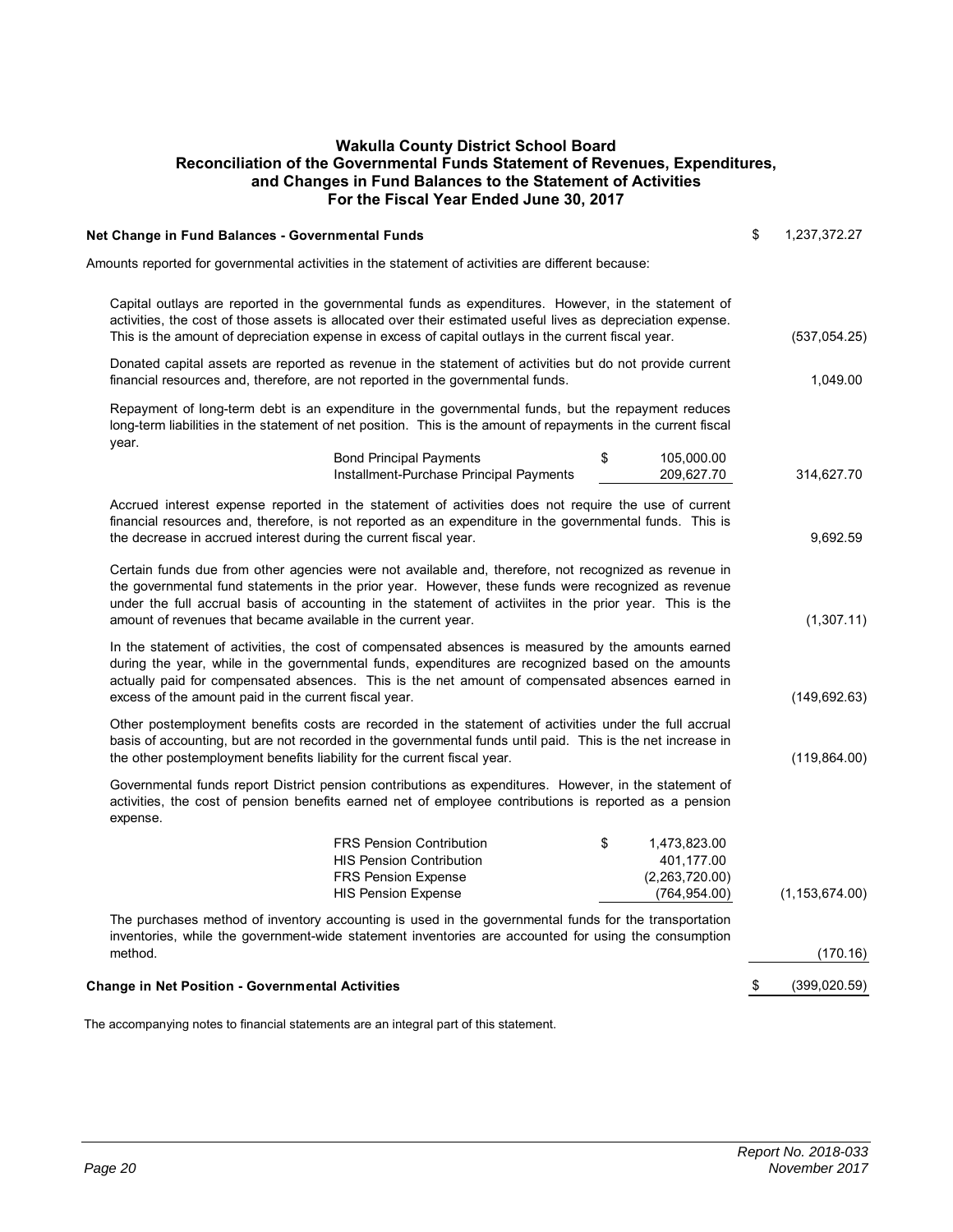#### **Wakulla County District School Board Statement of Net Position – Proprietary Fund June 30, 2017**

<span id="page-26-0"></span>

|                                                        | <b>Business-Type</b><br><b>Activities -</b><br>Nonmajor<br><b>Enterprise Fund</b><br><b>Small School</b><br><b>District Council</b><br>Consortium |           |
|--------------------------------------------------------|---------------------------------------------------------------------------------------------------------------------------------------------------|-----------|
| <b>ASSETS</b>                                          |                                                                                                                                                   |           |
| <b>Current Assets:</b><br>Cash and Cash Equivalents    | \$                                                                                                                                                | 18,370.02 |
| <b>LIABILITIES</b>                                     |                                                                                                                                                   |           |
| <b>Current Liabilities:</b><br><b>Accounts Payable</b> |                                                                                                                                                   | 283.20    |
| <b>NET POSITION</b>                                    |                                                                                                                                                   |           |
| Unrestricted                                           | \$                                                                                                                                                | 18,086.82 |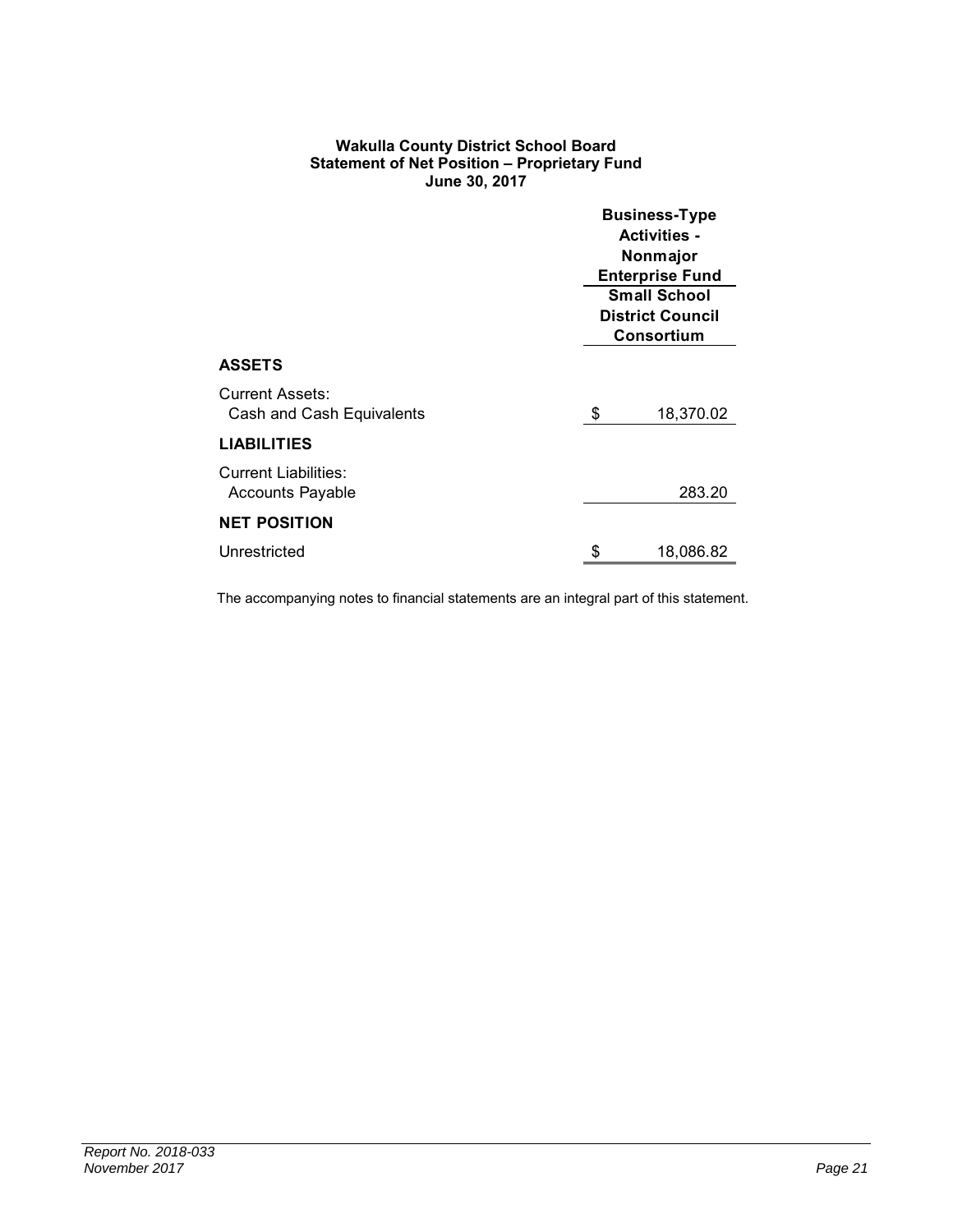#### <span id="page-27-0"></span>**Wakulla County District School Board Statement of Revenues, Expenses, and Changes in Fund Net Position – Proprietary Fund For the Fiscal Year Ended June 30, 2017**

|                                                                        | <b>Business-Type</b><br><b>Activities -</b><br>Nonmajor<br><b>Enterprise Fund</b> |  |  |
|------------------------------------------------------------------------|-----------------------------------------------------------------------------------|--|--|
|                                                                        | <b>Small School</b><br><b>District Council</b><br>Consortium                      |  |  |
| <b>OPERATING REVENUES</b><br><b>Charges for Services</b>               | \$<br>105,450.00                                                                  |  |  |
| <b>OPERATING EXPENSES</b><br><b>Purchased Services</b>                 | 108,915.73                                                                        |  |  |
| <b>Operating Loss</b>                                                  | (3,465.73)                                                                        |  |  |
| <b>NONOPERATING REVENUES</b><br>Gifts and Grants                       | 1,000.00                                                                          |  |  |
| <b>Change in Net Position</b><br><b>Total Net Position - Beginning</b> | (2,465.73)<br>20,552.55                                                           |  |  |
| <b>Total Net Position - Ending</b>                                     | \$<br>18,086.82                                                                   |  |  |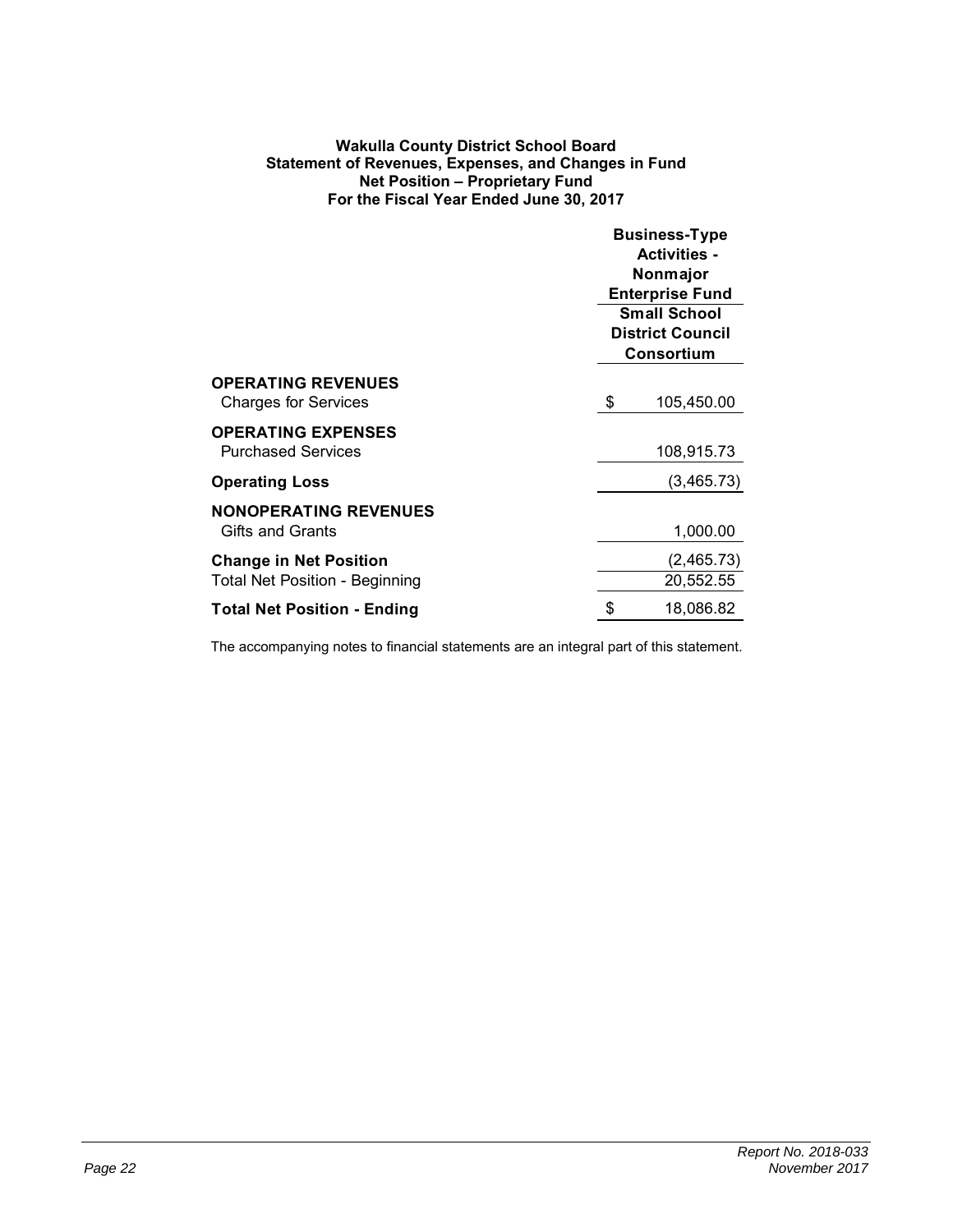#### **Wakulla County District School Board Statement of Cash Flows – Proprietary Fund For the Fiscal Year Ended June 30, 2017**

<span id="page-28-0"></span>

|                                                                                                                                        | <b>Business-Type</b><br><b>Activities -</b><br>Nonmajor<br><b>Enterprise Fund</b><br><b>Small School</b><br><b>District Council</b><br>Consortium |                            |  |
|----------------------------------------------------------------------------------------------------------------------------------------|---------------------------------------------------------------------------------------------------------------------------------------------------|----------------------------|--|
| <b>CASH FLOWS FROM OPERATING ACTIVITIES</b><br><b>Cash Received from Services</b><br>Cash Payments to Suppliers for Goods and Services | \$                                                                                                                                                | 105,450.00<br>(109,583.03) |  |
| <b>Net Cash Used by Operating Activities</b>                                                                                           |                                                                                                                                                   | (4, 133.03)                |  |
| <b>CASH FLOWS FROM NONCAPITAL FINANCING ACTIVITIES</b><br><b>Gifts and Grants</b>                                                      |                                                                                                                                                   | 1,000.00                   |  |
| Net Decrease in Cash and Cash Equivalents                                                                                              |                                                                                                                                                   | (3, 133.03)                |  |
| Cash and Cash Equivalents, Beginning                                                                                                   |                                                                                                                                                   | 21,503.05                  |  |
| <b>Cash and Cash Equivalents, Ending</b>                                                                                               | \$                                                                                                                                                | 18,370.02                  |  |

#### **Reconciliation of Operating Loss to Net Cash Used by Operating Activities:** Operating Loss (3,465.73) Adjustments to Reconcile Operating Loss to Net Cash Used by Operating Activities: Accounts Payable (667.30) **Net Cash Used by Operating Activities 1988** (4,133.03)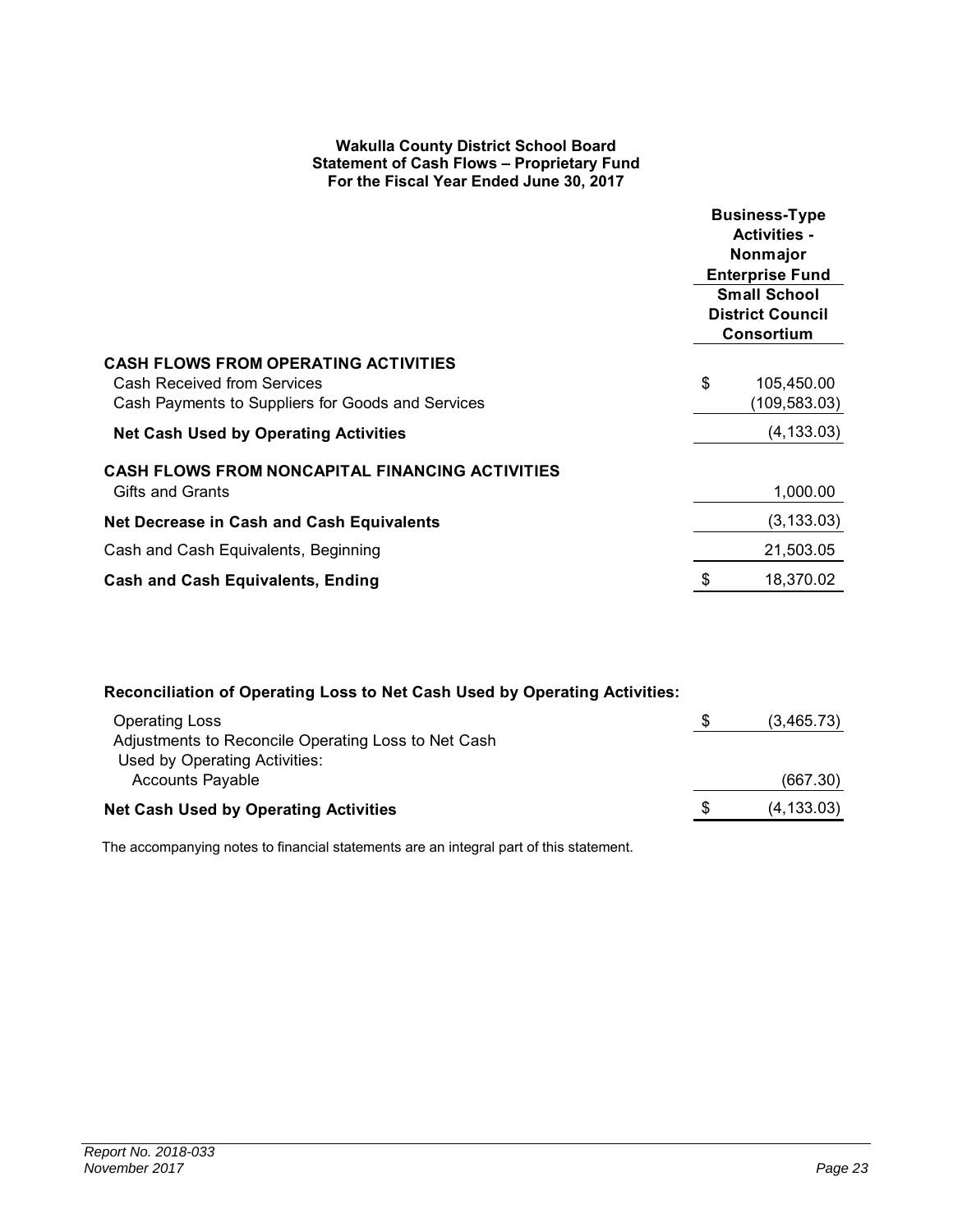#### <span id="page-29-0"></span>**Wakulla County District School Board Statement of Fiduciary Assets and Liabilities – Fiduciary Funds June 30, 2017**

|                           |     | <b>Agency</b><br><b>Funds</b> |
|---------------------------|-----|-------------------------------|
| <b>ASSETS</b>             |     |                               |
| Cash and Cash Equivalents | \$. | 669,452.00                    |
| <b>LIABILITIES</b>        |     |                               |
| Internal Accounts Payable | \$  | 669,452.00                    |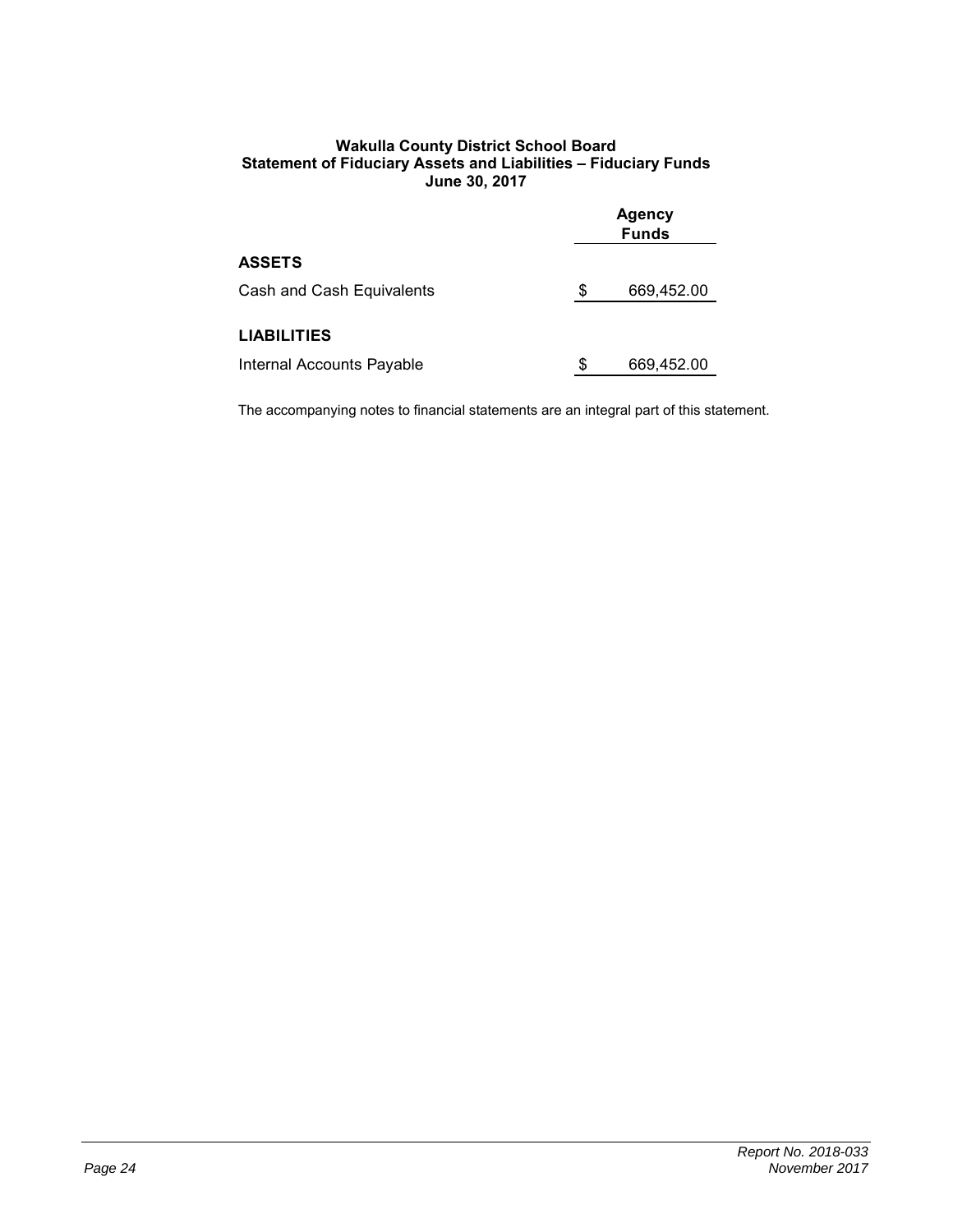#### <span id="page-30-0"></span> **SUMMARY OF SIGNIFICANT ACCOUNTING POLICIES**

#### **A. Description of Government-Wide Financial Statements**

The government-wide financial statements (i.e., the statement of net position and the statement of activities) report information on all of the nonfiduciary activities of the primary government and its component unit. All fiduciary activities are reported only in the fund financial statements. Governmental activities, which normally are supported by taxes, intergovernmental revenues, and other nonexchange transactions, are reported separately from business-type activities, which rely to a significant extent on fees charged to external customers for support. Likewise, the primary government is reported separately from the legally separate component unit for which the primary government is financially accountable.

The statement of activities presents a comparison between direct expenses and program revenues for each function or program of the Wakulla County School District's (District) governmental activities and for each segment of the business-type activities. Direct expenses are those that are specifically associated with a service, program, or department and are thereby clearly identifiable to a particular function. Depreciation expense associated with the District's transportation department is allocated to the student transportation services function while remaining depreciation expense is not readily associated with a particular function and is reported as unallocated.

#### **B. Reporting Entity**

The Wakulla County District School Board (Board) has direct responsibility for operation, control, and supervision of District schools and is considered a primary government for financial reporting. The District is considered part of the Florida system of public education, operates under the general direction of the Florida Department of Education (FDOE), and is governed by State law and State Board of Education (SBE) rules. The governing body of the District is the Board, which is composed of five elected members. The elected Superintendent of Schools is the executive officer of the Board. Geographic boundaries of the District correspond with those of Wakulla County.

Criteria for determining if other entities are potential component units that should be reported within the District's basic financial statements are identified and described in the Governmental Accounting Standards Board's (GASB) *Codification of Governmental Accounting and Financial Reporting Standards*, Sections 2100 and 2600. The application of these criteria provides for identification of any legally separate entities for which the Board is financially accountable and other organizations for which the nature and significance of their relationship with the Board are such that exclusion would cause the District's basic financial statements to be misleading. Based on the application of these criteria, the following component unit is included within the District's reporting entity.

**Discretely Presented Component Unit**. The component unit columns in the government-wide financial statements include the financial data of the District's component unit. A separate column is used to emphasize that it is legally separate from the District.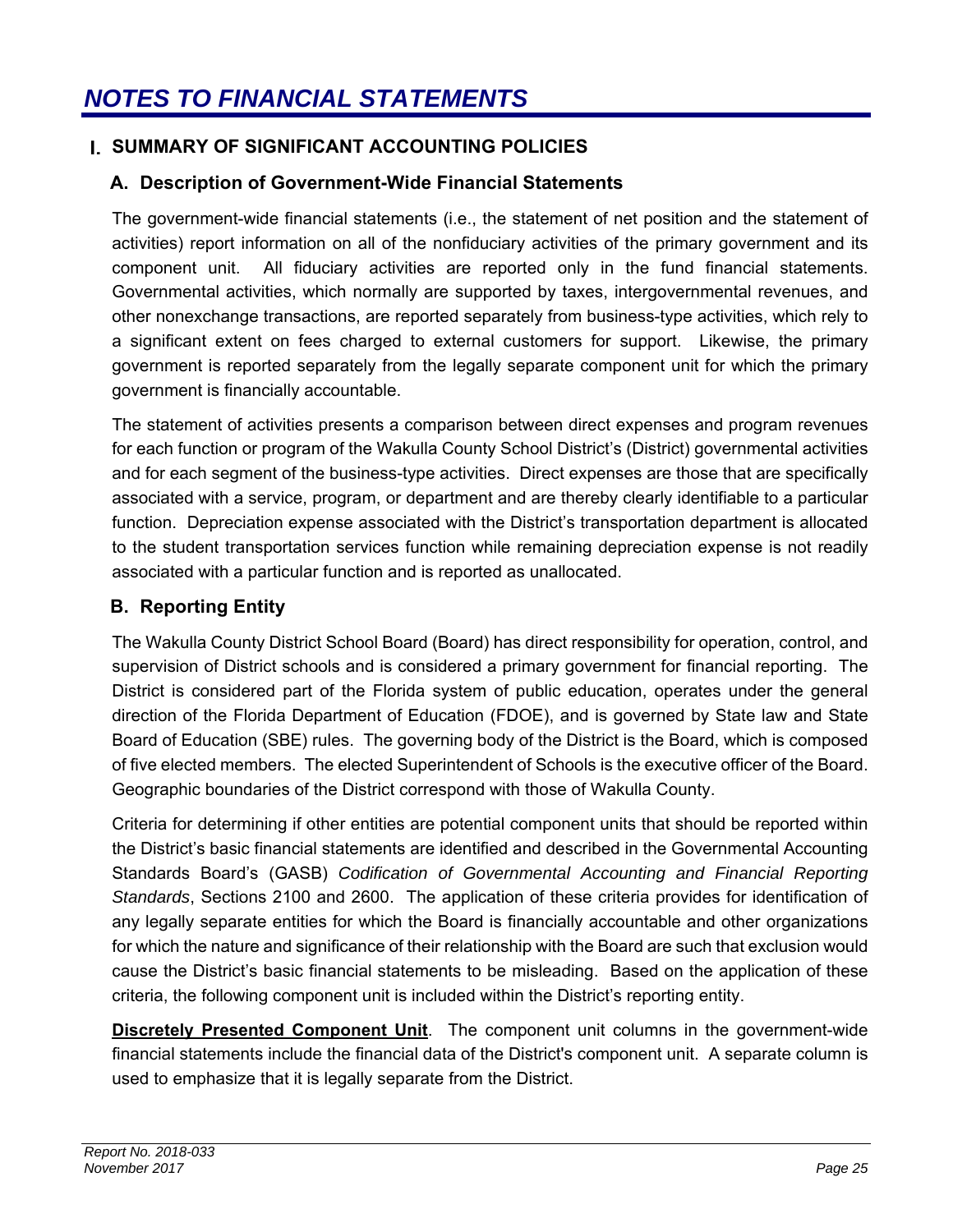Wakulla's Charter School of Arts, Science and Technology, Inc. is a not-for-profit corporation organized pursuant to Chapter 617, Florida Statutes, the Florida Not For Profit Corporation Act, and Section 1002.33, Florida Statutes. The charter school operates under a charter approved by its sponsor, the Wakulla County District School Board. The charter school is considered to be a component unit of the District because the District is financially accountable for the charter school as the District established the charter school by approval of the charter, which is tantamount to the initial appointment of the charter school, and there is the potential for the charter school to impose specific financial burdens on the District. In addition, pursuant to the Florida Constitution, the charter school is a public school and the District is responsible for the operation, control, and supervision of public schools within the District.

The financial data reported on the accompanying statements was derived from the charter school's audited financial statements for the fiscal year ended June 30, 2017. The audit report is filed in the District's administrative offices at 69 Arran Road, Crawfordville, Florida 32327.

#### **C. Basis of Presentation: Government-Wide Financial Statements**

While separate government-wide and fund financial statements are presented, they are interrelated. The governmental activities column incorporates data from governmental funds, while business-type activities incorporate data from the government's enterprise fund. Separate financial statements are provided for governmental funds, proprietary funds, and fiduciary funds, even though the latter are excluded from the government-wide financial statements.

The effects of interfund activity have been eliminated from the government-wide financial statements except for interfund services provided and used.

## **D. Basis of Presentation: Fund Financial Statements**

The fund financial statements provide information about the District's funds, including the fiduciary funds. Separate statements for each fund category – governmental, proprietary, and fiduciary – are presented. The emphasis of fund financial statements is on major governmental funds, each displayed in a separate column. All remaining governmental funds are aggregated and reported as nonmajor funds.

The District reports the following major governmental funds:

- General Fund to account for all financial resources not required to be accounted for in another fund, and for certain revenues from the State that are legally restricted to be expended for specific current operating purposes.
- Special Revenue Food Service Fund to account for the District's food service program.
- Special Revenue Other Fund to account for certain Federal grant program resources.
- Capital Projects Other Fund to account for various financial resources generated by various State and local sources to be used for educational capital outlay needs, including new construction and renovation and remodeling projects.

Additionally, the District reports the following proprietary and fiduciary fund types:

 Enterprise Fund – to account for the financing of the Small School District Council Consortium for which the District is the fiscal agent.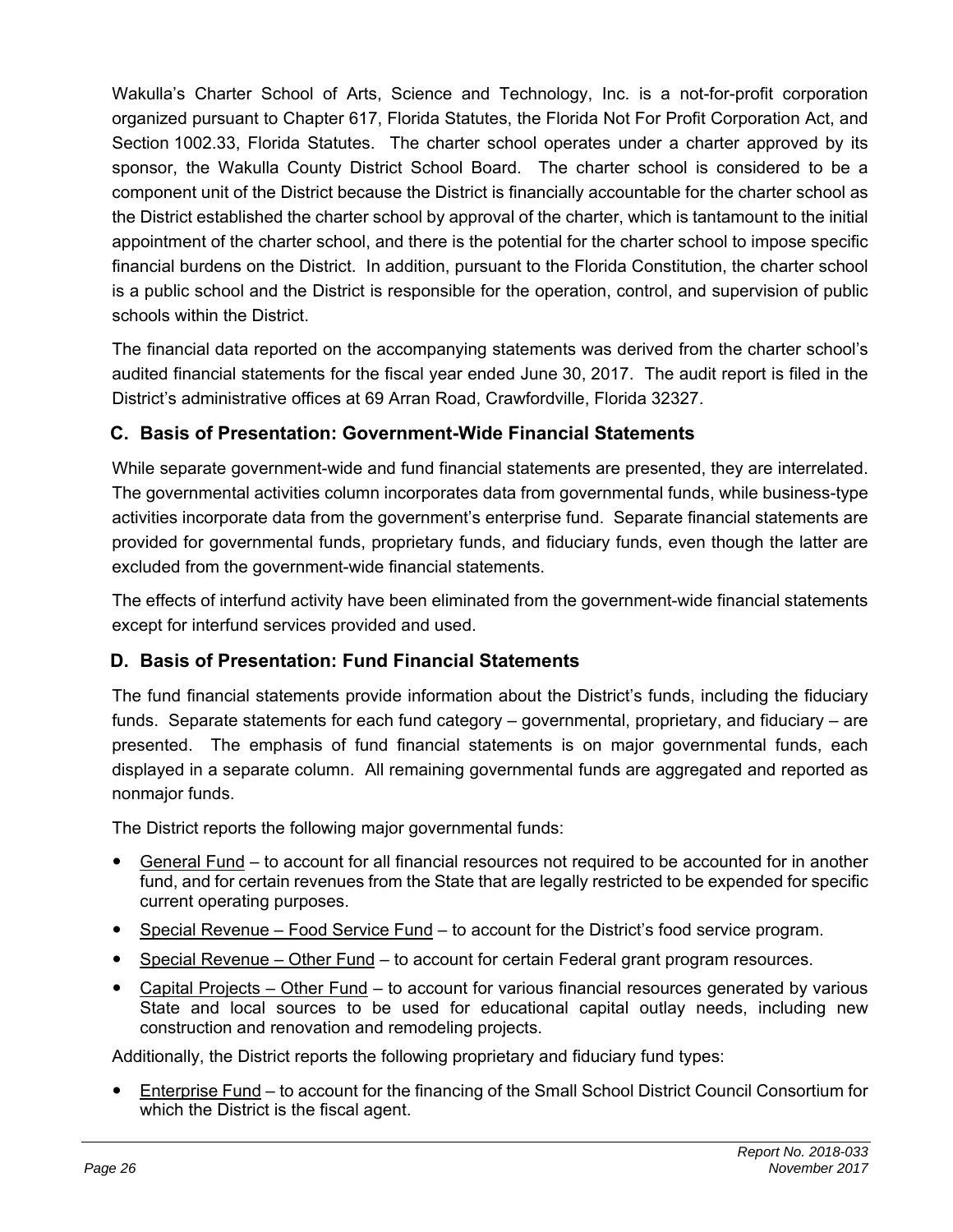Agency Funds – to account for resources of the school internal funds, which are used to administer moneys collected at several schools in connection with school, student athletic, class, and club activities.

During the course of operations the District has activity between funds for various purposes. Any residual balances outstanding at fiscal year-end are reported as due from/to other funds. While these balances are reported in fund financial statements, certain eliminations are made in the preparation of the government-wide financial statements. Balances between the funds included in business-type activities (i.e., the enterprise fund) are eliminated so that only the net amount is included as internal balances in the business-type activities column. Further, certain activity occurs during the year involving transfers of resources between funds. In fund financial statements, these amounts are reported at gross amounts as transfers in and out. While reported in fund financial statements, certain eliminations are made in the preparation of the government-wide financial statements. Transfers between the funds included in governmental activities are eliminated so that only the net amount is included as transfers in the governmental activities column. Similarly, balances between the funds included in business-type activities are eliminated so that only the net amount is included as transfers in the business-type activities column.

## **E. Measurement Focus and Basis of Accounting**

The accounting and financial reporting treatment is determined by the applicable measurement focus and basis of accounting. Measurement focus indicates the type of resources being measured such as current financial resources or economic resources. The basis of accounting indicates the timing of transactions or events for recognition in the financial statements.

The government-wide financial statements are reported using the economic resources measurement focus and the accrual basis of accounting. Revenues are recognized when earned and expenses are recognized when a liability is incurred, regardless of the timing of the related cash flows. Property taxes are recognized in the year for which they are levied. Revenues from grants, entitlements, and donations are recognized as soon as all eligibility requirements imposed by the provider have been met.

The governmental fund financial statements are reported using the current financial resources measurement focus and the modified accrual basis of accounting. Revenues, except for certain grant revenues, are recognized as soon as they are both measurable and available. Revenues are considered to be available when they are collectible within the current period or soon enough thereafter to pay liabilities of the current period. For this purpose, the District considers revenues to be available if they are collected within 60 days of the end of the current fiscal year. When grant terms provide that the expenditure of resources is the prime factor for determining eligibility for Federal, State, and other grant resources, revenue is recognized at the time the expenditure is made. Entitlements are recorded as revenues when all eligibility requirements are met, including any time requirements, and the amount is received during the period or within the availability period for this revenue source (within 60 days of year-end). Expenditures are generally recognized when the related fund liability is incurred, as under accrual accounting. However, debt service expenditures, claims and judgments, pension benefits, other postemployment benefits, and compensated absences, are only recorded when payment is due. General capital asset acquisitions are reported as expenditures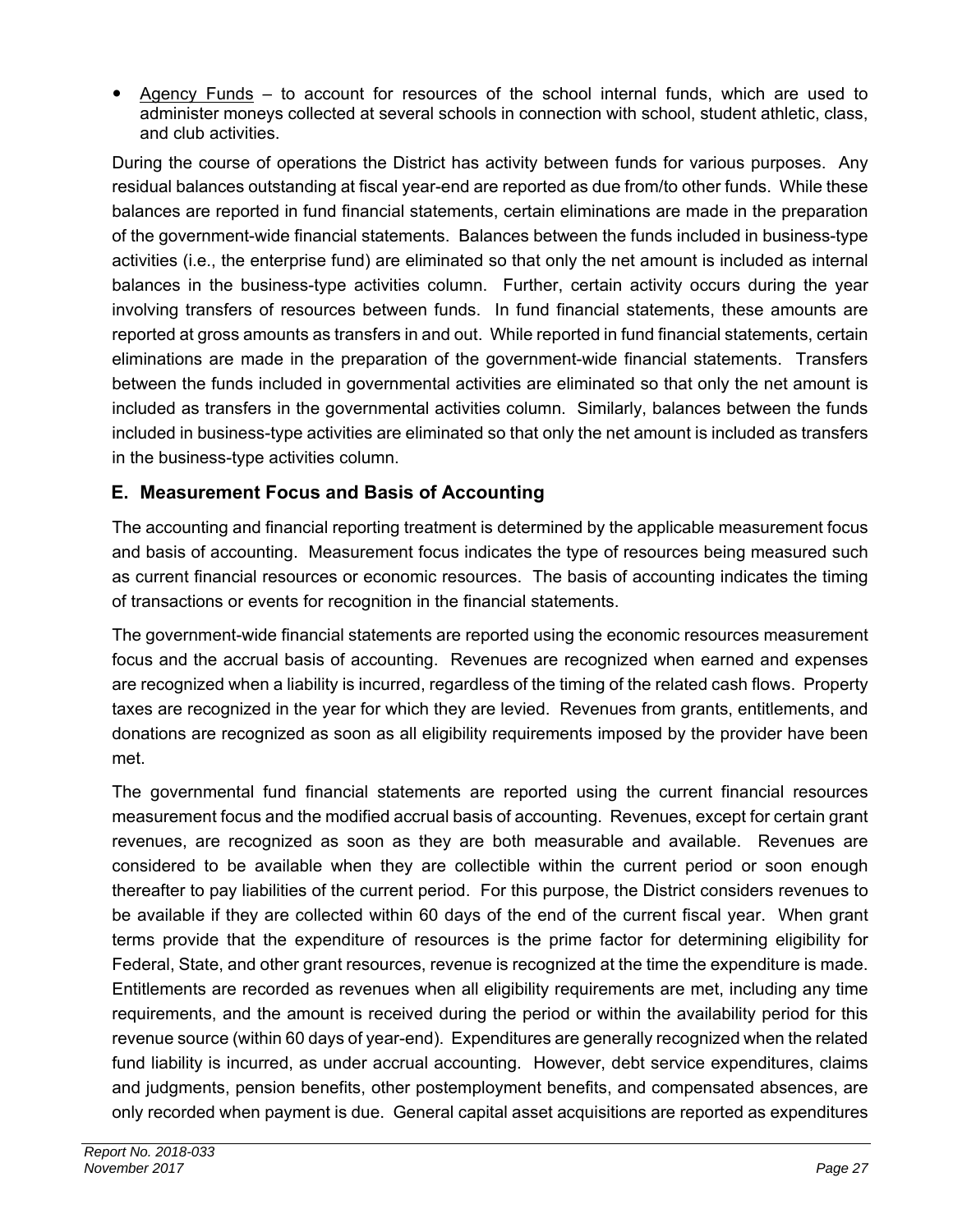in governmental funds. Issuance of long-term debt and acquisitions under capital leases are reported as other financing sources. Allocations of cost, such as depreciation, are not recognized in governmental funds.

The proprietary fund is reported using the economic resources measurement focus and the accrual basis of accounting. The agency funds have no measurement focus but utilize the accrual basis of accounting for reporting assets and liabilities.

The charter school is accounted for as a governmental organization and follows the same accounting model as the District's governmental activities.

## **F. Assets, Liabilities, Deferred Outflows/Inflows of Resources, and Net Position/Fund Balance**

#### **Cash and Cash Equivalents**

The District's cash and cash equivalents are considered to be cash on hand, demand deposits, and short-term liquid investments with original maturities of 3 months or less from the date of acquisition. Investments classified as cash equivalents include amounts placed with the State Board of Administration (SBA) in Florida PRIME.

Cash deposits are held by banks qualified as public depositories under Florida law. All deposits are insured by Federal depository insurance, up to specified limits, or collateralized with securities held in Florida's multiple financial institution collateral pool as required by Chapter 280, Florida Statutes.

#### **Investments**

Investments consist of amounts placed in the SBA debt service accounts for investment of debt service moneys and amounts placed with the SBA for participation in the Florida PRIME investment pool created by Section 218.405, Florida Statutes. The investment pool operates under investment guidelines established by Section 215.47, Florida Statutes.

The District's investments in Florida PRIME, which the SBA indicates is a Securities and Exchange Commission Rule 2a7-like external investment pool, are similar to money market funds in which shares are owned in the fund rather than the underlying investments. These investments are reported at fair value, which is amortized cost.

Types and amounts of investments held at fiscal year-end are described in a subsequent note.

#### **Inventories**

Inventories consist of expendable supplies held for consumption in the course of District operations. Inventories are stated at cost on the first-in, first-out basis except that United States Department of Agriculture donated foods are stated at their fair value as determined at the time of donation to the District's food service program by the Florida Department of Agriculture and Consumer Services, Bureau of Food Distribution. The costs of food service inventories are recorded as expenditures when used rather than purchased, while the costs of transportation inventories are recorded as expenditures at the time of purchase. Inventories are equally offset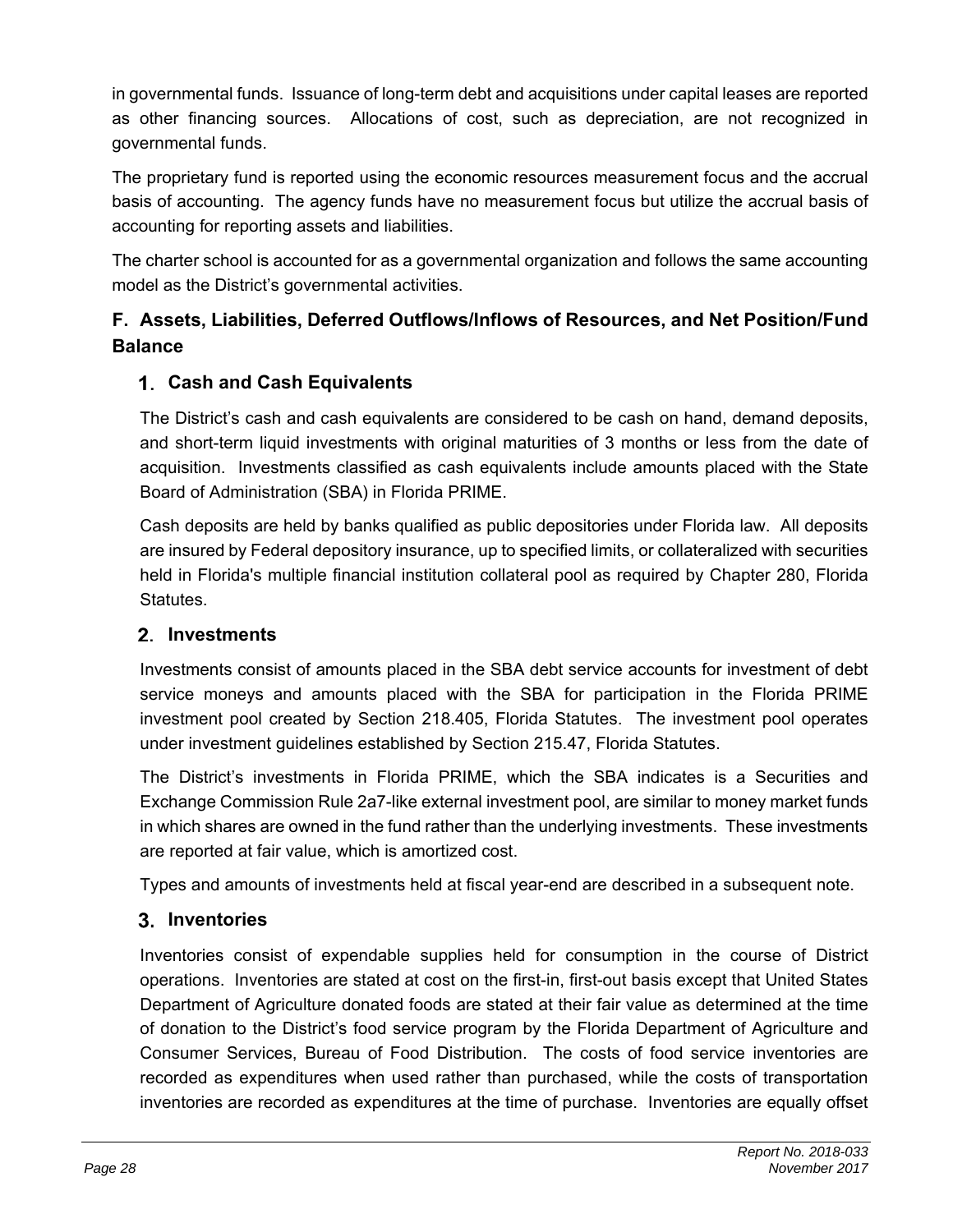by a nonspendable fund balance which indicates they do not constitute "available spendable resources."

## **Capital Assets**

Expenditures for capital assets acquired or constructed for general District purposes are reported in the governmental fund that financed the acquisition or construction. The capital assets so acquired are reported at cost in the government-wide statement of net position but are not reported in the governmental fund financial statements. Capital assets are defined by the District as those costing more than \$750. However, for renovations to buildings, the threshold of capitalization is \$50,000. Such assets are recorded at historical cost or estimated historical cost if purchased or constructed. Donated assets are recorded at acquisition value at the date of donation.

Interest costs incurred during construction of capital assets are not considered material and are not capitalized as part of the cost of construction.

Capital assets are depreciated using the weighted average composite method over the following estimated useful lives:

| <b>Description</b>                           | <b>Estimated Useful Lives</b> |
|----------------------------------------------|-------------------------------|
| Improvements Other Than Buildings            | 8 - 35 years                  |
| <b>Buildings and Fixed Equipment</b>         | 10 - 50 years                 |
| Furniture, Fixtures, and Equipment           | 3 - 10 years                  |
| <b>Motor Vehicles</b>                        | 5 - 10 years                  |
| Audio Visual Materials and Computer Software | $5 - 7$ years                 |

Current year information relative to changes in capital assets is described in a subsequent note.

## **Pensions**

In the government-wide statement of net position, liabilities are recognized for the District's proportionate share of each pension plan's net pension liability. For purposes of measuring the net pension liability, deferred outflows of resources and deferred inflows of resources related to pensions, and pension expense, information about the fiduciary net position of the Florida Retirement System (FRS) defined benefit plan and the Health Insurance Subsidy (HIS) defined benefit plan and additions to/deductions from the FRS and the HIS fiduciary net position have been determined on the same basis as they are reported by the FRS and the HIS plans. For this purpose, benefit payments (including refunds of employee contributions) are recognized when due and payable in accordance with benefit terms. Investments are reported at fair value.

The District's retirement plans and related amounts are described in a subsequent note.

## **Long-Term Liabilities**

Long-term obligations that will be financed from resources to be received in the future by governmental funds are reported as liabilities in the government-wide statement of net position.

In the governmental fund financial statements, bonds and other long-term obligations are not recognized as liabilities until due.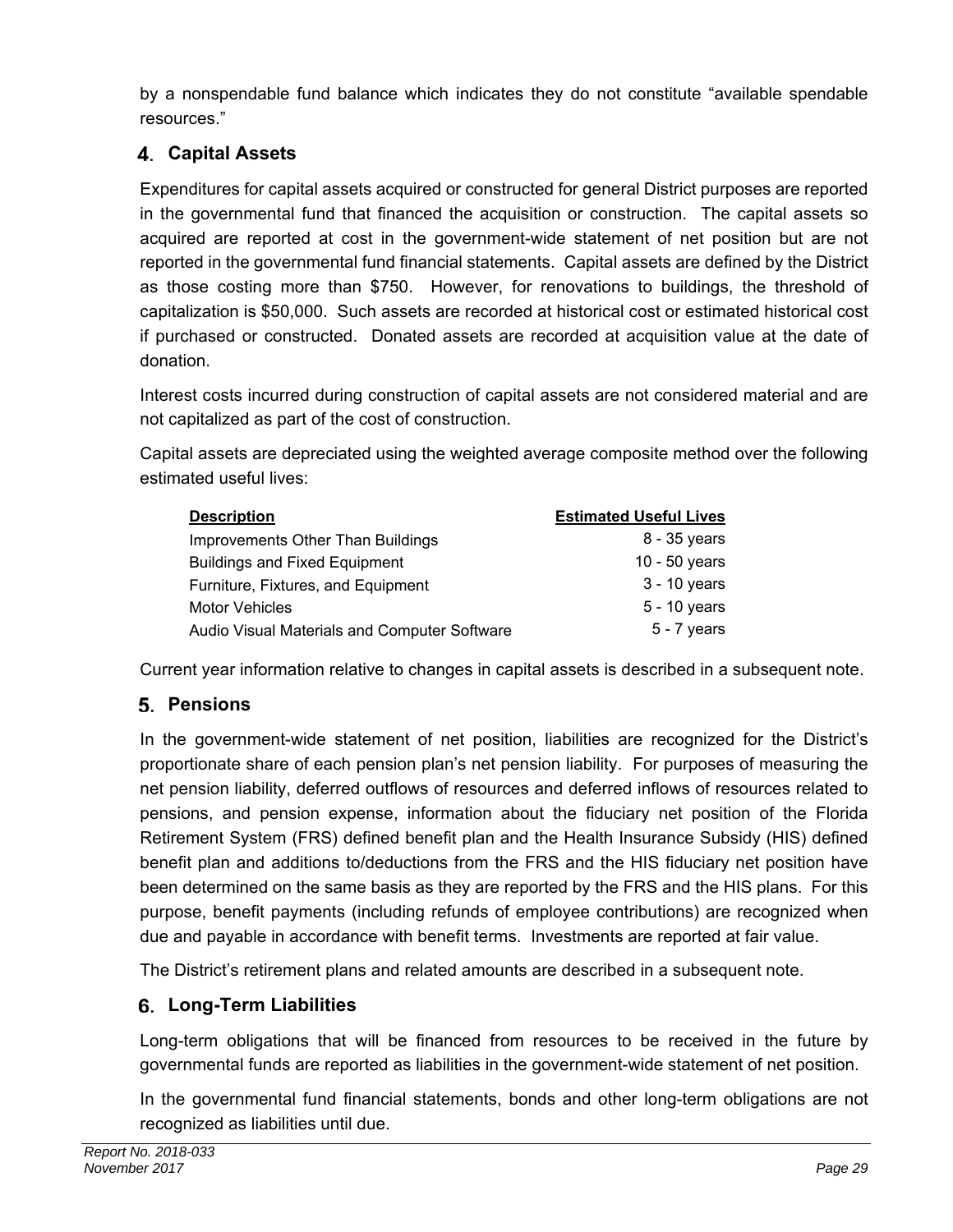Changes in long-term liabilities for the current year are reported in a subsequent note.

## **Deferred Outflows/Inflows of Resources**

In addition to assets, the statement of net position reports a separate section for deferred outflows of resources. This separate financial statement element, *deferred outflows of resources*, represents a consumption of net position that applies to a future period and so will not be recognized as an outflow of resources (expense) until then. The District only has one item that qualifies for reporting in this category. The deferred outflows of resources related to pensions are discussed in a subsequent note.

In addition to liabilities, the statement of net position reports a separate section for deferred inflows of resources. This separate financial statement element, *deferred inflows of resources*, represents an acquisition of net position that applies to a future period and so will not be recognized as an inflow of resources (revenue) until that time. The District has one item that qualifies for reporting in this category. The deferred inflows of resources related to pensions are discussed in a subsequent note.

## **Net Position Flow Assumption**

The District occasionally funds outlays for a particular purpose from both restricted (e.g., restricted bond or grant proceeds) and unrestricted resources. To calculate the amounts to report as restricted – net position and unrestricted – net position in the government-wide and proprietary fund financial statements, a flow assumption must be made about the order in which the resources are considered to be applied. Consequently, it is the District's policy to consider restricted net position to have been depleted before unrestricted net position is applied.

## **Fund Balance Flow Assumptions**

The District may fund outlays for a particular purpose from both restricted and unrestricted resources (the total of committed, assigned, and unassigned fund balance). To calculate the amounts to report as restricted, committed, assigned, and unassigned fund balance in the governmental fund financial statements, a flow assumption must be made about the order in which the resources are considered to be applied. It is the District's policy to consider restricted fund balance to have been depleted before using any of the components of unrestricted fund balance. Further, when components of unrestricted fund balance can be used for the same purpose, committed fund balance is depleted first, followed by assigned fund balance. Unassigned fund balance is applied last.

## **Fund Balance Policies**

Fund balance of governmental funds is reported in various categories based on the nature of any limitations requiring the use of resources for specific purposes. The District itself can establish limitations on the use of resources through either a commitment (committed fund balance) or an assignment (assigned fund balance).

The committed fund balance classification includes amounts that can be used only for the specific purposes determined by a formal action of the District's highest level of decision-making authority.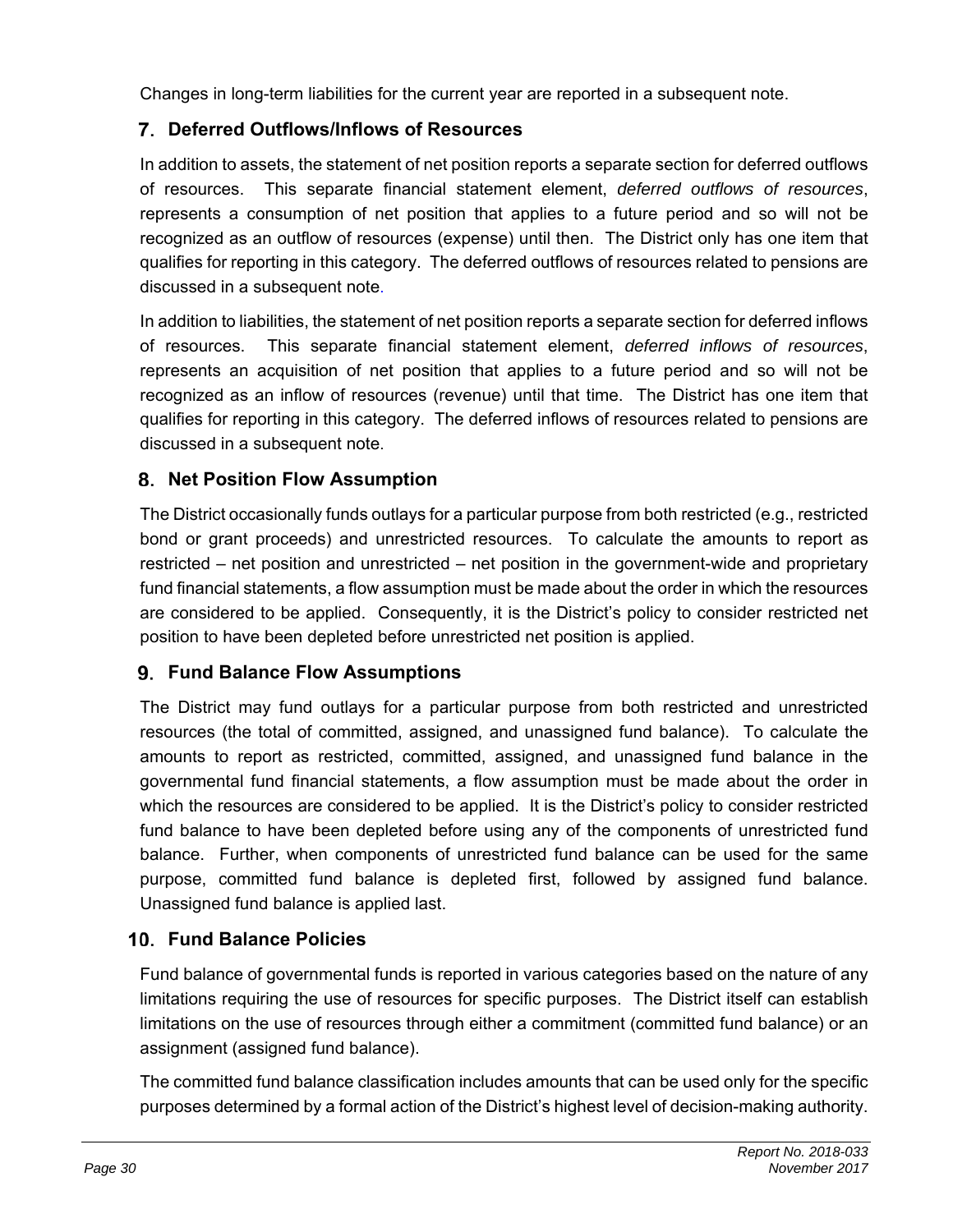The Board is the highest level of decision-making authority for the District that can, by adoption of a resolution prior to the end of the fiscal year, commit fund balance. Once adopted, the limitation imposed by the resolution remains in place until a similar action is taken (the adoption of another resolution) to remove or revise the limitation. The District reported no committed fund balances at June 30, 2017.

Amounts in the assigned fund balance classification are intended to be used by the District for specific purposes but do not meet the criteria to be classified as committed. The Board has by Board Resolution 11/12-01 authorized the Superintendent, or his designee, to assign fund balance. The Board may assign fund balance as it does when appropriating fund balance to cover a gap between estimated revenue and appropriations in the subsequent year's appropriated budget. Unlike commitments, assignments generally only exist temporarily. In other words, an additional action does not normally have to be taken for the removal of an assignment. Conversely, as discussed above, an additional action is essential to either remove or revise a commitment.

## **G. Revenues and Expenditures/Expenses**

## **Program Revenues**

Amounts reported as program revenues include charges paid by the recipient of the goods or services offered by the program and grants and contributions that are restricted to meeting the operational or capital requirements of a particular program. All taxes, including those dedicated for specific purposes, and other internally dedicated resources are reported as general revenues rather than program revenues. Revenues that are not classified as program revenues are presented as general revenues. The comparison of direct expenses with program revenues identifies the extent to which each governmental function or business segment is self-financing or draws from the general revenues of the District.

## **State Revenue Sources**

Significant revenues from State sources for current operations include the Florida Education Finance Program administered by the FDOE under the provisions of Section 1011.62, Florida Statutes. In accordance with this law, the District determines and reports the number of full-time equivalent (FTE) students and related data to the FDOE. The FDOE performs certain edit checks on the reported number of FTE and related data and calculates the allocation of funds to the District. The District is permitted to amend its original reporting for a period of 5 months following the date of the original reporting. Such amendments may impact funding allocations for subsequent fiscal years. The FDOE may also adjust subsequent fiscal period allocations based upon an audit of the District's compliance in determining and reporting FTE and related data. Normally, such adjustments are treated as reductions or additions of revenue in the fiscal year when the adjustments are made.

The State provides financial assistance to administer certain educational programs. SBE rules require that revenue earmarked for certain programs be expended only for the program for which the money is provided, and require that the money not expended as of the close of the fiscal year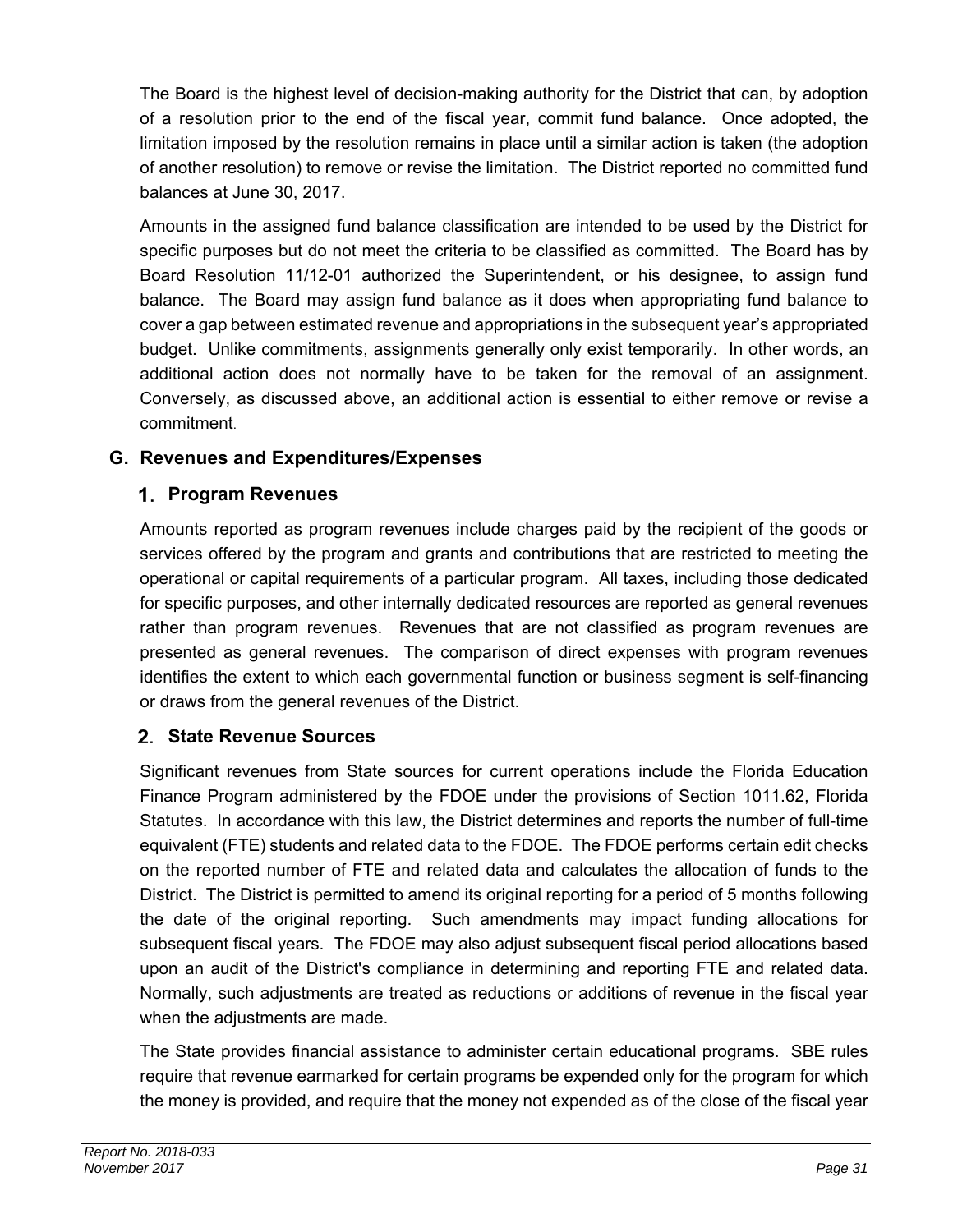be carried forward into the following fiscal year to be expended for the same educational programs. The FDOE generally requires that these educational program revenues be accounted for in the General Fund. A portion of the fund balance of the General Fund is restricted in the governmental fund financial statements for the balance of categorical and earmarked educational program resources.

The State allocates gross receipts taxes, generally known as Public Education Capital Outlay money, to the District on an annual basis. The District is authorized to expend these funds only upon applying for and receiving an encumbrance authorization from the FDOE.

A schedule of revenue from State sources for the current year is presented in a subsequent note.

## **District Property Taxes**

The Board is authorized by State law to levy property taxes for district school operations, capital improvements, and debt service.

Property taxes consist of ad valorem taxes on real and personal property within the District. Property values are determined by the Wakulla County Property Appraiser, and property taxes are collected by the Wakulla County Tax Collector.

The Board adopted the 2016 tax levy on September 12, 2016. Tax bills are mailed in October and taxes are payable between November 1 of the year assessed and March 31 of the following year at discounts of up to 4 percent for early payment.

Taxes become a lien on the property on January 1, and are delinquent on April 1, of the year following the year of assessment. State law provides for enforcement of collection of personal property taxes by seizure of the property to satisfy unpaid taxes, and for enforcement of collection of real property taxes by the sale of interest-bearing tax certificates to satisfy unpaid taxes. The procedures result in the collection of essentially all taxes prior to June 30 of the year following the year of assessment.

Property tax revenues are recognized in the government-wide financial statements when the Board adopts the tax levy. Property tax revenues are recognized in the governmental fund financial statements when taxes are received by the District, except that revenue is accrued for taxes collected by the Wakulla County Tax Collector at fiscal year-end but not yet remitted to the District.

Millages and taxes levied for the current year are presented in a subsequent note.

#### **Federal Revenue Sources**

The District receives Federal awards for the enhancement of various educational programs. Federal awards are generally received based on applications submitted to, and approved by, various granting agencies. For Federal awards in which a claim to these grant proceeds is based on incurring eligible expenditures, revenue is recognized to the extent that eligible expenditures have been incurred.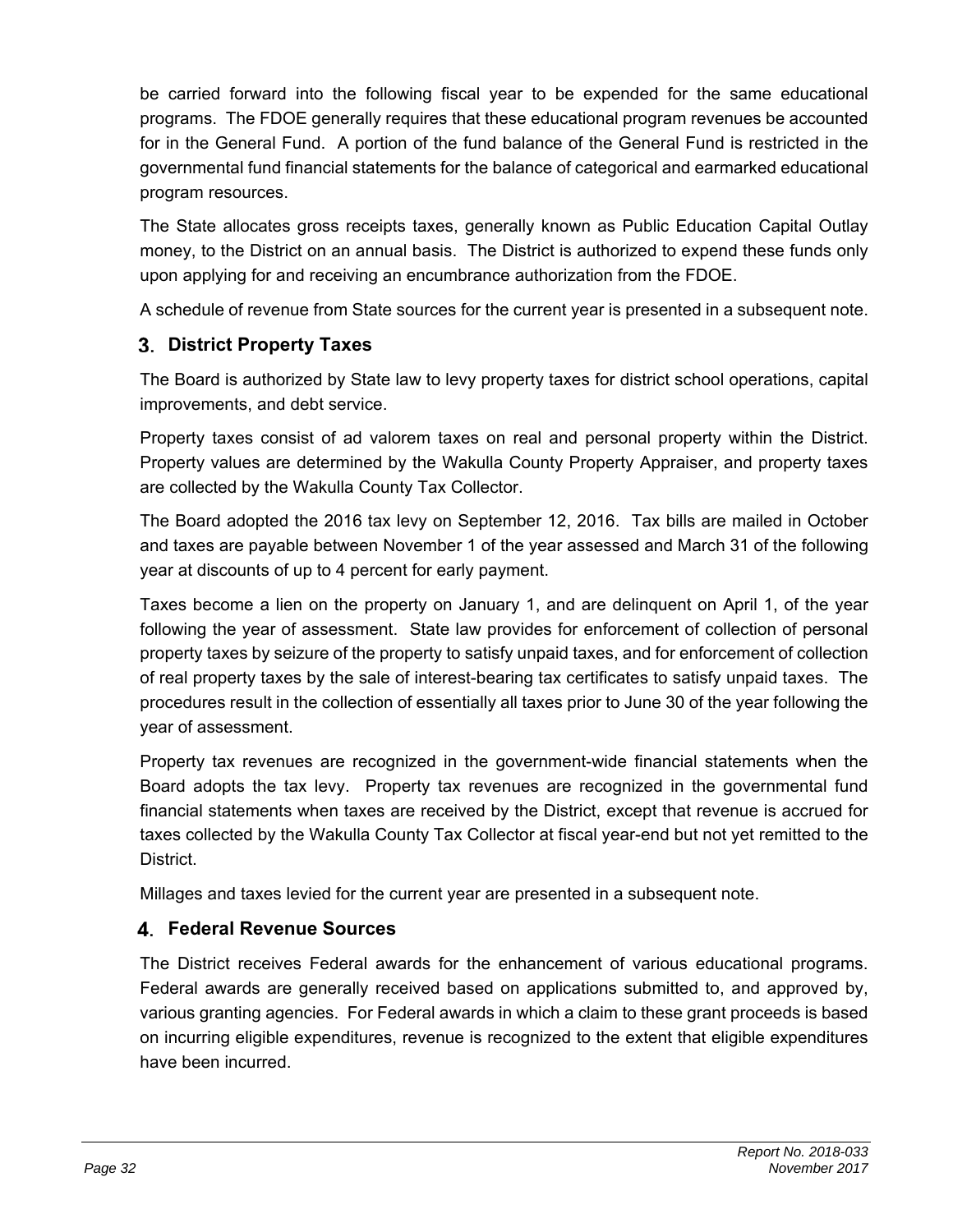#### **Compensated Absences**

In the government-wide financial statements, compensated absences (i.e., paid absences for employee vacation leave and sick leave) are accrued as liabilities to the extent that it is probable that the benefits will result in termination payments. A liability for these amounts is reported in the governmental fund financial statements only if it has matured, such as for occurrences of employee resignations and retirements. The liability for compensated absences includes salary-related benefits, where applicable.

#### **Proprietary Fund Operating and Nonoperating Revenues and Expenses**

Proprietary funds distinguish operating revenues and expenses from nonoperating items. Operating revenues and expenses generally result from providing services and producing and delivering goods in connection with the proprietary fund's principal ongoing operations. The principal operating revenues of the District's enterprise fund are charges for services relating to the Small School District Council Consortium. Operating expenses include purchased services. All revenues and expenses not meeting this definition are reported as nonoperating revenues and expenses.

#### **DETAILED NOTES ON ALL ACTIVITIES AND FUNDS**

#### **A. Cash Deposits with Financial Institutions**

**Custodial Credit Risk-Deposits**. In the case of deposits, this is the risk that in the event of a bank failure, the District's deposits may not be returned to the District. The District does not have a policy for custodial credit risk. All bank balances of the District are fully insured or collateralized as required by Chapter 280, Florida Statutes.

Cash balances from all funds are combined and invested to extent available. Earnings are allocated monthly to each fund balance on average daily balances.

#### **B. Investments**

The District's investments at June 30, 2017, are reported as follows:

| <b>Investments</b>                           | <b>Maturities</b> | <b>Fair Value</b> |
|----------------------------------------------|-------------------|-------------------|
| SBA:                                         |                   |                   |
| Florida PRIME (1)                            | 39 Day Average    | \$6,017,851.42    |
| Debt Service Accounts                        | 6 Months          | 3,817.34          |
|                                              |                   |                   |
| <b>Total Investments, Primary Government</b> |                   | \$6,021,668.76    |

Note: (1) These investments are reported as cash equivalents for financial statement reporting purposes.

#### **Fair Value Measurement**

The District categorizes its fair value measurements within the fair value hierarchy established by generally accepted accounting principles. The hierarchy is based on the valuation inputs used to measure the fair value of the asset. Level 1 inputs are quoted prices in active markets for identical assets; level 2 inputs are significant other observable inputs; and level 3 inputs are significant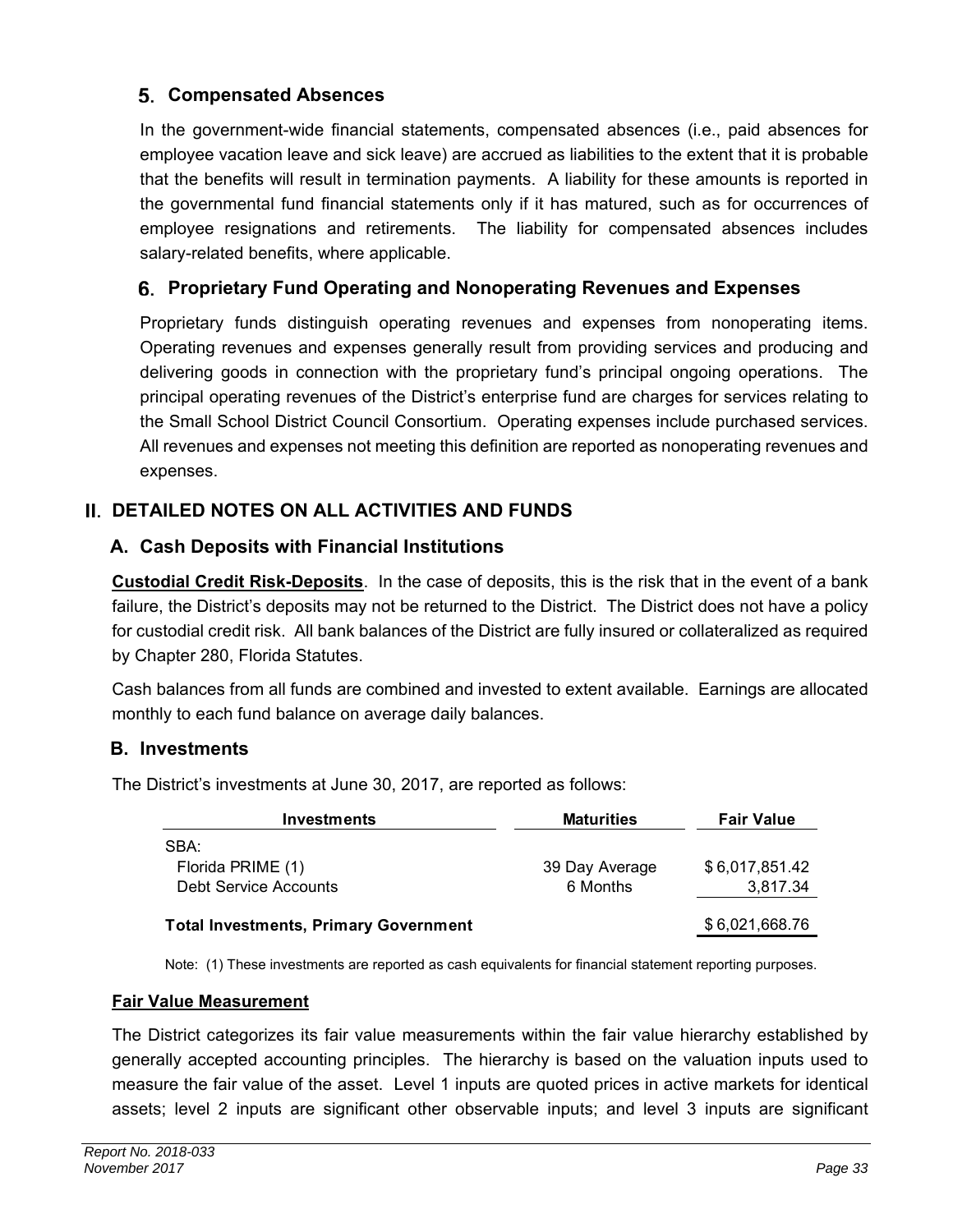unobservable inputs. The District's investments in SBA debt service accounts are valued using Level 1 inputs.

#### **Interest Rate Risk**

Interest rate risk is the risk that changes in interest rates will adversely affect the fair value of an investment. The District does not have a formal investment policy that limits investment maturities as a means of managing its exposure to fair value losses from increasing interest rates.

Florida PRIME uses a weighted average days to maturity (WAM). A portfolio's WAM reflects the average maturity in days based on final maturity or reset date, in the case of floating rate instruments. WAM measures the sensitivity of the portfolio to interest rate changes.

For Florida PRIME, with regard to redemption gates, Section 218.409(8)(a), Florida Statutes, states, "The principal, and any part thereof, of each account constituting the trust fund is subject to payment at any time from the moneys in the trust fund. However, the executive director may, in good faith, on the occurrence of an event that has a material impact on liquidity or operations of the trust fund, for 48 hours limit contributions to or withdrawals from the trust fund to ensure that the Board [State Board of Administration] can invest moneys entrusted to it in exercising its fiduciary responsibility. Such action must be immediately disclosed to all participants, the trustees, the Joint Legislative Auditing Committee, the Investment Advisory Council, and the Participant Local Government Advisory Council. The trustees shall convene an emergency meeting as soon as practicable from the time the executive director has instituted such measures and review the necessity of those measures. If the trustees are unable to convene an emergency meeting before the expiration of the 48-hour moratorium on contributions and withdrawals, the moratorium may be extended by the executive director until the trustees are able to meet to review the necessity for the moratorium. If the trustees agree with such measures, the trustees shall vote to continue the measures for up to an additional 15 days. The trustees must convene and vote to continue any such measures before the expiration of the time limit set, but in no case may the time limit set by the trustees exceed 15 days." As of June 30, 2017, there were no redemption fees, maximum transaction amounts, or any other requirements that serve to limit a participant's daily access to 100 percent of their account value.

#### **Credit Risk**

Credit risk is the risk that an issuer or other counterparty to an investment will not fulfill its obligations. Section 218.415(17), Florida Statutes, limits investments to the SBA's Florida PRIME, or any other intergovernmental investment pool authorized pursuant to the Florida Interlocal Cooperation Act as provided in Section 163.01, Florida Statutes; Securities and Exchange Commission registered money market funds with the highest credit quality rating from a nationally recognized rating agency; interest-bearing time deposits in qualified public depositories, as defined in Section 280.02, Florida Statutes; and direct obligations of the United States Treasury. The District does not have a formal investment policy that limits its investment choices.

The District's investments in the SBA debt service accounts are to provide for debt service payments on bond debt issued by the SBE for the benefit of the District. The District relies on policies developed by the SBA for managing interest rate risk and credit risk for this account. Disclosures for the debt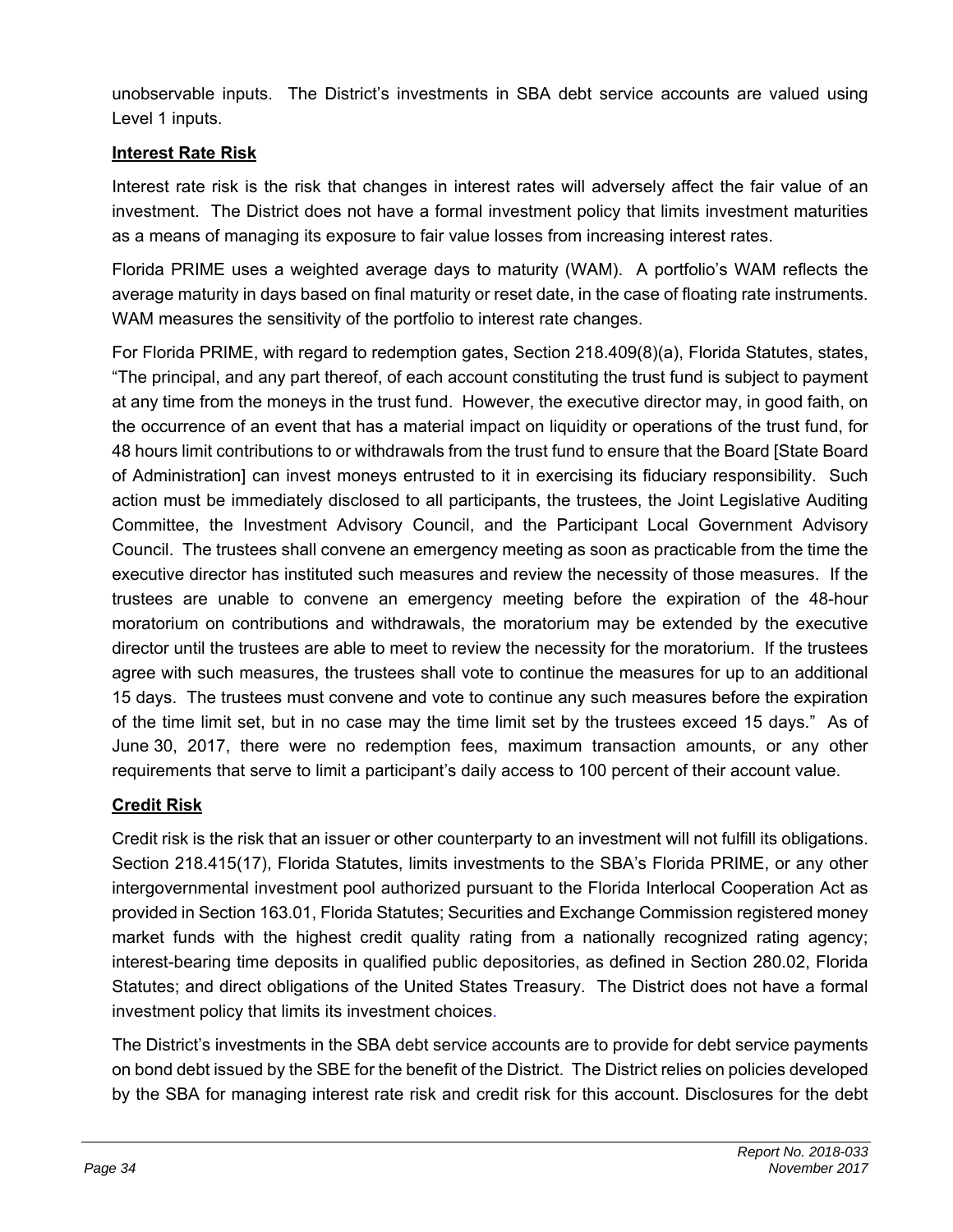service accounts are included in the notes to financial statements of the State's Comprehensive Annual Financial Report.

The District's investment in Florida PRIME is rated AAAm by Standard & Poor's.

#### **C. Changes in Capital Assets**

Changes in capital assets are presented in the table below:

|                                                   | <b>Beginning</b>    |                     |                  | <b>Ending</b>          |
|---------------------------------------------------|---------------------|---------------------|------------------|------------------------|
|                                                   | <b>Balance</b>      | <b>Additions</b>    | <b>Deletions</b> | <b>Balance</b>         |
| <b>GOVERNMENTAL ACTIVITIES</b>                    |                     |                     |                  |                        |
| Capital Assets Not Being Depreciated:             |                     |                     |                  |                        |
| Land                                              | \$<br>3,501,421.43  | \$                  | \$               | \$<br>3,501,421.43     |
| Land Improvements                                 | 6.752.00            |                     |                  | 6.752.00               |
| <b>Construction in Progress</b>                   | 368,361.07          | 10,747.50           | 348,861.07       | 30,247.50              |
| <b>Total Capital Assets Not Being Depreciated</b> | 3,876,534.50        | 10,747.50           | 348,861.07       | 3,538,420.93           |
| Capital Assets Being Depreciated:                 |                     |                     |                  |                        |
| Improvements Other Than Buildings                 | 4,978,002.93        | 40,870.47           | 2,467.30         | 5,016,406.10           |
| <b>Buildings and Fixed Equipment</b>              | 95,445,788.88       | 1,636,519.73        | 707,883.78       | 96,374,424.83          |
| Furniture, Fixtures, and Equipment                | 4,867,929.32        | 274,274.47          | 237,685.79       | 4,904,518.00           |
| <b>Motor Vehicles</b>                             | 6,028,473.35        | 104,244.00          |                  | 6,132,717.35           |
| Audio Visual Materials and                        |                     |                     |                  |                        |
| <b>Computer Software</b>                          | 259,462.20          |                     | 37,328.95        | 222, 133.25            |
| <b>Total Capital Assets Being Depreciated</b>     | 111,579,656.68      | 2,055,908.67        | 985,365.82       | 112,650,199.53         |
| Less Accumulated Depreciation for:                |                     |                     |                  |                        |
| Improvements Other Than Buildings                 | 2,613,009.87        | 144,592.46          | 2,467.30         | 2,755,135.03           |
| <b>Buildings and Fixed Equipment</b>              | 25,578,118.62       | 1,601,693.86        | 707,883.78       | 26,471,928.70          |
| Furniture, Fixtures, and Equipment                | 3,478,273.24        | 260,405.13          | 237,685.79       | 3,500,992.58           |
| <b>Motor Vehicles</b>                             | 3,867,123.87        | 243,098.18          |                  | 4,110,222.05           |
| Audio Visual Materials and                        |                     |                     |                  |                        |
| <b>Computer Software</b>                          | 239,305.99          | 4,010.72            | 37,328.95        | 205,987.76             |
| <b>Total Accumulated Depreciation</b>             | 35,775,831.59       | 2,253,800.35        | 985,365.82       | 37,044,266.12          |
| Total Capital Assets Being Depreciated, Net       | 75,803,825.09       | (197,891.68)        |                  | 75,605,933.41          |
| Governmental Activities Capital Assets, Net       | \$<br>79,680,359.59 | \$<br>(187, 144.18) | \$<br>348,861.07 | \$<br>79, 144, 354. 34 |

Depreciation expense was charged to functions as follows:

| <b>Function</b>                                             | Amount         |
|-------------------------------------------------------------|----------------|
| <b>GOVERNMENTAL ACTIVITIES</b>                              |                |
| <b>Student Transportation Services</b>                      | \$243,098.18   |
| Unallocated                                                 | 2,010,702.17   |
| <b>Total Depreciation Expense - Governmental Activities</b> | \$2,253,800.35 |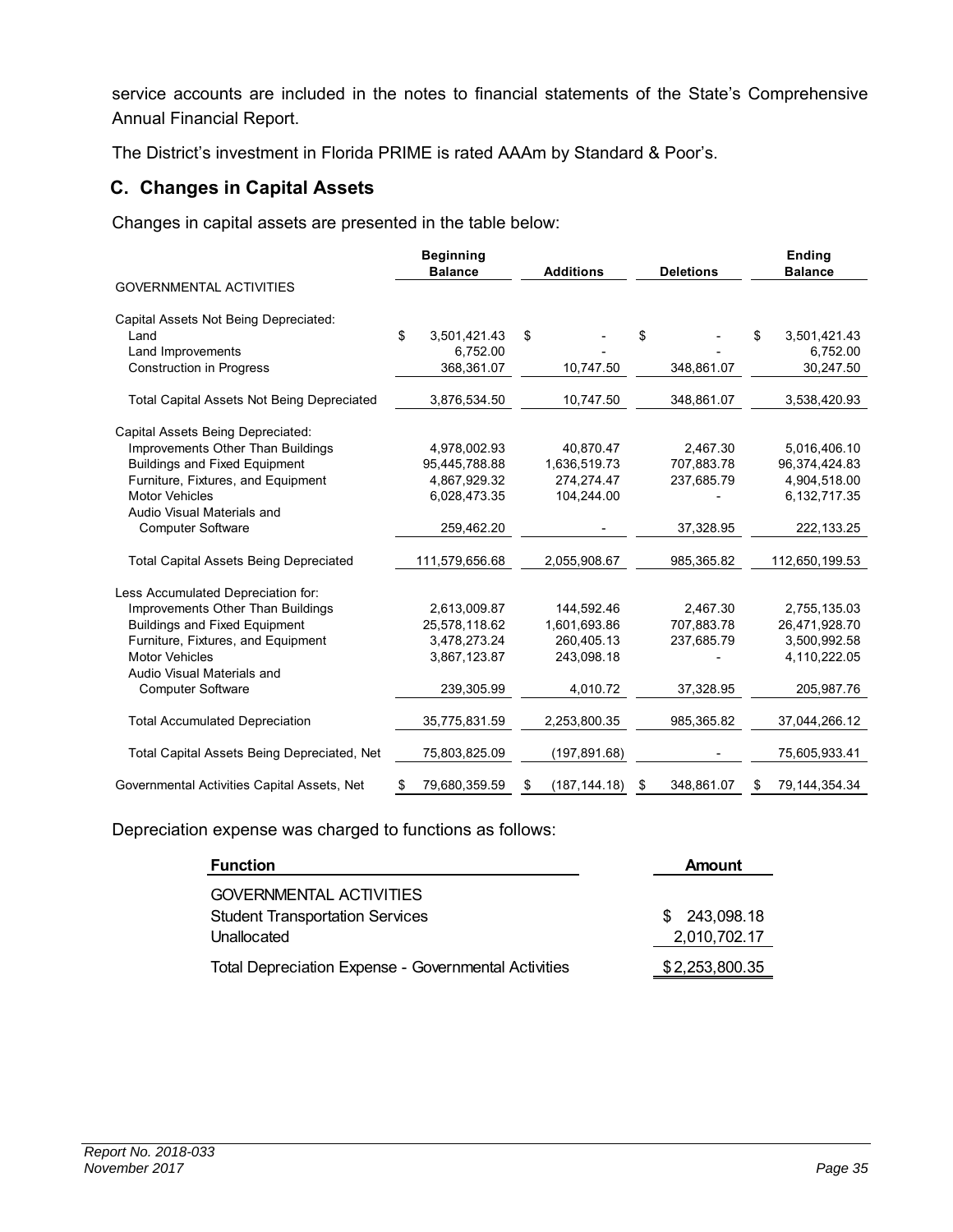#### **D. Retirement Plans**

#### **FRS – Defined Benefit Pension Plans**

#### **General Information about the FRS**

The FRS was created in Chapter 121, Florida Statutes, to provide a defined benefit pension plan for participating public employees. The FRS was amended in 1998 to add the Deferred Retirement Option Program (DROP) under the defined benefit plan and amended in 2000 to provide a defined contribution plan alternative to the defined benefit plan for FRS members effective July 1, 2002. This integrated defined contribution pension plan is the FRS Investment Plan. Chapter 112, Florida Statutes, established the Retiree HIS Program, a cost-sharing multiple-employer defined benefit pension plan, to assist retired members of any State-administered retirement system in paying the costs of health insurance.

Essentially all regular employees of the District are eligible to enroll as members of the State-administered FRS. Provisions relating to the FRS are established by Chapters 121 and 122, Florida Statutes; Chapter 112, Part IV, Florida Statutes; Chapter 238, Florida Statutes; and FRS Rules, Chapter 60S, Florida Administrative Code; wherein eligibility, contributions, and benefits are defined and described in detail. Such provisions may be amended at any time by further action from the Florida Legislature. The FRS is a single retirement system administered by the Florida Department of Management Services, Division of Retirement, and consists of the two cost-sharing multiple-employer defined benefit plans and other nonintegrated programs. A comprehensive annual financial report of the FRS, which includes its financial statements, required supplementary information, actuarial report, and other relevant information, is available from the Florida Department of Management Services Web site (www.dms.myflorida.com).

The District's FRS and HIS pension expense totaled \$3,028,674 for the fiscal year ended June 30, 2017.

#### **FRS Pension Plan**

*Plan Description*. The FRS Pension Plan (Plan) is a cost-sharing multiple-employer defined benefit pension plan, with a DROP for eligible employees. The general classes of membership are:

- Regular Members of the FRS who do not qualify for membership in the other classes.
- *Elected County Officers*  Members who hold specified elective offices in local government.

Employees enrolled in the Plan prior to July 1, 2011, vest at 6 years of creditable service and employees enrolled in the Plan on or after July 1, 2011, vest at 8 years of creditable service. All vested members, enrolled prior to July 1, 2011, are eligible for normal retirement benefits at age 62 or at any age after 30 years of service. All members enrolled in the Plan on or after July 1, 2011, once vested, are eligible for normal retirement benefits at age 65 or any time after 33 years of creditable service. Employees enrolled in the Plan may include up to 4 years of credit for military service toward creditable service. The Plan also includes an early retirement provision; however, there is a benefit reduction for each year a member retires before his or her normal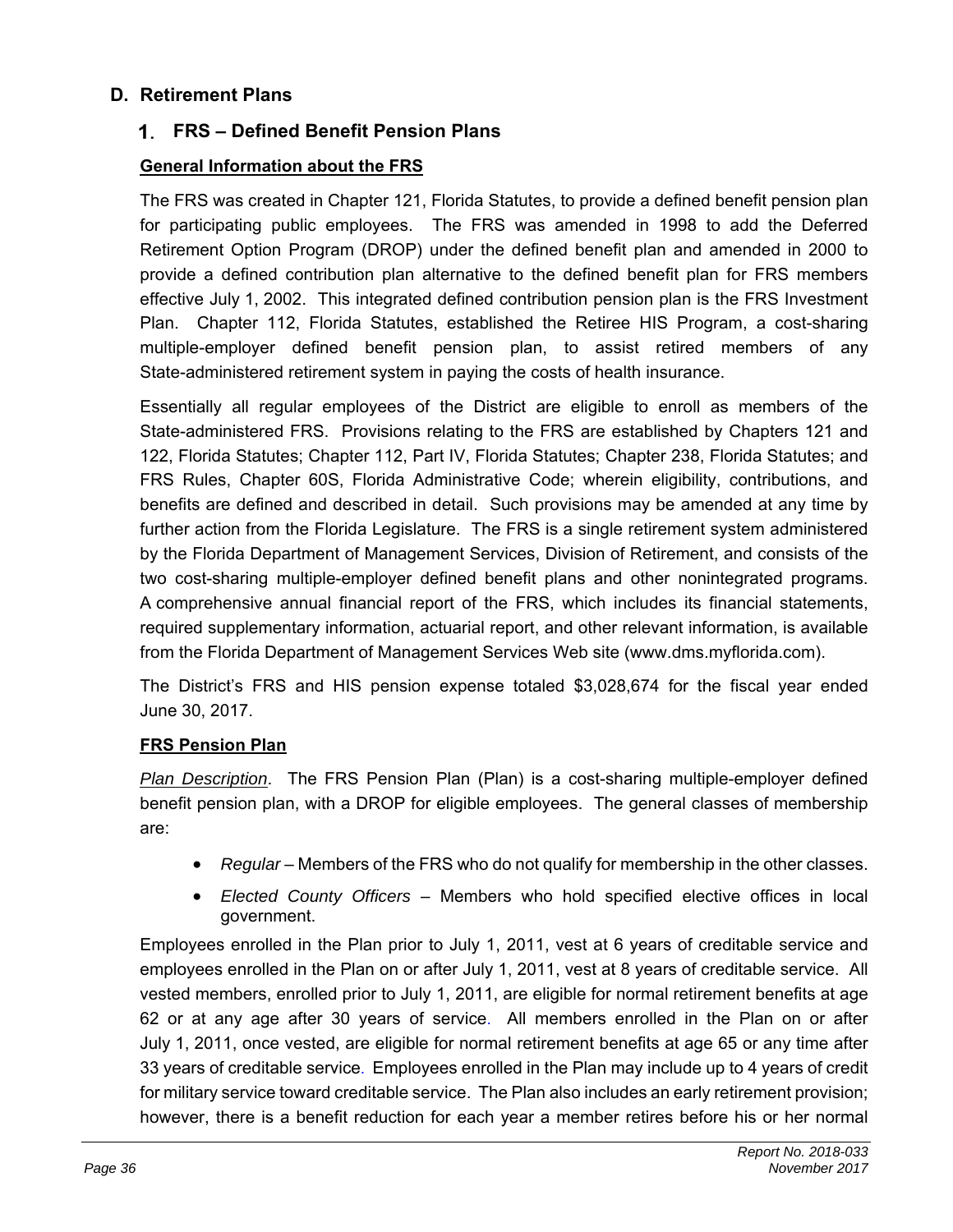retirement date. The Plan provides retirement, disability, death benefits, and annual cost-of-living adjustments to eligible participants.

DROP, subject to provisions of Section 121.091, Florida Statutes, permits employees eligible for normal retirement under the Plan to defer receipt of monthly benefit payments while continuing employment with an FRS participating employer. An employee may participate in DROP for a period not to exceed 60 months after electing to participate, except that certain instructional personnel may participate for up to 96 months. During the period of DROP participation, deferred monthly benefits are held in the FRS Trust Fund and accrue interest. The net pension liability does not include amounts for DROP participants, as these members are considered retired and are not accruing additional pension benefits.

*Benefits Provided*. Benefits under the Plan are computed on the basis of age and/or years of service, average final compensation, and service credit. Credit for each year of service is expressed as a percentage of the average final compensation. For members initially enrolled before July 1, 2011, the average final compensation is the average of the 5 highest fiscal years' earnings; for members initially enrolled on or after July 1, 2011, the average final compensation is the average of the 8 highest fiscal years' earnings. The total percentage value of the benefit received is determined by calculating the total value of all service, which is based on the retirement class to which the member belonged when the service credit was earned. Members are eligible for in-line-of-duty or regular disability and survivors' benefits. The following table shows the percentage value for each year of service credit earned:

| Class, Initial Enrollment, and Retirement Age/Years of Service    | <b>Percent Value</b> |
|-------------------------------------------------------------------|----------------------|
| Regular Class members initially enrolled before July 1, 2011      |                      |
| Retirement up to age 62 or up to 30 years of service              | 1.60                 |
| Retirement at age 63 or with 31 years of service                  | 1.63                 |
| Retirement at age 64 or with 32 years of service                  | 1.65                 |
| Retirement at age 65 or with 33 or more years of service          | 1.68                 |
| Regular Class members initially enrolled on or after July 1, 2011 |                      |
| Retirement up to age 65 or up to 33 years of service              | 1.60                 |
| Retirement at age 66 or with 34 years of service                  | 1.63                 |
| Retirement at age 67 or with 35 years of service                  | 1.65                 |
| Retirement at age 68 or with 36 or more years of service          | 1.68                 |
| <b>Elected County Officers</b>                                    | 3.00                 |

As provided in Section 121.101, Florida Statutes, if the member is initially enrolled in the FRS before July 1, 2011, and all service credit was accrued before July 1, 2011, the annual cost-of-living adjustment is 3 percent per year. If the member is initially enrolled before July 1, 2011, and has service credit on or after July 1, 2011, there is an individually calculated cost-of-living adjustment. The annual cost-of-living adjustment is a proportion of 3 percent determined by dividing the sum of the pre-July 2011 service credit by the total service credit at retirement multiplied by 3 percent. Plan members initially enrolled on or after July 1, 2011, will not have a cost-of-living adjustment after retirement.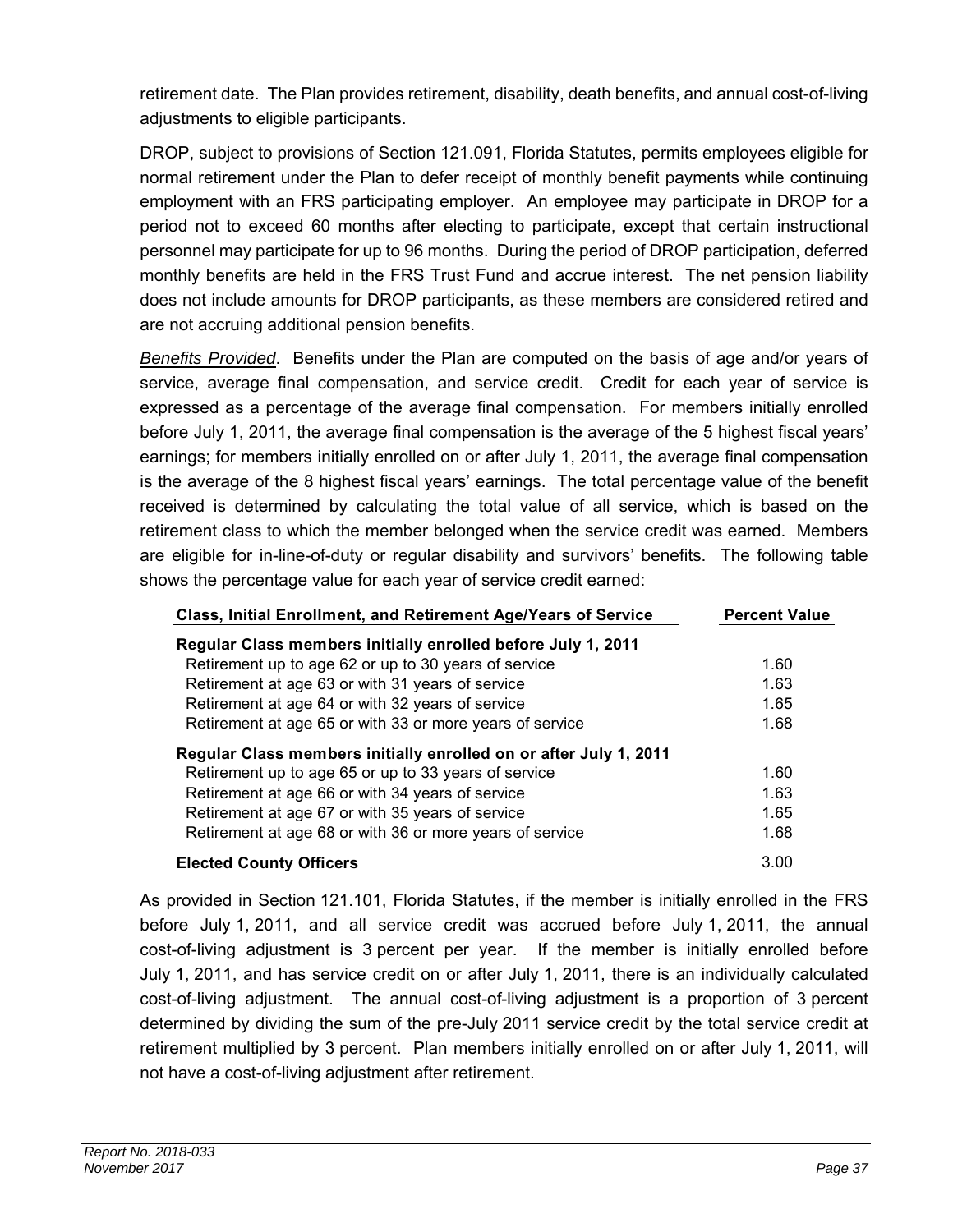*Contributions*. The Florida Legislature establishes contribution rates for participating employers and employees. Contribution rates during the 2016-17 fiscal year were as follows:

|                                                               |                 | <b>Percent of Gross Salary</b> |  |  |  |
|---------------------------------------------------------------|-----------------|--------------------------------|--|--|--|
| <b>Class</b>                                                  | <b>Employee</b> | Emplayer(1)                    |  |  |  |
| FRS, Regular                                                  | 3.00            | 7.52                           |  |  |  |
| FRS, Elected County Officers                                  | 3.00            | 42.47                          |  |  |  |
| DROP - Applicable to<br>Members from All of the Above Classes | 0.00            | 12.99                          |  |  |  |
| FRS, Reemployed Retiree                                       | (2)             | (2)                            |  |  |  |

Notes: (1) Employer rates include 1.66 percent for the postemployment health insurance subsidy. Also, employer rates, other than for DROP participants, include 0.06 percent for administrative costs of the Investment Plan.

(2) Contribution rates are dependent upon retirement class in which reemployed.

The District's contributions to the Plan totaled \$1,473,823 for the fiscal year ended June 30, 2017.

*Pension Liabilities, Pension Expense, and Deferred Outflows of Resources and Deferred Inflows of Resources Related to Pensions*. At June 30, 2017, the District reported a liability of \$14,856,982 for its proportionate share of the Plan's net pension liability. The net pension liability was measured as of June 30, 2016, and the total pension liability used to calculate the net pension liability was determined by an actuarial valuation as of July 1, 2016. The District's proportionate share of the net pension liability was based on the District's 2015-16 fiscal year contributions relative to the total 2015-16 fiscal year contributions of all participating members. At June 30, 2016, the District's proportionate share was 0.058839349 percent, which was a decrease of 0.005246165 from its proportionate share measured as of June 30, 2015.

For the fiscal year ended June 30, 2017, the District recognized the Plan pension expense of \$2,263,720. In addition, the District reported deferred outflows of resources and deferred inflows of resources related to pensions from the following sources:

| <b>Description</b>                            |    | <b>Deferred Outflows</b><br>of Resources | <b>Deferred Inflows</b><br>of Resources |         |
|-----------------------------------------------|----|------------------------------------------|-----------------------------------------|---------|
| Differences between expected and              |    |                                          |                                         |         |
| actual experience                             | \$ | 1,137,565                                | \$                                      | 138,329 |
| Change of assumptions                         |    | 898,803                                  |                                         |         |
| Net difference between projected and actual   |    |                                          |                                         |         |
| earnings on FRS pension plan investments      |    | 3,840,349                                |                                         |         |
| Changes in proportion and differences between |    |                                          |                                         |         |
| District FRS contributions and proportionate  |    |                                          |                                         |         |
| share of contributions                        |    | 449,153                                  |                                         | 719,390 |
| District FRS contributions subsequent to      |    |                                          |                                         |         |
| the measurement date                          |    | 1,473,823                                |                                         |         |
| Total                                         | \$ | 7,799,693                                |                                         | 857,719 |

The deferred outflows of resources related to pensions resulting from District contributions to the Plan subsequent to the measurement date, totaling \$1,473,823, will be recognized as a reduction of the net pension liability in the fiscal year ending June 30, 2018. Other amounts reported as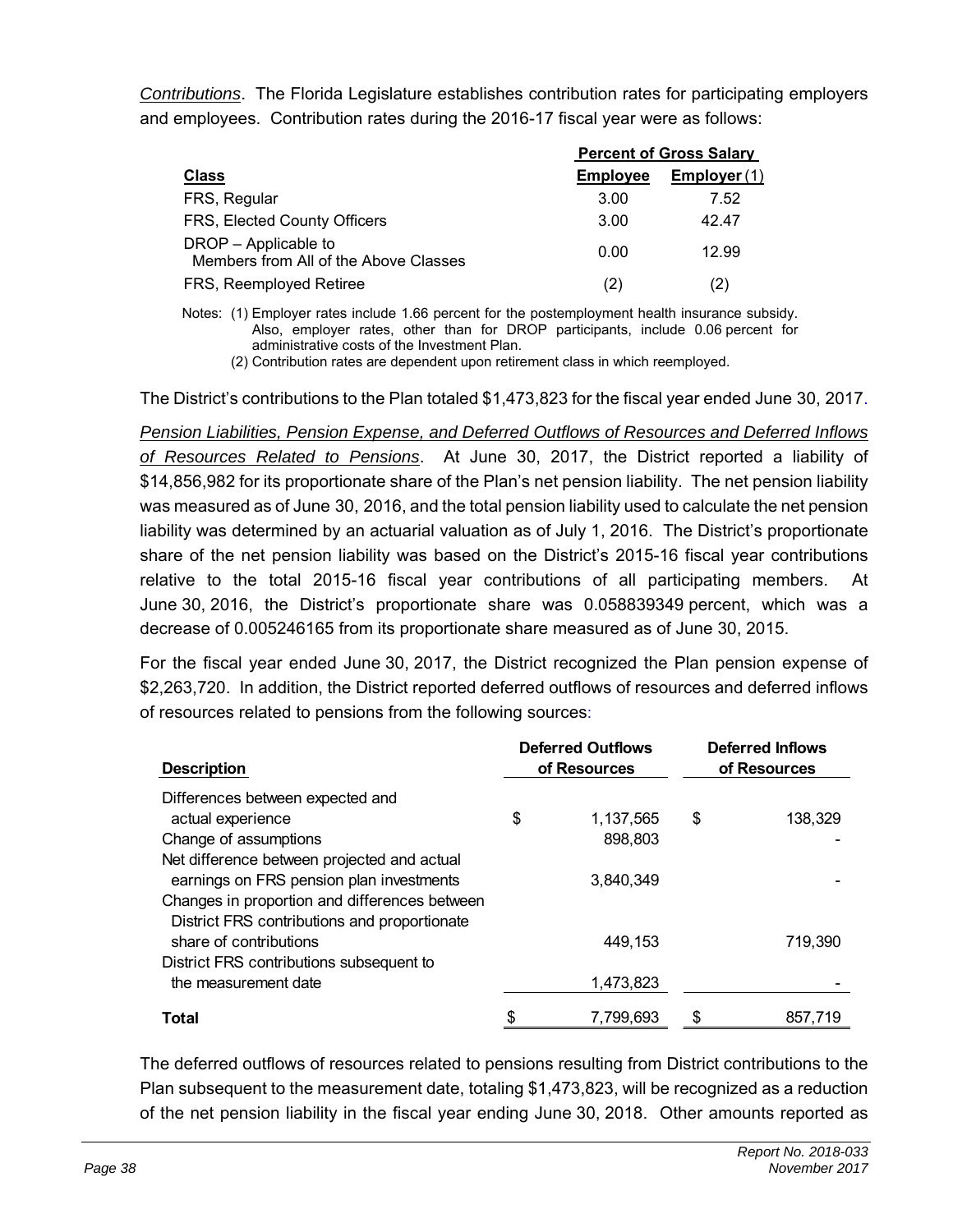deferred outflows of resources and deferred inflows of resources related to pensions will be recognized in pension expense as follows:

| <b>Fiscal Year Ending June 30</b> | Amount        |  |  |
|-----------------------------------|---------------|--|--|
| 2018                              | \$<br>788,780 |  |  |
| 2019                              | 788,780       |  |  |
| 2020                              | 2,285,986     |  |  |
| 2021                              | 1,468,714     |  |  |
| 2022                              | 108,132       |  |  |
| Thereafter                        | 27,759        |  |  |
| Total                             | 5,468,151     |  |  |

*Actuarial Assumptions*. The total pension liability in the July 1, 2016, actuarial valuation was determined using the following actuarial assumptions, applied to all periods included in the measurement:

| Inflation                 | 2.60 percent                                 |
|---------------------------|----------------------------------------------|
| Salary increases          | 3.25 percent, average, including inflation   |
| Investment rate of return | 7.60 percent, net of pension plan investment |
|                           | expense, including inflation                 |

Mortality rates were based on the Generational RP-2000 with Projection Scale BB.

The actuarial assumptions used in the July 1, 2016, valuation were based on the results of an actuarial experience study for the period July 1, 2008, through June 30, 2013.

The long-term expected rate of return on pension plan investments was not based on historical returns, but instead is based on a forward-looking capital market economic model. The allocation policy's description of each asset class was used to map the target allocation to the asset classes shown below. Each asset class assumption is based on a consistent set of underlying assumptions, and includes an adjustment for the inflation assumption. The target allocation and best estimates of arithmetic and geometric real rates of return for each major asset class are summarized in the following table:

|                          |                       | Annual            | Compound<br>Annual |                  |
|--------------------------|-----------------------|-------------------|--------------------|------------------|
|                          | <b>Target</b>         | <b>Arithmetic</b> | (Geometric)        | <b>Standard</b>  |
| <b>Asset Class</b>       | <b>Allocation (1)</b> | Return            | Return             | <b>Deviation</b> |
| Cash                     | $1\%$                 | $3.0\%$           | 3.0%               | 1.7%             |
| Fixed Income             | 18%                   | 4.7%              | 4.6%               | 4.6%             |
| <b>Global Equity</b>     | 53%                   | 8.1%              | 6.8%               | $17.2\%$         |
| Real Estate (Property)   | 10%                   | 6.4%              | 5.8%               | 12.0%            |
| <b>Private Equity</b>    | 6%                    | 11.5%             | 7.8%               | 30.0%            |
| Strategic Investments    | 12%                   | $6.1\%$           | 5.6%               | $11.1\%$         |
| <b>Total</b>             | 100%                  |                   |                    |                  |
| Assumed Inflation - Mean |                       | 2.6%              |                    | 1.9%             |

Note: (1) As outlined in the Plan's investment policy.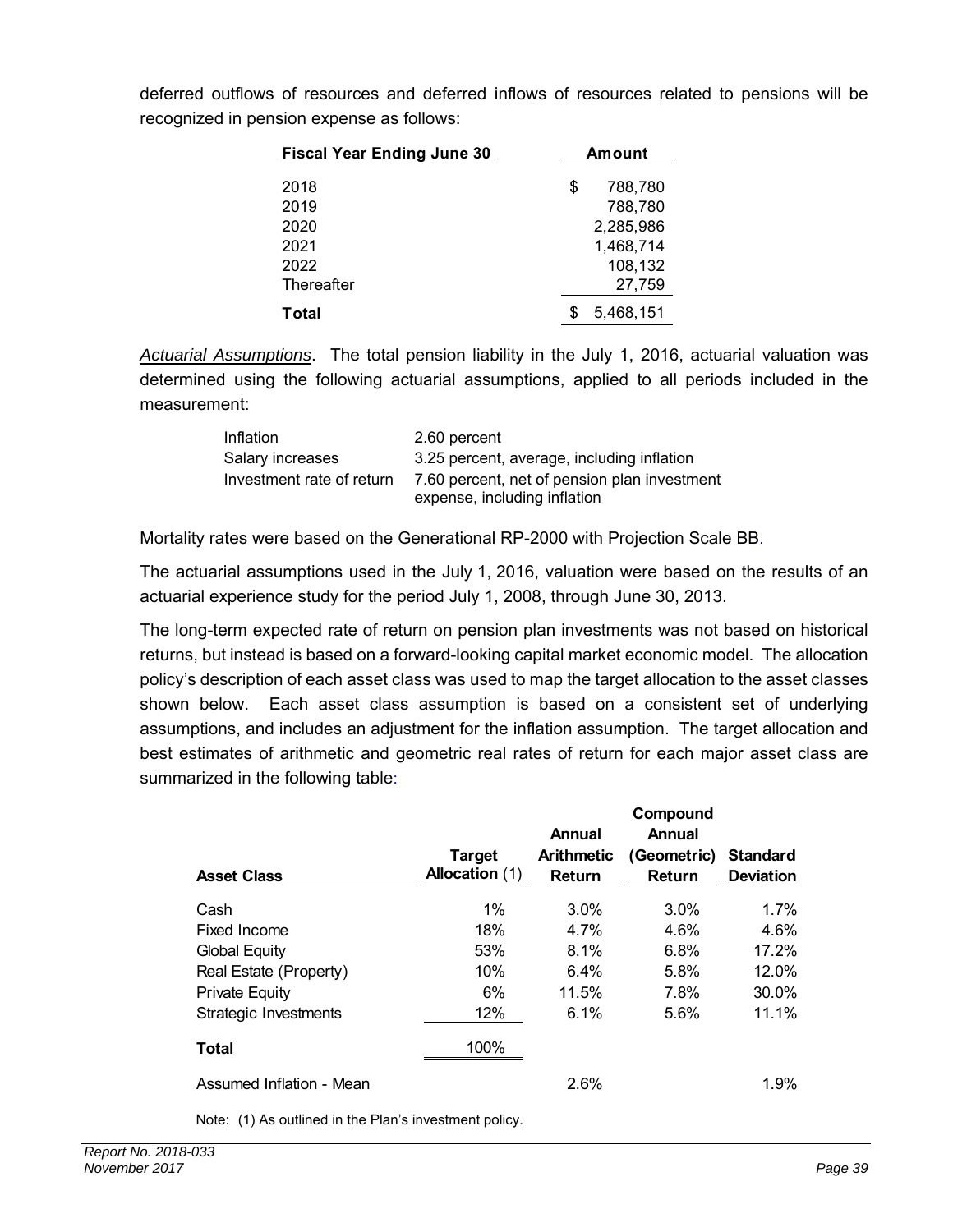*Discount Rate*. The discount rate used to measure the total pension liability was 7.6 percent. The Plan's fiduciary net position was projected to be available to make all projected future benefit payments of current active and inactive employees. Therefore, the discount rate for calculating the total pension liability is equal to the long-term expected rate of return. The discount rate used in the 2016 valuation was updated from 7.65 percent to 7.6 percent.

*Sensitivity of the District's Proportionate Share of the Net Pension Liability to Changes in the Discount Rate*. The following presents the District's proportionate share of the net pension liability calculated using the discount rate of 7.6 percent, as well as what the District's proportionate share of the net pension liability would be if it were calculated using a discount rate that is 1 percentage point lower (6.6 percent) or 1 percentage point higher (8.6 percent) than the current rate:

|                                                                | $1\%$                        | <b>Current</b>                    | 1%                        |
|----------------------------------------------------------------|------------------------------|-----------------------------------|---------------------------|
|                                                                | <b>Decrease</b><br>$(6.6\%)$ | <b>Discount Rate</b><br>$(7.6\%)$ | <b>Increase</b><br>(8.6%) |
| District's proportionate share of<br>the net pension liability | \$27,352,709                 | \$14,856,982                      | \$4,455,939               |

*Pension Plan Fiduciary Net Position*. Detailed information about the Plan's fiduciary net position is available in the separately issued FRS Pension Plan and Other State Administered Systems Comprehensive Annual Financial Report.

#### **HIS Pension Plan**

*Plan Description*. The HIS Pension Plan (HIS Plan) is a cost-sharing multiple-employer defined benefit pension plan established under Section 112.363, Florida Statutes, and may be amended by the Florida Legislature at any time. The benefit is a monthly payment to assist retirees of State-administered retirement systems in paying their health insurance costs and is administered by the Florida Department of Management Services, Division of Retirement.

*Benefits Provided*. For the fiscal year ended June 30, 2017, eligible retirees and beneficiaries received a monthly HIS payment of \$5 for each year of creditable service completed at the time of retirement, with a minimum HIS payment of \$30 and a maximum HIS payment of \$150 per month, pursuant to Section 112.363, Florida Statutes. To be eligible to receive a HIS Plan benefit, a retiree under a State-administered retirement system must provide proof of health insurance coverage, which may include Federal Medicare.

*Contributions*. The HIS Plan is funded by required contributions from FRS participating employers as set by the Florida Legislature. Employer contributions are a percentage of gross compensation for all active FRS members. For the fiscal year ended June 30, 2017, the contribution rate was 1.66 percent of payroll pursuant to Section 112.363, Florida Statutes. The District contributed 100 percent of its statutorily required contributions for the current and preceding 3 years. HIS Plan contributions are deposited in a separate trust fund from which payments are authorized. HIS Plan benefits are not guaranteed and are subject to annual legislative appropriation. In the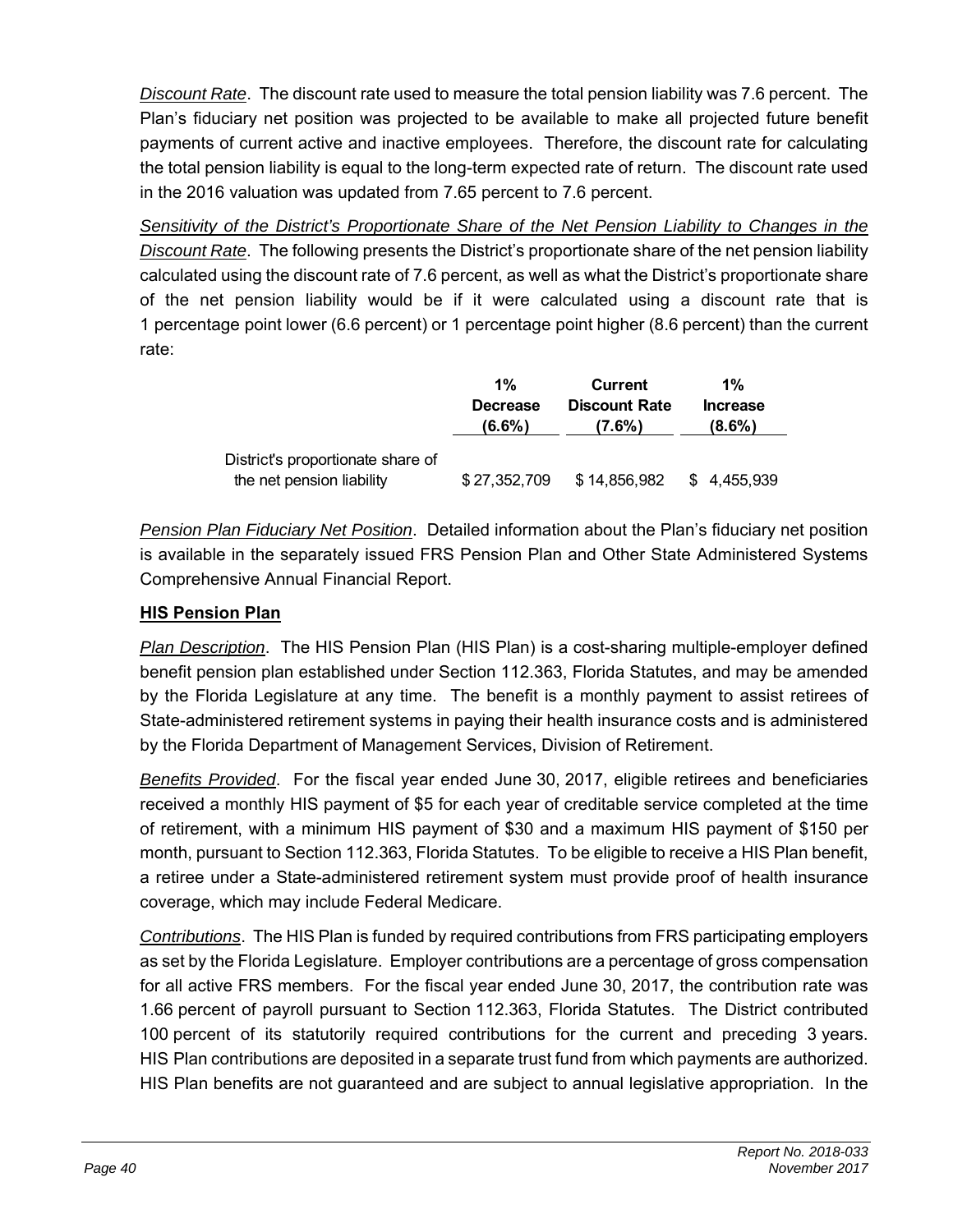event the legislative appropriation or available funds fail to provide full subsidy benefits to all participants, benefits may be reduced or canceled.

The District's contributions to the HIS Plan totaled \$401,177 for the fiscal year ended June 30, 2017.

*Pension Liabilities, Pension Expense, and Deferred Outflows of Resources and Deferred Inflows of Resources Related to Pensions*. At June 30, 2017, the District reported a net pension liability of \$9,080,356 for its proportionate share of the HIS Plan's net pension liability. The current portion of the net pension liability is the District's proportionate share of benefit payments expected to be paid within 1 year, net of the District's proportionate share of the HIS Plan's fiduciary net position available to pay that amount. The net pension liability was measured as of June 30, 2016, and the total pension liability used to calculate the net pension liability was determined by an actuarial valuation as of July 1, 2016. The District's proportionate share of the net pension liability was based on the District's 2015-16 fiscal year contributions relative to the total 2015-16 fiscal year contributions of all participating members. At June 30, 2016, the District's proportionate share was 0.077912301 percent, which was a decrease of 0.001688012 from its proportionate share measured as of June 30, 2015.

For the fiscal year ended June 30, 2017, the District recognized the HIS Plan pension expense of \$764,954. In addition, the District reported deferred outflows of resources and deferred inflows of resources related to pensions from the following sources:

| <b>Description</b>                                                                            |    | <b>Deferred Outflows</b><br>of Resources |    | <b>Deferred Inflows</b><br>of Resources |  |
|-----------------------------------------------------------------------------------------------|----|------------------------------------------|----|-----------------------------------------|--|
| Differences between expected                                                                  |    |                                          |    |                                         |  |
| and actual experience                                                                         | \$ |                                          | \$ | 20,682                                  |  |
| Change of assumptions                                                                         |    | 1,424,939                                |    |                                         |  |
| Net difference between projected and actual                                                   |    |                                          |    |                                         |  |
| earnings on HIS pension plan investments                                                      |    | 4.591                                    |    |                                         |  |
| Changes in proportion and differences between<br>District HIS contributions and proportionate |    |                                          |    |                                         |  |
| share of HIS contributions                                                                    |    | 154,571                                  |    | 136,498                                 |  |
| District contributions subsequent to the                                                      |    |                                          |    |                                         |  |
| measurement date                                                                              |    | 401,177                                  |    |                                         |  |
| Total                                                                                         |    | 1,985,278                                |    | 157,180                                 |  |

The deferred outflows of resources related to pensions resulting from District contributions to the HIS Plan subsequent to the measurement date, totaling \$401,177, will be recognized as a reduction of the net pension liability in the fiscal year ending June 30, 2018. Other amounts reported as deferred outflows of resources and deferred inflows of resources related to pensions will be recognized in pension expense as follows: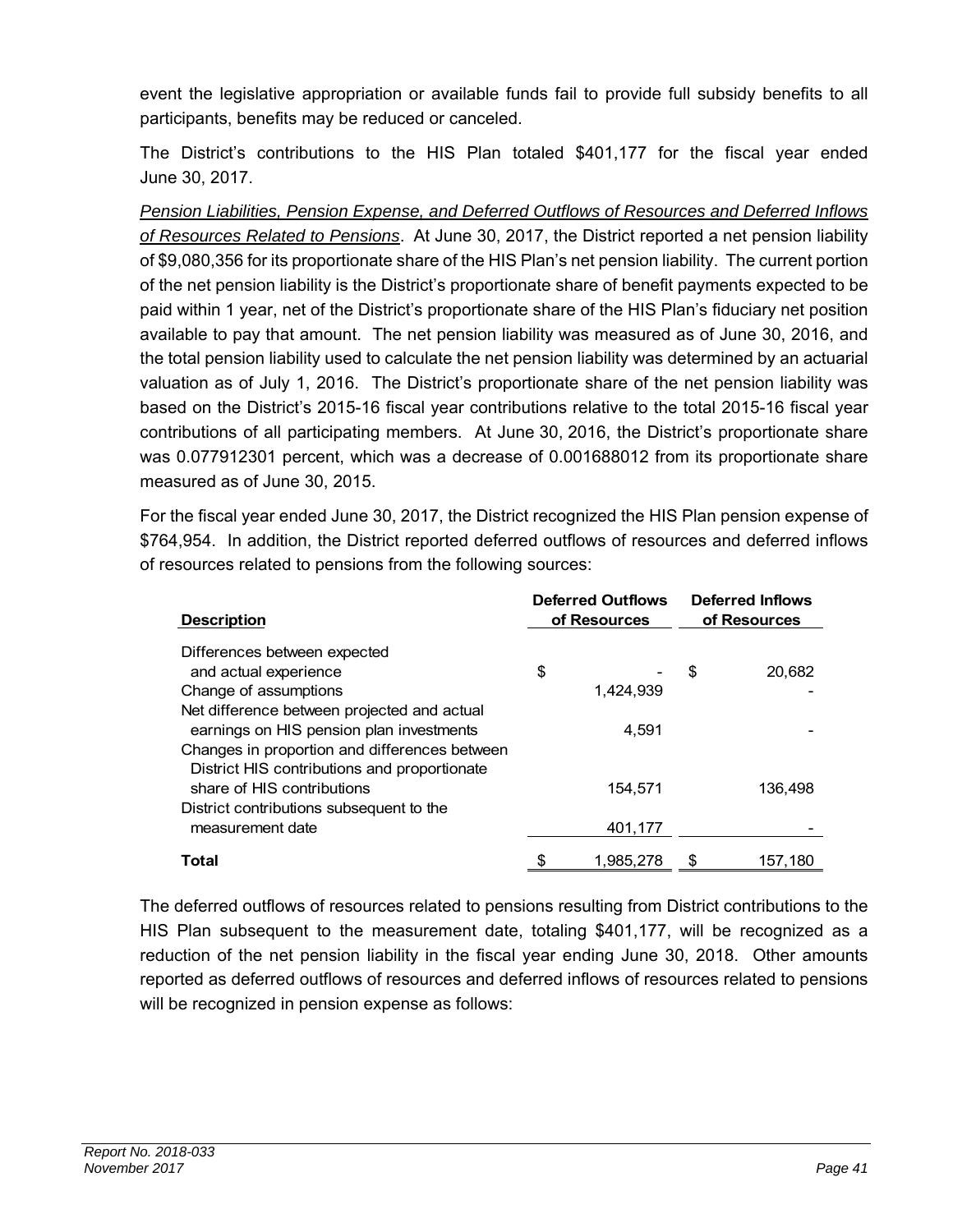| <b>Fiscal Year Ending June 30</b> |    | <b>Amount</b> |  |  |
|-----------------------------------|----|---------------|--|--|
| 2018                              | \$ | 262,772       |  |  |
| 2019                              |    | 262,772       |  |  |
| 2020                              |    | 261,898       |  |  |
| 2021                              |    | 261,477       |  |  |
| 2022                              |    | 216,045       |  |  |
| Thereafter                        |    | 161,957       |  |  |
| <b>Total</b>                      |    | 1,426,921     |  |  |

*Actuarial Assumptions*. The total pension liability in the July 1, 2016, actuarial valuation was determined using the following actuarial assumptions, applied to all periods included in the measurement:

| Inflation           | 2.60 percent                               |
|---------------------|--------------------------------------------|
| Salary Increases    | 3.25 percent, average, including inflation |
| Municipal bond rate | 2.85 percent                               |

Mortality rates were based on the Generational RP-2000 with Projected Scale BB.

While an experience study had not been completed for the HIS Plan, the actuarial assumptions that determined the total pension liability for the HIS Plan were based on certain results of the most recent experience study for the FRS Plan.

*Discount Rate*. The discount rate used to measure the total pension liability was 2.85 percent. In general, the discount rate for calculating the total pension liability is equal to the single rate equivalent to discounting at the long-term expected rate of return for benefit payments prior to the projected depletion date. Because the HIS benefit is essentially funded on a pay-as-you-go basis, the depletion date is considered to be immediate, and the single equivalent discount rate is equal to the municipal bond rate selected by the HIS Plan sponsor. The Bond Buyer General Obligation 20-Bond Municipal Bond Index was adopted as the applicable municipal bond index. The discount rate used in the 2016 valuation was updated from 3.8 percent to 2.85 percent.

*Sensitivity of the District's Proportionate Share of the Net Pension Liability to Changes in the Discount Rate*. The following presents the District's proportionate share of the net pension liability calculated using the discount rate of 2.85 percent, as well as what the District's proportionate share of the net pension liability would be if it were calculated using a discount rate that is 1 percentage point lower (1.85 percent) or 1 percentage point higher (3.85 percent) than the current rate:

|                                                                | $1\%$<br><b>Decrease</b><br>(1.85%) |   | <b>Current</b><br><b>Discount Rate</b><br>$(2.85\%)$ |      | $1\%$<br><b>Increase</b><br>$(3.85\%)$ |
|----------------------------------------------------------------|-------------------------------------|---|------------------------------------------------------|------|----------------------------------------|
| District's proportionate share of<br>the net pension liability | 10,417,231                          | S | 9.080.356                                            | - \$ | 7.970.822                              |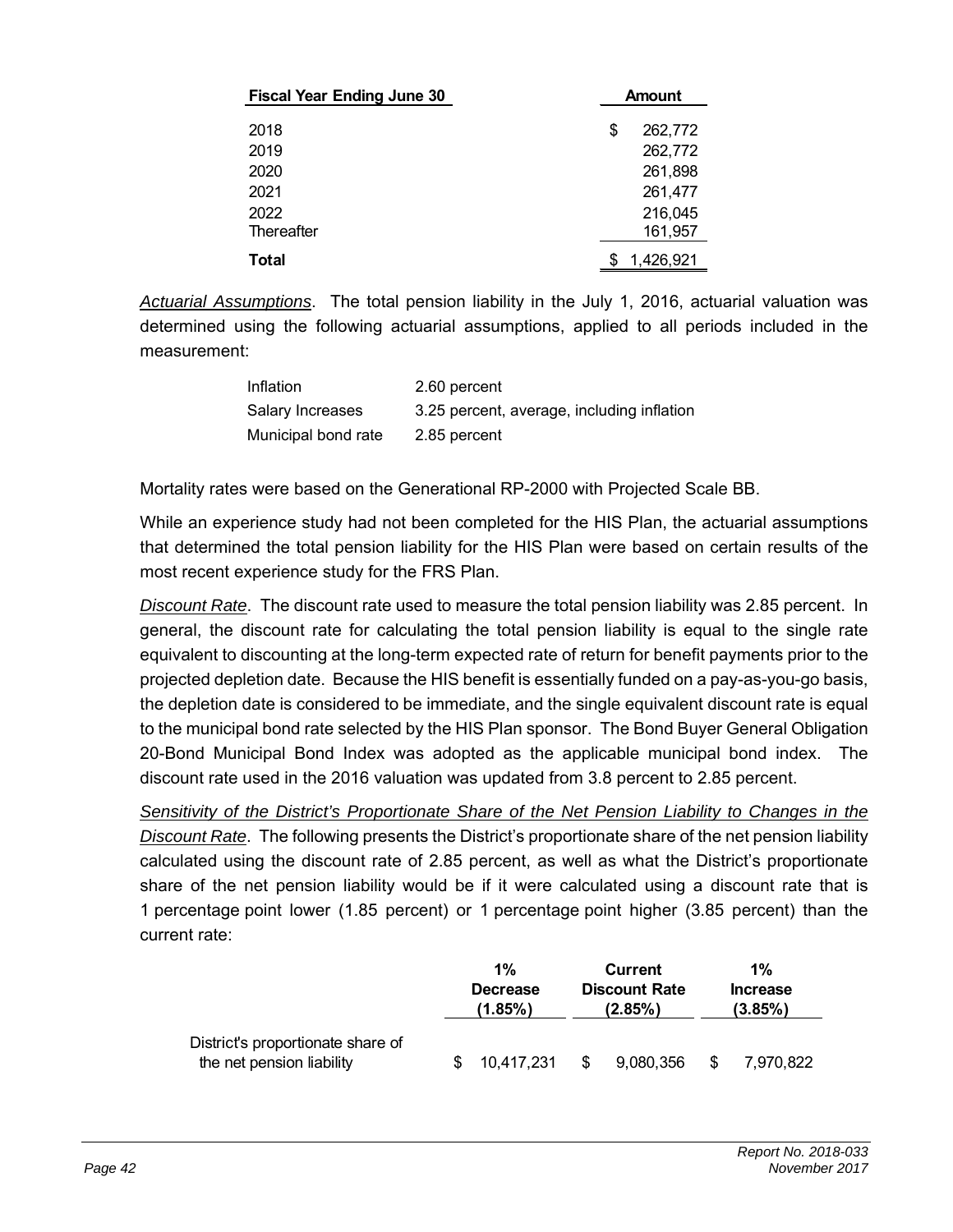*Pension Plan Fiduciary Net Position*. Detailed information about the HIS Plan's fiduciary net position is available in the separately issued FRS Pension Plan and Other State Administered Systems Comprehensive Annual Financial Report.

## **FRS – Defined Contribution Pension Plan**

The SBA administers the defined contribution plan officially titled the FRS Investment Plan (Investment Plan). The Investment Plan is reported in the SBA's annual financial statements and in the State of Florida Comprehensive Annual Financial Report.

As provided in Section 121.4501, Florida Statutes, eligible FRS members may elect to participate in the Investment Plan in lieu of the FRS defined benefit plan. District employees participating in DROP are not eligible to participate in the Investment Plan. Employer and employee contributions, including amounts contributed to individual member's accounts, are defined by law, but the ultimate benefit depends in part on the performance of investment funds. Retirement benefits are based upon the value of the member's account upon retirement. Benefit terms, including contribution requirements, for the Investment Plan are established and may be amended by the Florida Legislature. The Investment Plan is funded with the same employer and employee contribution rates that are based on salary and membership class (Regular, Elected County Officers, etc.), as the FRS defined benefit plan. Contributions are directed to individual member accounts, and the individual members allocate contributions and account balances among various approved investment choices. Costs of administering the Investment Plan, including the FRS Financial Guidance Program, are funded through an employer contribution of 0.06 percent of payroll and by forfeited benefits of Investment Plan members. Allocations to the Investment Plan member accounts during the 2016-17 fiscal year were as follows:

|                              | <b>Percent of</b> |
|------------------------------|-------------------|
|                              | Gross             |
| <b>Class</b>                 | Compensation      |
| FRS, Regular                 | 6.30              |
| FRS, Elected County Officers | 11.34             |

For all membership classes, employees are immediately vested in their own contributions and are vested after 1 year of service for employer contributions and investment earnings, regardless of membership class. If an accumulated benefit obligation for service credit originally earned under the FRS Pension Plan is transferred to the Investment Plan, the member must have the years of service required for FRS Pension Plan vesting (including the service credit represented by the transferred funds) to be vested for these funds and the earnings on the funds. Nonvested employer contributions are placed in a suspense account for up to 5 years. If the employee returns to FRS-covered employment within the 5-year period, the employee will regain control over their account. If the employee does not return within the 5-year period, the employee will forfeit the accumulated account balance. For the fiscal year ended June 30, 2017, the information for the amount of forfeitures was unavailable from the SBA; however, management believes that these amounts, if any, would be immaterial to the District.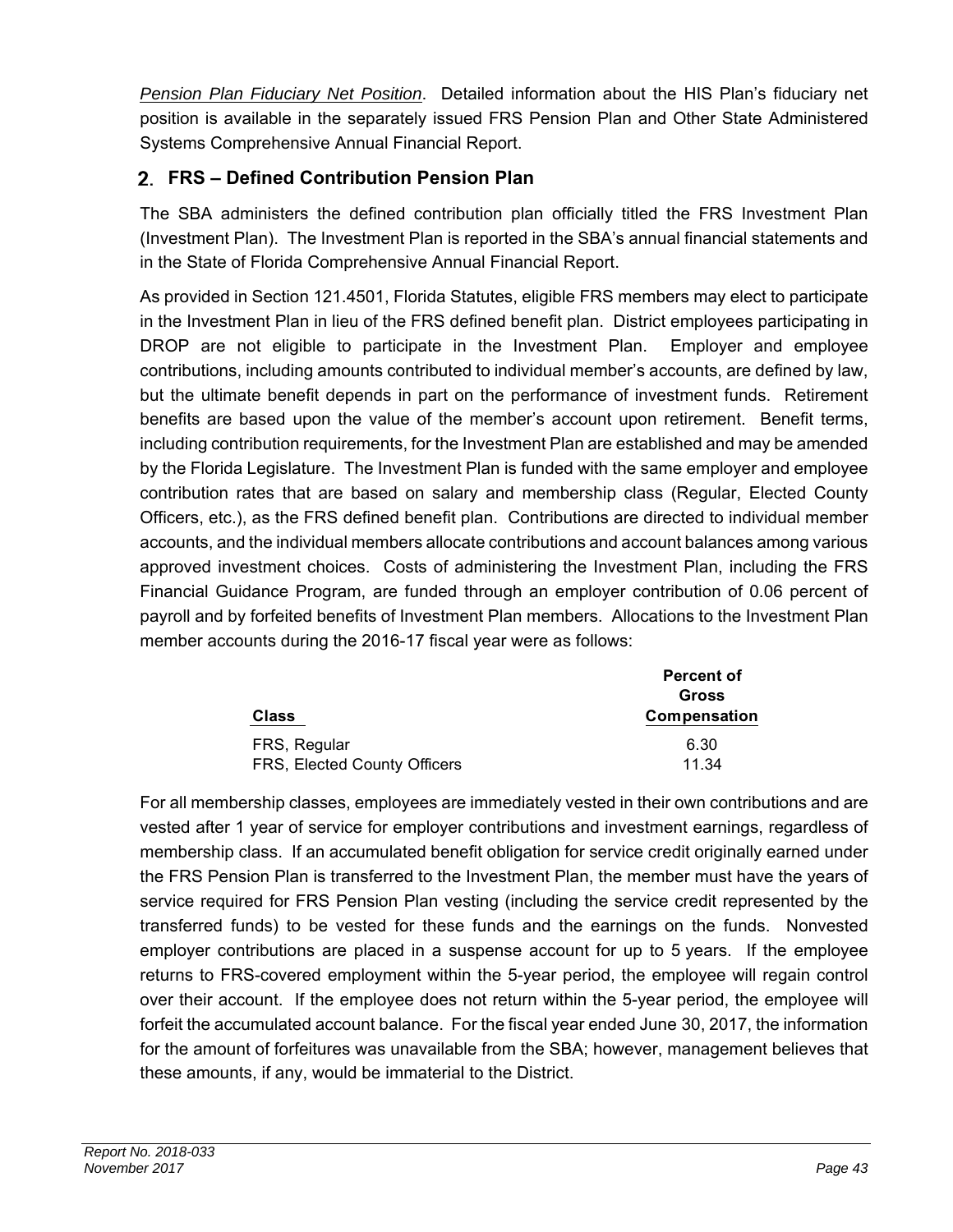After termination and applying to receive benefits, the member may rollover vested funds to another qualified plan, structure a periodic payment under the Investment Plan, receive a lump-sum distribution, leave the funds invested for future distribution, or any combination of these options. Disability coverage is provided in which the member may either transfer the account balance to the FRS Pension Plan when approved for disability retirement to receive guaranteed lifetime monthly benefits under the FRS Pension Plan or remain in the Investment Plan and rely upon that account balance for retirement income.

The District's Investment Plan pension expense totaled \$202,141 for the fiscal year ended June 30, 2017.

#### **E. Other Postemployment Benefit Obligations**

**Plan Description**. The Other Postemployment Benefits Plan (OPEB Plan) is a single-employer defined benefit plan administered by the District. Pursuant to the provisions of Section 112.0801, Florida Statutes, employees who retire from the District are eligible to participate in the District's health and hospitalization plan for medical, prescription drug, and life insurance coverage. The District subsidizes the premium rates paid by retirees by allowing them to participate in the OPEB Plan at reduced or blended group (implicitly subsidized) premium rates for both active and retired employees. These rates provide an implicit subsidy for retirees because retiree healthcare costs are generally greater than active employee healthcare costs. The District does not offer any explicit subsidies for retiree coverage. Retirees are assumed to enroll in the Federal Medicare program for their primary coverage as soon as they are eligible. The OPEB Plan does not issue a stand-alone report, and is not included in the report of a public employee retirement system or other entity.

**Funding Policy**. Plan contribution requirements of the District and OPEB Plan members are established and may be amended through action from the Board. The District has not advance-funded or established a funding methodology for the annual OPEB costs or the net OPEB obligation, and the OPEB Plan is financed on a pay-as-you-go basis. For the 2016-17 fiscal year, 228 retirees received postemployment life and 32 retirees received postemployment healthcare benefits. The District provided required contributions of \$190,401 toward the annual OPEB cost, net of retiree contributions totaling \$270,573, which represents 0.8 percent of covered payroll.

**Annual OPEB Cost and Net OPEB Obligation**. The District's annual OPEB cost (expense) is calculated based on the annual required contribution (ARC), an amount actuarially determined in accordance with parameters of GASB Statement No. 45, *Accounting and Financial Reporting by Employers for Postemployment Benefits Other Than Pensions*. The ARC represents a level of funding that, if paid on an ongoing basis, is projected to cover normal cost each year and amortize any unfunded actuarial liabilities over a period not to exceed 30 years. The following table shows the District's annual OPEB cost for the fiscal year, the amount actually contributed to the OPEB Plan, and changes in the District's net OPEB obligation: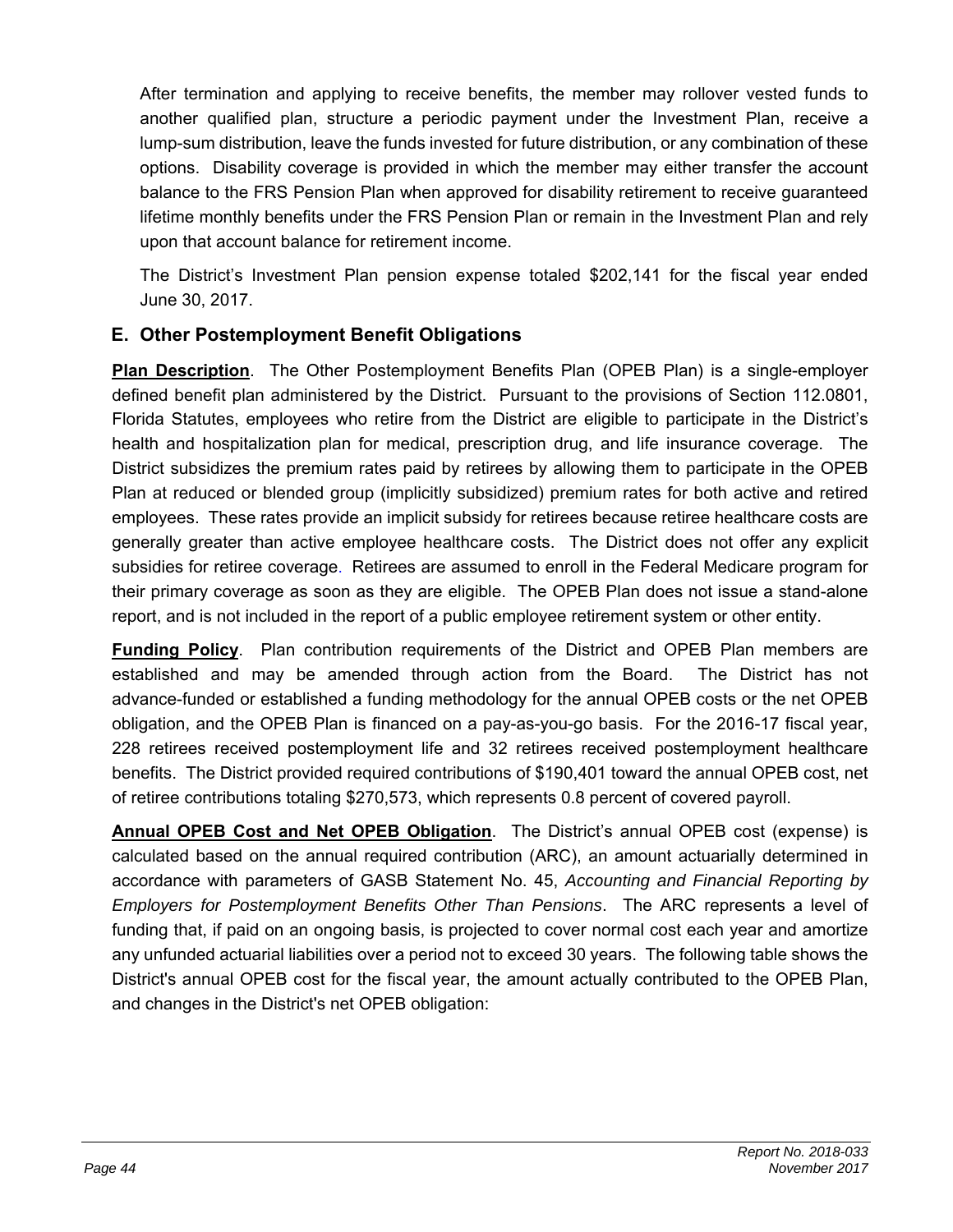| <b>Description</b>                                                          | <b>Amount</b> |
|-----------------------------------------------------------------------------|---------------|
| Normal Cost (service cost for 1 year)<br>Amortization of Unfunded Actuarial | 114,397<br>\$ |
| <b>Accrued Liability</b>                                                    | 413,464       |
| <b>Annual Required Contribution</b>                                         | 527,861       |
| Interest on Net OPEB Obligation                                             | 93,923        |
| Adjustment to Annual Required Contribution                                  | (311, 519)    |
| Annual OPEB Cost (Expense)                                                  | 310,265       |
| <b>Contribution Toward the OPEB Cost</b>                                    | (190, 401)    |
|                                                                             |               |
| Increase in Net OPEB Obligation                                             | 119,864       |
| Net OPEB Obligation, Beginning of Year                                      | 2,803,673     |
| Net OPEB Obligation, End of Year                                            | \$2,923,537   |

The District's annual OPEB cost, the percentage of annual OPEB cost contributed to the OPEB Plan, and the net OPEB obligation as of June 30, 2017, and the 2 preceding fiscal years, were as follows:

| <b>Fiscal Year</b> | Annual<br><b>OPEB Cost</b> | Percentage of<br>Annual<br><b>OPEB Cost</b><br><b>Contributed</b> | <b>Net OPEB</b><br>Obligation |                        |  |  |
|--------------------|----------------------------|-------------------------------------------------------------------|-------------------------------|------------------------|--|--|
| 2014-15<br>2015-16 | \$<br>456,797<br>465,503   | 49.3%<br>51.3%                                                    | \$                            | 2,577,007<br>2,803,673 |  |  |
| 2016-17            | 310,265                    | 61.4%                                                             |                               | 2,923,537              |  |  |

**Funded Status and Funding Progress**. As of October 1, 2016, the most recent valuation date, the actuarial accrued liability for benefits was \$3,660,378, and the actuarial value of assets was \$0, resulting in an unfunded actuarial accrued liability of \$3,660,378 and a funded ratio of 0 percent. The covered payroll (annual payroll of active participating employees) was \$23,011,982, and the ratio of the unfunded actuarial accrued liability to the covered payroll was 15.9 percent.

Actuarial valuations of an ongoing OPEB Plan involve estimates of the value of reported amounts and assumptions about the probability of occurrence of events far into the future. Examples include assumptions about future employment, mortality, and the healthcare cost trend. Amounts determined regarding the funded status of the OPEB Plan and the annual required contributions of the employer are subject to continual revision as actual results are compared with past expectations and new estimates are made about the future. The Schedule of Funding Progress immediately following the notes to financial statements as required supplementary information, presents multiyear trend information about whether the actuarial value of OPEB Plan assets is increasing or decreasing over time relative to the actuarial accrued liability for benefits.

**Actuarial Methods and Assumptions**. Projections of benefits for financial reporting purposes are based on the substantive OPEB Plan provisions, as understood by the employer and participating members, and include the types of benefits provided at the time of each valuation and the historical pattern of sharing of benefit costs between the employer and participating members. The actuarial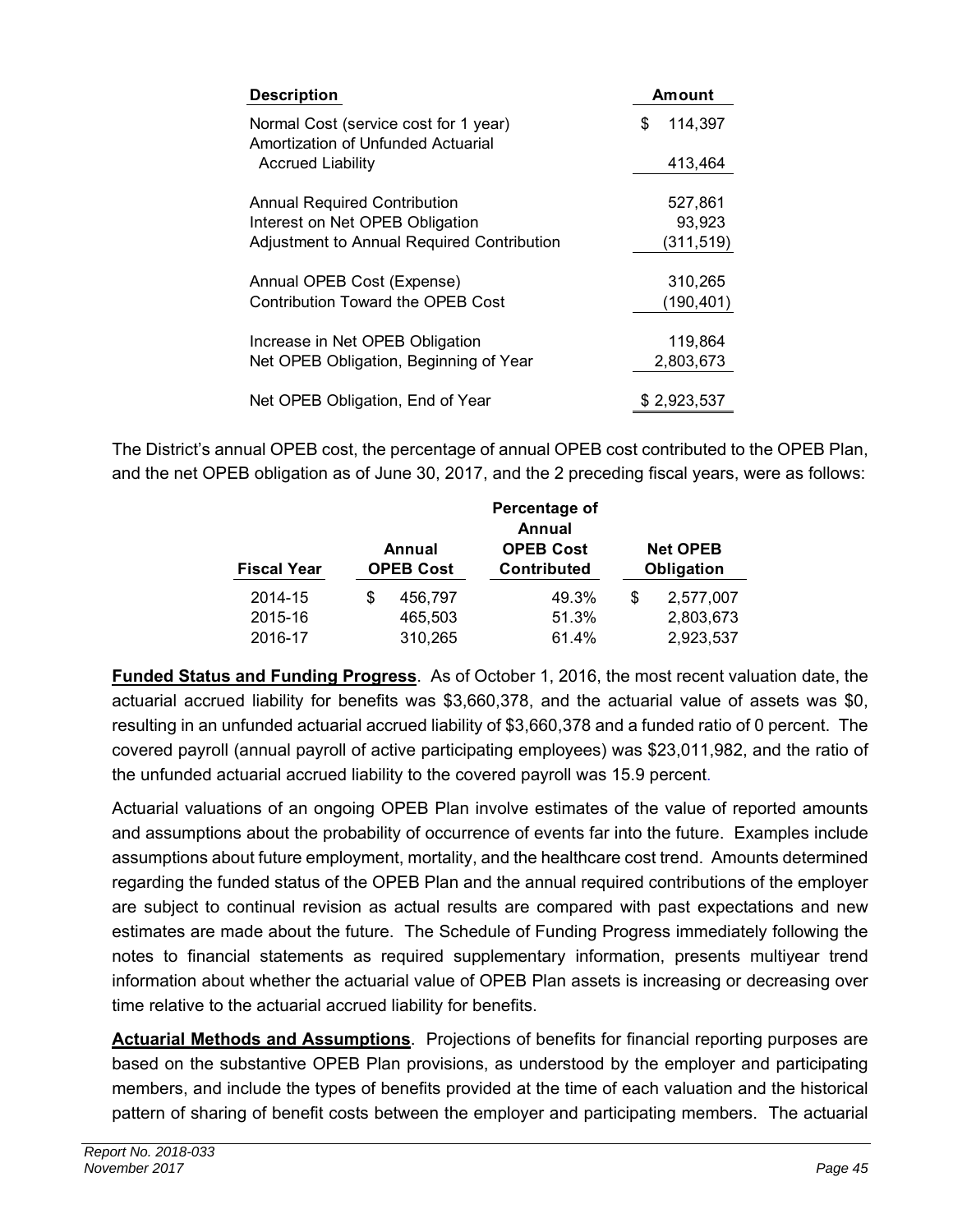calculations of the OPEB Plan reflect a long-term perspective. Consistent with this perspective, the actuarial methods and assumptions used include techniques that are designed to reduce the effects of short-term volatility in actuarial accrued liabilities and the actuarial value of assets.

The District's OPEB actuarial valuation as of October 1, 2016, used the entry age normal cost actuarial method to estimate the unfunded actuarial liability as of June 30, 2017, and to estimate the District's 2016-17 fiscal year ARC. Because the OPEB liability is currently unfunded, the actuarial assumptions included a 3.35 percent rate of return on invested assets, which is the District's long-term expectation of investment returns under its investment policy. The actuarial assumptions also included a payroll growth rate of 3.35 percent per year, and an annual healthcare cost trend rate of 7.25 percent initially beginning October 1, 2016, reduced to an ultimate rate of 4.24 percent beginning October 1, 2040. The investment rate of return and projected salary increases include a general price inflation of 2.5 percent. The unfunded actuarial accrued liability is being amortized as a level percentage of projected payroll on a closed basis over a 9-year period. The remaining amortization period at June 30, 2017, was 9 years.

#### **F. Construction and Other Significant Commitments**

**Construction Contracts**. The following is a schedule of major construction contract commitments at June 30, 2017:

| <b>Project</b>                                                          | <b>Contract</b><br>Amount | Completed<br>to Date | <b>Balance</b><br>Committed |
|-------------------------------------------------------------------------|---------------------------|----------------------|-----------------------------|
| Shadeville Elementary and Wakulla High Door Hardware<br>and Replacement |                           |                      |                             |
| Architect                                                               | \$14,330.00               | \$10,747.50          | 3,582.50<br>S               |
| Contractor                                                              | 385,274.00                |                      | 385,274.00                  |
| Total                                                                   | \$399,604.00              | \$10,747.50          | \$388,856.50                |

**Encumbrances**. Appropriations in governmental funds are encumbered upon issuance of purchase orders for goods and services. Even though appropriations lapse at the end of the fiscal year, unfilled purchase orders of the current year are carried forward and the next fiscal year's appropriations are likewise encumbered.

The following is a schedule of encumbrances at June 30, 2017:

|                                           | <b>Major Funds</b> |                                          |         |                                       |         |    |         |
|-------------------------------------------|--------------------|------------------------------------------|---------|---------------------------------------|---------|----|---------|
| Capital<br>Projects -<br>Other<br>General |                    | Nonmajor<br>Governmental<br><b>Funds</b> |         | Total<br>Governmental<br><b>Funds</b> |         |    |         |
| S                                         | 125,938            | S                                        | 180,604 | S                                     | 232,253 | \$ | 538,795 |

#### **G. Risk Management Programs**

The District is exposed to various risks of loss related to torts; theft of, damage to, and destruction of assets; errors and omissions; injuries to employees; and natural disasters. The Wakulla County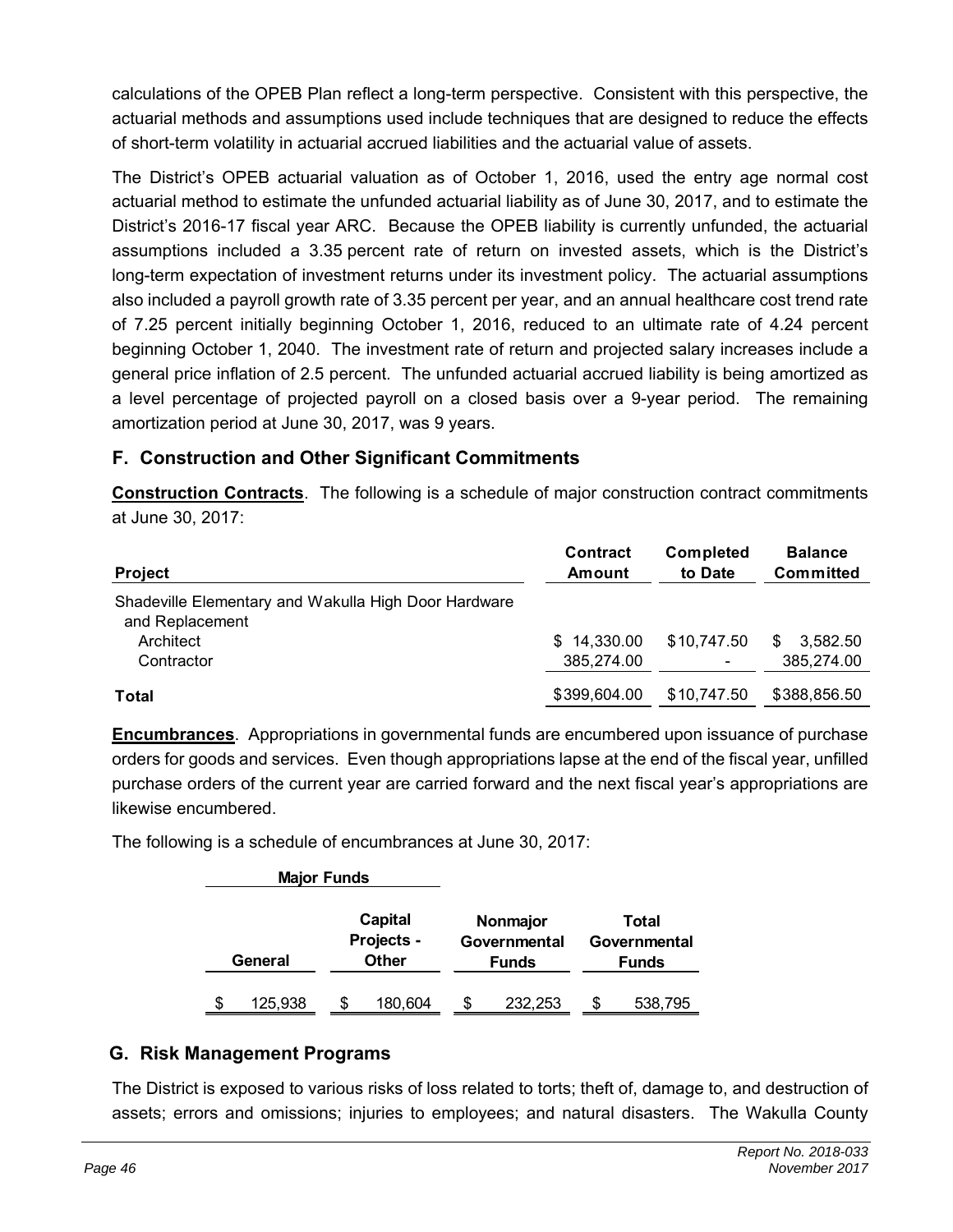District School Board is a member of the Panhandle Area Educational Consortium - Risk Management Consortium (Consortium) under which several district school boards have established a combined limited self-insurance program for property protection, general liability, automobile liability, workers' compensation, sabotage and terrorism, employee dishonesty, equipment breakdown, and other coverage deemed necessary by the members of the Consortium. Section 1001.42(12)(k), Florida Statutes, provides the authority for the District to enter into such a risk management program. The Consortium is self-sustaining through member assessments (premiums), and purchases coverage through commercial companies for claims in excess of specified amounts. The Board of Directors for the Consortium is composed of superintendents of all participating districts. The Washington County District School Board serves as fiscal agent for the Consortium.

Employee group life and health insurance coverage is being provided through purchased commercial insurance with minimum deductibles for each line of coverage.

Settled claims resulting from these risks have not exceeded commercial coverage in any of the past 3 fiscal years.

#### **H. Installment-Purchase Payable**

The class and amount of property being acquired under installment-purchase is as follows:

|              | <b>Asset Balances</b> |  |  |
|--------------|-----------------------|--|--|
| School Buses | 1.046.720             |  |  |

Future minimum capital lease payments and the present value of the minimum lease payments as of June 30 are as follows:

| <b>Fiscal Year Ending June 30</b> | Total        | <b>Principal</b> | <b>Interest</b> |
|-----------------------------------|--------------|------------------|-----------------|
| 2018                              | \$218.310.00 | \$213.897.80     | 4.412.20        |

The stated interest rate is 2.05 percent.

## **I. Long-Term Liabilities**

## **Bonds Payable**

Bonds payable at June 30, 2017, are as follows:

| <b>Bond Type</b>           | Amount<br>Outstanding | <b>Interest</b><br><b>Rates</b><br>(Percent) | Annual<br><b>Maturity</b><br>To |
|----------------------------|-----------------------|----------------------------------------------|---------------------------------|
| State School Bonds:        |                       |                                              |                                 |
| Series 2009A, Refunding    | \$<br>40,000          | 5                                            | 2019                            |
| Series 2014B, Refunding    | 118,000               | $2 - 5$                                      | 2020                            |
| <b>Total Bonds Payable</b> | 158,000               |                                              |                                 |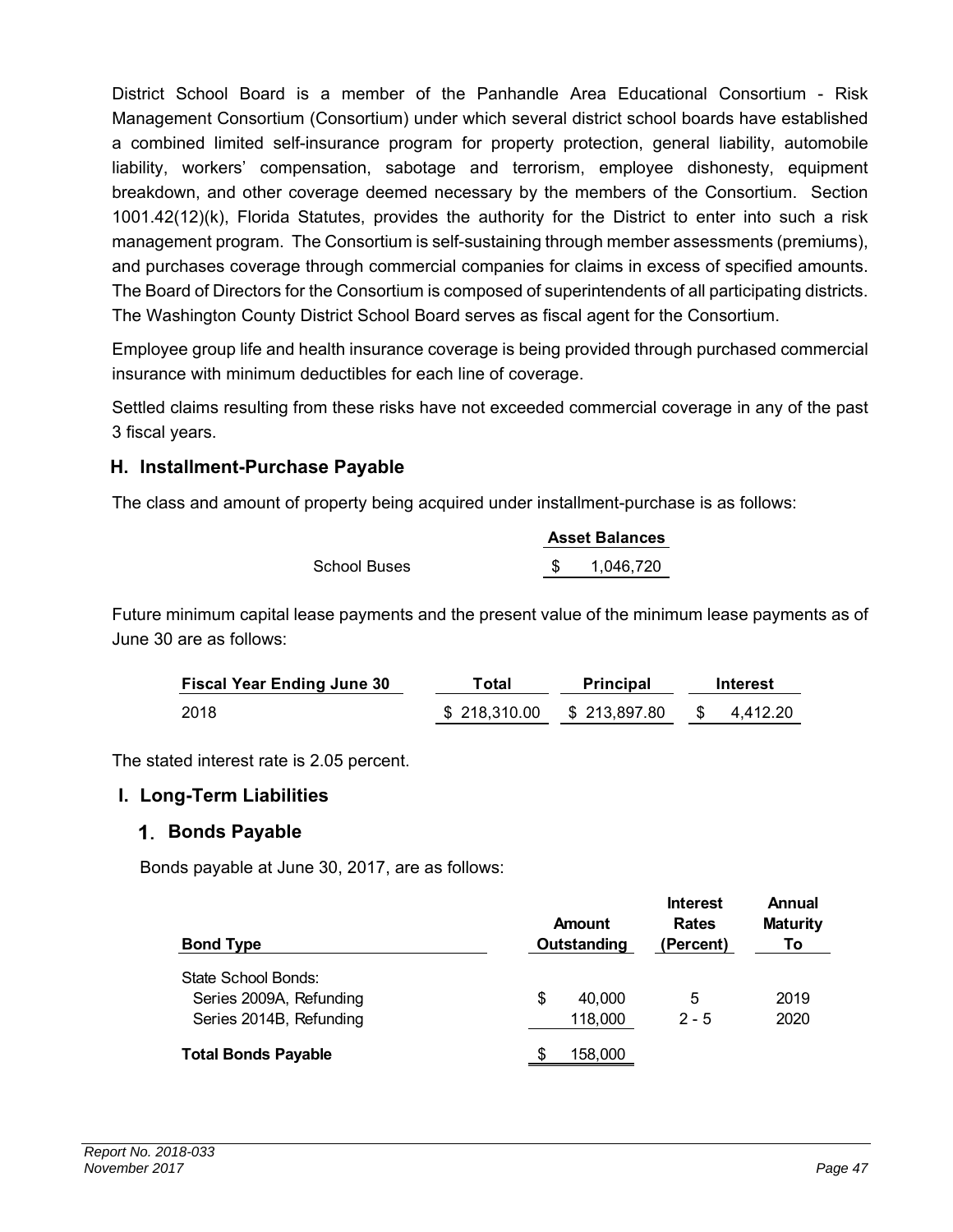The State School Bonds are issued by the SBE on behalf of the District. The bonds mature serially, and are secured by a pledge of the District's portion of the State-assessed motor vehicle license tax. The State's full faith and credit is also pledged as security for these bonds. Principal and interest payments, investment of debt service fund resources, and compliance with reserve requirements are administered by the SBE and the SBA.

Annual requirements to amortize all bonded debt outstanding as of June 30, 2017, are as follows:

| <b>Fiscal Year Ending June 30</b> | Total         | <b>Principal</b> |         | <b>Interest</b> |       |
|-----------------------------------|---------------|------------------|---------|-----------------|-------|
| State School Bonds:               |               |                  |         |                 |       |
| 2018                              | \$<br>122,540 | \$               | 115,000 | \$              | 7,540 |
| 2019                              | 32,790        |                  | 31,000  |                 | 1,790 |
| 2020                              | 12.240        |                  | 12.000  |                 | 240   |
|                                   |               |                  |         |                 |       |
| <b>Total State School Bonds</b>   | \$<br>167.570 | S                | 158,000 | S               | 9.570 |

#### **Changes in Long-Term Liabilities**

The following is a summary of changes in long-term liabilities:

| <b>Description</b>                    | <b>Beginning</b><br><b>Balance</b> | <b>Additions</b>     | <b>Deductions</b> | <b>Ending</b><br><b>Balance</b> | Due In<br><b>One Year</b> |
|---------------------------------------|------------------------------------|----------------------|-------------------|---------------------------------|---------------------------|
| <b>GOVERNMENTAL ACTIVITIES</b>        |                                    |                      |                   |                                 |                           |
| <b>Bonds Payable</b>                  | 263.000.00<br>\$                   | \$<br>$\blacksquare$ | \$<br>105.000.00  | 158.000.00<br>S                 | \$115,000.00              |
| Installment-Purchase Payable          | 423.525.50                         |                      | 209.627.70        | 213,897.80                      | 213,897.80                |
| <b>Compensated Absences Payable</b>   | 2.473.916.43                       | 1.661.598.71         | 1.511.906.08      | 2.623.609.06                    | 395,296.40                |
| Net Pension Liability                 | 16.395.485.00                      | 12.457.322.00        | 4.915.469.00      | 23.937.338.00                   | 261,783.77                |
| Other Postemployment Benefits Payable | 2,803,673.00                       | 310.265.00           | 190.401.00        | 2,923,537.00                    | ۰                         |
| <b>Total Governmental Activities</b>  | \$22,359,599.93                    | \$14,429,185.71      | \$6,932,403.78    | \$29,856,381.86                 | \$985,977.97              |

For the governmental activities, compensated absences, pensions, and other postemployment benefits are generally liquidated with resources of the General Fund.

#### **J. Fund Balance Reporting**

In addition to committed and assigned fund balance categories discussed in Note I.F.10., fund balances may be classified as follows:

- **Nonspendable Fund Balance**. Nonspendable fund balance is the net current financial resources that cannot be spent because they are either not in spendable form or are legally or contractually required to be maintained intact. Generally, not in spendable form means that an item is not expected to be converted to cash.
- **Restricted Fund Balance**. Restricted fund balance is the portion of fund balance on which constraints have been placed by creditors, grantors, contributors, laws or regulations of other governments, constitutional provisions, or enabling legislation. Restricted fund balance places the most binding level of constraint on the use of fund balance.
- **Unassigned Fund Balance**. The unassigned fund balance is the portion of fund balance that is the residual classification for the General Fund. This balance represents amounts that have not been assigned to other funds and that have not been restricted, committed, or assigned for specific purposes.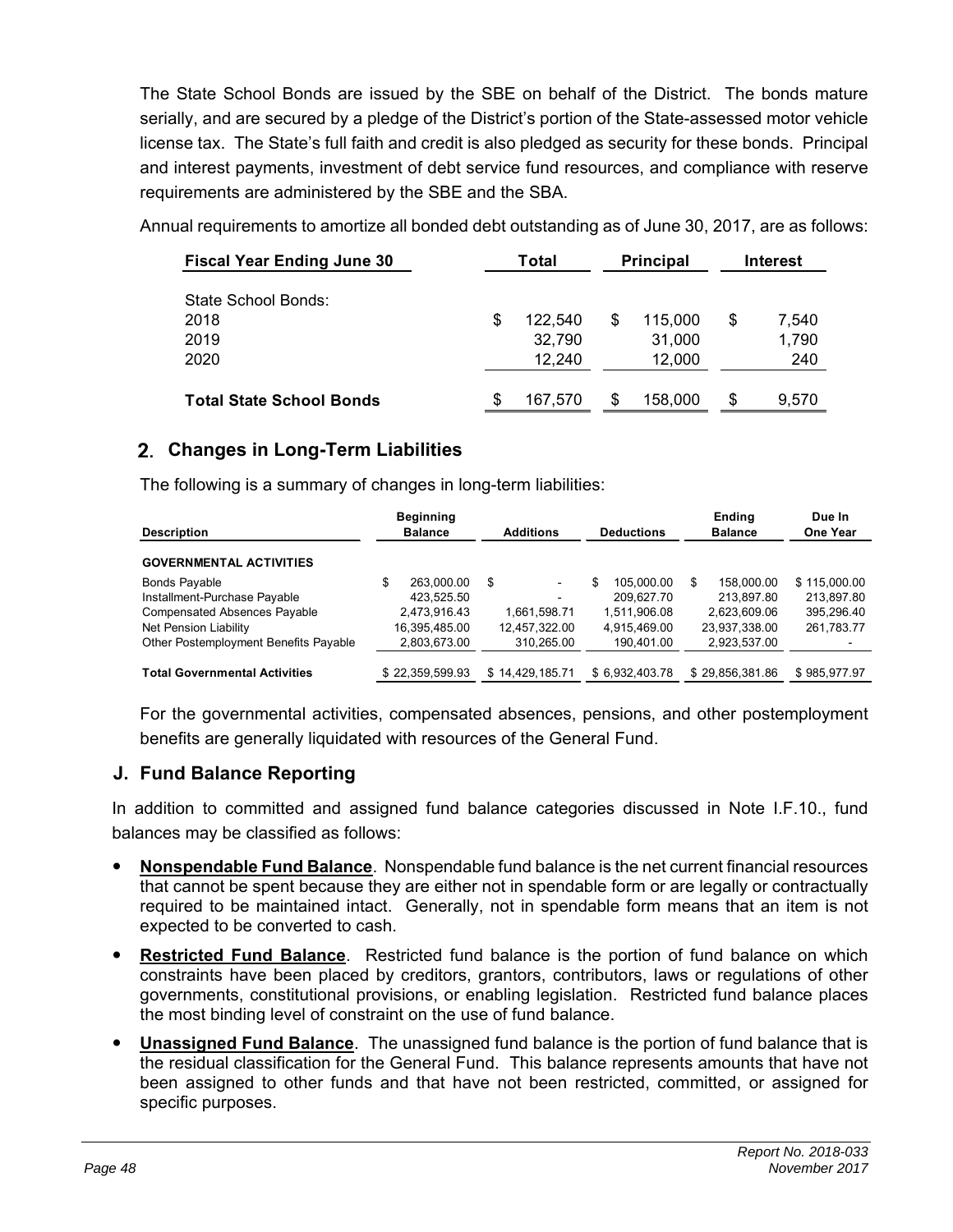#### **K. Interfund Receivables and Payables**

The following is a summary of interfund receivables and payables reported in the fund financial statements:

|                  | <b>Interfund</b>   |                               |  |  |  |
|------------------|--------------------|-------------------------------|--|--|--|
| <b>Funds</b>     | <b>Receivables</b> | <b>Payables</b>               |  |  |  |
| Major:           |                    |                               |  |  |  |
| General          | \$133,497.49       | S<br>$\overline{\phantom{0}}$ |  |  |  |
| Special Revenue: |                    |                               |  |  |  |
| Other            |                    | 133,497.49                    |  |  |  |
| Total            | \$133,497.49       | \$133,497.49                  |  |  |  |

The purpose of these balances was to reimburse the General Fund for temporary advances made to the Special Revenue – Other Fund. These amounts are expected to be repaid within 1 year

#### **L. Revenues**

#### **Schedule of State Revenue Sources**

The following is a schedule of the District's State revenue sources for the 2016-17 fiscal year:

| <b>Source</b>                                               | <b>Amount</b>   |
|-------------------------------------------------------------|-----------------|
| Florida Education Finance Program                           | \$24,181,686.00 |
| Categorical Educational Program - Class Size Reduction      | 5,372,796.00    |
| Motor Vehicle License Tax (Capital Outlay and Debt Service) | 204,572.85      |
| Gross Receipts Tax (Public Education Capital Outlay)        | 182,672.00      |
| Workforce Development Program                               | 135,693.00      |
| Voluntary Prekindergarten Program                           | 114,843.79      |
| Florida School Recognition Funds                            | 106,666.00      |
| <b>Miscellaneous</b>                                        | 973,554.30      |
| Total                                                       | \$31,272,483.94 |

Accounting policies relating to certain State revenue sources are described in Note I.G.2.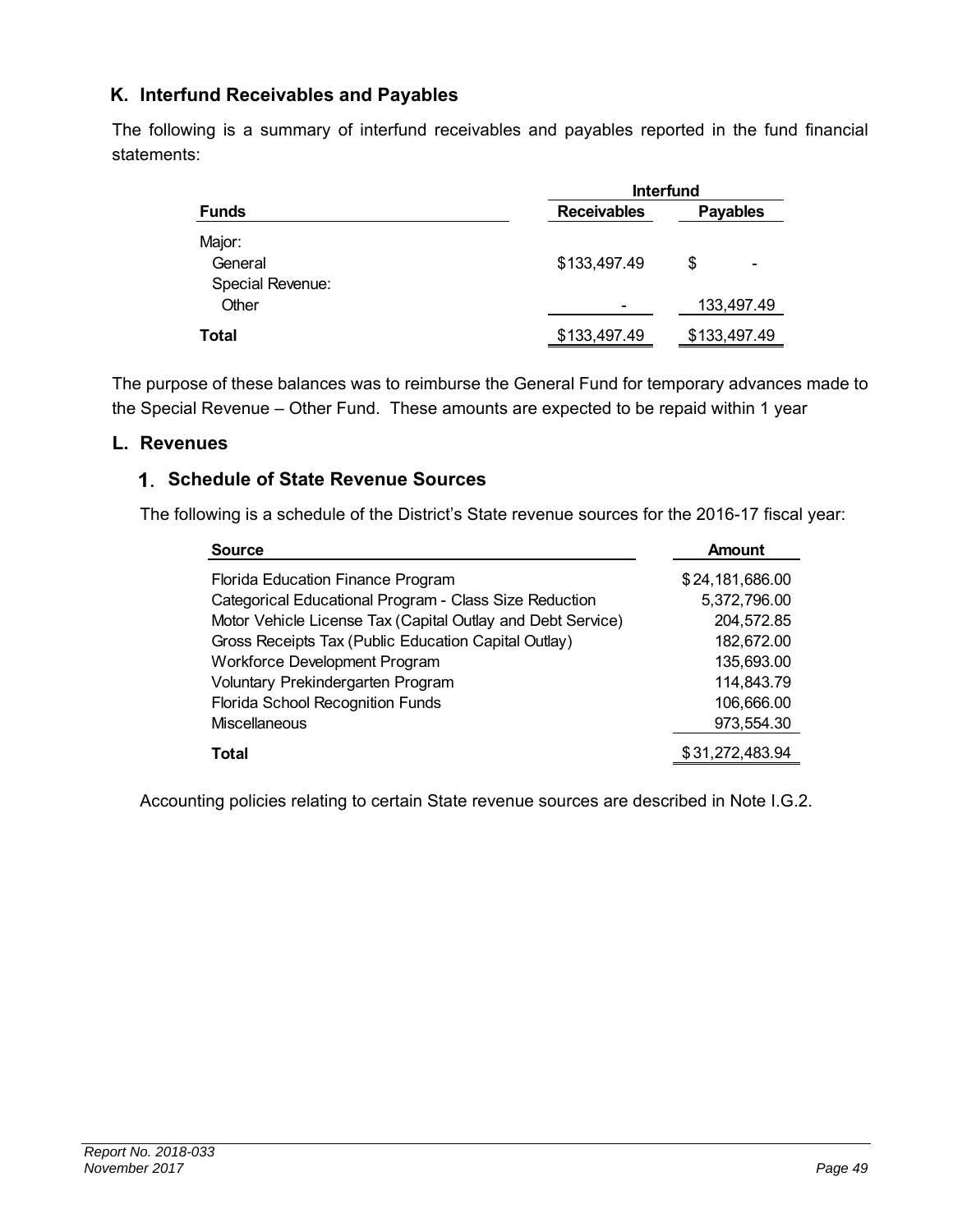## **Property Taxes**

The following is a summary of millages and taxes levied on the 2016 tax roll for the 2016-17 fiscal year:

|                                                          | <b>Millages</b> | <b>Taxes Levied</b> |
|----------------------------------------------------------|-----------------|---------------------|
| <b>General Fund</b>                                      |                 |                     |
| Nonvoted School Tax:                                     |                 |                     |
| Required Local Effort                                    | 4.618           | \$5,627,103.84      |
| <b>Basic Discretionary Local Effort</b>                  | 0.748           | 911,449.48          |
| Voted School Tax:                                        |                 |                     |
| <b>Additional Operating</b>                              | 0.500           | 609.257.67          |
| <b>Capital Projects - Local Capital Improvement Fund</b> |                 |                     |
| Nonvoted Tax:                                            |                 |                     |
| Local Capital Improvements                               | 1.500           | 1,827,773.01        |
| Total                                                    | 7.366           | \$8.975.584.00      |

#### **M. Interfund Transfers**

The following is a summary of interfund transfers reported in the fund financial statements:

|                       |                     | <b>Interfund</b>     |  |  |  |
|-----------------------|---------------------|----------------------|--|--|--|
| <b>Funds</b>          | <b>Transfers In</b> | <b>Transfers Out</b> |  |  |  |
| Major:                |                     |                      |  |  |  |
| General               | \$800,087.00        | \$23,476.05          |  |  |  |
| Special Revenue:      |                     |                      |  |  |  |
| Food Service          | 23,476.05           |                      |  |  |  |
| Capital Projects:     |                     |                      |  |  |  |
| Other                 |                     | 46,215.00            |  |  |  |
| Nonmajor Governmental |                     | 753,872.00           |  |  |  |
| Total                 | \$823,563.05        | \$823,563.05         |  |  |  |

The purpose of the interfund transfers were related to the transfer of charter school capital outlay funds and capital outlay taxes for maintenance, repair, and renovation expenses of the General Fund. Also, a transfer was made to the Special Revenue – Food Service Fund to satisfy minimum school lunch price requirements under the National School Lunch Program.

## **CONSORTIUMS**

The District is a member of, and the fiscal agent for, the Small School District Council Consortium (Consortium). The Consortium is an association of small school districts organized to hire a consultant to collect, interpret, and disseminate information regarding educational matters affecting the member districts, as well as consult and communicate as directed to change, influence, and improve the conditions in the affected districts. The District is not the predominant participant in the consortium and, therefore, has established an enterprise fund to account for the Consortium's resources and operations.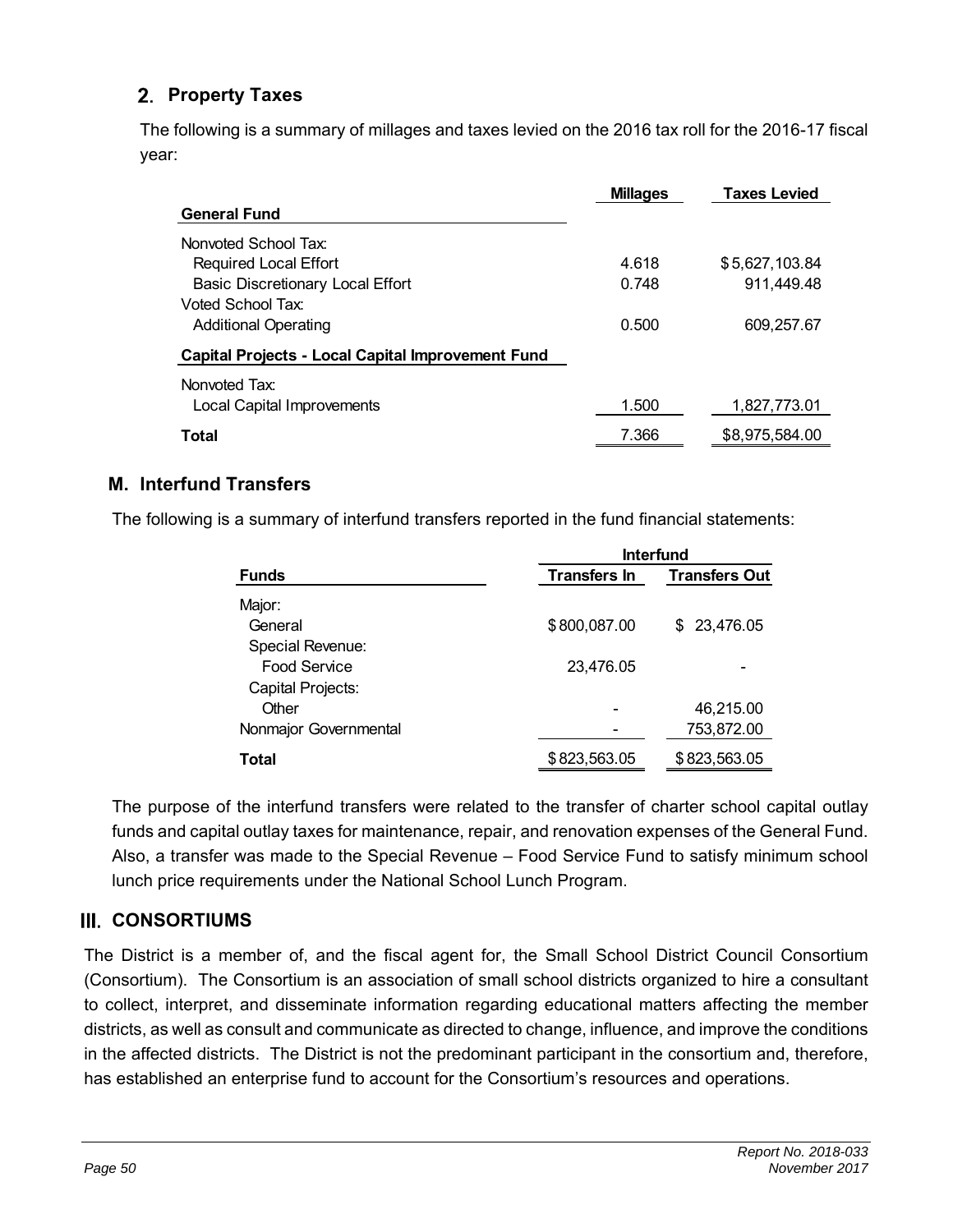THIS PAGE INTENTIONALLY LEFT BLANK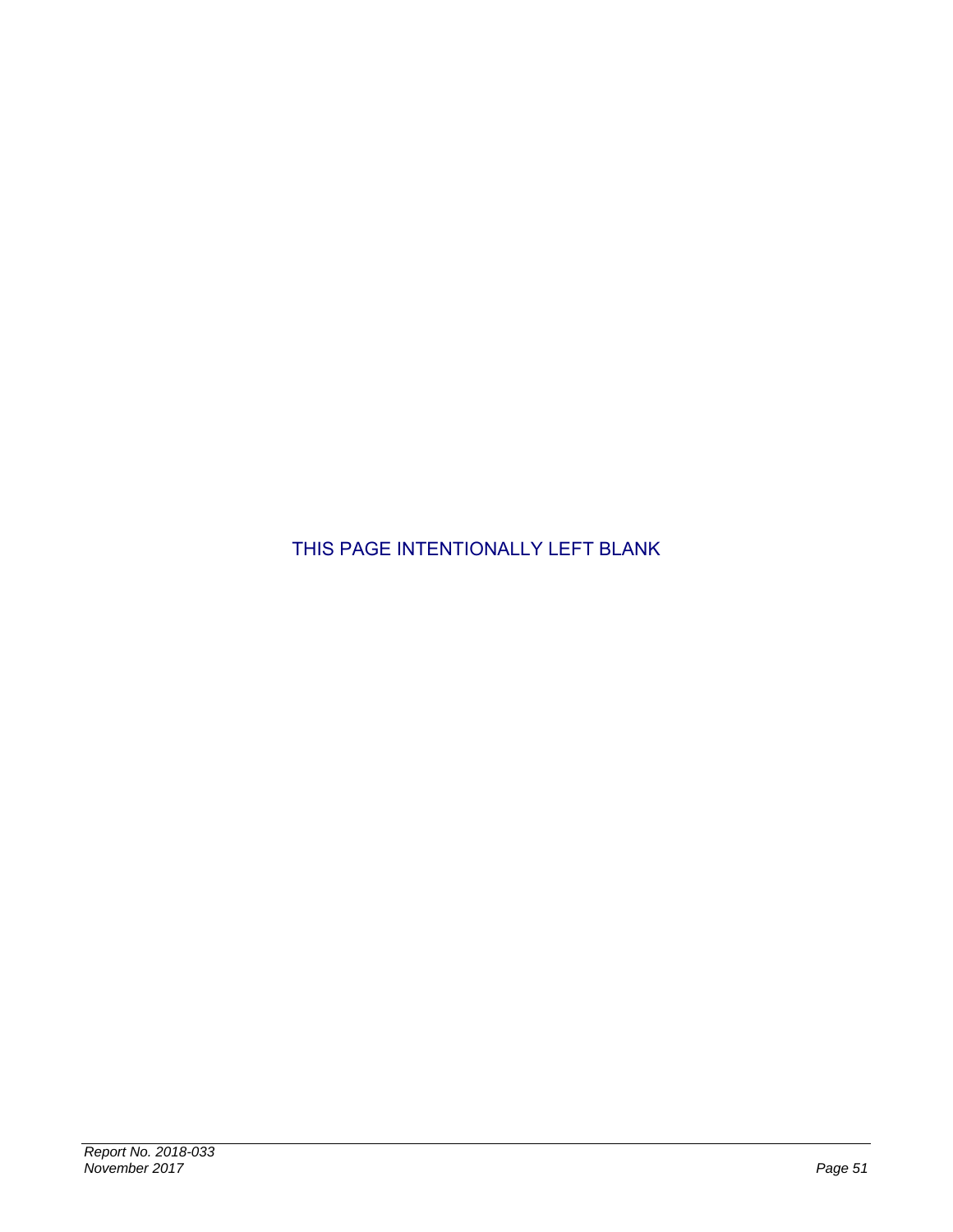## <span id="page-57-0"></span>*OTHER REQUIRED SUPPLEMENTARY INFORMATION*

#### **Budgetary Comparison Schedule General and Major Special Revenue Funds For the Fiscal Year Ended June 30, 2017**

|                                                                                                                                                                                                                                                                                                                                                                                                                                                                                                                                                                                                                                                                                                                           | <b>General Fund</b>                                                                                                                                                                                                                                               |                                                                                                                                                                                                                                                                                  |                                                                                                                                                                                                                                                                                  |                                                                                                                                                                                                                          |  |
|---------------------------------------------------------------------------------------------------------------------------------------------------------------------------------------------------------------------------------------------------------------------------------------------------------------------------------------------------------------------------------------------------------------------------------------------------------------------------------------------------------------------------------------------------------------------------------------------------------------------------------------------------------------------------------------------------------------------------|-------------------------------------------------------------------------------------------------------------------------------------------------------------------------------------------------------------------------------------------------------------------|----------------------------------------------------------------------------------------------------------------------------------------------------------------------------------------------------------------------------------------------------------------------------------|----------------------------------------------------------------------------------------------------------------------------------------------------------------------------------------------------------------------------------------------------------------------------------|--------------------------------------------------------------------------------------------------------------------------------------------------------------------------------------------------------------------------|--|
|                                                                                                                                                                                                                                                                                                                                                                                                                                                                                                                                                                                                                                                                                                                           | Original<br><b>Budget</b>                                                                                                                                                                                                                                         | Final<br><b>Budget</b>                                                                                                                                                                                                                                                           | Actual                                                                                                                                                                                                                                                                           | Variance with<br><b>Final Budget -</b><br><b>Positive</b><br>(Negative)                                                                                                                                                  |  |
| <b>Revenues</b>                                                                                                                                                                                                                                                                                                                                                                                                                                                                                                                                                                                                                                                                                                           |                                                                                                                                                                                                                                                                   |                                                                                                                                                                                                                                                                                  |                                                                                                                                                                                                                                                                                  |                                                                                                                                                                                                                          |  |
| Intergovernmental:<br><b>Federal Direct</b><br>Federal Through State and Local<br><b>State</b>                                                                                                                                                                                                                                                                                                                                                                                                                                                                                                                                                                                                                            | \$<br>75.000.00<br>460.506.00<br>29,787,136.00                                                                                                                                                                                                                    | \$<br>75.000.00<br>460,506.00<br>30,522,592.85                                                                                                                                                                                                                                   | \$<br>73.670.95<br>289,888.52<br>30,547,310.85                                                                                                                                                                                                                                   | \$<br>(1,329.05)<br>(170, 617.48)<br>24,718.00                                                                                                                                                                           |  |
| Local:<br><b>Property Taxes</b><br>Charges for Services - Food Service                                                                                                                                                                                                                                                                                                                                                                                                                                                                                                                                                                                                                                                    | 6,872,104.00                                                                                                                                                                                                                                                      | 6,872,104.00                                                                                                                                                                                                                                                                     | 6,890,100.35                                                                                                                                                                                                                                                                     | 17,996.35                                                                                                                                                                                                                |  |
| Miscellaneous                                                                                                                                                                                                                                                                                                                                                                                                                                                                                                                                                                                                                                                                                                             | 309,645.00                                                                                                                                                                                                                                                        | 325,292.95                                                                                                                                                                                                                                                                       | 370,053.22                                                                                                                                                                                                                                                                       | 44,760.27                                                                                                                                                                                                                |  |
| <b>Total Local Revenues</b>                                                                                                                                                                                                                                                                                                                                                                                                                                                                                                                                                                                                                                                                                               | 7,181,749.00                                                                                                                                                                                                                                                      | 7,197,396.95                                                                                                                                                                                                                                                                     | 7,260,153.57                                                                                                                                                                                                                                                                     | 62,756.62                                                                                                                                                                                                                |  |
| <b>Total Revenues</b>                                                                                                                                                                                                                                                                                                                                                                                                                                                                                                                                                                                                                                                                                                     | 37,504,391.00                                                                                                                                                                                                                                                     | 38,255,495.80                                                                                                                                                                                                                                                                    | 38,171,023.89                                                                                                                                                                                                                                                                    | (84, 471.91)                                                                                                                                                                                                             |  |
| <b>Expenditures</b>                                                                                                                                                                                                                                                                                                                                                                                                                                                                                                                                                                                                                                                                                                       |                                                                                                                                                                                                                                                                   |                                                                                                                                                                                                                                                                                  |                                                                                                                                                                                                                                                                                  |                                                                                                                                                                                                                          |  |
| Current - Education:<br>Instruction<br><b>Student Support Services</b><br><b>Instructional Media Services</b><br>Instruction and Curriculum Development Services<br><b>Instructional Staff Training Services</b><br>Instruction-Related Technology<br>Board<br><b>General Administration</b><br><b>School Administration</b><br>Facilities Acquisition and Construction<br><b>Fiscal Services</b><br><b>Food Services</b><br><b>Central Services</b><br><b>Student Transportation Services</b><br>Operation of Plant<br>Maintenance of Plant<br><b>Administrative Technology Services</b><br><b>Community Services</b><br>Fixed Capital Outlay:<br>Facilities Acquisition and Construction<br><b>Other Capital Outlay</b> | 21,512,930.49<br>2,237,989.93<br>559,277.37<br>581,470.02<br>190,479.62<br>276,901.93<br>620,352.74<br>414.372.54<br>2,598,130.06<br>849,899.49<br>409,699.24<br>3,250.00<br>660,352.06<br>3,003,733.07<br>3,959,245.13<br>1,155,406.49<br>168,032.84<br>6,750.00 | 21,854,177.68<br>2,297,489.61<br>556,356.54<br>572,270.60<br>195,784.21<br>290,431.24<br>620,352.74<br>461,911.35<br>2,558,014.23<br>425,264.76<br>411,660.24<br>8,250.00<br>721,497.52<br>2,851,881.56<br>3,977,686.28<br>1,150,980.78<br>168,949.80<br>12,750.00<br>199,141.04 | 20,833,397.37<br>2,296,971.28<br>501,776.70<br>536,444.08<br>195,752.17<br>290,239.70<br>614,894.26<br>447.508.07<br>2,543,875.96<br>227,552.38<br>410,983.38<br>3,949.70<br>721,063.06<br>2,681,130.82<br>3,800,964.22<br>1,021,624.23<br>129,906.89<br>12,433.47<br>199,141.04 | 1,020,780.31<br>518.33<br>54,579.84<br>35,826.52<br>32.04<br>191.54<br>5,458.48<br>14.403.28<br>14,138.27<br>197.712.38<br>676.86<br>4,300.30<br>434.46<br>170,750.74<br>176,722.06<br>129,356.55<br>39,042.91<br>316.53 |  |
| <b>Total Expenditures</b>                                                                                                                                                                                                                                                                                                                                                                                                                                                                                                                                                                                                                                                                                                 | 39,208,273.02                                                                                                                                                                                                                                                     | 39,334,850.18                                                                                                                                                                                                                                                                    | 37,469,608.78                                                                                                                                                                                                                                                                    | 1,865,241.40                                                                                                                                                                                                             |  |
| <b>Excess (Deficiency) of Revenues Over Expenditures</b>                                                                                                                                                                                                                                                                                                                                                                                                                                                                                                                                                                                                                                                                  | (1,703,882.02)                                                                                                                                                                                                                                                    | (1,079,354.38)                                                                                                                                                                                                                                                                   | 701,415.11                                                                                                                                                                                                                                                                       | 1,780,769.49                                                                                                                                                                                                             |  |
| <b>Other Financing Sources (Uses)</b>                                                                                                                                                                                                                                                                                                                                                                                                                                                                                                                                                                                                                                                                                     |                                                                                                                                                                                                                                                                   |                                                                                                                                                                                                                                                                                  |                                                                                                                                                                                                                                                                                  |                                                                                                                                                                                                                          |  |
| Transfers In<br>Sale of Capital Assets<br><b>Loss Recoveries</b><br><b>Transfers Out</b>                                                                                                                                                                                                                                                                                                                                                                                                                                                                                                                                                                                                                                  | 838,872.00<br>20.000.00<br>(40,000.00)                                                                                                                                                                                                                            | 813,872.00<br>20.000.00<br>(40,000.00)                                                                                                                                                                                                                                           | 800,087.00<br>4,265.95<br>(23, 476.05)                                                                                                                                                                                                                                           | (13,785.00)<br>4,265.95<br>(20,000.00)<br>16,523.95                                                                                                                                                                      |  |
| <b>Total Other Financing Sources (Uses)</b>                                                                                                                                                                                                                                                                                                                                                                                                                                                                                                                                                                                                                                                                               | 818,872.00                                                                                                                                                                                                                                                        | 793,872.00                                                                                                                                                                                                                                                                       | 780,876.90                                                                                                                                                                                                                                                                       | (12, 995.10)                                                                                                                                                                                                             |  |
| <b>Net Change in Fund Balances</b><br>Fund Balances, Beginning<br>Decrease in Nonspendable Inventory                                                                                                                                                                                                                                                                                                                                                                                                                                                                                                                                                                                                                      | (885,010.02)<br>3,792,607.50                                                                                                                                                                                                                                      | (285, 482.38)<br>3,792,607.50                                                                                                                                                                                                                                                    | 1,482,292.01<br>3,792,607.50<br>(170.16)                                                                                                                                                                                                                                         | 1,767,774.39<br>(170.16)                                                                                                                                                                                                 |  |
| <b>Fund Balances, Ending</b>                                                                                                                                                                                                                                                                                                                                                                                                                                                                                                                                                                                                                                                                                              | 2,907,597.48<br>\$                                                                                                                                                                                                                                                | 3,507,125.12<br>\$                                                                                                                                                                                                                                                               | \$<br>5,274,729.35                                                                                                                                                                                                                                                               | \$<br>1,767,604.23                                                                                                                                                                                                       |  |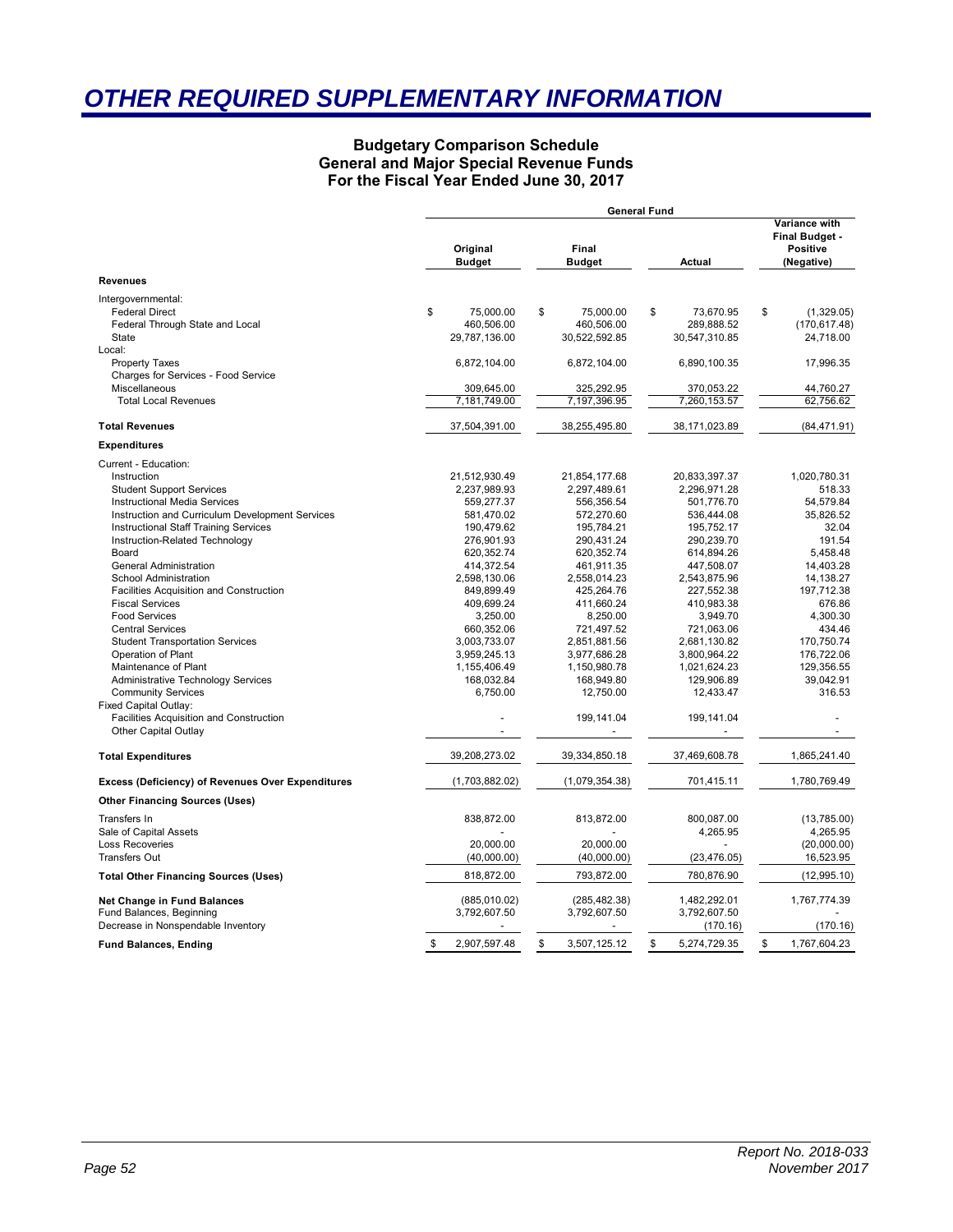| Special Revenue - Food Service Fund |                           |    |                           |    |                           |    | Special Revenue - Other Fund                                     |    |                                                        |    |                                                                   |    |                                                                 |    |                                                           |  |
|-------------------------------------|---------------------------|----|---------------------------|----|---------------------------|----|------------------------------------------------------------------|----|--------------------------------------------------------|----|-------------------------------------------------------------------|----|-----------------------------------------------------------------|----|-----------------------------------------------------------|--|
|                                     | Original<br><b>Budget</b> |    | Final<br><b>Budget</b>    |    | Actual                    |    | Variance with<br>Final Budget -<br><b>Positive</b><br>(Negative) |    | Original<br><b>Budget</b>                              |    | Final<br><b>Budget</b>                                            |    | Actual                                                          |    | Variance with<br>Final Budget -<br>Positive<br>(Negative) |  |
| \$                                  | 1,901,354.65<br>25,000.00 | \$ | 1,901,354.65<br>25,000.00 | \$ | 1,829,837.08<br>25,521.00 | \$ | (71, 517.57)<br>521.00                                           | \$ | 2,731,338.87                                           | \$ | 2,858,981.13                                                      | \$ | 2,460,078.11                                                    | \$ | (398, 903.02)                                             |  |
|                                     | 363,607.17                |    | 363,607.17                |    | 368,020.26<br>229.38      |    | 4,413.09<br>229.38                                               |    |                                                        |    |                                                                   |    |                                                                 |    |                                                           |  |
|                                     | 363,607.17                |    | 363,607.17                |    | 368,249.64                |    | 4,642.47                                                         |    |                                                        |    |                                                                   |    |                                                                 |    |                                                           |  |
|                                     | 2,289,961.82              |    | 2,289,961.82              |    | 2,223,607.72              |    | (66, 354.10)                                                     |    | 2,731,338.87                                           |    | 2,858,981.13                                                      |    | 2,460,078.11                                                    |    | (398, 903.02)                                             |  |
|                                     |                           |    |                           |    |                           |    |                                                                  |    | 1,800,956.12<br>321,377.00<br>101,350.00<br>354,143.00 |    | 1,901,881.69<br>320,631.00<br>500.00<br>103,350.00<br>352, 134.72 |    | 1,730,113.15<br>243,475.71<br>499.00<br>73,147.65<br>269,600.26 |    | 171,768.54<br>77,155.29<br>1.00<br>30,202.35<br>82,534.46 |  |
|                                     |                           |    |                           |    |                           |    |                                                                  |    |                                                        |    |                                                                   |    |                                                                 |    |                                                           |  |
|                                     |                           |    |                           |    |                           |    |                                                                  |    | 116,740.99                                             |    | 118,560.41<br>500.00                                              |    | 102,950.49<br>16.66                                             |    | 15,609.92<br>483.34                                       |  |
|                                     |                           |    |                           |    |                           |    |                                                                  |    |                                                        |    | $\overline{a}$                                                    |    | $\overline{a}$                                                  |    | $\blacksquare$                                            |  |
|                                     | 2,289,962.00              |    | 2,289,962.00              |    | 2,099,636.63              |    | 190,325.37                                                       |    |                                                        |    |                                                                   |    |                                                                 |    |                                                           |  |
|                                     |                           |    |                           |    |                           |    |                                                                  |    | 17,325.00<br>19,446.76                                 |    | 17,325.00<br>21,822.76                                            |    | 6,978.88<br>11,020.76                                           |    | 10,346.12<br>10,802.00                                    |  |
|                                     |                           |    |                           |    |                           |    |                                                                  |    |                                                        |    |                                                                   |    |                                                                 |    |                                                           |  |
|                                     |                           |    |                           |    |                           |    |                                                                  |    |                                                        |    |                                                                   |    |                                                                 |    |                                                           |  |
|                                     |                           |    |                           |    |                           |    |                                                                  |    |                                                        |    |                                                                   |    |                                                                 |    |                                                           |  |
|                                     |                           |    |                           |    |                           |    |                                                                  |    |                                                        |    | 22,275.55                                                         |    | 22,275.55                                                       |    |                                                           |  |
|                                     | 2,289,962.00              |    | 2,289,962.00              |    | 2,099,636.63              |    | 190,325.37                                                       |    | 2,731,338.87                                           |    | 2,858,981.13                                                      |    | 2,460,078.11                                                    |    | 398,903.02                                                |  |
|                                     | (0.18)                    |    | (0.18)                    |    | 123,971.09                |    | 123,971.27                                                       |    |                                                        |    |                                                                   |    |                                                                 |    |                                                           |  |
|                                     | 40,000.00                 |    | 40,000.00                 |    | 23,476.05                 |    | (16, 523.95)                                                     |    |                                                        |    |                                                                   |    |                                                                 |    |                                                           |  |
|                                     |                           |    |                           |    |                           |    |                                                                  |    |                                                        |    |                                                                   |    |                                                                 |    |                                                           |  |
|                                     |                           |    |                           |    |                           |    |                                                                  |    |                                                        |    |                                                                   |    |                                                                 |    |                                                           |  |
|                                     | 40,000.00                 |    | 40,000.00                 |    | 23,476.05                 |    | (16, 523.95)                                                     |    |                                                        |    |                                                                   |    |                                                                 |    |                                                           |  |
|                                     | 39,999.82<br>144,503.99   |    | 39,999.82<br>144,503.99   |    | 147,447.14<br>144,503.99  |    | 107,447.32                                                       |    |                                                        |    |                                                                   |    |                                                                 |    |                                                           |  |
|                                     |                           |    |                           |    |                           |    |                                                                  |    |                                                        |    |                                                                   |    |                                                                 |    |                                                           |  |
| \$                                  | 184,503.81                | \$ | 184,503.81                | \$ | 291,951.13                | \$ | 107,447.32                                                       | \$ | 0.00                                                   | \$ | 0.00                                                              | \$ | 0.00                                                            | \$ | 0.00                                                      |  |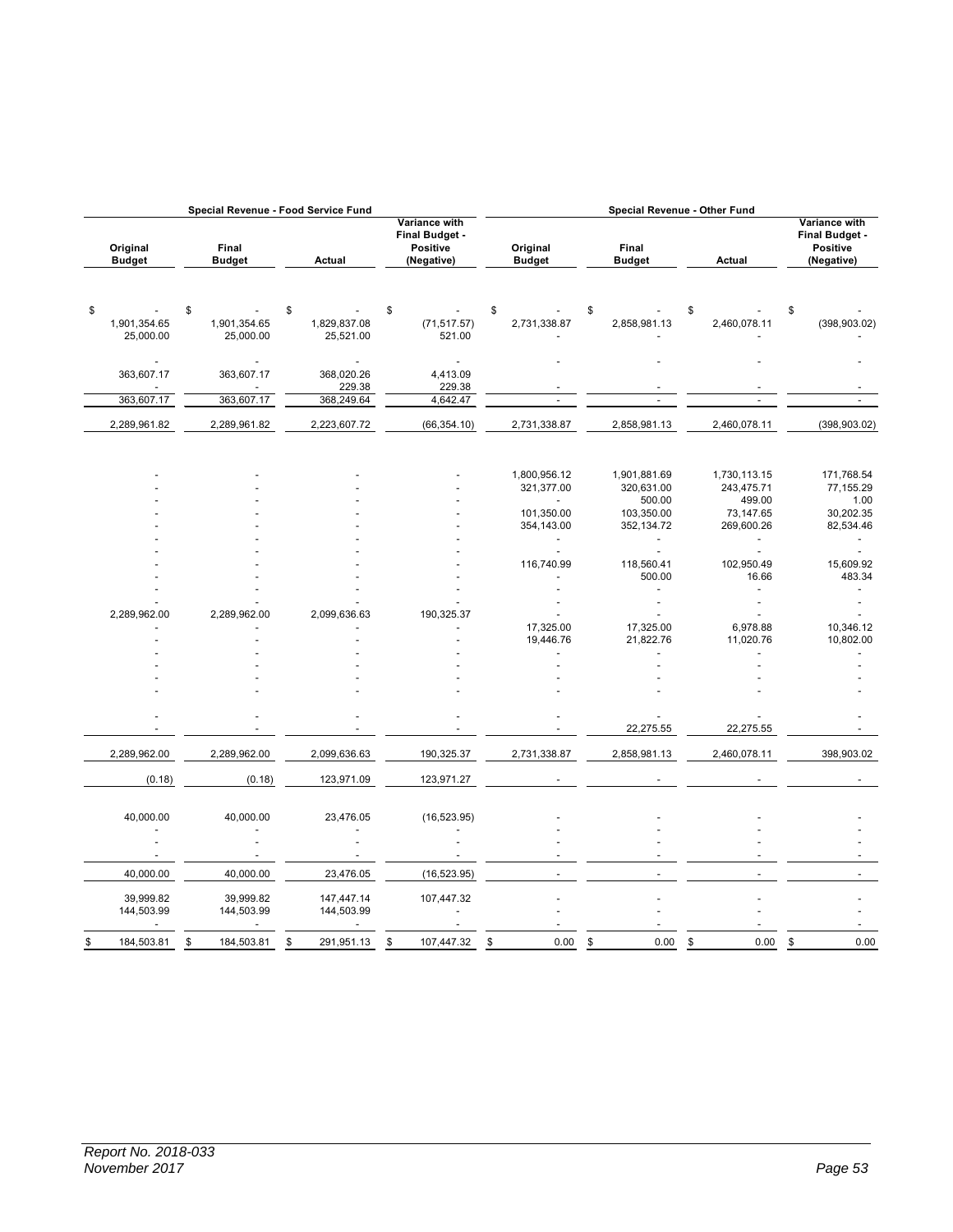#### **Schedule of Funding Progress – Other Postemployment Benefits Plan**

<span id="page-59-0"></span>

| <b>Actuarial</b><br>Valuation<br><b>Date</b> | <b>Actuarial</b><br>Value of<br><b>Assets</b><br>(a) |    | <b>Actuarial</b><br><b>Accrued</b><br>Liability (AAL)<br>(1)<br>(b) | <b>Unfunded</b><br><b>AAL</b><br>(UAAL)<br>(b-a) | <b>Funded</b><br><b>Ratio</b><br>(a/b) | Covered<br><b>Payroll</b><br>(c) | UAAL as a<br>Percentage of<br><b>Covered</b><br><b>Payroll</b><br>$[(b-a)/c]$ |  |
|----------------------------------------------|------------------------------------------------------|----|---------------------------------------------------------------------|--------------------------------------------------|----------------------------------------|----------------------------------|-------------------------------------------------------------------------------|--|
| 10/01/12                                     | \$                                                   | ۰. | \$3,931,963                                                         | \$3,931,963                                      | $0.0\%$                                | \$24,311,735                     | 16.2%                                                                         |  |
| 10/01/14                                     |                                                      | ۰. | 4,651,679                                                           | 4,651,679                                        | $0.0\%$                                | 23,705,183                       | 19.6%                                                                         |  |
| 10/01/16                                     |                                                      | ۰. | 3.660.378                                                           | 3,660,378                                        | $0.0\%$                                | 23,011,982                       | 15.9%                                                                         |  |

Note: (1) The District's OPEB actuarial valuation used the entry age normal cost actuarial method to estimate the actuarial accrued liability.

#### **Schedule of the District's Proportionate Share of the Net Pension Liability – Florida Retirement System Pension Plan** (1)

|                                                                                                                       |    | 2016         | 2015            | 2014            |     | 2013         |
|-----------------------------------------------------------------------------------------------------------------------|----|--------------|-----------------|-----------------|-----|--------------|
| District's proportion of the FRS net<br>pension liability                                                             |    | 0.058839349% | 0.064085514%    | 0.064985936%    |     | 0.060004810% |
| District's proportionate share of the FRS<br>net pension liability                                                    | S  | 14,856,982   | \$<br>8.277.505 | \$<br>3,965,096 | \$  | 10,329,498   |
| District's covered-employee payroll                                                                                   | S. | 24,055,414   | \$24,149,326    | \$23,224,220    | \$. | 22,357,945   |
| District's proportionate share of the FRS net<br>pension liability as a percentage<br>of its covered-employee payroll |    | 61.76%       | 34.28%          | 17.07%          |     | 46.20%       |
| FRS Plan fiduciary net position as a<br>percentage of the total pension liability                                     |    | 84.88%       | $92.00\%$       | 96.09%          |     | 88.54%       |

Note: (1) The amounts presented for each fiscal year were determined as of June 30.

#### **Schedule of District Contributions – Florida Retirement System Pension Plan** (1)

|                                                                             | 2017                 | 2016            | 2015                 | 2014            |
|-----------------------------------------------------------------------------|----------------------|-----------------|----------------------|-----------------|
| Contractually required FRS contribution                                     | 1,473,823<br>S       | 1,434,891<br>\$ | 1.562.459<br>\$.     | 1,423,468<br>\$ |
| FRS contributions in relation to the<br>contractually required contribution | (1, 473, 823)        | (1,434,891)     | (1,562,459)          | (1,423,468)     |
| FRS contribution deficiency (excess)                                        | \$<br>$\blacksquare$ | \$<br>۰         | \$<br>$\blacksquare$ | \$.             |
| District's covered-employee payroll                                         | \$24,163,016         | \$24,055,414    | \$24,149,326         | \$23,224,220    |
| FRS contributions as a percentage of<br>covered-employee payroll            | 6.10%                | 5.96%           | 6.47%                | 6.13%           |

Note: (1) The amounts presented for each fiscal year were determined as of June 30.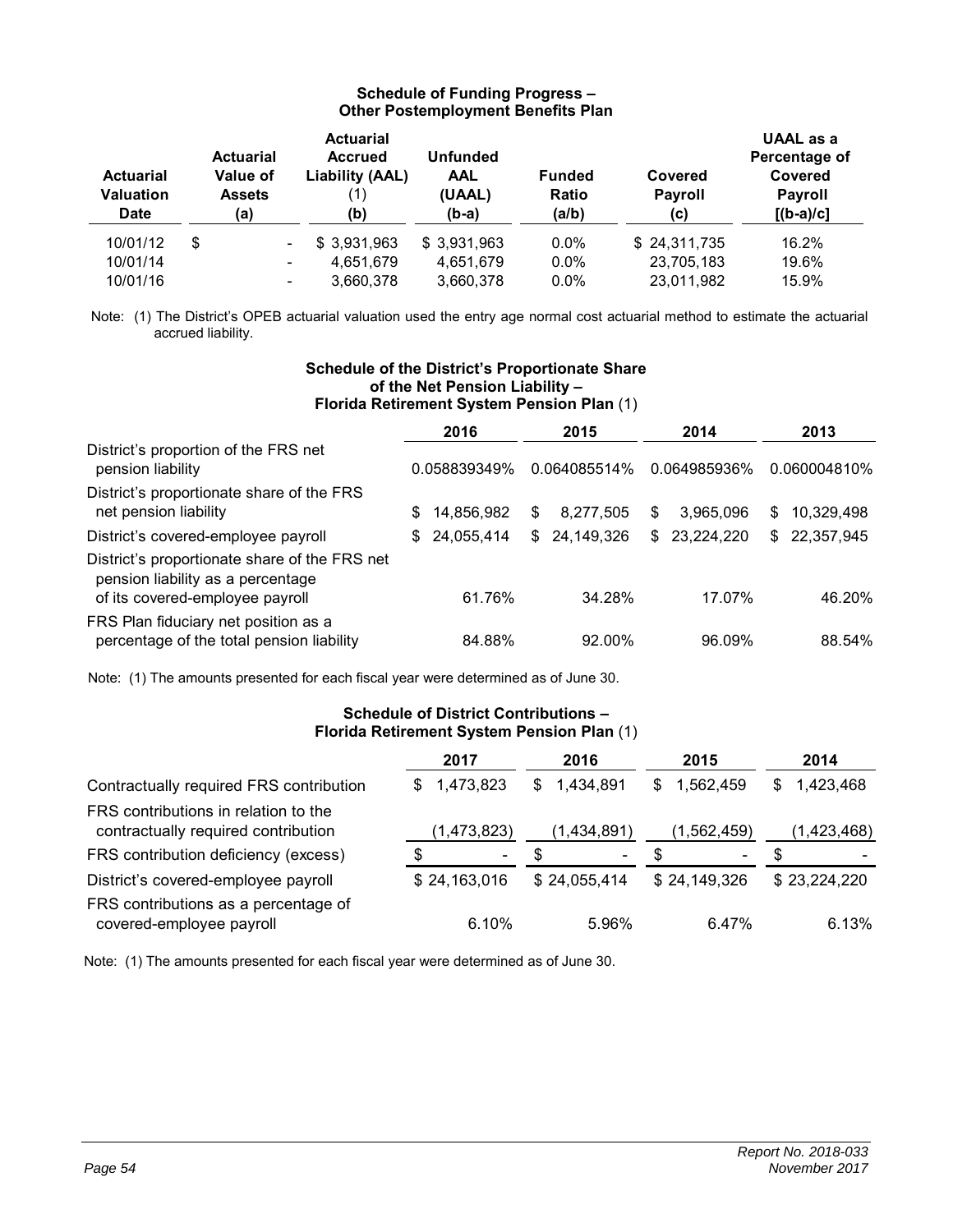#### **Schedule of the District's Proportionate Share of the Net Pension Liability – Health Insurance Subsidy Pension Plan** (1)

<span id="page-60-0"></span>

|                                                                                                                       | 2016             | 2015           | 2014           | 2013             |
|-----------------------------------------------------------------------------------------------------------------------|------------------|----------------|----------------|------------------|
| District's proportion of the HIS net<br>pension liability                                                             | 0.077912301%     | 0.079600313%   | 0.078160280%   | 0.076962461%     |
| District's proportionate share of the HIS<br>net pension liability                                                    | 9,080,356<br>\$  | 8,117,980<br>S | 7,308,177<br>S | 6,700,594<br>S   |
| District's covered-employee payroll                                                                                   | 24,055,414<br>\$ | \$24,149,326   | \$23,224,220   | 22,357,945<br>\$ |
| District's proportionate share of the HIS net<br>pension liability as a percentage<br>of its covered-employee payroll | 37.75%           | 33.62%         | 31.47%         | 29.97%           |
| HIS Plan fiduciary net position as a<br>percentage of the total pension liability                                     | 0.97%            | 0.50%          | $0.99\%$       | 1.78%            |

Note: (1) The amounts presented for each fiscal year were determined as of June 30.

#### **Schedule of District Contributions – Health Insurance Subsidy Pension Plan** (1)

|                                                                             |    | 2017                     |     | 2016           | 2015           |     | 2014         |
|-----------------------------------------------------------------------------|----|--------------------------|-----|----------------|----------------|-----|--------------|
| Contractually required HIS contribution                                     | S  | 401,177                  | \$  | 399,350        | \$<br>304,282  |     | 267,751      |
| HIS contributions in relation to the<br>contractually required contribution |    | (401,177)                |     | (399, 350)     | (304, 282)     |     | (267,751)    |
| HIS contribution deficiency (excess)                                        | \$ | $\overline{\phantom{a}}$ | -\$ | $\blacksquare$ | $\blacksquare$ | \$. |              |
| District's covered-employee payroll                                         |    | \$24,163,016             |     | \$24,055,414   | \$24,149,326   |     | \$23,224,220 |
| HIS contributions as a percentage of<br>covered-employee payroll            |    | 1.66%                    |     | 1.66%          | 1.26%          |     | 1.15%        |

Note: (1) The amounts presented for each fiscal year were determined as of June 30.

NOTES TO REQUIRED SUPPLEMENTARY INFORMATION

#### **1. Budgetary Basis of Accounting**

The Board follows procedures established by State statutes and State Board of Education (SBE) rules in establishing budget balances for governmental funds, as described below:

- Budgets are prepared, public hearings are held, and original budgets are adopted annually for all governmental fund types in accordance with procedures and time intervals prescribed by law and SBE rules.
- Appropriations are controlled at the object level (e.g., salaries, purchased services, and capital outlay) within each activity (e.g., instruction, student transportation services, and school administration) and may be amended by resolution at any Board meeting prior to the due date for the annual financial report.
- Budgets are prepared using the same modified accrual basis as is used to account for governmental funds.
- Budgetary information is integrated into the accounting system and, to facilitate budget control, budget balances are encumbered when purchase orders are issued. Appropriations lapse at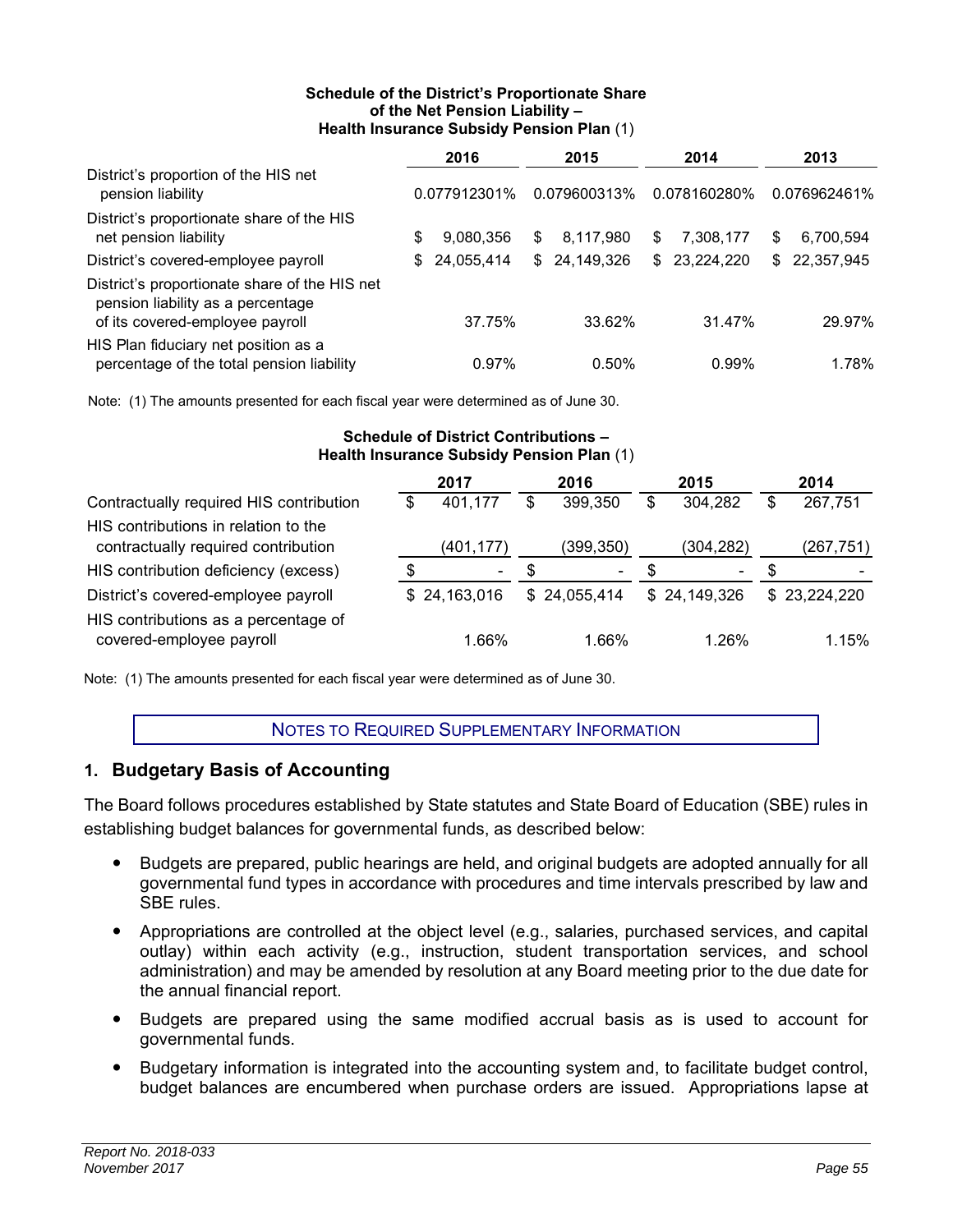fiscal year-end and encumbrances outstanding are honored from the subsequent year's appropriations.

#### **2. Schedule of Funding Progress – Other Postemployment Benefits Plan**

The October 1, 2016, unfunded actuarial accrued liability of \$3,660,678 was significantly lower than the October 1, 2014, liability of \$4,651,679 as a result of benefit changes and other changes in liabilities and costs as discussed below:

- *Population Changes*: The number of retirees currently receiving post-employment health benefits through the District core plan increased from 18 in the previous valuation to 32 this year. At the same time, the number of active employees eligible for future post-employment benefits decreased from 445 to 430. These combined population changes had an increasing effect on the costs and liabilities.
- *Initial Cost of Coverage*: The average cost of coverage provided to employees, retirees and their dependents increased from \$839 per subscriber per month (as expected for the year beginning October 1, 2014) to \$889 per subscriber per month for the year beginning October 1, 2016. This is lower than \$965 per employee per month projected for the current plan year at the time the prior valuation was performed. The slower-than-expected growth in the cost of coverage is partially attributable to the addition of a Minimum Value Plan option with lower premium rates. This change had a decreasing effect on the costs and liabilities.
- *Aging Factors*: The age grading factors used in the development of the Per Capita Costs to reflect rates at which medical costs increase with age of the member has been revised to be based on the results of the study published (June 2013) in *Health Care Costs – From Birth to Death* sponsored by the Society of Actuaries and authored by Mr. Dale H. Yamamoto. This change had a decreasing effect on the costs and liabilities
- *Medical Trend Assumptions*: We revised the assumed trend of medical/prescription cost and premium increases. It was assumed previously that costs and premiums would increase at a rate of 6.50 percent, 6.25 percent, 6.00 percent, and 5.84 percent for plan years beginning in 2017, 2018, 2019, and 2020, respectively. We are revising trend rates for costs and premiums charged to retirees for those years to be 7.25 percent, 7.00 percent, 6.75 percent, and 6.50 percent, respectively. Long term trend rates follow the same model as used before declining over a 20-year period from 6.25 percent assumed for the year 2021 to the ultimate level of 4.24 percent. This had a modest increasing effect on the costs and liabilities.
- *Discount Rate Assumptions*: Based on the District's discount rate selection, the discount rate used to calculate the present values and costs of the OPEB plan has been revised from 3.45 percent to 3.35 percent. According to GASB Statement No. 45, this rate must be the long-range expected return on such short-term fixed income instruments and is based on the recent trend in long term forecasts. This change had a modest increasing effect on the costs and liabilities.

#### **3. Schedule of Net Pension Liability and Schedule of Contributions – Florida Retirement System Pension Plan**

*Changes of Assumptions.* The long-term expected rate of return was decreased from 7.65 percent to 7.60 percent, and the active member mortality assumption was updated.

#### **4. Schedule of Net Pension Liability and Schedule of Contributions – Health Insurance Subsidy Pension Plan**

*Changes of Assumptions.* The municipal bond rate used to determine total pension liability was decreased from 3.80 percent to 2.85 percent.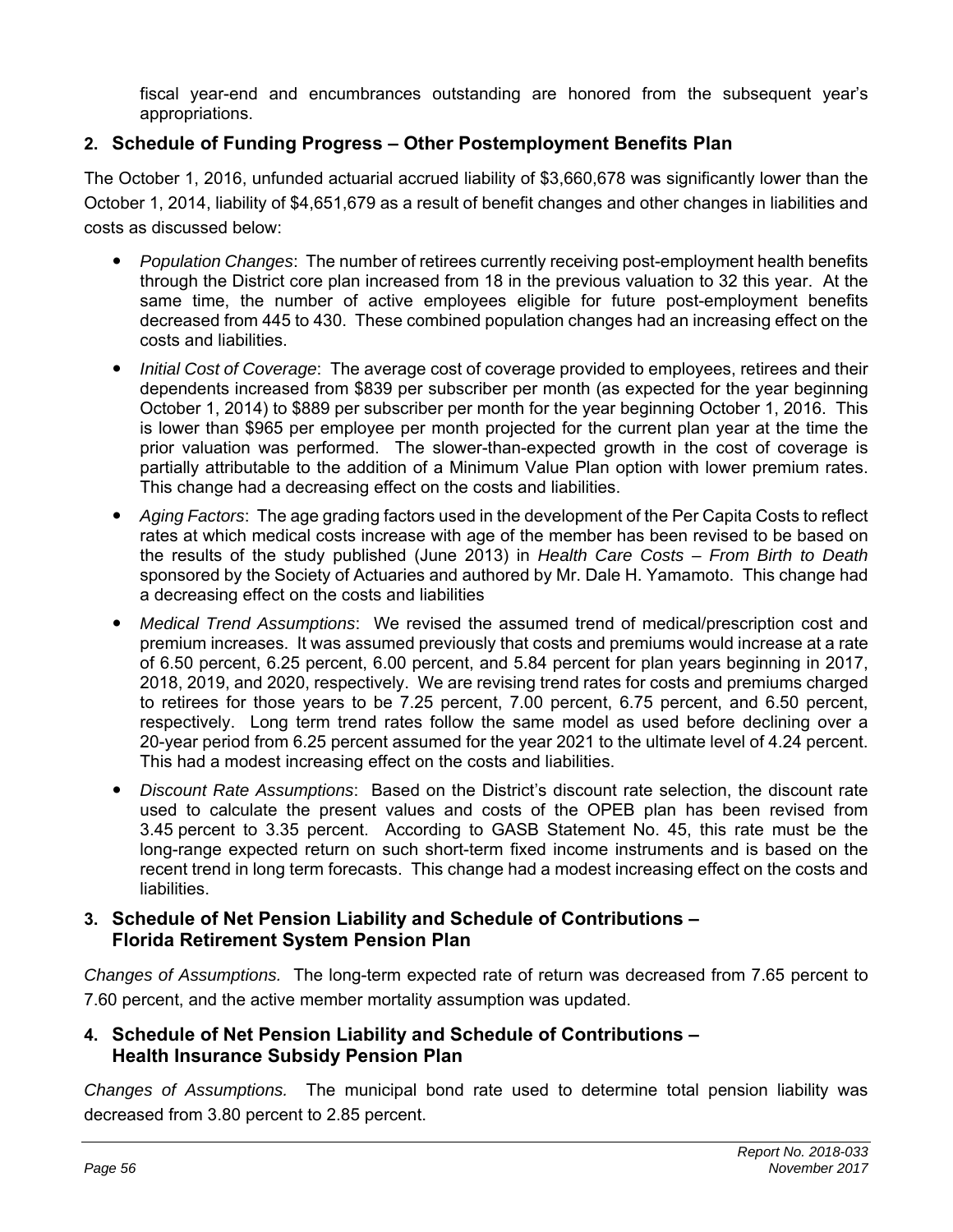## <span id="page-62-0"></span>*SCHEDULE OF EXPENDITURES OF FEDERAL AWARDS*

#### **Wakulla County District School Board Schedule of Expenditures of Federal Awards For the Fiscal Year Ended June 30, 2017**

| Federal Grantor/Pass-Through Grantor/<br><b>Program or Cluster</b>                                                                                                                                                                                                                                                | Federal<br><b>CFDA</b><br><b>Number</b> | Pass - Through<br><b>Entity Identifying</b><br><b>Number</b> | <b>Passed</b><br>Through to<br><b>Subrecipients</b> | <b>Total</b><br><b>Expenditures</b>                                 |
|-------------------------------------------------------------------------------------------------------------------------------------------------------------------------------------------------------------------------------------------------------------------------------------------------------------------|-----------------------------------------|--------------------------------------------------------------|-----------------------------------------------------|---------------------------------------------------------------------|
| Clustered                                                                                                                                                                                                                                                                                                         |                                         |                                                              |                                                     |                                                                     |
| <b>Child Nutrition Cluster:</b><br>United States Department of Agriculture:<br>Florida Department of Agriculture and Consumer Services:<br>School Breakfast Program<br>National School Lunch Program                                                                                                              | 10.553<br>10.555                        | 17002<br>17001, 17003                                        | \$                                                  | \$<br>437,903.72<br>1,391,933.36                                    |
| <b>Total Child Nutrition Cluster</b>                                                                                                                                                                                                                                                                              |                                         |                                                              | $\blacksquare$                                      | 1,829,837.08                                                        |
| <b>Special Education Cluster:</b><br>United States Department of Education:<br>Special Education - Grants to States:<br>Florida Department of Education<br>University of South Florida<br>Leon County District School Board<br>Total Special Education - Grants to States<br>Special Education - Preschool Grants | 84.027<br>84.027<br>84.173              | 263<br>None<br>None<br>267                                   | 19,000.00<br>19,000.00                              | 1,161,541.94<br>91,500.00<br>27,971.80<br>1,281,013.74<br>31,832.08 |
| <b>Total Special Education Cluster</b>                                                                                                                                                                                                                                                                            |                                         |                                                              | 19,000.00                                           | 1,312,845.82                                                        |
| <b>Not Clustered</b>                                                                                                                                                                                                                                                                                              |                                         |                                                              |                                                     |                                                                     |
| <b>United States Department of Agriculture:</b><br>Florida Department of Financial Services:<br>Schools and Roads - Grants to States                                                                                                                                                                              | 10.665                                  | None                                                         |                                                     | 24,739.31                                                           |
| <b>United States Department of Defense:</b><br>Navy Junior Reserve Officers Training Corps                                                                                                                                                                                                                        | <b>12.UNK</b>                           | N/A                                                          | $\blacksquare$                                      | 73,670.95                                                           |
| <b>United States Department of Education:</b><br>Florida Department of Education:                                                                                                                                                                                                                                 |                                         |                                                              |                                                     |                                                                     |
| Adult Education - Basic Grants to States<br>Title I Grants to Local Educational Agencies<br>Career and Technical Education - Basic Grants to States<br>Improving Teacher Quality State Grants                                                                                                                     | 84.002<br>84.010<br>84.048<br>84.367    | 191<br>212, 226<br>161<br>224                                | 88,620.48<br>3,137.70                               | 62.204.78<br>902,837.56<br>110,670.58<br>190,991.17                 |
|                                                                                                                                                                                                                                                                                                                   |                                         |                                                              |                                                     |                                                                     |
| <b>Total United States Department of Education</b>                                                                                                                                                                                                                                                                |                                         |                                                              | 91,758.18                                           | 1,266,704.09                                                        |
| United States Department of Health and Human Services:<br>North Florida Child Development Inc.:<br><b>Head Start</b>                                                                                                                                                                                              | 93.600                                  | N/A                                                          |                                                     | 59.839.00                                                           |
| <b>Total Expenditures of Federal Awards</b>                                                                                                                                                                                                                                                                       |                                         |                                                              | \$<br>110,758.18                                    | 4,567,636.25<br>\$                                                  |

The notes below are an integral part of this schedule.

- Notes: (1) Basis of Presentation. The accompanying Schedule of Expenditures of Federal Awards (Schedule) includes the Federal award activity of the Wakulla County District School Board under programs of the Federal government for the fiscal year ended June 30, 2017. The information in this Schedule is presented in accordance with the requirements of Title 2 U.S. *Code of Federal Regulations* Part 200, *Uniform Administrative Requirements, Cost Principles, and Audit Requirements for Federal Awards* (Uniform Guidance). Because the Schedule presents only a selected portion of the operations of the District, it is not intended to and does not present the financial position or changes in net position of the District.
	- (2) Summary of Significant Accounting Policies. Expenditures reported on the Schedule are reported on the modified accrual basis of accounting. Such expenditures are recognized following the cost principles contained in the Uniform Guidance, wherein certain types of expenditures are not allowable or are limited as to reimbursement.
	- (3) Indirect Cost Rate. The District has not elected to use the 10 percent de minimis cost rate allowed under the Uniform Guidance.
	- (4) Noncash Assistance:
		- (A) National School Lunch Program Includes \$101,015.80 of donated food received during the fiscal year. Donated foods are valued at fair value as determined at the time of donation.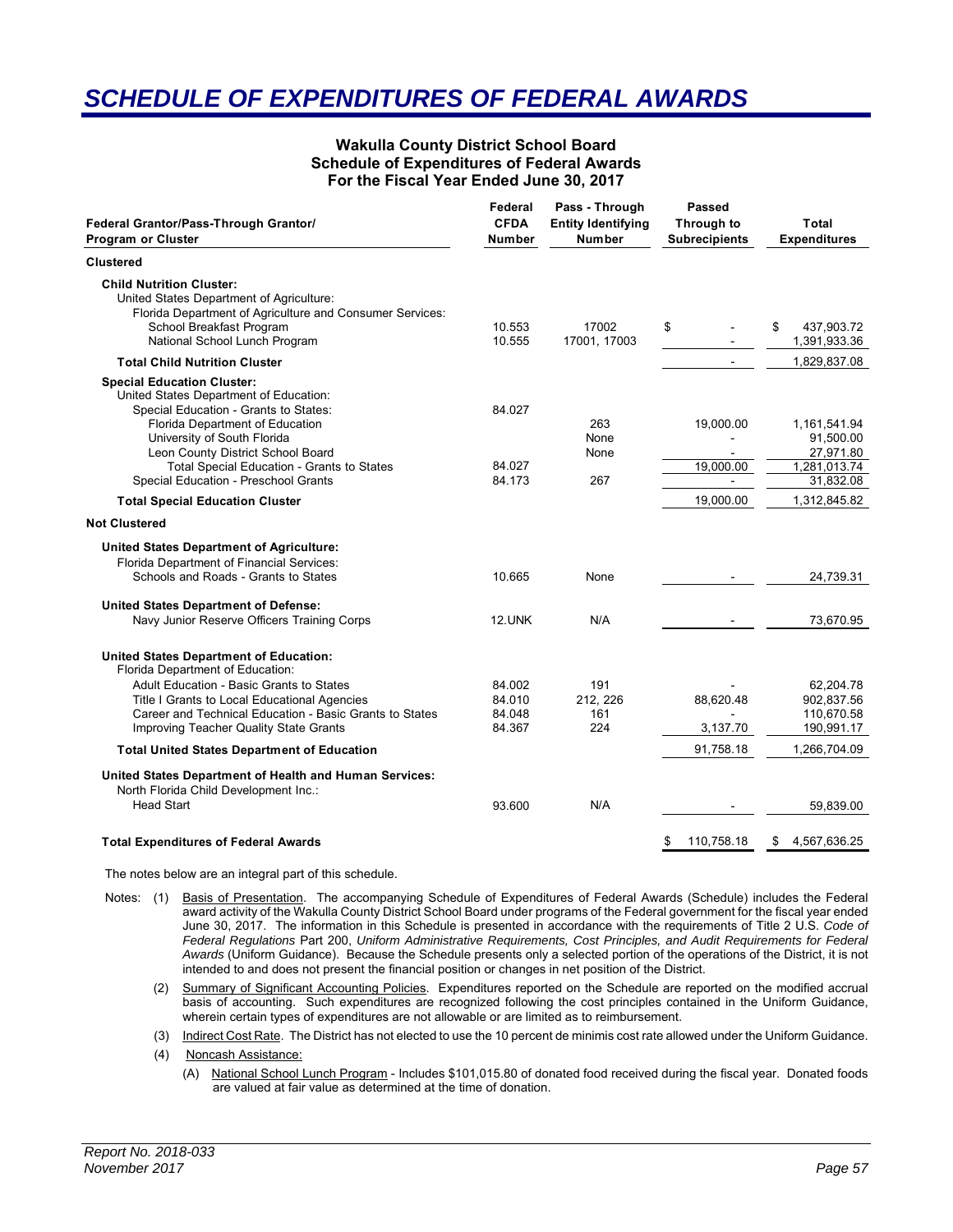<span id="page-63-0"></span>

Sherrill F. Norman, CPA Auditor General

# **AUDITOR GENERAL STATE OF FLORIDA**

Claude Denson Pepper Building, Suite G74 111 West Madison Street Tallahassee, Florida 32399-1450



Phone: (850) 412-2722 Fax: (850) 488-6975

The President of the Senate, the Speaker of the House of Representatives, and the Legislative Auditing Committee

## **INDEPENDENT AUDITOR'S REPORT ON INTERNAL CONTROL OVER FINANCIAL REPORTING AND ON COMPLIANCE AND OTHER MATTERS BASED ON AN AUDIT OF FINANCIAL STATEMENTS PERFORMED IN ACCORDANCE WITH** *GOVERNMENT AUDITING STANDARDS*

We have audited, in accordance with auditing standards generally accepted in the United States of America and the standards applicable to financial audits contained in *Government Auditing Standards* issued by the Comptroller General of the United States, the financial statements of the governmental activities, the business-type activities, the discretely presented component unit, each major fund, and the aggregate remaining fund information of the Wakulla County District School Board, as of and for the fiscal year ended June 30, 2017, and the related notes to the financial statements, which collectively comprise the District's basic financial statements, and have issued our report thereon dated October 25, 2017, included under the heading **INDEPENDENT AUDITOR'S REPORT**. Our report includes a reference to other auditors who audited the financial statements of the school internal funds and the discretely presented component unit, as described in our report on the District's financial statements. For the discretely presented component unit, this report does not include the results of the other auditors' testing of internal control over financial reporting or compliance and other matters that are reported on separately by those auditors. The financial statements of the school internal funds were not audited in accordance with *Government Auditing Standards*.

#### **Internal Control Over Financial Reporting**

In planning and performing our audit of the financial statements, we considered the District's internal control over financial reporting (internal control) to determine the audit procedures that are appropriate in the circumstances for the purpose of expressing our opinions on the financial statements, but not for the purpose of expressing an opinion on the effectiveness of the District's internal control. Accordingly, we do not express an opinion on the effectiveness of the District's internal control.

A *deficiency in internal control* exists when the design or operation of a control does not allow management or employees, in the normal course of performing their assigned functions, to prevent, or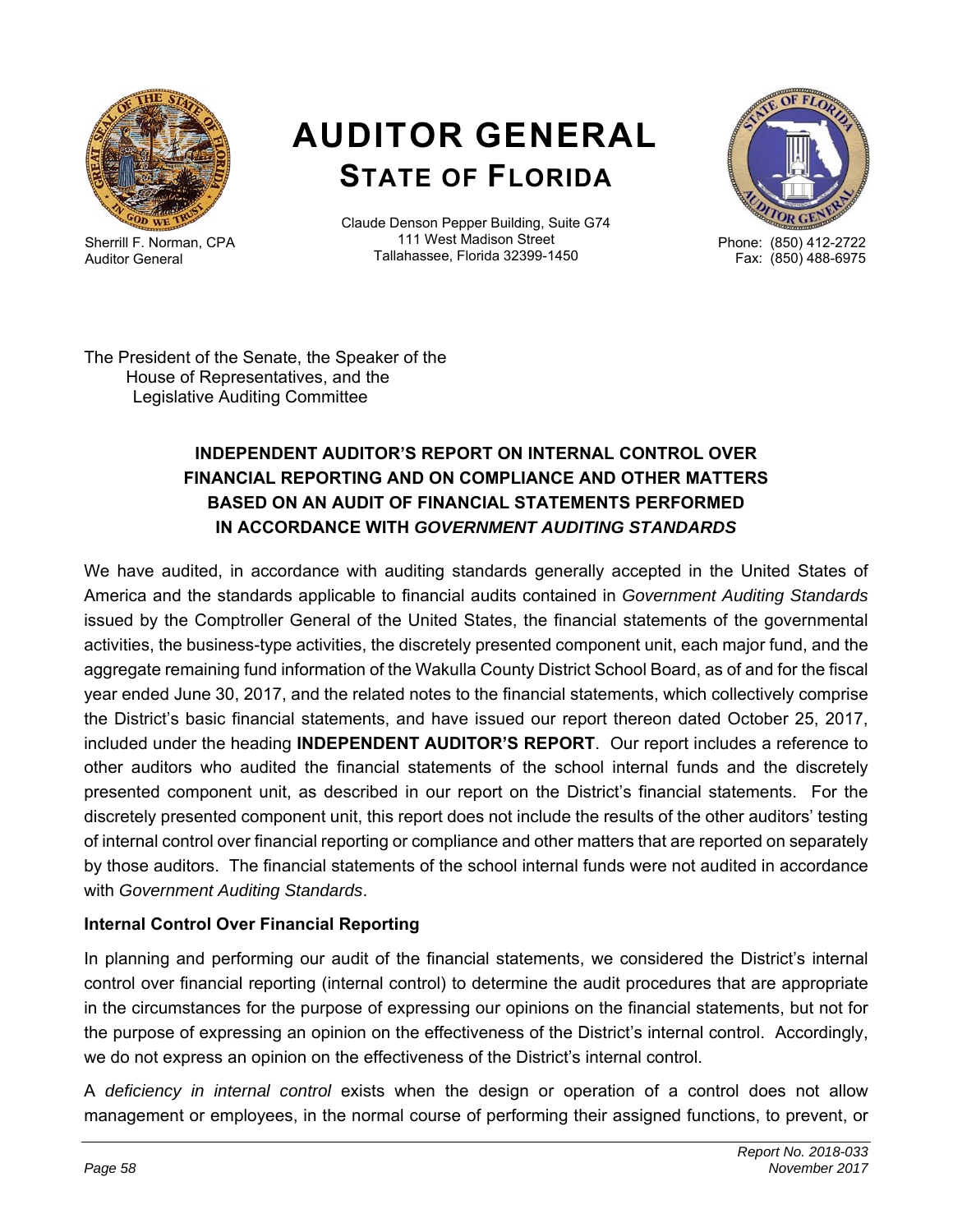detect and correct, misstatements on a timely basis. A *material weakness* is a deficiency, or a combination of deficiencies, in internal control such that there is a reasonable possibility that a material misstatement of the District's financial statements will not be prevented, or detected and corrected on a timely basis. A *significant deficiency* is a deficiency, or a combination of deficiencies, in internal control that is less severe than a material weakness, yet important enough to merit attention by those charged with governance.

Our consideration of internal control was for the limited purpose described in the first paragraph of this section and was not designed to identify all deficiencies in internal control that might be material weaknesses or significant deficiencies. Given these limitations, during our audit we did not identify any deficiencies in internal control that we consider to be material weaknesses. However, material weaknesses may exist that have not been identified.

#### **Compliance and Other Matters**

As part of obtaining reasonable assurance about whether the District's financial statements are free from material misstatement, we performed tests of its compliance with certain provisions of laws, regulations, contracts, and grant agreements, noncompliance with which could have a direct and material effect on the determination of financial statement amounts. However, providing an opinion on compliance with those provisions was not an objective of our audit and, accordingly, we do not express such an opinion. The results of our tests disclosed no instances of noncompliance or other matters that are required to be reported under *Government Auditing Standards*.

#### **Purpose of this Report**

The purpose of this report is solely to describe the scope of our testing of internal control and compliance and the results of that testing, and not to provide an opinion on the effectiveness of the District's internal control or on compliance. This report is an integral part of an audit performed in accordance with *Government Auditing Standards* in considering the District's internal control and compliance. Accordingly, this communication is not suitable for any other purpose.

Respectfully submitted,

Cherries F. Norman

Sherrill F. Norman, CPA Tallahassee, Florida October 25, 2017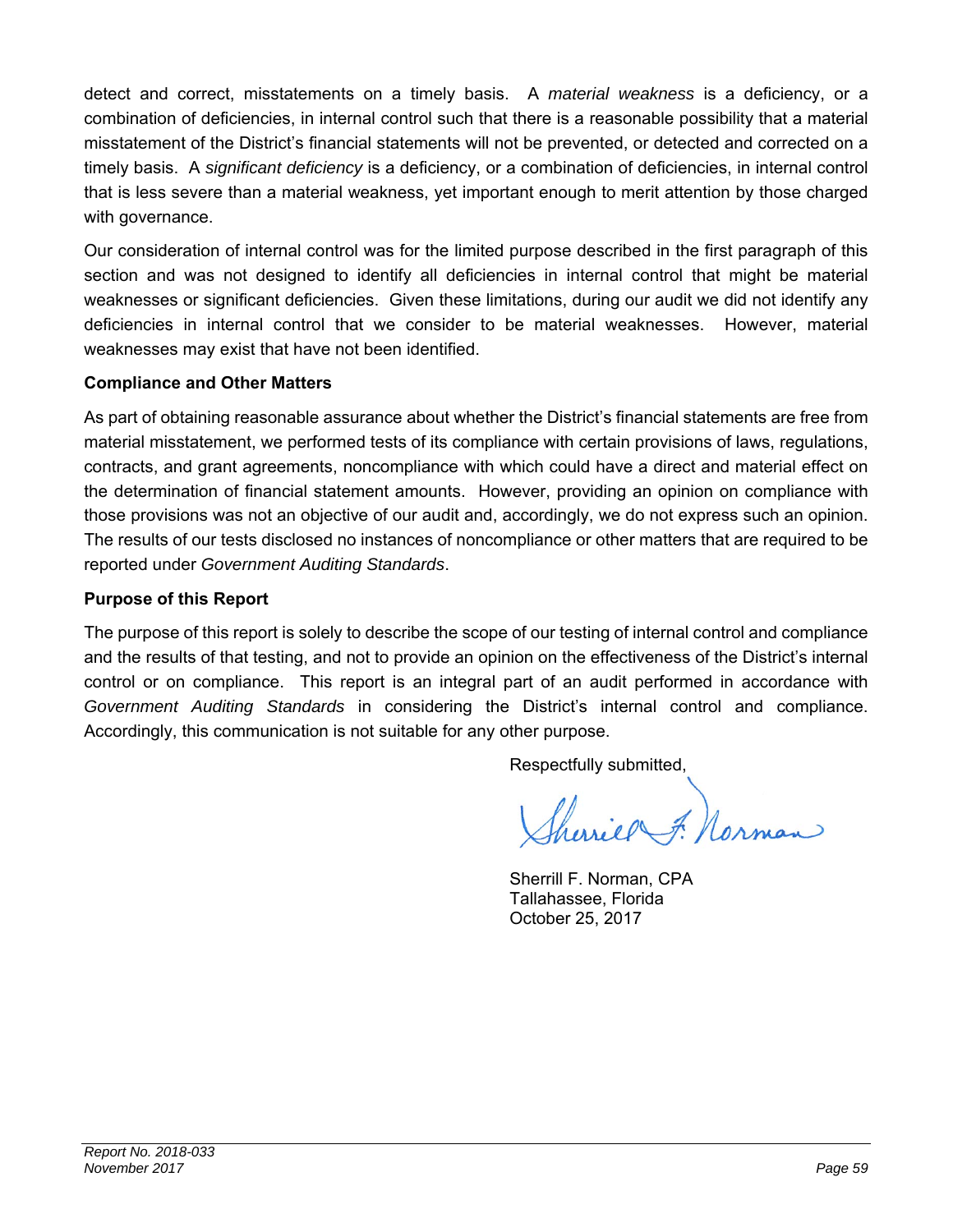<span id="page-65-0"></span>

Sherrill F. Norman, CPA Auditor General

# **AUDITOR GENERAL STATE OF FLORIDA**

Claude Denson Pepper Building, Suite G74 111 West Madison Street Tallahassee, Florida 32399-1450



Phone: (850) 412-2722 Fax: (850) 488-6975

The President of the Senate, the Speaker of the House of Representatives, and the Legislative Auditing Committee

## **INDEPENDENT AUDITOR'S REPORT ON COMPLIANCE FOR THE MAJOR FEDERAL PROGRAM AND REPORT ON INTERNAL CONTROL OVER COMPLIANCE REQUIRED BY THE UNIFORM GUIDANCE**

#### **Report on Compliance for the Major Federal Program**

We have audited the Wakulla County District School Board's compliance with the types of compliance requirements described in the *OMB Compliance Supplement* that could have a direct and material effect on the District's major Federal program for the fiscal year ended June 30, 2017. The District's major Federal program is identified in **SECTION I – SUMMARY OF AUDITOR'S RESULTS** of the accompanying **SCHEDULE OF FINDINGS AND QUESTIONED COSTS**.

#### *Management's Responsibility*

Management is responsible for compliance with Federal statutes, regulations, and the terms and conditions of its Federal awards applicable to its Federal programs.

#### *Auditor's Responsibility*

Our responsibility is to express an opinion on compliance for the District's major Federal program based on our audit of the types of compliance requirements referred to above. We conducted our audit of compliance in accordance with auditing standards generally accepted in the United States of America; the standards applicable to financial audits contained in *Government Auditing Standards,* issued by the Comptroller General of the United States; and the audit requirements of Title 2 U.S. *Code of Federal Regulations* Part 200, *Uniform Administrative Requirements, Cost Principles, and Audit Requirements for Federal Awards* (Uniform Guidance). Those standards and the Uniform Guidance require that we plan and perform the audit to obtain reasonable assurance about whether noncompliance with the types of compliance requirements referred to above that could have a direct and material effect on the major Federal program occurred. An audit includes examining, on a test basis, evidence about the District's compliance with those requirements and performing such other procedures as we considered necessary in the circumstances.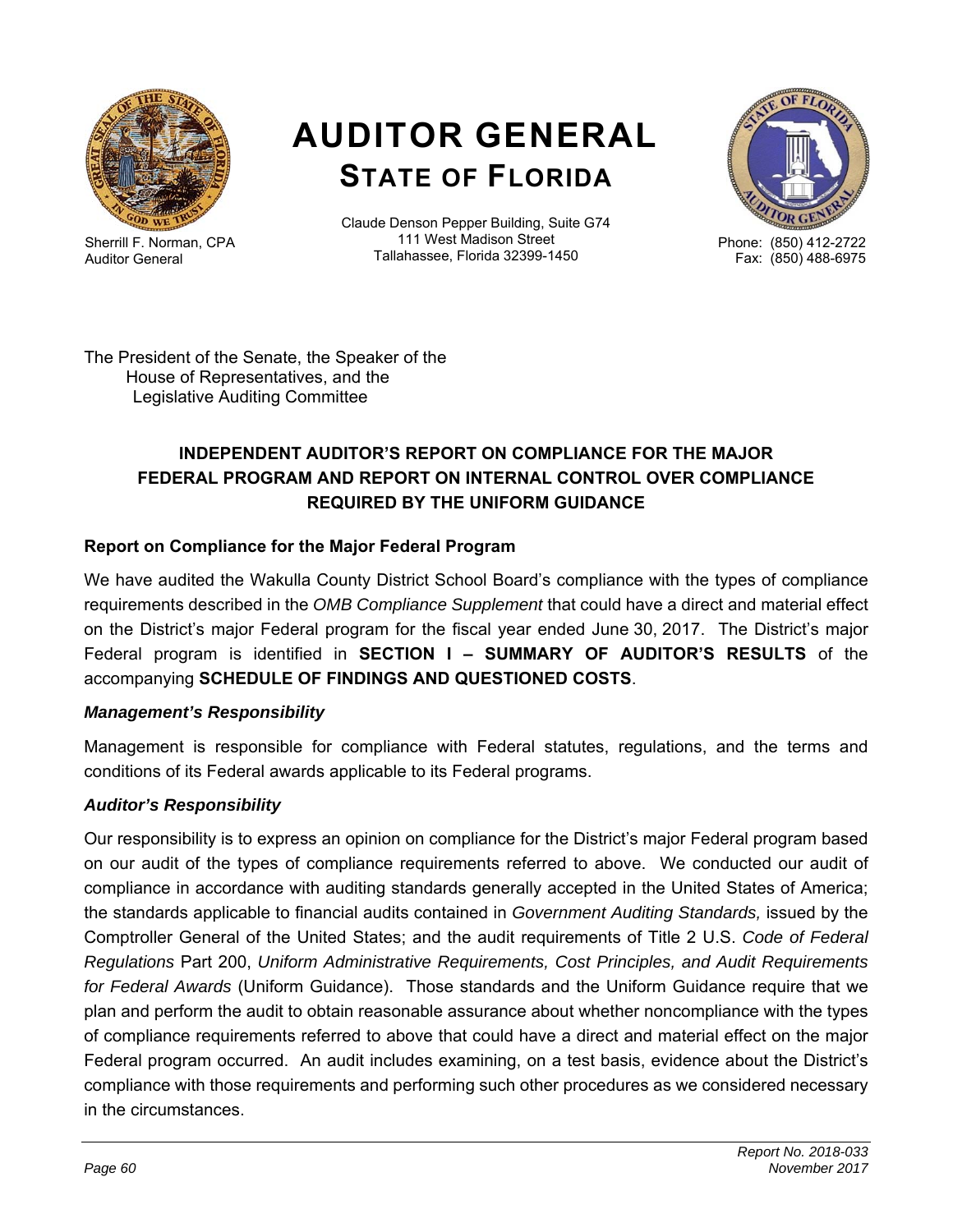We believe that our audit provides a reasonable basis for our opinion on compliance for the major Federal program. However, our audit does not provide a legal determination of the District's compliance.

#### *Opinion on the Major Federal Program*

In our opinion, the District complied, in all material respects, with the types of compliance requirements referred to above that could have a direct and material effect on its major Federal program for the fiscal year ended June 30, 2017.

#### **Report on Internal Control Over Compliance**

District management is responsible for establishing and maintaining effective internal control over compliance with the types of compliance requirements referred to above. In planning and performing our audit of compliance, we considered the District's internal control over compliance with the types of requirements that could have a direct and material effect on the major Federal program to determine the auditing procedures that are appropriate in the circumstances for the purpose of expressing an opinion on compliance for the major Federal program and to test and report on internal control over compliance in accordance with the Uniform Guidance, but not for the purpose of expressing an opinion on the effectiveness of internal control over compliance. Accordingly, we do not express an opinion on the effectiveness of the District's internal control over compliance.

A *deficiency in internal control over compliance* exists when the design or operation of a control over compliance does not allow management or employees, in the normal course of performing their assigned functions, to prevent, or detect and correct, noncompliance with a type of compliance requirement of a Federal program on a timely basis. A *material weakness in internal control over compliance* is a deficiency, or a combination of deficiencies, in internal control over compliance, such that there is a reasonable possibility that material noncompliance with a type of compliance requirement of a Federal program will not be prevented, or detected and corrected, on a timely basis. A *significant deficiency in internal control over compliance* is a deficiency, or a combination of deficiencies, in internal control over compliance with a type of compliance requirement of a Federal program that is less severe than a material weakness in internal control over compliance, yet important enough to merit attention by those charged with governance.

Our consideration of internal control over compliance was for the limited purpose described in the first paragraph of this section and was not designed to identify all deficiencies in internal control over compliance that might be material weaknesses or significant deficiencies. We did not identify any deficiencies in internal control over compliance that we consider to be material weaknesses. However, material weaknesses may exist that have not been identified.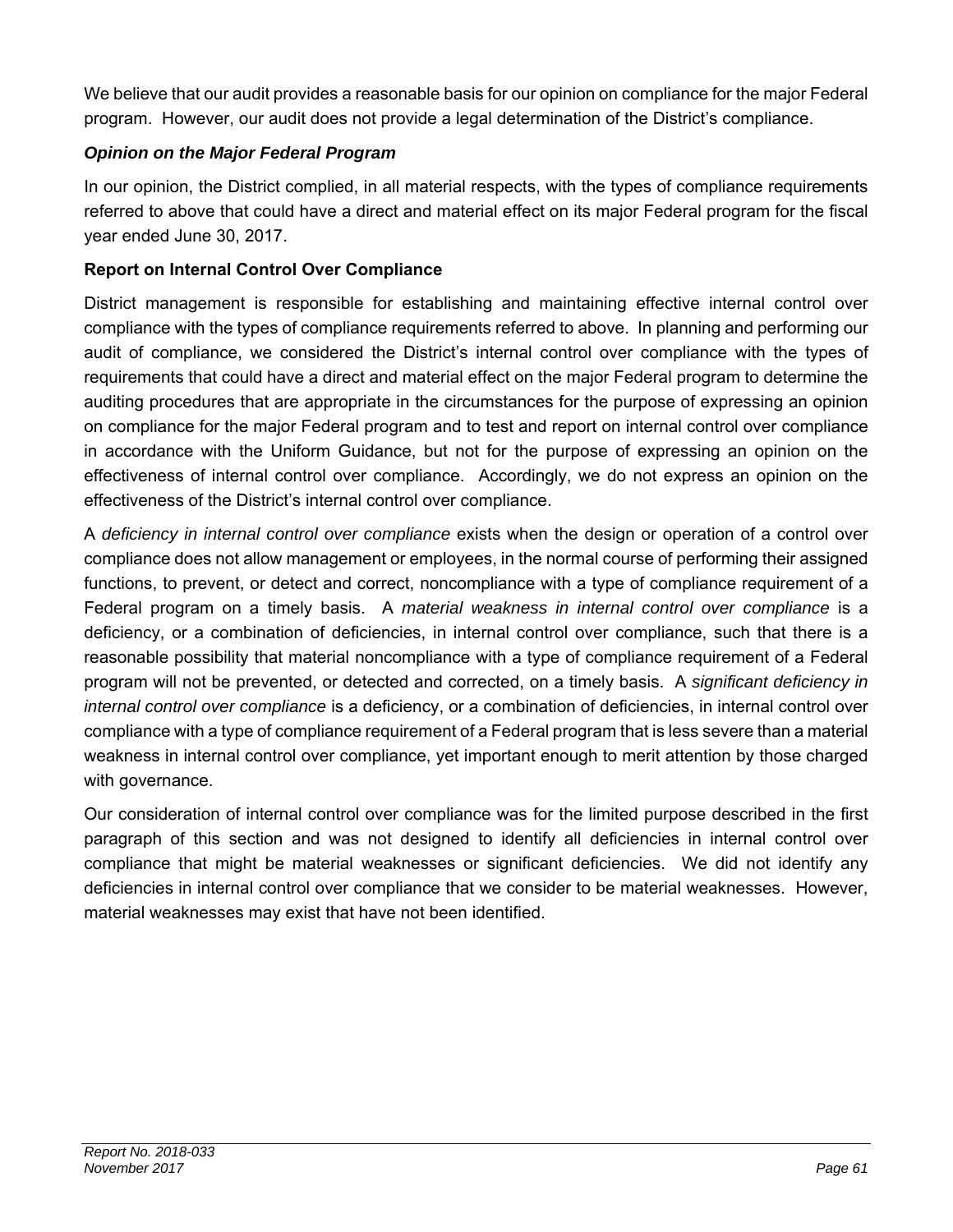The purpose of this report on internal control over compliance is solely to describe the scope of our testing of internal control over compliance and the results of that testing based on the requirements of the Uniform Guidance. Accordingly, this report is not suitable for any other purpose.

Respectfully submitted,

Cherries F. Norman

Sherrill F. Norman, CPA Tallahassee, Florida October 25, 2017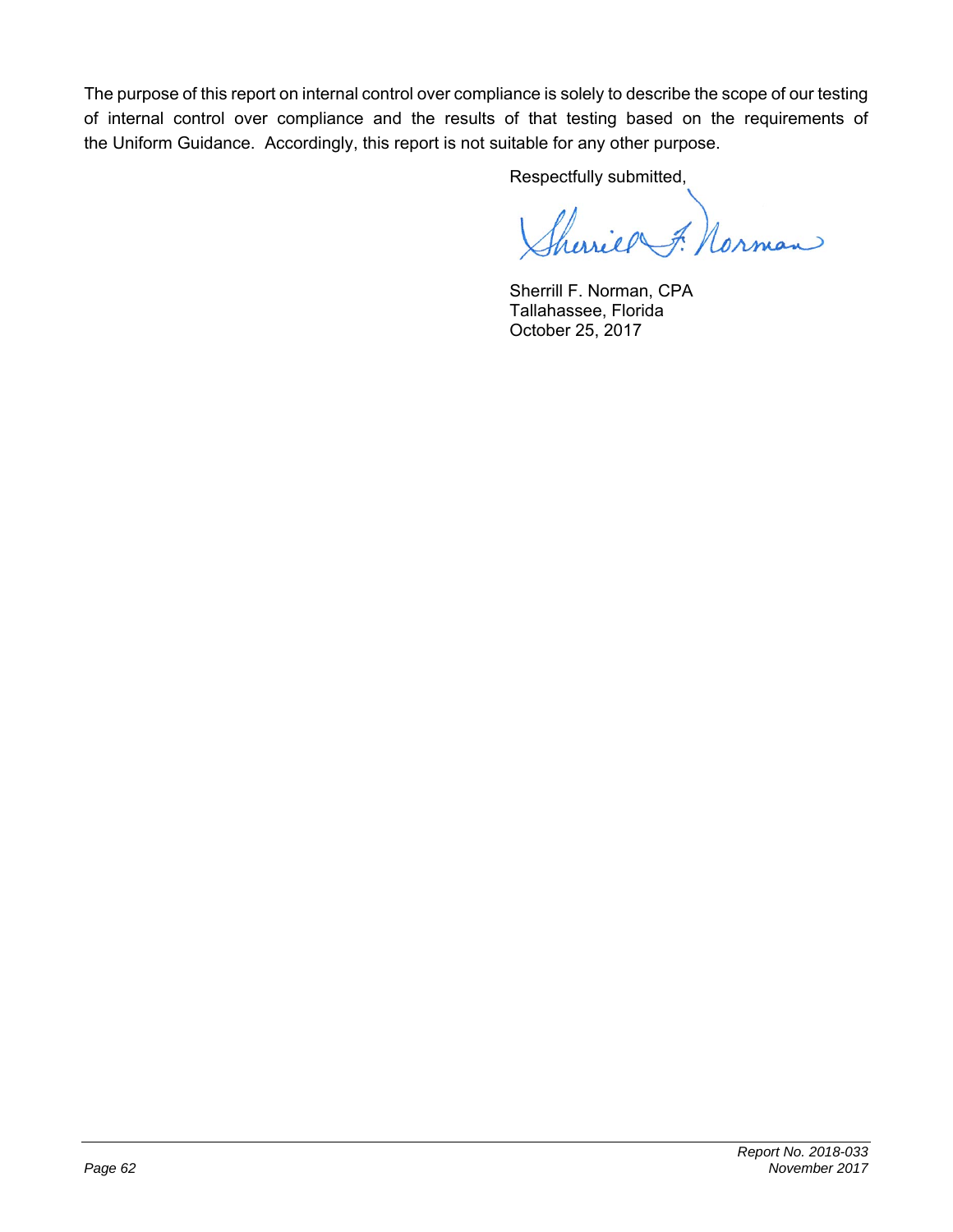# <span id="page-68-0"></span>*SCHEDULE OF FINDINGS AND QUESTIONED COSTS*

#### SECTION I – SUMMARY OF AUDITOR'S RESULTS

## **Financial Statements**  Type of auditor's report issued on whether the financial statements audited were prepared in accordance with GAAP: Unmodified Internal control over financial reporting: Material weakness(es) identified? Mo Significant deficiency(ies) identified? None reported Noncompliance material to financial statements noted? No **Federal Awards**  Internal control over major Federal program: Material weakness(es) identified? Mo Significant deficiency(ies) identified? None reported Type of auditor's report issued on compliance for major Federal program: Unmodified Any audit findings disclosed that are required to be reported in accordance with 2 CFR 200.516(a)? No Identification of major Federal program: CFDA Numbers: Name of Federal Program or Cluster: 10.553 and 10.555 Child Nutrition Cluster Dollar threshold used to distinguish between type A and type B programs:  $$750,000$ Auditee qualified as low risk auditee? Auditee was more than  $Y$ es

#### SECTION II – FINANCIAL STATEMENT FINDINGS

No matters are reported.

SECTION III – FEDERAL AWARDS FINDINGS AND QUESTIONED COSTS

No matters are reported.